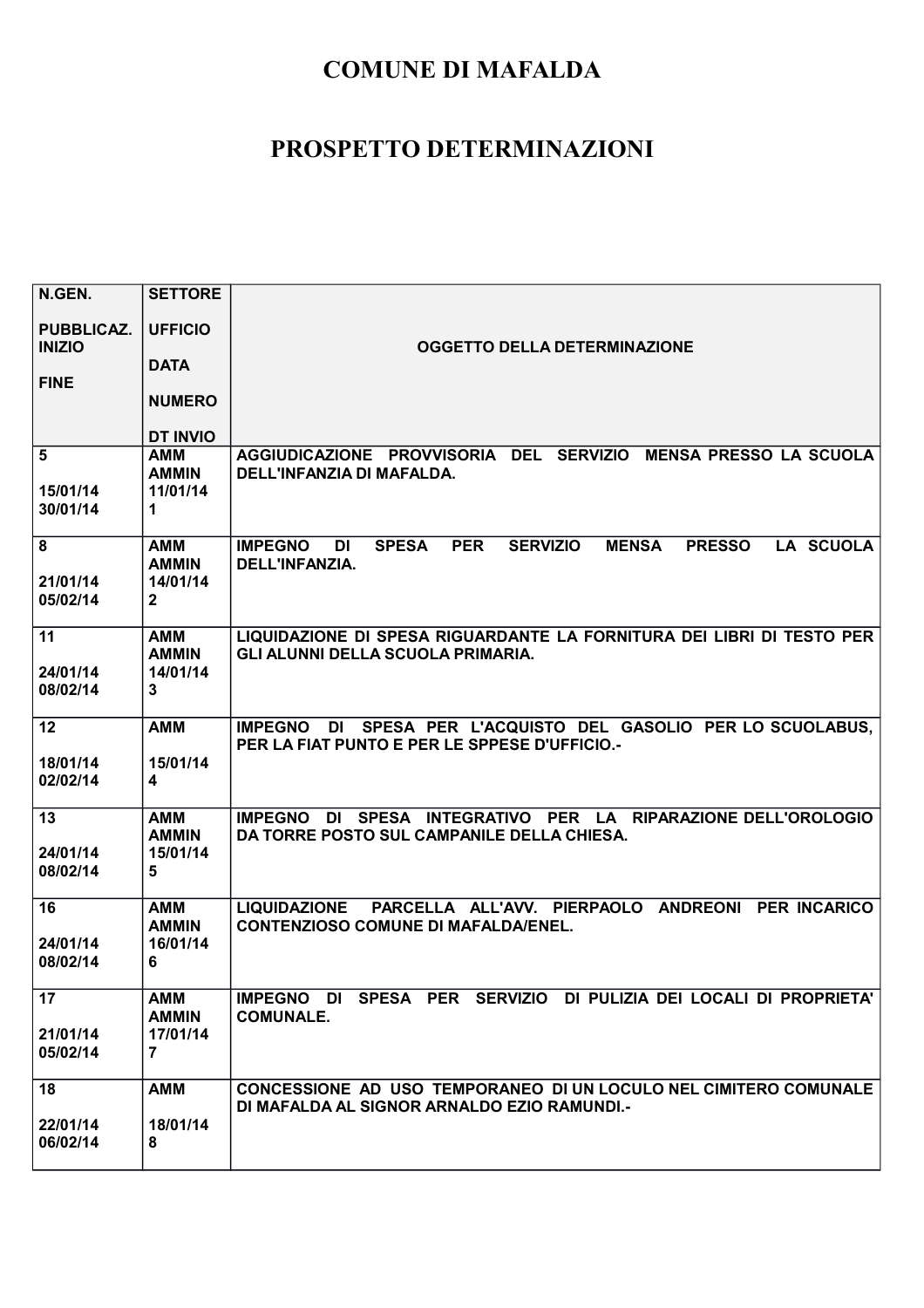| 19<br>24/01/14<br>08/02/14 | <b>AMM</b><br>18/01/14<br>9                  | LIQUIDAZIONE DI SPESA RIGUARDANTE LA SOMMINISTRAZIONE DI ENERGIA<br>ELETTRICA PUBBLICA ILLUMINAZIONE, UFFICI E SERVIZI COMUNALI.        |
|----------------------------|----------------------------------------------|-----------------------------------------------------------------------------------------------------------------------------------------|
| 20<br>21/01/14<br>05/02/14 | <b>AMM</b><br><b>AMMIN</b><br>20/01/14<br>10 | LIQUIDAZIONE COMPENSO PER BORSA LAVORO AL SIG. BELLEZZA ETTORE.                                                                         |
| 22<br>24/01/14<br>08/02/14 | <b>AMM</b><br><b>AMMIN</b><br>21/01/14<br>12 | CONTRIBUTO REGIONALE PER IL<br><b>LIQUIDAZIONE</b><br><b>RIENTRO DALL'ESTERO -</b><br>SIG. CANZIO GIANNINO.                             |
| 23<br>24/01/14<br>08/02/14 | <b>AMM</b><br><b>AMMIN</b><br>22/01/14<br>13 | <b>CONSIGLIO COMUNALE DEI RAGAZZI - DETERMINAZIONI.</b>                                                                                 |
| 24<br>10/03/14<br>25/03/14 | <b>AMM</b><br><b>AMMIN</b><br>22/01/14<br>14 | LIQUIDAZIONE DI SPESA PER SERVIZIO DI PULIZIA DEI LOCALI DI PROPRIETA'<br><b>COMUNALE.</b>                                              |
| 25<br>24/01/14<br>08/02/14 | <b>AMM</b><br>23/01/14<br>15                 | CONCESSIONE AD USO TEMPORANEO DI UN LOCULO NEL CIMITERO COMUNALE<br>DI MAFALDA ALLA SIG.RA MARIA TERESA ROSSI.-                         |
| 29<br>28/01/14<br>12/02/14 | <b>AMM</b><br>25/01/14<br>16                 | LIQUIDAZIONE DI SPESA RIGUARDANTE LA SOMMINISTRAZIONE DI ENERGIA<br>ELETTRICA PUBBLICA ILLUMINAZIONE, UFFICI E SERVIZI COMUNALI.        |
| 30<br>28/01/14<br>12/02/14 | <b>AMM</b><br>25/01/14<br>17                 | LIQUIDAZIONE DI SPESA RIGUARDANTE LA SOMMINISTRAZIONE DI ENERGIA<br>ELETTRICA - SERVIZI COMUNALI.                                       |
| 31<br>28/01/14<br>12/02/14 | <b>AMM</b><br>25/01/14<br>18                 | LIQUIDAZIONE DI SPESA RIGUARDANTE LA SOMMINISTRAZIONE DI ENERGIA<br>ELETTRICA - UFFICI E SERVIZI COMUNALI.                              |
| 33<br>04/02/14<br>19/02/14 | AMM<br><b>AMMIN</b><br>27/01/14<br>19        | <b>INDENNITA'</b><br>DI<br><b>RESIDENZA AL FARMACISTA</b><br><b>LIQUIDAZIONE</b><br><b>CONTRIBUTO</b><br><b>RURALE PER L'ANNO 2011.</b> |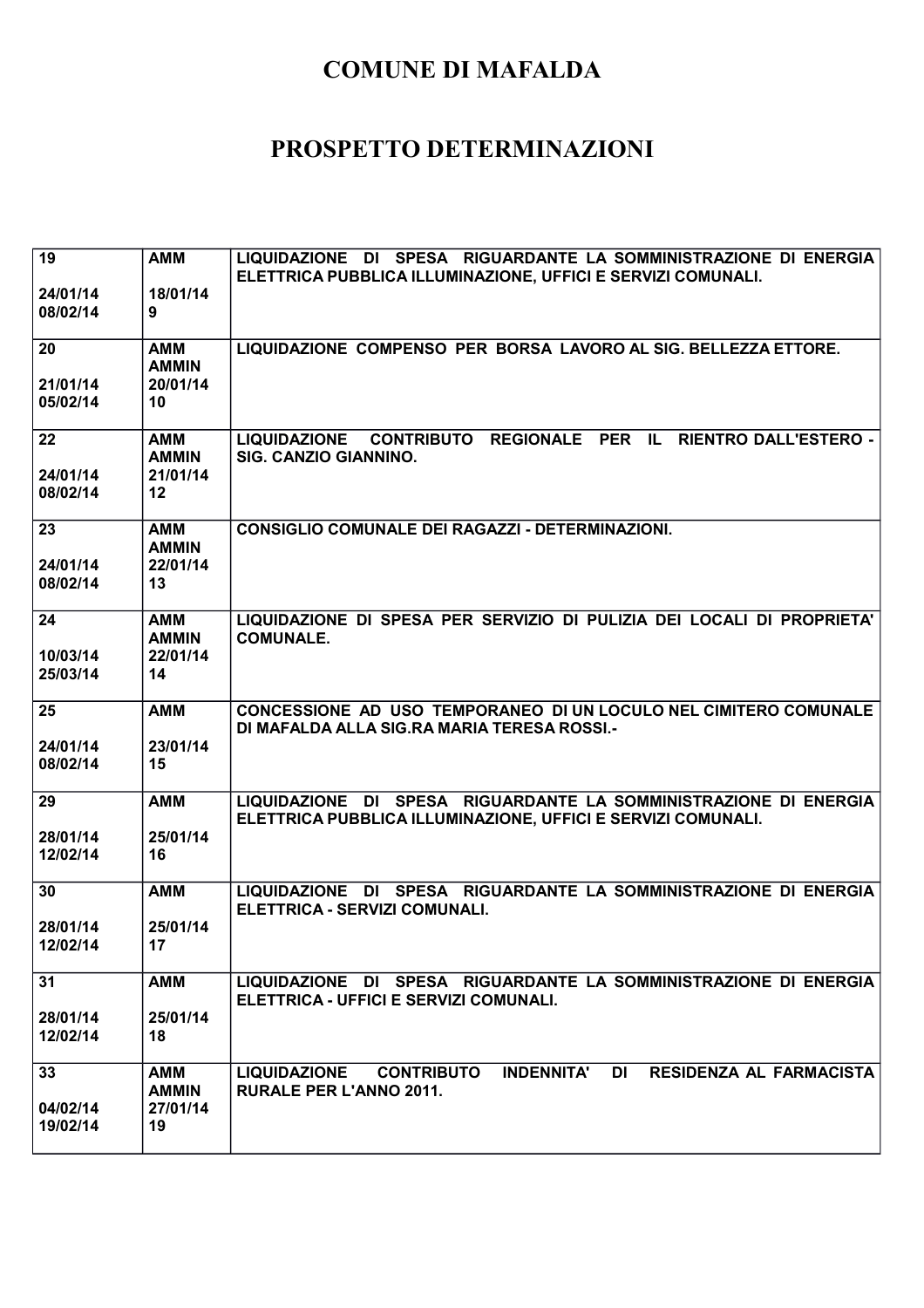| 34<br>29/01/14<br>13/02/14 | <b>AMM</b><br><b>AMMIN</b><br>28/01/14<br>20 | COMPENSO PER BORSA LAVORO ALLA SIG.RA PETRONE<br><b>LIQUIDAZIONE</b><br>RACHELE.                                      |
|----------------------------|----------------------------------------------|-----------------------------------------------------------------------------------------------------------------------|
| 35<br>29/01/14<br>13/02/14 | AMM<br><b>AMMIN</b><br>28/01/14<br>21        | LIQUIDAZIONE COMPENSO PER BORSA LAVORO AL SIG. PETRUCCELLI MANOLO.                                                    |
| 36<br>29/01/14<br>13/02/14 | <b>AMM</b><br><b>AMMIN</b><br>28/01/14<br>22 | LIQUIDAZIONE COMPENSO PER BORSA LAVORO AL SIG. DE RENZIO NICOLA.                                                      |
| 37<br>31/01/14<br>15/02/14 | AMM<br><b>AMMIN</b><br>29/01/14<br>23        | LIQUIDAZIONE DI SPESA RELATIVA AL SERVIZIO MENSA PRESSO LA SCUOLA<br>DELL'INFANZIA.                                   |
| 39<br>05/02/14<br>20/02/14 | <b>AMM</b><br>31/01/14<br>24                 | LIQUIDAZIONE DI SPESA UTENZE COMUNALI FATTURE GAS-METANO.                                                             |
| 40<br>05/02/14<br>20/02/14 | <b>AMM</b><br>31/01/14<br>25                 | LIQUIDAZIONE DI SPESA RIGUARDANTE L'ACQUISTO DEI REGISTRI DELLO STATO<br><b>CIVILE PER L'ANNO 2014.</b>               |
| 44<br>05/02/14<br>20/02/14 | <b>AMM</b><br>01/02/14<br>26                 | LIQUIDAZIONE DI SPESA PER4 LA RILEGATURA DEI REGISTRI DELLO STATO CIVILE<br>ANNO 2012 E DELLA LISTA DI LEVA ANNO 1996 |
| 46<br>06/02/14<br>21/02/14 | <b>AMM</b><br>01/02/14<br>27                 | <b>IMPEGNO DI SPESA PER IL SERVIZIO GUIDA MEZZI COMUNALI.</b>                                                         |
| 47<br>10/02/14<br>25/02/14 | <b>AMM</b><br>01/02/14<br>28                 | IMPEGNO DI SPESA PER L'ACQUISTO DEL GASOLIO PER SCUOLABUS, PER LA<br>FIAT PUNTO E PER LE SPESE D'UFFICIO.-            |
| 51<br>06/02/14<br>21/02/14 | <b>AMM</b><br><b>AMMIN</b><br>04/02/14<br>29 | LIQUIDAZIONE DI SPESA RIGUARDANTE L'ABBONAMENTO TV<br>E.<br><b>IMPEGNO</b><br>PRESSO IL CENTRO SOCIALE PER ANZIANI.   |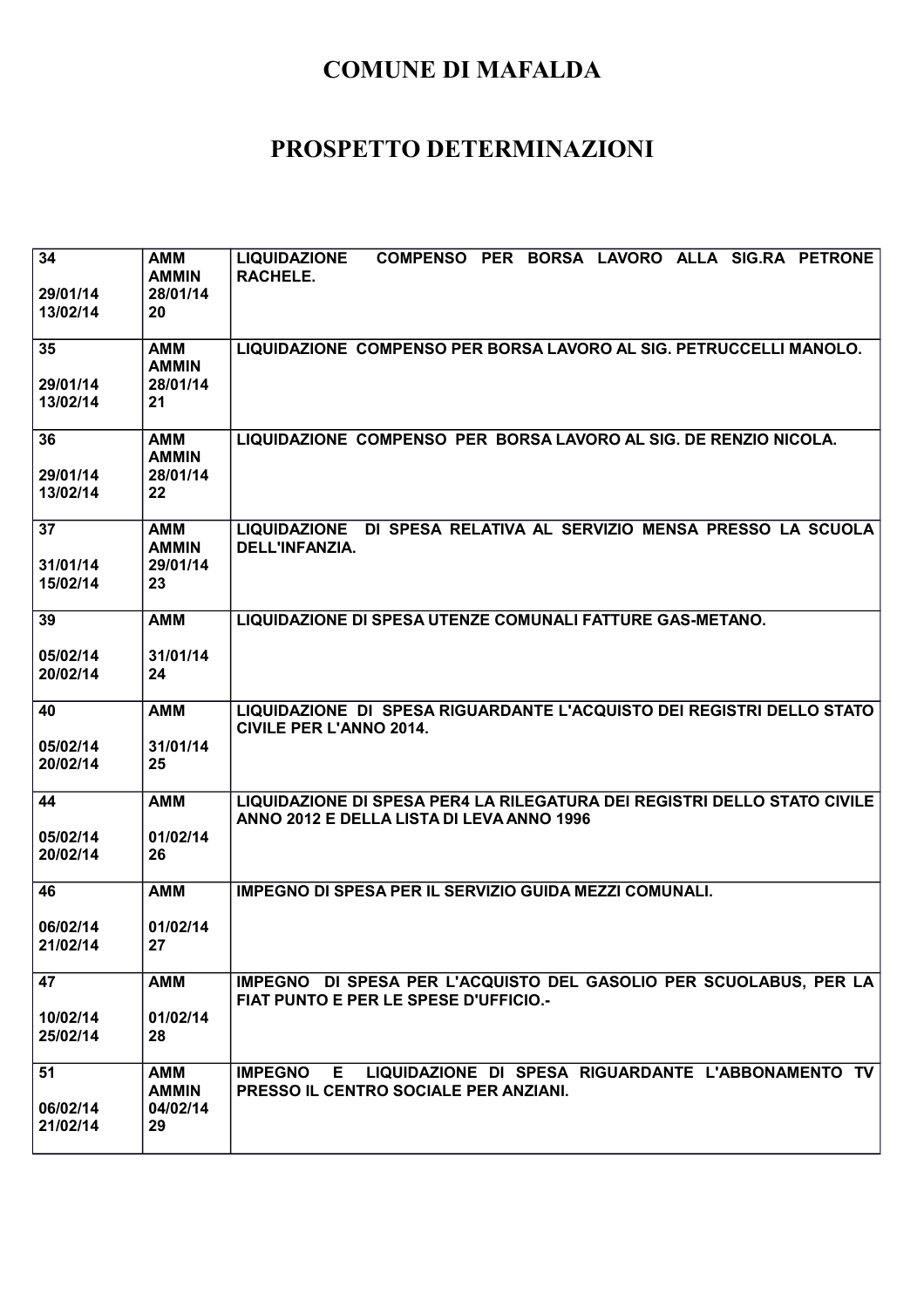| 53<br>05/02/14<br>20/02/14 | <b>AMM</b><br><b>AMMIN</b><br>04/02/14<br>30 | LIQUIDAZIONE COMPENSO PER BORSA LAVORO AL SIG. BELLEZZA ETTORE.                                                            |
|----------------------------|----------------------------------------------|----------------------------------------------------------------------------------------------------------------------------|
| 54<br>06/02/14<br>21/02/14 | <b>AMM</b><br><b>AMMIN</b><br>04/02/14<br>31 | IMPEGNO DI SPESA PER REVISIONE PERIODICA DELL'AUTOVETTURA COMUNALE<br><b>FIAT PUNTO.</b>                                   |
| 55<br>08/02/14<br>24/02/14 | <b>AMM</b><br><b>AMMIN</b><br>05/02/14<br>32 | SOCIALE PER ANZIANI - APPROVAZIONE SCHEMA CONTRATTO<br><b>CENTRO</b><br>DI<br><b>LOCAZIONE.</b>                            |
| 56<br>08/02/14<br>24/02/14 | <b>AMM</b><br><b>AMMIN</b><br>05/02/14<br>33 | DI SPESA PER RISARCIMENTO DANNI AL SIG. SGRIGNUOLI<br><b>LIQUIDAZIONE</b><br><b>MASSIMO.</b>                               |
| 58<br>14/02/14<br>01/03/14 | <b>AMM</b><br><b>AMMIN</b><br>06/02/14<br>34 | PER PAGAMENTO TASSA ANNUALE AUTOMOBILISTICA<br><b>SPESA</b><br><b>IMPEGNO</b><br>DI<br>PER LO SCUOLABUS.                   |
| 59<br>12/02/14<br>27/02/14 | <b>AMM</b><br><b>AMMIN</b><br>07/02/14<br>35 | IMPEGNO DI SPESA PER REALIZZAZIONE PUNTO RICEZIONE SEGNALE ADSL WI-FI<br>PRESSO LA BIBLIOTECA COMUNALE.                    |
| 60<br>13/02/14<br>28/02/14 | <b>AMM</b><br><b>AMMIN</b><br>07/02/14<br>36 | LIQUIDAZIONE DI SPESA RELATIVA AL SOGGIORNO TERMALE PER ANZIANI.                                                           |
| 65<br>13/02/14<br>28/02/14 | <b>AMM</b><br><b>AMMIN</b><br>10/02/14<br>37 | LIQUIDAZIONE DI SPESA RELATIVA AL SERVIZIO MENSA PRESSO LA SCUOLA<br>DELL'INFANZIA.                                        |
| 66<br>12/02/14<br>27/02/14 | <b>AMM</b><br>10/02/14<br>38                 | CONCESSIONE AD USO TEMPORANEO DI UN LOCULO CIMITERIALE NEL CIMITERO<br><b>COMUNALE DI MAFALDA AL SIG. GERMANO MOLINO.-</b> |
| 67<br>14/02/14<br>01/03/14 | <b>AMM</b><br>11/02/14<br>39                 | LIQUIDAZIONE DI SPESA UTENZE COMUNALI FATTURE GAS-METANO.                                                                  |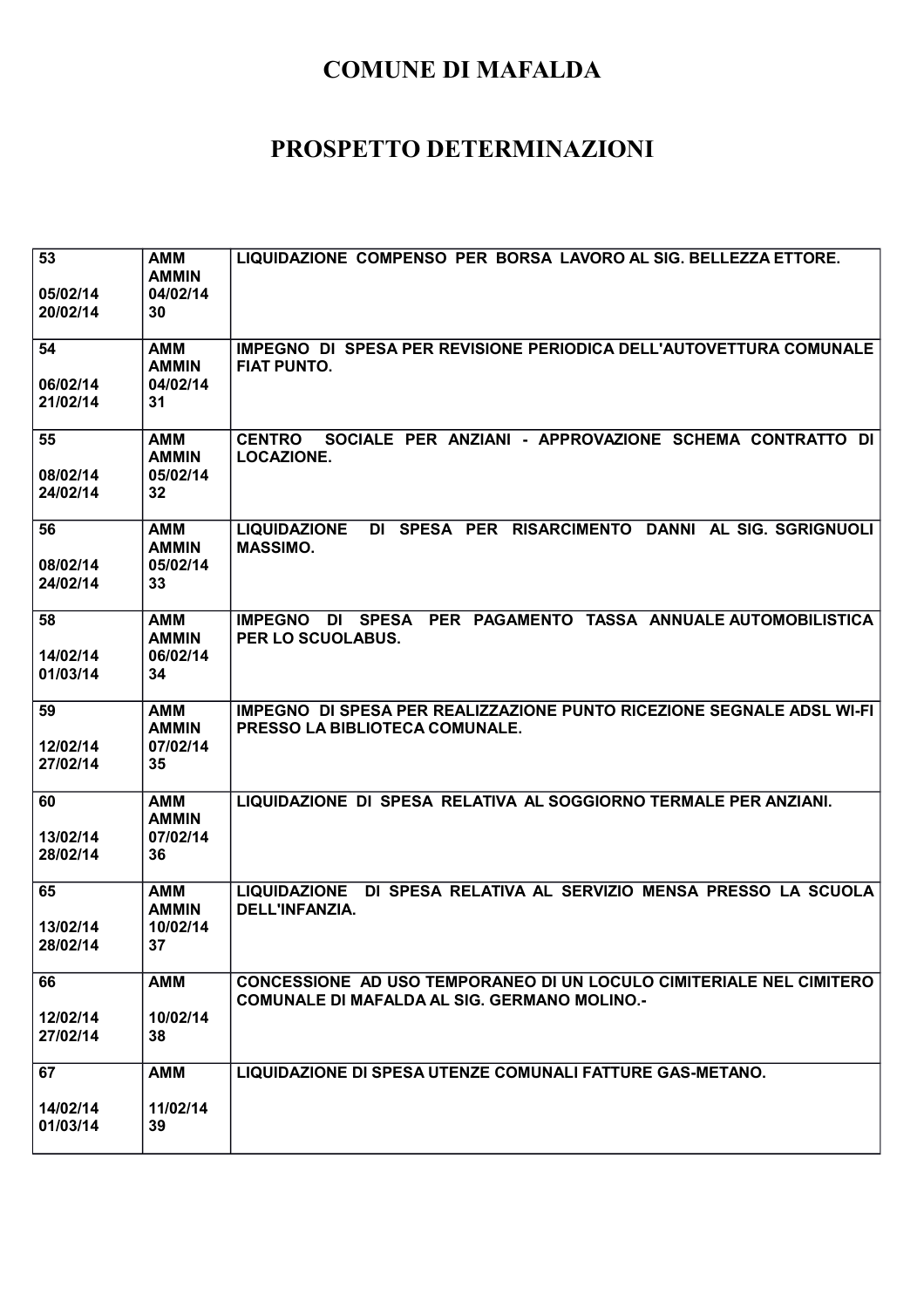| 71                   | <b>AMM</b><br><b>AMMIN</b> | LIQUIDAZIONE DI SPESA RELATIVA AL CORSO DI RINNOVO DELLA CARTA DI<br><b>QUALIFICAZIONE DEL CONDUCENTE.</b>                                   |
|----------------------|----------------------------|----------------------------------------------------------------------------------------------------------------------------------------------|
| 13/02/14<br>28/02/14 | 11/02/14<br>40             |                                                                                                                                              |
| 80                   | <b>AMM</b>                 | <b>PER</b><br><b>IMPEGNO</b><br><b>SPESA</b><br><b>SERVIZIO</b><br><b>MENSA</b><br><b>PRESSO</b><br><b>LA SCUOLA</b><br>DI<br>DELL'INFANZIA. |
| 06/03/14<br>21/03/14 | 14/02/14<br>41             |                                                                                                                                              |
| 81                   | <b>AMM</b>                 | LIQUIDAZIONE DI SPESA RIGUARDANTE LA SOMMINISTRAZIONE DI ENERGIA<br>ELETTRICA - SERVIZI COMUNALI.                                            |
| 20/02/14<br>07/03/14 | 14/02/14<br>42             |                                                                                                                                              |
| 86                   | <b>AMM</b><br><b>AMMIN</b> | APPROVAZIONE GRADUATORIA DELLE BORSE LAVORO PER L'ANNO 2014.                                                                                 |
| 21/02/14<br>08/03/14 | 17/02/14<br>43             |                                                                                                                                              |
| 87                   | <b>AMM</b>                 | LIQUIDAZIONE DI SPESA RIGUARDANTE LA SOMMINISTRAZIONE DI ENERGIA<br>ELETTRICA PUBBLICA ILLUMINAZIONE, UFFICI E SERVIZI COMUNALI.             |
| 26/02/14<br>13/03/14 | 18/02/14<br>44             |                                                                                                                                              |
| 89                   | <b>AMM</b>                 | LIQUIDAZIONE DI SPESA UTENZE COMUNALI FATTURE GAS-METANO.                                                                                    |
| 26/02/14<br>13/03/14 | 18/02/14<br>45             |                                                                                                                                              |
| 94                   | <b>AMM</b><br><b>AMMIN</b> | IMPEGNO DI SPESA PER ESTENSIONE RETE WLAN E REALIZZAZIONE PUNTO DI<br>RICEZIONE SEGNALE DIGITALE TV PRESSO IL PLESSO SCOLASTICO DI MAFALDA.  |
| 27/02/14<br>14/03/14 | 19/02/14<br>46             |                                                                                                                                              |
| 96                   | <b>AMM</b><br><b>AMMIN</b> | SPESA PER SERVIZIO DI PULIZIA DEI LOCALI DI PROPRIETA'<br><b>IMPEGNO DI</b><br><b>COMUNALE.</b>                                              |
| 27/02/14<br>14/03/14 | 21/02/14<br>47             |                                                                                                                                              |
| 98                   | <b>AMM</b>                 | LIQUIDAZIONE DI SPESA RIGUARDANTE LA SOMMINISTRAZIONE DI ENERGIA<br>ELETTRICA PUBBLICA ILLUMINAZIONE, UFFICI E SERVIZI COMUNALI.             |
| 26/02/14<br>13/03/14 | 21/02/14<br>48             |                                                                                                                                              |
| 99                   | <b>AMM</b>                 | LIQUIDAZIONE DI SPESA PER LA RILEGATURA DEI REGISTRI DELLO STATO CIVILE<br>ANNO 2013 E DELLA LISTA DI LEVA DELL'ANNO 1997.                   |
| 27/02/14<br>14/03/14 | 21/02/14<br>49             |                                                                                                                                              |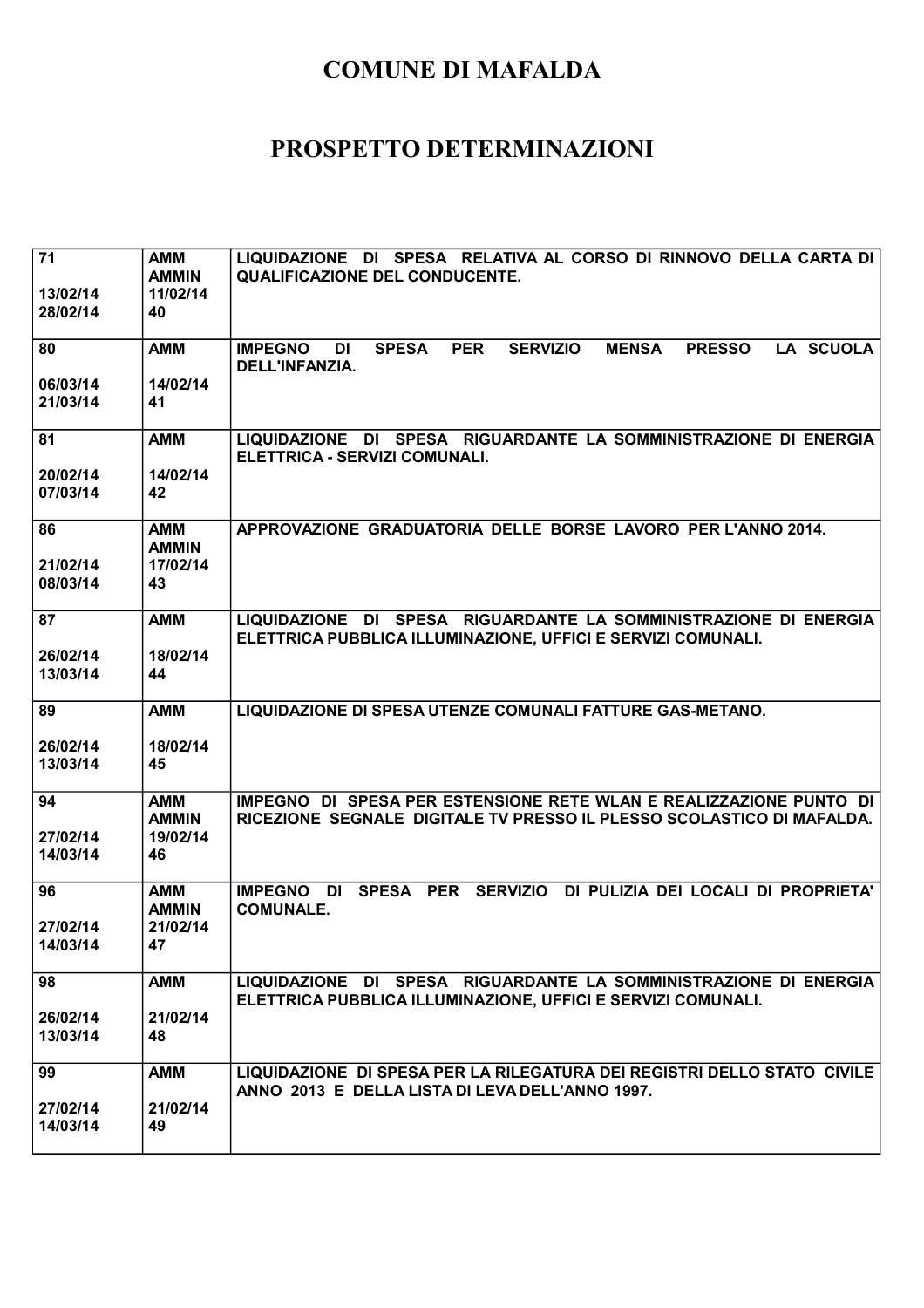| 101                  | <b>AMM</b>     | <b>CONCESSIONE CIMITERIALE PER SEPOLTURA A TERRA.-</b>                                                                     |
|----------------------|----------------|----------------------------------------------------------------------------------------------------------------------------|
|                      |                |                                                                                                                            |
| 25/02/14             | 22/02/14       |                                                                                                                            |
| 12/03/14             | 50             |                                                                                                                            |
|                      |                |                                                                                                                            |
| 102                  | <b>AMM</b>     | LIQUIDAZIONE DI SPESA UTENZE TELEFONICHE- OTTOBRE NOVEMBRE 2013.                                                           |
|                      |                |                                                                                                                            |
| 26/02/14<br>13/03/14 | 24/02/14<br>51 |                                                                                                                            |
|                      |                |                                                                                                                            |
| 106                  | <b>AMM</b>     | LIQUIDAZIONE DI SPESA UTENZE COMUNALI FATTURE ACQUA - SECONDO                                                              |
|                      |                | <b>SEMESTRE 2013.</b>                                                                                                      |
| 06/05/14             | 25/02/14       |                                                                                                                            |
| 21/05/14             | 52             |                                                                                                                            |
|                      |                |                                                                                                                            |
| 108                  | <b>AMM</b>     | IMPEGNO DI SPESA PER ACQUISTO PRODOTTI PER LA PULIZIA DELLA SEDE                                                           |
|                      |                | <b>MUNICIPALE.</b>                                                                                                         |
| 27/02/14             | 25/02/14       |                                                                                                                            |
| 14/03/14             | 53             |                                                                                                                            |
| 110                  | <b>AMM</b>     | <b>IMPEGNO DI SPESA PER ACQUISTO BATTERIA PER LO SCUOLABUS.-</b>                                                           |
|                      |                |                                                                                                                            |
| 27/02/14             | 26/02/14       |                                                                                                                            |
| 14/03/14             | 54             |                                                                                                                            |
|                      |                |                                                                                                                            |
| 112                  | <b>AMM</b>     | <b>IMPEGNO DI SPESA PER INAUGURAZIONE BIBLIOTECA COMUNALE.</b>                                                             |
|                      | <b>AMMIN</b>   |                                                                                                                            |
| 27/02/14             | 26/02/14       |                                                                                                                            |
| 14/03/14             | 55             |                                                                                                                            |
|                      |                |                                                                                                                            |
| 119                  | <b>AMM</b>     | IMPEGNO DI SPESA PER L'ACQUISTO DEL GASOLIO PER LO SCUOLABUS,<br>PER LA FIAT PUNTO E PER LE SPESE D'UFFICIO.-              |
| 06/03/14             | 01/03/14       |                                                                                                                            |
| 21/03/14             | 56             |                                                                                                                            |
|                      |                |                                                                                                                            |
| 121                  | <b>AMM</b>     | RANDAGISMO DEI CANI - APPROVAZIONE SCHEMA DI<br><b>FENOMENO</b><br><b>DEL</b>                                              |
|                      | <b>AMMIN</b>   | <b>CONVENZIONE.</b>                                                                                                        |
| 04/03/14             | 03/03/14       |                                                                                                                            |
| 19/03/14             | 57             |                                                                                                                            |
|                      |                |                                                                                                                            |
| 122                  | <b>AMM</b>     | LIQUIDAZIONE DI SPESA RELATIVA AL SERVIZIO MENSA PRESSO LA SCUOLA                                                          |
|                      | <b>AMMIN</b>   | DELL'INFANZIA.                                                                                                             |
| 10/03/14<br>25/03/14 | 05/03/14<br>58 |                                                                                                                            |
|                      |                |                                                                                                                            |
| 125                  | <b>AMM</b>     | <b>PER</b><br><b>BUSTE</b><br><b>IMPEGNO</b><br><b>DI</b><br><b>SPESA</b><br><b>ACQUISTO</b><br><b>INTESTATE</b><br>PER LA |
|                      |                | <b>CORRISPONDENZA.-</b>                                                                                                    |
| 10/03/14             | 05/03/14       |                                                                                                                            |
| 25/03/14             | 59             |                                                                                                                            |
|                      |                |                                                                                                                            |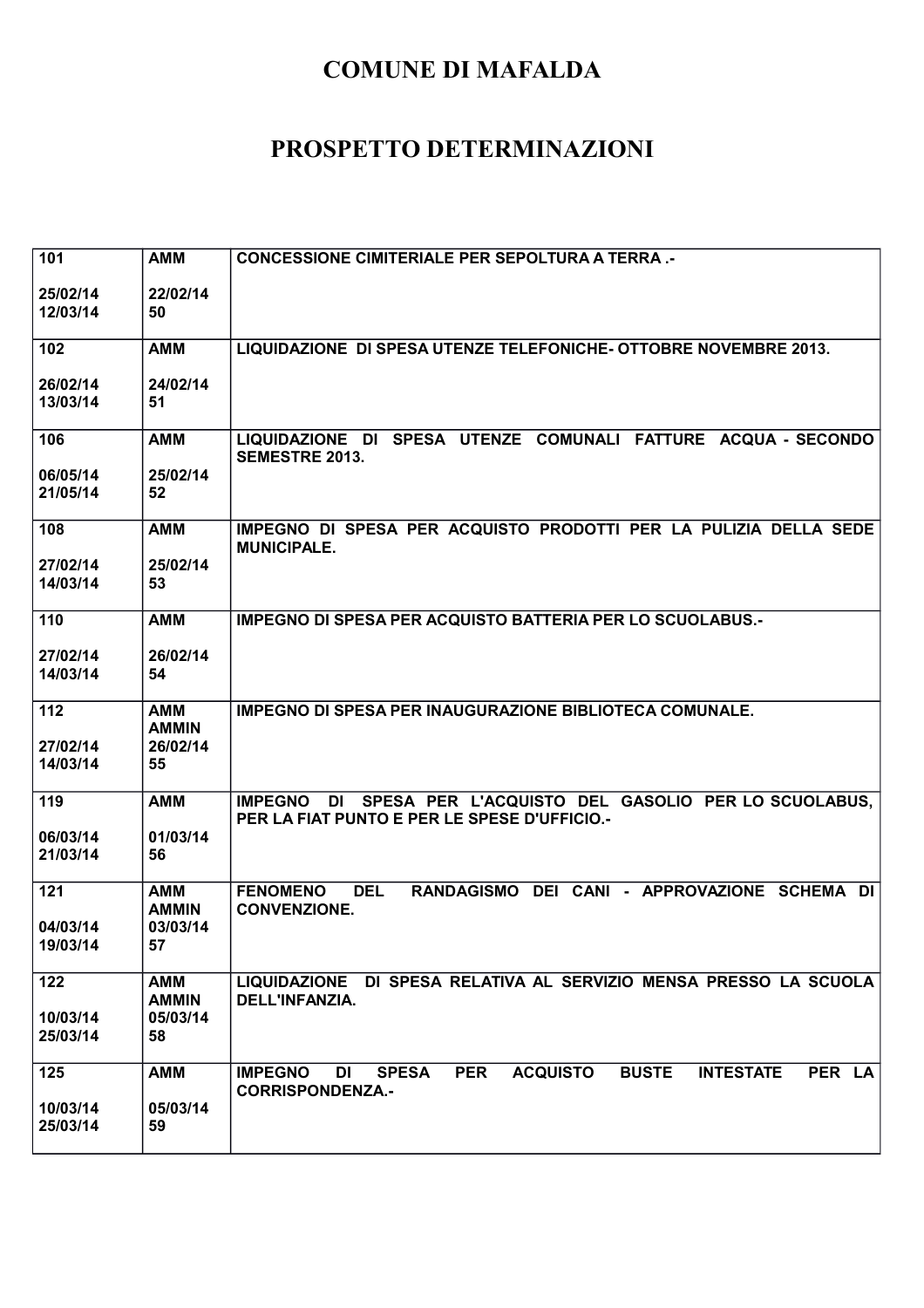| 126<br>10/03/14<br>25/03/14 | <b>AMM</b><br><b>AMMIN</b><br>05/03/14<br>60 | LIQUIDAZIONE DI SPESA PER SERVIZIO DI PULIZIA DEI LOCALI DI PROPRIETA'<br><b>COMUNALE.</b>                                                                                                     |
|-----------------------------|----------------------------------------------|------------------------------------------------------------------------------------------------------------------------------------------------------------------------------------------------|
| 127<br>10/03/14<br>25/03/14 | <b>AMM</b><br><b>AMMIN</b><br>05/03/14<br>61 | LIQUIDAZIONE DI SPESA PER SERVIZIO DI PULIZIA DEI LOCALI DI PROPRIETA'<br><b>COMUNALE.</b>                                                                                                     |
| 129<br>10/03/14<br>25/03/14 | <b>AMM</b><br><b>AMMIN</b><br>06/03/14<br>62 | <b>PER</b><br><b>LA SCUOLA</b><br><b>IMPEGNO</b><br><b>SPESA</b><br><b>SERVIZIO</b><br><b>MENSA</b><br><b>PRESSO</b><br>DI<br><b>DELL'INFANZIA.</b>                                            |
| 130<br>10/03/14<br>25/03/14 | <b>AMM</b><br><b>AMMIN</b><br>06/03/14<br>63 | <b>SPESA</b><br><b>PER</b><br><b>SERVIZIO</b><br>DI PULIZIA DEI LOCALI DI PROPRIETA'<br><b>IMPEGNO</b><br>DI<br><b>COMUNALE.</b>                                                               |
| 132<br>12/03/14<br>27/03/14 | <b>AMM</b><br><b>AMMIN</b><br>06/03/14<br>64 | PIANO SOCIALE DI ZONA - PIANO ATTUATIVO FINO AL 30/06/2014 - IMPEGNO DI<br>SPESA PER IL Iº TRIMESTRE 2014.                                                                                     |
| 134<br>10/03/14<br>25/03/14 | <b>AMM</b><br>07/03/14<br>65                 | CONCESSIONE AD USO TEMPORANEO DI UN LOCULO CIMITERIALE NEL CIMITERO<br>COMUNALE DI MAFALDA ALLA SIG.RA IMMACOLATA BERARDI.-                                                                    |
| 144<br>18/03/14<br>02/04/14 | <b>AMM</b><br><b>AMMIN</b><br>10/03/14<br>66 | <b>DEFINITIVA</b><br><b>DEL</b><br><b>SERVIZIO</b><br><b>MENSA</b><br><b>AGGIUDICAZIONE</b><br><b>PRESSO LA SCUOLA</b><br>DELL'INFANZIA.                                                       |
| 145<br>13/03/14<br>28/03/14 | <b>AMM</b><br>11/03/14<br>67                 | LIQUIDAZIONE DI SPESA RIGUARDANTE LA SOMMINISTRAZIONE DI ENERGIA<br>ELETTRICA - SERVIZI COMUNALI.                                                                                              |
| 154<br>18/03/14<br>02/04/14 | <b>AMM</b><br>14/03/14<br>68                 | LIQUIDAZIONE DI SPESA RIGUARDANTE LA SOMMINISTRAZIONE DI ENERGIA<br>ELETTRICA - UFFICI E SERVIZI COMUNALI.                                                                                     |
| 157<br>18/03/14<br>02/04/14 | <b>AMM</b><br><b>AMMIN</b><br>17/03/14<br>69 | IMPEGNO DI SPESA PER ACQUISTO DI MATERIALE SCOLASTICO DA DESTINARE<br>DELLA COSTA D'AVORIO GESTITE DALLA FONDAZIONE<br><b>ALLE</b><br><b>SCUOLE</b><br>INTERNAZIONALE 'BERNARD CARDINAL AGRE". |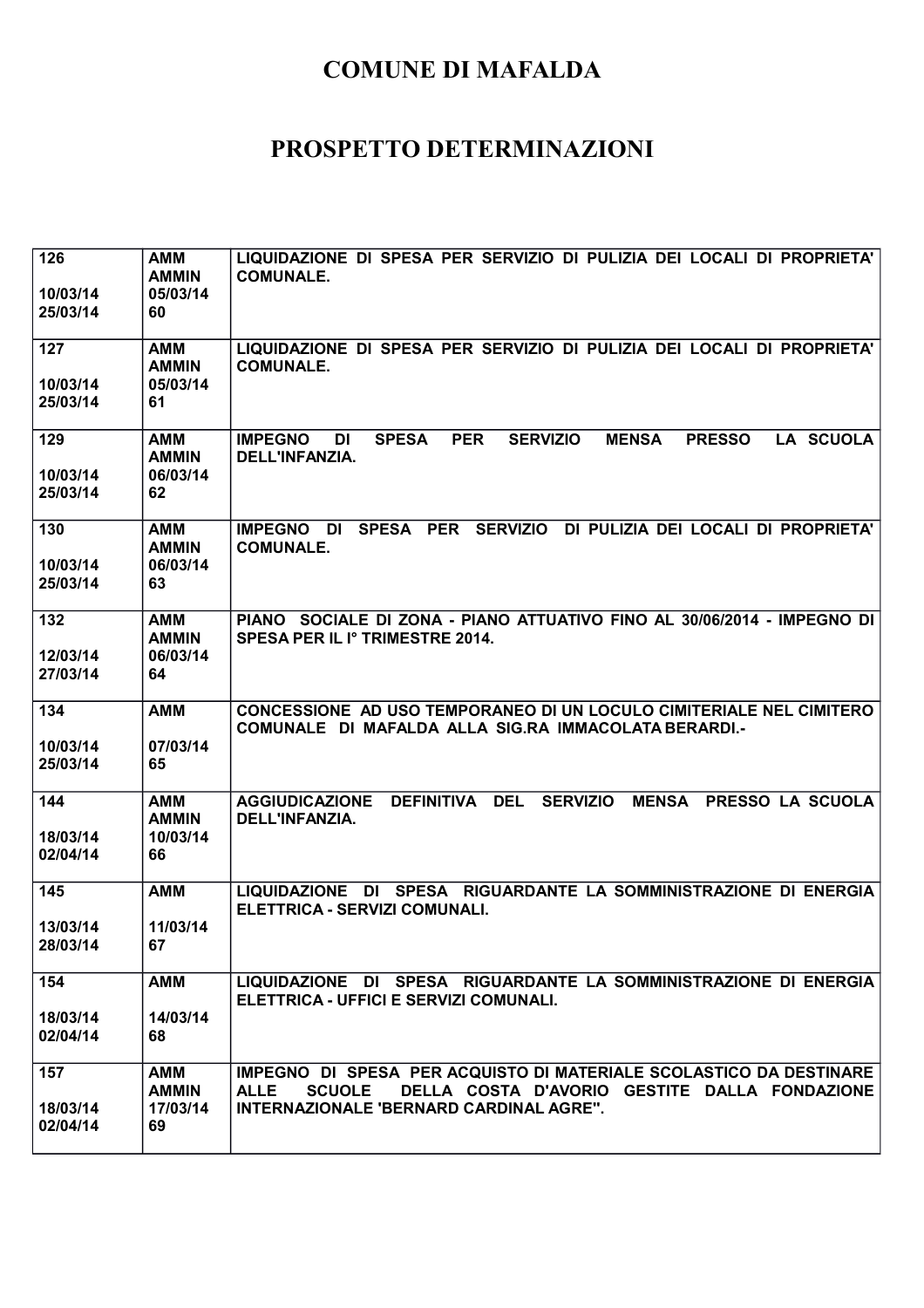| 158<br>25/03/14<br>9/04/14  | <b>AMM</b><br><b>AMMIN</b><br>17/03/14<br>70 | LIQUIDAZIONE DI SPESA RIGUARDANTE QUOTA ONERE FINANZIARIO ATTIVITA'<br>S.U.A.P. - ASSOCIAZIONE COMUNI PATTO TRIGNO-SINELLO.                                              |
|-----------------------------|----------------------------------------------|--------------------------------------------------------------------------------------------------------------------------------------------------------------------------|
| 159<br>25/03/14<br>9/04/14  | <b>AMM</b><br><b>AMMIN</b><br>17/03/14<br>71 | LIQUIDAZIONE DI SPESA RIGUARDANTE IL CONTRIBUTO ANNUO DI GESTIONE<br>DELLA SOCIETA' CONSORTILE TRIGNO-SINELLO.                                                           |
| 161<br>20/03/14<br>04/04/14 | <b>AMM</b><br>18/03/14<br>72                 | CONCESSIONE AD USO TEMPORANEO DI UN LOCULO CIMITERIALE NEL CIMITERO<br>COMUNALE DI MAFALDA ALLA SIG.RA MARIA CRISTINA MENICHILLI.-                                       |
| 162<br>26/03/14<br>10/04/14 | <b>AMM</b><br>19/03/14<br>73                 | LIQUIDAZIONE DI SPESA RIGUARDANTE LA SOMMINISTRAZIONE DI ENERGIA<br>ELETTRICA PUBBLICA ILLUMINAZIONE, UFFICI E SERVIZI COMUNALI.                                         |
| 164<br>21/03/14<br>05/04/14 | <b>AMM</b><br><b>AMMIN</b><br>20/03/14<br>74 | CONCESSIONE ASSEGNO DI MATERNITA' PER CONTO DELL'INPS ALLA SIGNORA<br>DI FONZO BARBARA MARIA.                                                                            |
| 165<br>21/03/14<br>05/04/14 | <b>AMM</b><br><b>AMMIN</b><br>20/03/14<br>75 | CONCESSIONE ASSEGNO DI MATERNITA' PER CONTO DELL'INPS ALLA SIGNORA<br><b>BUCCIARELLI DANIELA.</b>                                                                        |
| 167<br>31/03/14<br>15/04/14 | <b>AMM</b><br><b>AMMIN</b><br>22/03/14<br>76 | APPROVAZIONE BANDO PUBBLICO PER LA RICERCA DI N. 2 ADDETTI AL SERVIZIO<br>BIBLIOTECARIO E MULTIMEDIALE DA IMPIEGARE MEDIANTE PRESTAZIONI DI<br><b>LAVORO ACCESSORIO.</b> |
| 169<br>29/03/14<br>14/04/14 | <b>AMM</b><br><b>AMMIN</b><br>25/03/14<br>77 | LIQUIDAZIONE DI SPESA PER SERVIZIO DI SEPPELLIMENTO, MANUTENZIONE,<br>GESTIONE E CUSTODIA DEL CIMITERO COMUNALE NEI MESI DI GENNAIO,<br>FEBBRAIO E MARZO 2013.           |
| 174<br>02/04/14<br>17/04/14 | <b>AMM</b><br><b>AMMIN</b><br>26/03/14<br>78 | AMBITO TERRITORIALE SOCIALE DI TERMOLI - PIANO SOCIALE DI ZONA<br>LIQUIDAZIONE QUOTA DI COMPARTECIPAZIONE AI SERVIZI SOCIO ASSISTENZIALI -<br>PERIODO 2009/2013.         |
| 175<br>28/03/14<br>12/04/14 | <b>AMM</b><br>27/03/14<br>79                 | LIQUIDAZIONE DI SPESA UTENZE COMUNALI FATTURE GAS-METANO.                                                                                                                |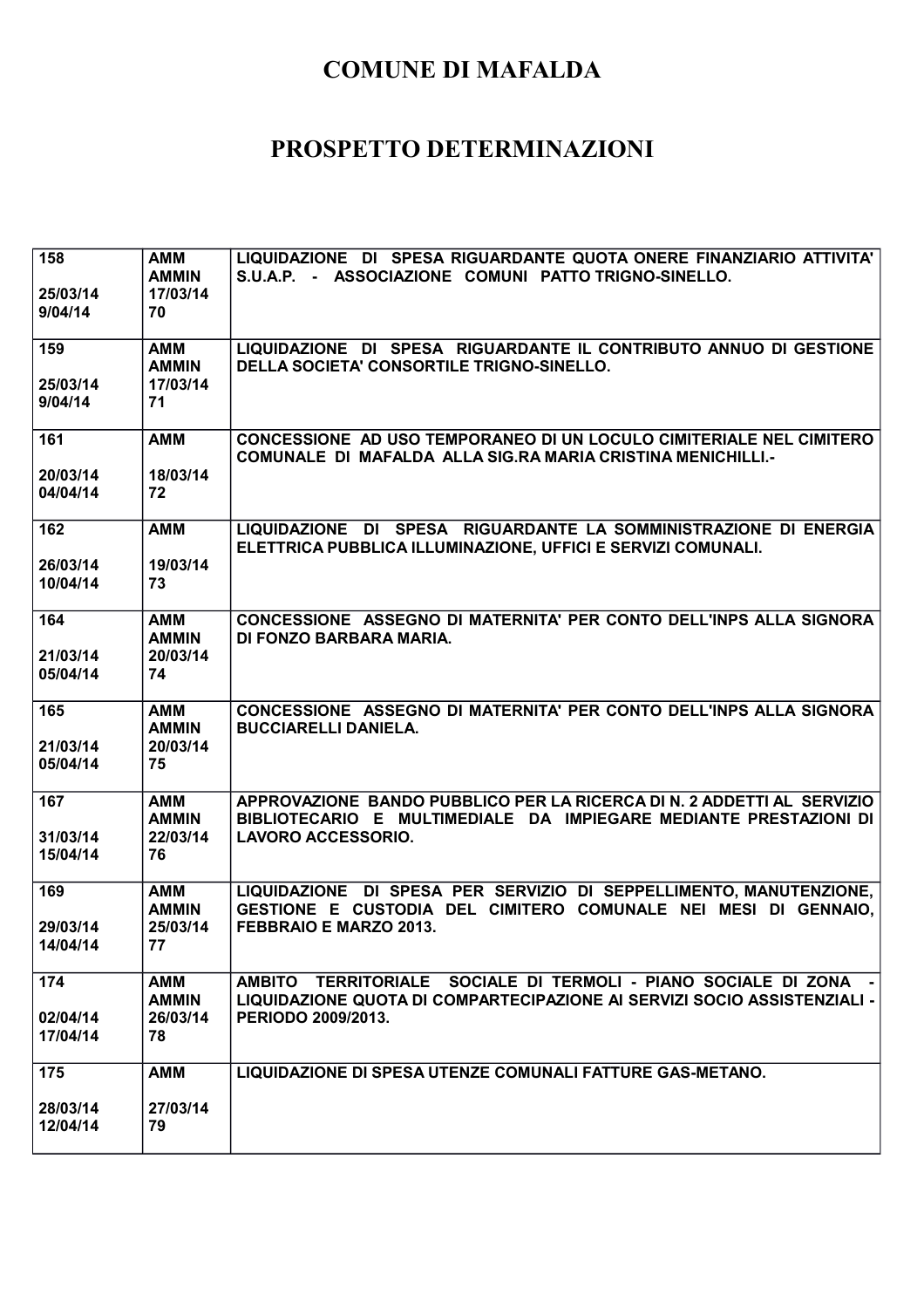| 176<br>29/03/14<br>14/04/14 | <b>AMM</b><br><b>AMMIN</b><br>27/03/14<br>80 | LIQUIDAZIONE DI SPESA PER SERVIZIO DI PULIZIA DEI LOCALI DI PROPRIETA'<br><b>COMUNALE.</b>                                                                                                                                                 |
|-----------------------------|----------------------------------------------|--------------------------------------------------------------------------------------------------------------------------------------------------------------------------------------------------------------------------------------------|
| 180<br>04/04/14<br>19/04/14 | <b>AMM</b><br><b>AMMIN</b><br>27/03/14<br>81 | DEI MEMBRI DEL PARLAMENTO EUROPEO SPETTANTI ALL'ITALIA<br><b>ELEZIONE</b><br>ED ELEZIONI COMUNALI DEL 25 MAGGIO 2014 - COSTITUZIONE DELL'UFFICIO<br>ELETTORALE COMUNALE.                                                                   |
| 181<br>12/06/14<br>27/06/14 | <b>AMM</b><br><b>AMMIN</b><br>28/03/14<br>82 | ELEZIONE DEI MEMBRI DEL PARLAMENTO EUROPEO SPETTANTI ALL'ITALIA<br>ED ELEZIONI<br>25<br>MAGGIO 2014 - AUTORIZZAZIONE AL<br><b>COMUNALI</b><br><b>DEL</b><br>PERSONALE DIPENDENTE AD EFFETTUARE LAVORO STRAORDINARIO - IMPEGNO<br>DI SPESA. |
| 182<br>01/04/14<br>16/04/14 | <b>AMM</b><br>28/03/14<br>83                 | LIQUIDAZIONE DI SPESA RIGUARDANTE LA SOMMINISTRAZIONE DI ENERGIA<br>ELETTRICA PUBBLICA ILLUMINAZIONE, UFFICI E SERVIZI COMUNALI.                                                                                                           |
| 192<br>03/04/14<br>18/04/14 | <b>AMM</b><br>01/04/14<br>84                 | IMPEGNO DI SPESA PER L'ACQUISTO DEL GASOLIO PER LO SCUOLABUS,<br>PER LA FIAT PUNTO E PER LE SPESE D'UFFICIO.                                                                                                                               |
| 202<br>14/04/14<br>29/04/14 | <b>AMM</b><br><b>AMMIN</b><br>03/04/14<br>85 | DEI MEMBRI DEL PARLAMENTO EUROPEO SPETTANTI ALL'ITALIA<br><b>ELEZIONE</b><br>ED ELEZIONI COMUNALI DEL 25 MAGGIO 2014 - IMPEGNO DI SPESA PER<br>L'ACQUISTO DEGLI STAMPATI ELETTORALI.                                                       |
| 203<br>9/04/14<br>24/04/14  | <b>AMM</b><br>SEGR.<br>04/04/14<br>86        | LIQUIDAZIONE DI SPESA RIGUARDANTE IMPOSTA DI REGISTRO E BOLLO PER<br><b>CONTRATTO REP. N. 110/2014</b>                                                                                                                                     |
| 206<br>12/04/14<br>28/04/14 | <b>AMM</b><br><b>AMMIN</b><br>08/04/14<br>87 | VIA SPERIMENTALE DEL SERVIZIO DI INFORMAZIONI AI<br><b>ATTIVAZIONE</b><br>IN<br>CITTADINI 'SMS ISTITUZIONALI' - IMPEGNO DI SPESA PER ACQUISTO CREDITI SMS.                                                                                 |
| 214<br>11/04/14<br>26/04/14 | <b>AMM</b><br>10/04/14<br>88                 | LIQUIDAZIONE DI SPESA RIGUARDANTE LA SOMMINISTRAZIONE DI ENERGIA<br>ELETTRICA - UFFICI E SERVIZI COMUNALI.                                                                                                                                 |
| 215<br>16/04/14<br>02/05/14 | <b>AMM</b><br>10/04/14<br>89                 | LIQUIDAZIONE DI SPESA UTENZE COMUNALI FATTURE GAS-METANO.                                                                                                                                                                                  |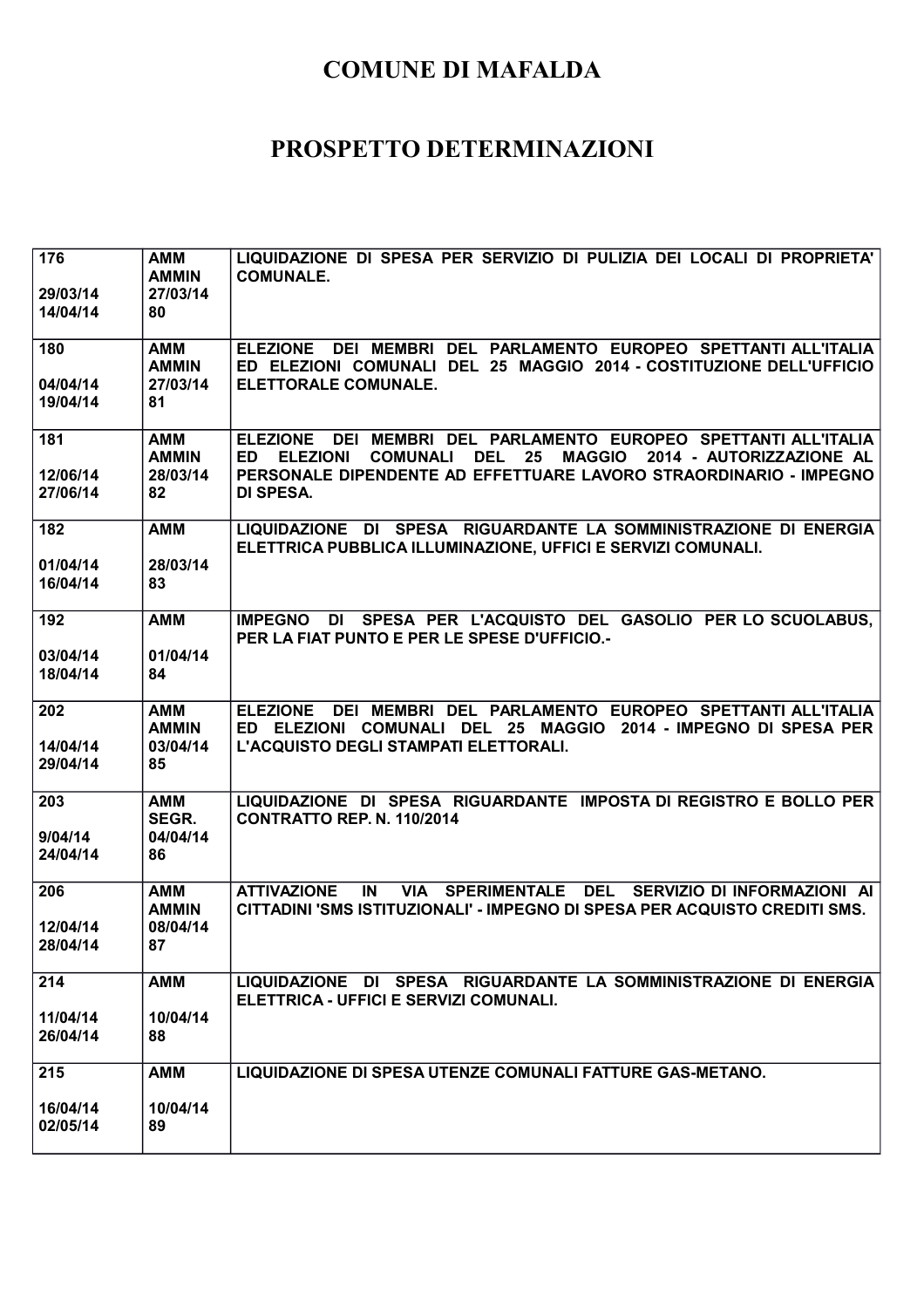| 219<br>17/04/14<br>02/05/14 | <b>AMM</b><br><b>AMMIN</b><br>14/04/14<br>90 | IMPEGNO DI SPESA PER L'ACQUISTO DEI MODELLI DELLE CARTE D'IDENTITA'.                                                                                                                                                                                        |
|-----------------------------|----------------------------------------------|-------------------------------------------------------------------------------------------------------------------------------------------------------------------------------------------------------------------------------------------------------------|
| 221<br>28/04/14<br>13/05/14 | <b>AMM</b><br><b>AMMIN</b><br>16/04/14<br>91 | BANDO PUBBLICO PER LA RICERCA DI N. 2 ADDETTI AL SERVIZIO BIBLIOTECARIO<br><b>MULTIMEDIALE</b><br>IMPIEGARE MEDIANTE PRESTAZIONI DI LAVORO<br><b>DA</b><br>Е.<br>ACCESSORIO - APPROVAZIONE VERBALE DI ATTRIBUZIONE PUNTEGGI E<br><b>GRADUATORIA FINALE.</b> |
| 222<br>18/04/14<br>03/05/14 | <b>AMM</b><br>16/04/14<br>92                 | IMPEGNO DI SPESA PER REVISIONE ANNUALE DELLO SCUOLABUS TARGATO<br><b>BA 566 KE ADIBITO A TRASPORTO ALUNNI.-</b>                                                                                                                                             |
| 223<br>18/04/14<br>03/05/14 | <b>AMM</b><br>16/04/14<br>93                 | LIQUIDAZIONJE DI SPESA UTENZE TELEFONICHE DICEMBRE 2013 - GENNAIO<br>2014.                                                                                                                                                                                  |
| 226<br>23/04/14<br>08/05/14 | <b>AMM</b><br>17/04/14<br>94                 | LIQUIDAZIONE DI SPESA RIGUARDANTE LA SOMMINISTRAZIONE DI ENERGIA<br>ELETTRICA PUBBLICA ILLUMINAZIONE.                                                                                                                                                       |
| 228<br>23/04/14<br>08/05/14 | <b>AMM</b><br><b>AMMIN</b><br>17/04/14<br>95 | IMPEGNO DI SPESA PER SERVIZIO DI PULIZIA DEI LOCALI DI PROPRIETA'<br><b>COMUNALE.</b>                                                                                                                                                                       |
| 231<br>23/04/14<br>08/05/14 | <b>AMM</b><br><b>AMMIN</b><br>18/04/14<br>96 | LIQUIDAZIONE DI SPESA RELATIVA AL SERVIZIO MENSA PRESSO LA SCUOLA<br>DELL'INFANZIA.                                                                                                                                                                         |
| 233<br>23/04/14<br>08/05/14 | <b>AMM</b><br><b>AMMIN</b><br>18/04/14<br>97 | LIQUIDAZIONE DI SPESA PER ARREDAMENTO BIBLIOTECA COMUNALE.                                                                                                                                                                                                  |
| 234<br>23/04/14<br>08/05/14 | <b>AMM</b><br>18/04/14<br>98                 | LIQUIDAZIONE DI SPESA RIGUARDANTE LA SOMMINISTRAZIONE DI ENERGIA<br>ELETTRICA PUBBLICA ILLUMINAZIONE, UFFICI E SERVIZI COMUNALI.                                                                                                                            |
| 235<br>23/04/14<br>08/05/14 | <b>AMM</b><br><b>AMMIN</b><br>18/04/14<br>99 | LIQUIDAZIONE DI SPESA PER INAUGURAZIONE DELLA BIBLIOTECA COMUNALE.                                                                                                                                                                                          |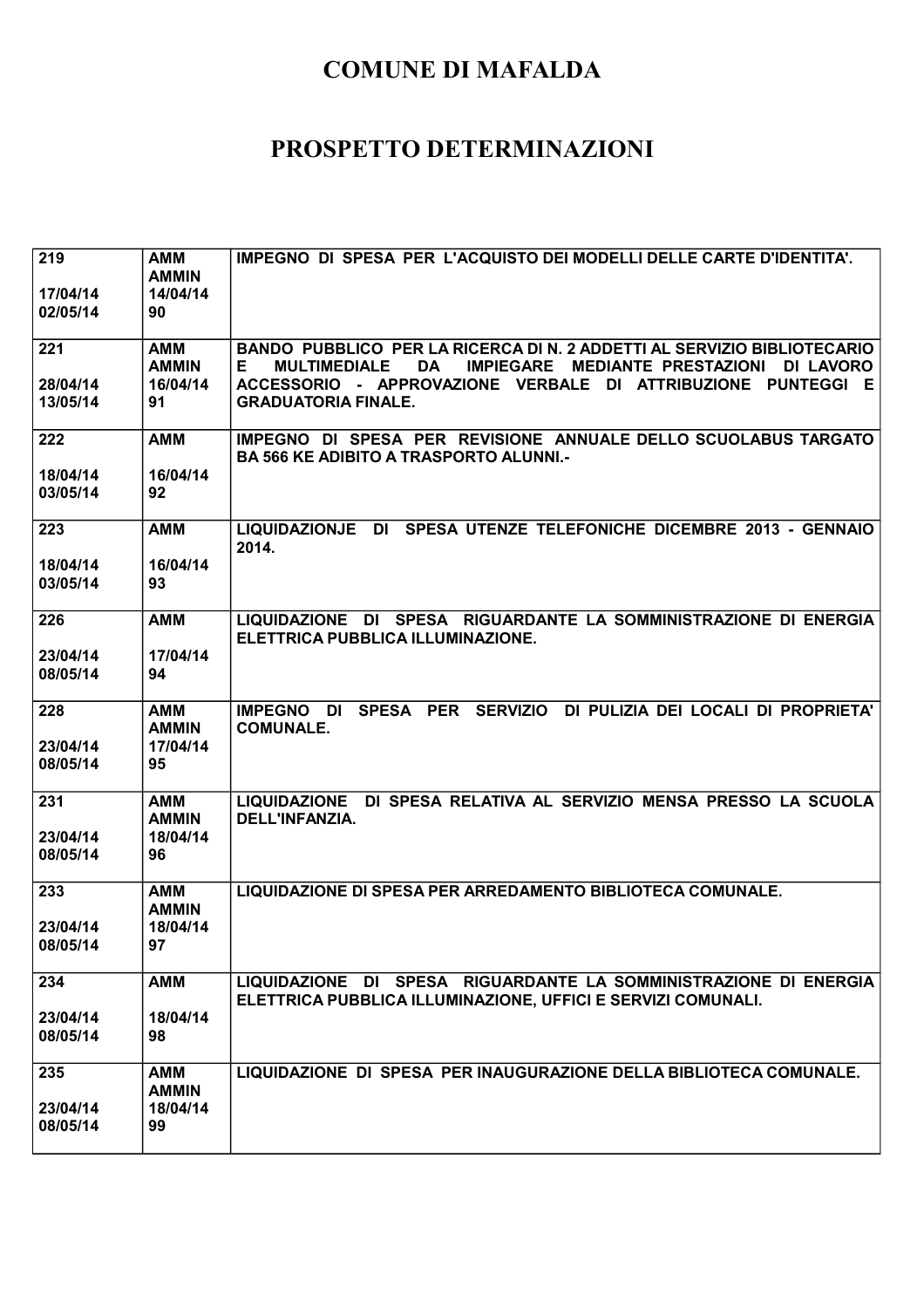| 237                        | <b>AMM</b>                                    | LIQUIDAZIONE DI SPESA RIGUARDANTE LA SOMMINISTRAZIONE DI ENERGIA<br>ELETTRICA PUBBLICA ILLUMINAZIONE, U7FFICI E SERVIZI COMUNALI.                |
|----------------------------|-----------------------------------------------|--------------------------------------------------------------------------------------------------------------------------------------------------|
| 26/04/14<br>12/05/14       | 23/04/14<br>100                               |                                                                                                                                                  |
| 238                        | <b>AMM</b>                                    | LIQUIDAZIONE DI SPESA UTENZE COMUNALI FATTURE GAS-METANO.                                                                                        |
| 29/04/14<br>14/05/14       | 24/04/14<br>101                               |                                                                                                                                                  |
| 239                        | <b>AMM</b>                                    | <b>MANUTENZIONE</b><br>ORDINARIA ALL'AUTOVEICOLO<br><b>IMPEGNO</b><br>DI<br>SPESA PER<br><b>COMUNALE FIAT PUNTO TARGATO CH 243 AP.-</b>          |
| 06/05/14<br>21/05/14       | 24/04/14<br>102                               |                                                                                                                                                  |
| 240<br>9/05/14<br>24/05/14 | <b>AMM</b><br><b>AMMIN</b><br>28/04/14<br>103 | <b>SERVIZIO</b><br><b>LA SCUOLA</b><br><b>IMPEGNO</b><br><b>SPESA</b><br><b>PER</b><br><b>MENSA</b><br><b>PRESSO</b><br>DI<br>DELL'INFANZIA.     |
|                            |                                               |                                                                                                                                                  |
| 242                        | <b>AMM</b>                                    | CONCESSIONE AD USO TEMPORANEO DI UN LOCULO CIMITERIALE NEL CIMITERO<br><b>COMUNALE DI MAFALDA AL SIG. VALERIANO MISCIONE.-</b>                   |
| 02/05/14<br>17/05/14       | 29/04/14<br>104                               |                                                                                                                                                  |
| 247                        | <b>AMM</b>                                    | DI SPESA PER L'ACQUISTO DEL GASOLIO PER LO SCUOLABUS,<br><b>IMPEGNO</b><br>PER LA FIAT PUNTO E PER LE SPESE D'UFFICIO.-                          |
| 06/05/14<br>21/05/14       | 30/04/14<br>105                               |                                                                                                                                                  |
| 252                        | <b>AMM</b><br><b>AMMIN</b>                    | <b>ADDETTI</b><br><b>SERVIZIO</b><br>BIBLIOTECARIO E MULTIMEDIALE DA IMPIEGARE<br><b>AL</b><br><b>MEDIANTE PRESTAZIONI DI LAVORO ACCESSORIO.</b> |
| 12/05/14<br>27/05/14       | 02/05/14<br>106                               |                                                                                                                                                  |
| 253                        | <b>AMM</b><br><b>AMMIN</b>                    | <b>EROGAZIONE BORSE LAVORO PER L'ANNO 2014.</b>                                                                                                  |
| 07/05/14<br>22/05/14       | 05/05/14<br>107                               |                                                                                                                                                  |
| 256                        | <b>AMM</b><br><b>AMMIN</b>                    | LIQUIDAZIONE CONTRIBUTO ASSOCIATIVO ALLA LEGA DELLE AUTONOMIE<br><b>LOCALI - ANNO 2014.</b>                                                      |
| 9/05/14<br>24/05/14        | 06/05/14<br>108                               |                                                                                                                                                  |
| 257                        | <b>AMM</b><br><b>AMMIN</b>                    | LIQUIDAZIONE CONTRIBUTO ASSOCIATIVO ALL'ANCI - ANNO 2014.                                                                                        |
| 10/05/14<br>26/05/14       | 06/05/14<br>109                               |                                                                                                                                                  |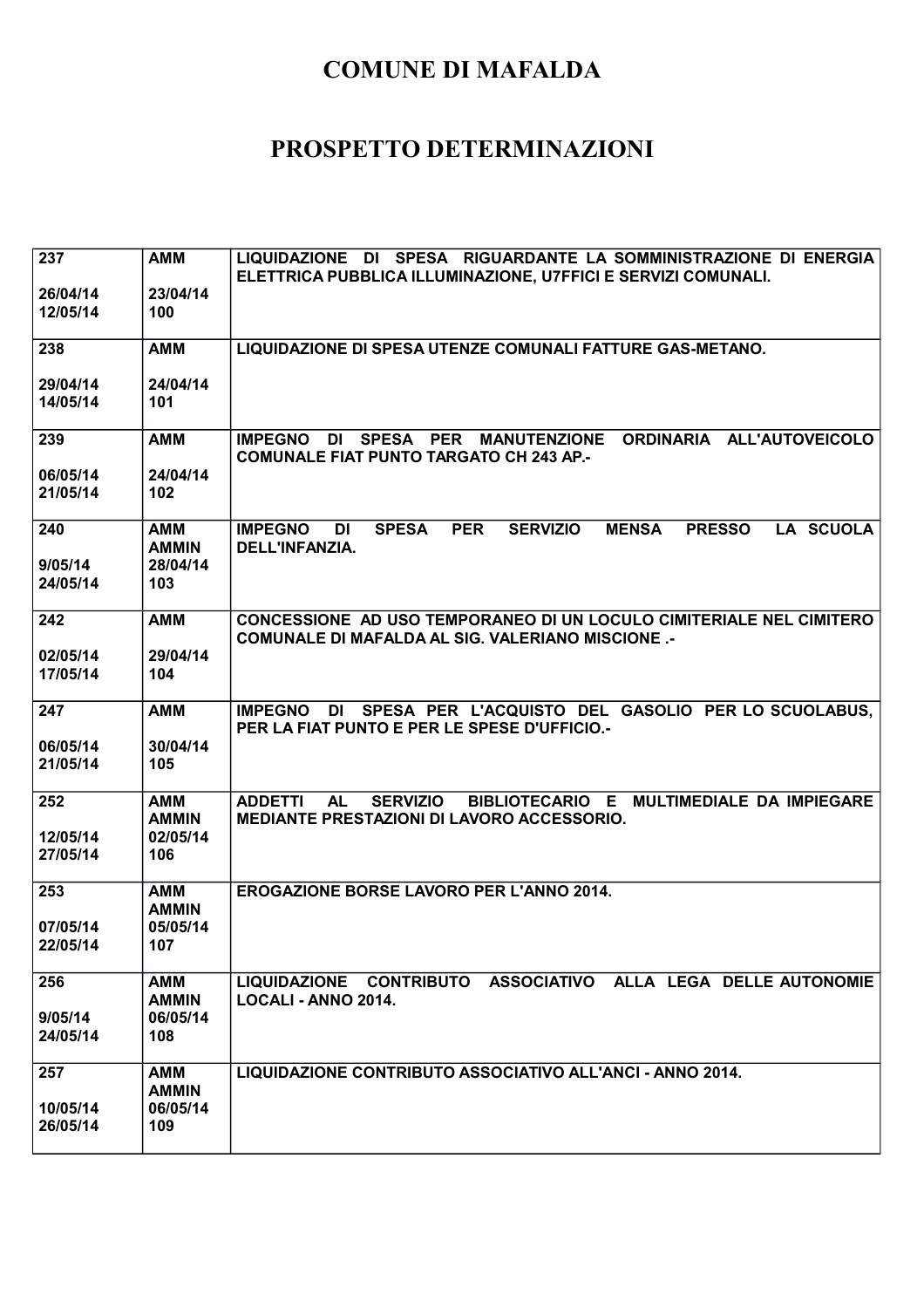| 258<br>10/05/14<br>26/05/14 | AMM<br><b>AMMIN</b><br>06/05/14<br>110        | LIQUIDAZIONE CONTRIBUTO OBBLIGATORIO ALLA COMUNITA' MONTANA 'TRIGNO-<br>MONTE MAURO' DI PALATA PER L'ESERCIZIO FINANZIARIO 2014.                                                                                         |
|-----------------------------|-----------------------------------------------|--------------------------------------------------------------------------------------------------------------------------------------------------------------------------------------------------------------------------|
| 259<br>10/05/14<br>26/05/14 | AMM<br><b>AMMIN</b><br>06/05/14<br>111        | LIQUIDAZIONE QUOTA DI PARTECIPAZIONE AGLI ONERI DI CUI ALL'ART. 3<br>DELLA LEGGE N. 56/1987 RELATIVA AI LOCALI DELLA SEZIONE CIRCOSCRIZIONALE<br>DEL LAVORO DI TERMOLI - ANNO 2013.                                      |
| 269                         | <b>AMM</b><br><b>AMMIN</b><br>08/05/14<br>112 | LIQUIDAZIONE DI SPESA RELATIVA AL SERVIZIO MENSA PRESSO LA SCUOLA<br><b>DELL'INFANZIA.</b>                                                                                                                               |
| 272<br>9/05/14<br>24/05/14  | <b>AMM</b><br>08/05/14<br>113                 | IMPEGNO DI SPESA PER ACQUISTO PRODOTTI PER LA PULIZIA DELLA SEDE<br><b>MUNICIPALE.</b>                                                                                                                                   |
| 278<br>12/05/14<br>27/05/14 | AMM<br><b>AMMIN</b><br>9/05/14<br>114         | LIQUIDAZIONE DI SPESA RELATIVO AL SERVIZIO MENSA PRESSO LA SCUOLA<br>DELL'INFANZIA.                                                                                                                                      |
| 282<br>19/05/14<br>03/06/14 | <b>AMM</b><br>12/05/14<br>115                 | LIQUIDAZIONE DI SPESA RIGUARDANTE LA SOMMINISTRAZIONE DI ENERGIA<br>ELETTRICA - UFFICI E SERVIZI COMUNALI.                                                                                                               |
| 284<br>14/05/14<br>29/05/14 | <b>AMM</b><br><b>AMMIN</b><br>12/05/14<br>116 | BORSE LAVORO PER L'ANNO 2014 - RINUNCIA DA PARTE DI UN BENEFICIARIO.                                                                                                                                                     |
| 288<br>19/05/14<br>03/06/14 | <b>AMM</b><br>14/05/14<br>117                 | LIQUIDAZIONE DI SPESA RIGUARDANTE LA SOMMINISTRAZIONE DI ENERGIA<br>ELETTRICA. UFFICI E SERVIZI COMUNALI.                                                                                                                |
| 290<br>02/07/14<br>17/07/14 | <b>AMM</b><br>14/05/14<br>118                 | LAVORI DI PROGRAMMA STRAORDINARIO EDILIZIA RESIDENZIALE PUBBLICA A<br>CANONE SOCIALE - REALIZZAZIONE DI UNA PALAZZINA RESIDENZIALE -<br>AUTORIZZAZIONE AL SUBAPPALTO E PROROGA TEMPI DI ESECUZIONE DEI<br><b>LAVORI.</b> |
| 298<br>26/05/14<br>10/06/14 | AMM<br>19/05/14<br>119                        | SERVIZIO MENSA SCUOLA DELL'INFANZIA - DETERMINAZIONI.                                                                                                                                                                    |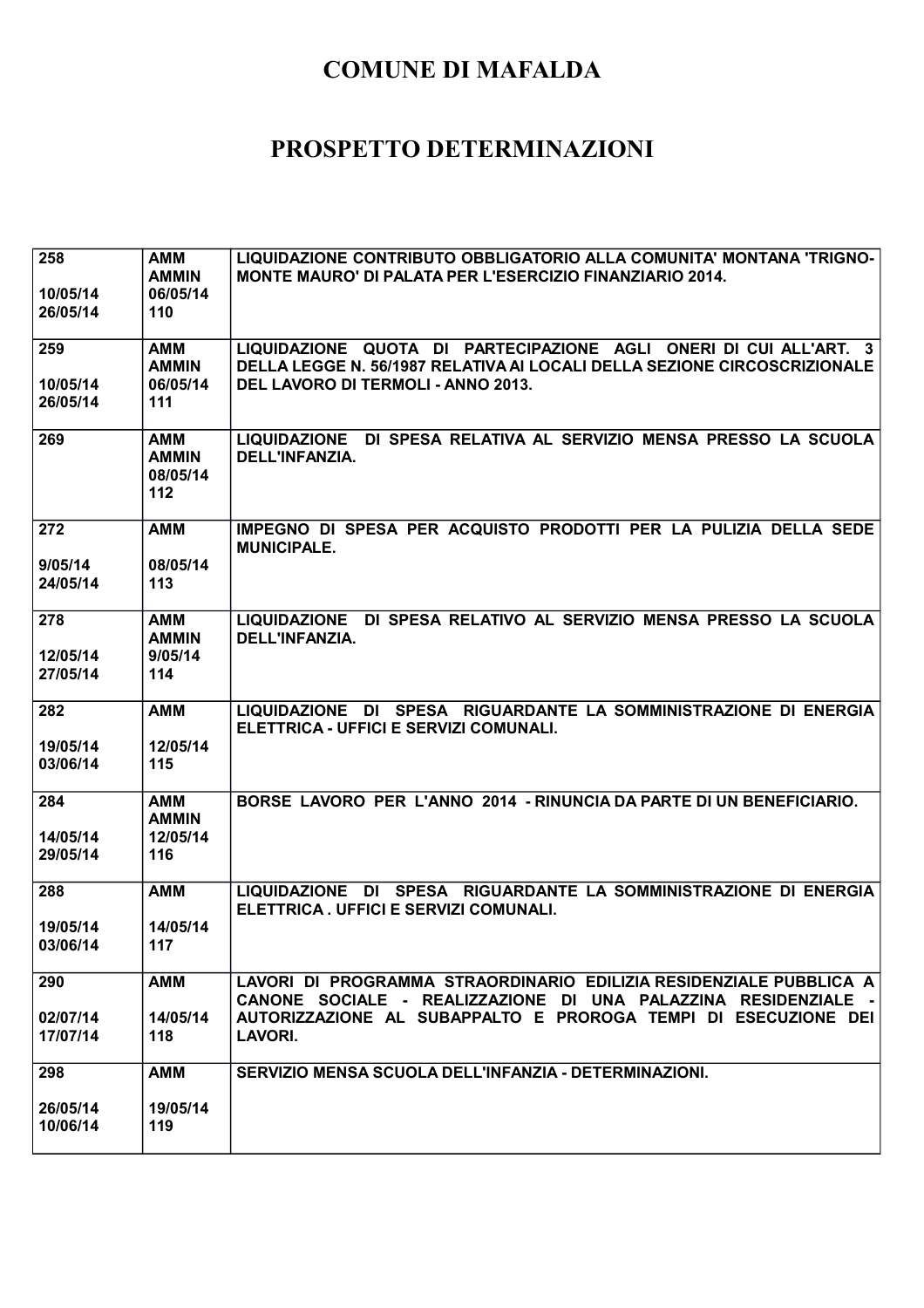| 304                  | <b>AMM</b><br><b>AMMIN</b> | RIMBORSO SPESE VIAGGI ALL'ASSESSORE COMUNALE AURELIA SPATOCCO.                                                                                                                                     |
|----------------------|----------------------------|----------------------------------------------------------------------------------------------------------------------------------------------------------------------------------------------------|
| 22/05/14<br>06/06/14 | 20/05/14<br>120            |                                                                                                                                                                                                    |
| 305                  | <b>AMM</b>                 | CONCESSIONE AD USO TEMPORANEO DI UN LOCULO CIMITERIALE NEL CIMITERO<br><b>COMUNALE DI MAFALDA AL SIG. MARIO PALENA.-</b>                                                                           |
| 22/05/14<br>06/06/14 | 20/05/14<br>121            |                                                                                                                                                                                                    |
| 308                  | <b>AMM</b><br><b>AMMIN</b> | LIQUIDAZIONE DI SPESA PER SERVIZIO DI PULIZIA DEI LOCALI DI PROPRIETA'<br><b>COMUNALE.</b>                                                                                                         |
| 22/05/14<br>06/06/14 | 21/05/14<br>122            |                                                                                                                                                                                                    |
| 313                  | <b>AMM</b>                 | LIQUIDAZIONE DI SPESA RIGUARDANTE LA SOMMINISTRAZIONE DI ENERGIA<br>ELETTRICA PUBBLICA ILLUMINAZIONE, UFFICI E SERVIZI COMUNALI.                                                                   |
| 27/05/14<br>11/06/14 | 22/05/14<br>123            |                                                                                                                                                                                                    |
| 315                  | <b>AMM</b><br><b>AMMIN</b> | <b>ELEZIONE</b><br>DEI MEMBRI DEL PARLAMENTO EUROPEO SPETTANTI ALL'ITALIA<br>ED ELEZIONI COMUNALI DEL 25<br>MAGGIO 2014 - IMPEGNO DI SPESA PER                                                     |
| 28/05/14<br>12/06/14 | 23/05/14<br>124            | <b>ALLESTIMENTO SEGGI ELETTORALI.</b>                                                                                                                                                              |
| 317                  | AMM<br>SEGR.               | LIQUIDAZIONE DI SPESA IMPOSTE E DIRITTI SEGRETERIA CONTRATTO IN<br>FORMA PUBBLICA AMMINISTRATIVA REP. REP. N. 111/2014                                                                             |
| 24/05/14<br>9/06/14  | 23/05/14<br>125            |                                                                                                                                                                                                    |
| 325                  | <b>AMM</b>                 | <b>LIQUIDAZIONE DI SPESA UTENZE COMUNALI FATTURE GAS-METANO</b>                                                                                                                                    |
| 9/06/14<br>24/06/14  | 28/05/14<br>126            |                                                                                                                                                                                                    |
| 329                  | <b>AMM</b><br><b>AMMIN</b> | <b>ELEZIONE</b><br>DEI MEMBRI DEL PARLAMENTO EUROPEO SPETTANTI ALL'ITALIA<br><b>ELEZIONI</b><br><b>COMUNALI</b><br>25<br><b>MAGGIO</b><br>2014 - LIQUIDAZIONE<br><b>DEGLI</b><br>ED.<br><b>DEL</b> |
| 04/06/14<br>19/06/14 | 03/06/14<br>127            | <b>ONORARI DOVUTI AI COMPONENTI DEI SEGGI ELETTORALI.</b>                                                                                                                                          |
| 330                  | <b>AMM</b>                 | LIQUIDAZIONE DI SPESA RIGUARDANTE LA SOMMINISTRAZIONE DI ENERGIA<br>ELETTRICA - UFFICI E SERVIZI COMUNALI                                                                                          |
| 05/06/14<br>20/06/14 | 03/06/14<br>128            |                                                                                                                                                                                                    |
| 332                  | <b>AMM</b>                 | LIQUIDAZIONE DI SPESA PER SERVIZIO DI PULIZIA DEI LOCALI DI PROPRIETA'                                                                                                                             |
|                      | <b>AMMIN</b>               | <b>COMUNALE.</b>                                                                                                                                                                                   |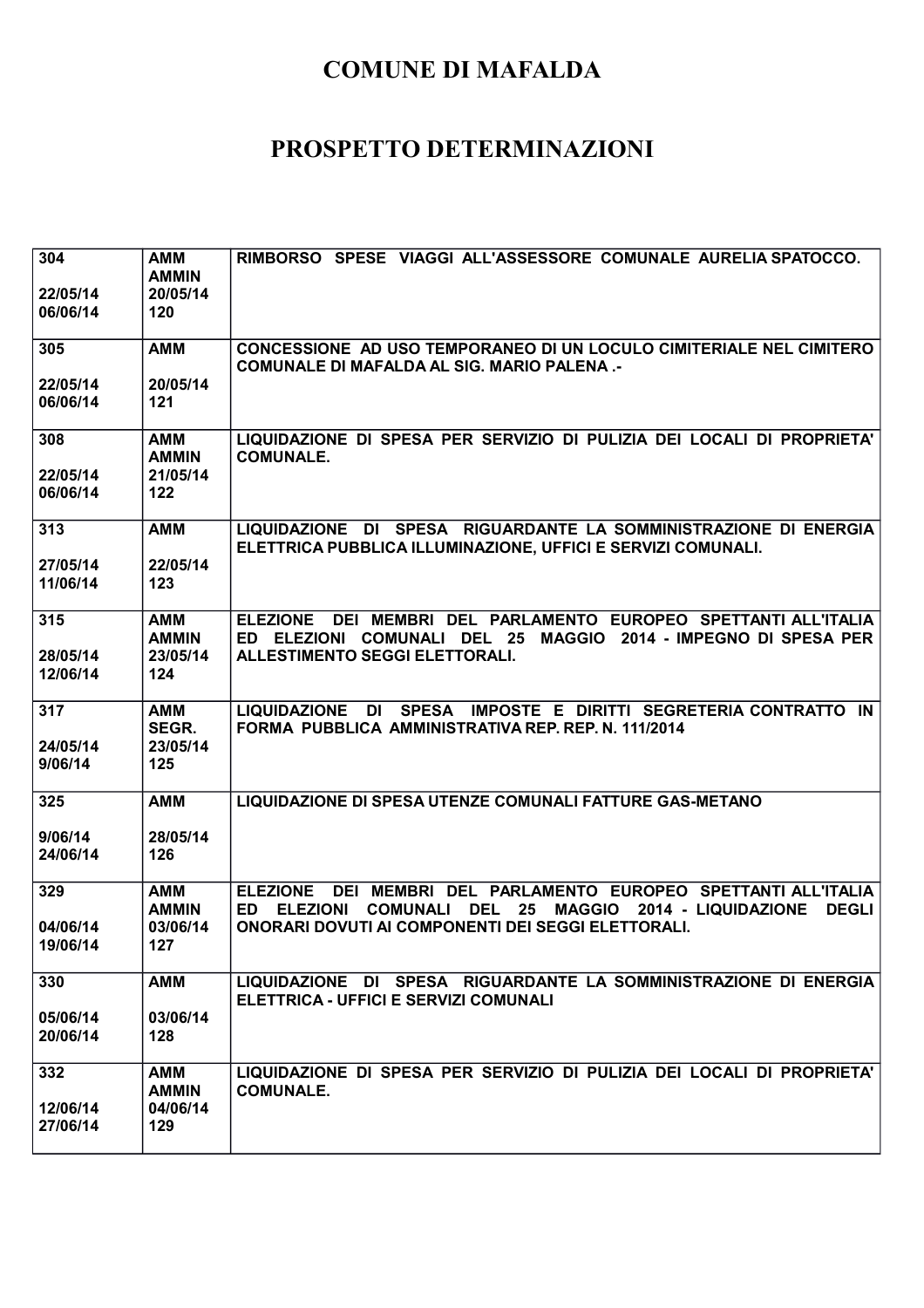| 335<br>12/06/14      | <b>AMM</b><br><b>AMMIN</b><br>05/06/14 | LIQUIDAZIONE DI SPESA RELATIVA AL SERVIZIO MENSA PRESSO LA SCUOLA<br>DELL'INFANZIA DI MAFALDA.                                                                                                                   |
|----------------------|----------------------------------------|------------------------------------------------------------------------------------------------------------------------------------------------------------------------------------------------------------------|
| 27/06/14             | 130                                    |                                                                                                                                                                                                                  |
| 337                  | <b>AMM</b>                             | PER ACQUISTO N. 30<br>MANIFESTI PER AVVISO<br><b>IMPEGNO</b><br><b>DI</b><br><b>SPESA</b><br><b>CONVOCAZIONE CONSIGLIO COMUNALE.-</b>                                                                            |
| 12/06/14<br>27/06/14 | 05/06/14<br>131                        |                                                                                                                                                                                                                  |
| 343                  | <b>AMM</b>                             | LIQUIDAZIONE DI SPESA RIGUARDANTE LA SOMMINISTRAZIONE DI ENERGIA<br>ELETTRICA - UFFICI E SERVIZI COMUNALI.                                                                                                       |
| 12/06/14<br>27/06/14 | 07/06/14<br>132                        |                                                                                                                                                                                                                  |
| 344                  | <b>AMM</b><br><b>AMMIN</b>             | DELIBERAZIONE DI GIUNTA REGIONALE DEL 9 GENNAIO 2012 N. 7 'PROGRAMMA<br>ATTUATIVO PER I PAZIENTI MALATI DI SLA - SUPPORTO AI PAZIENTI ED ALLE                                                                    |
| 12/06/14<br>27/06/14 | 07/06/14<br>133                        | FAMIGLIE DELLE PERSONE AFFETTE DA SCLEROSI LATERALE AMIOTROFICA<br>NELLA REGIONE MOLISE' LIQUIDAZIONE CONTRIBUTO.                                                                                                |
| 346                  | <b>AMM</b>                             | LIQUIDAZIONE DI SPESA UTENZE TELEFONICHE FEBBRAIO MARZO 2014.                                                                                                                                                    |
| 12/06/14<br>27/06/14 | 07/06/14<br>135                        |                                                                                                                                                                                                                  |
| 347<br>12/06/14      | <b>AMM</b><br><b>AMMIN</b><br>07/06/14 | DELIBERAZIONE DI GIUNTA REGIONALE DEL 9 GENNAIO 2012 N. 7 'PROGRAMMA<br>ATTUATIVO PER I PAZIENTI MALATI DI SLA - SUPPORTO AI PAZIENTI ED ALLE<br>FAMIGLIE DELLE PERSONE AFFETTE DA SCLEROSI LATERALE AMIOTROFICA |
| 27/06/14             | 136                                    | NELLA REGIONE MOLISE' - LIQUIDAZIONE CONTRIBUTO.                                                                                                                                                                 |
| 348                  | <b>AMM</b><br><b>AMMIN</b>             | LIQUIDAZIONE COMPENSO PER BORSA LAVORO AL SIG. BELLEZZA ETTORE.                                                                                                                                                  |
| 12/06/14<br>27/06/14 | 9/06/14<br>137                         |                                                                                                                                                                                                                  |
| 349                  | <b>AMM</b>                             | IMPEGNO DI SPESA PER ACQUISTO MASSA VESTIARIO PER IL PERSONALE<br><b>DELLA POLIZIA MUNICIPALE.-</b>                                                                                                              |
| 12/06/14<br>27/06/14 | 9/06/14<br>138                         |                                                                                                                                                                                                                  |
| 350                  | <b>AMM</b><br><b>AMMIN</b>             | LIQUIDAZIONE COMPENSO PER BORSA LAVORO AL SIG. PFEIFFER GERHARD<br><b>JOSEPH.</b>                                                                                                                                |
| 12/06/14<br>27/06/14 | 9/06/14<br>139                         |                                                                                                                                                                                                                  |
| 351                  | <b>AMM</b>                             | <b>PER</b><br><b>BORSA</b><br><b>LAVORO</b><br><b>COMPENSO</b><br><b>AL</b><br>SIG. FRISCO-<br><b>LIQUIDAZIONE</b>                                                                                               |
|                      | <b>AMMIN</b><br>9/06/14                | <b>D'AGOSTINO LUIGI.</b>                                                                                                                                                                                         |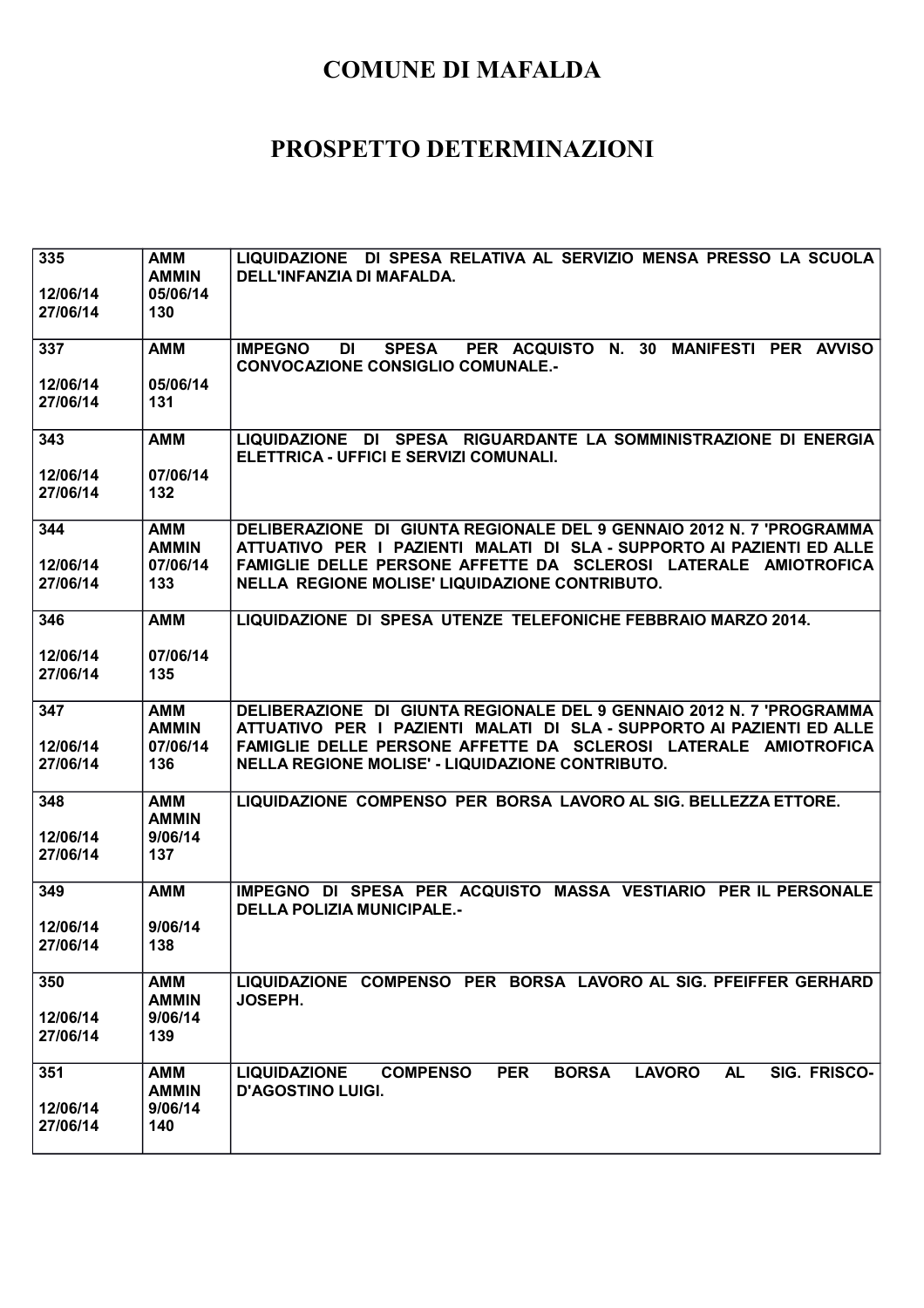| 352<br>12/06/14<br>27/06/14 | <b>AMM</b><br><b>AMMIN</b><br>9/06/14<br>141  | COMPENSO PER BORSA LAVORO ALLA SIG.RA PETRONE<br><b>LIQUIDAZIONE</b><br><b>RACHELE.</b>                                                                                                                                                                  |
|-----------------------------|-----------------------------------------------|----------------------------------------------------------------------------------------------------------------------------------------------------------------------------------------------------------------------------------------------------------|
| 353<br>12/06/14<br>27/06/14 | AMM<br><b>AMMIN</b><br>9/06/14<br>142         | LIQUIDAZIONE COMPENSO PER BORSA LAVORO ALLA SIG.INA VILLANO<br><b>VALENTINA.</b>                                                                                                                                                                         |
| 354<br>27/06/14<br>12/07/14 | <b>AMM</b><br><b>AMMIN</b><br>9/06/14<br>143  | DEI MEMBRI DEL PARLAMENTO EUROPEO SPETTANTI ALL'ITALIA<br><b>ELEZIONE</b><br>ED ELEZIONI COMUNALI DEL 25 MAGGIO 2014 - IMPEGNO E LIQUIDAZIONE DI<br>SPESA RELATIVIO ALLA SPEDIZIONE DELLE CARTOLINE AVVISO AGLI ELETTORI<br><b>RESIDENTI ALL'ESTERO.</b> |
| 355<br>12/06/14<br>27/06/14 | <b>AMM</b><br>10/06/14<br>144                 | IMPEGNO DI SPESA PER ACQUISTO FASCIA DA SINDACO RICAMATA A MACCHINA<br><b>RIPRODUCENTE</b><br>LO STEMMA DEL COMUNE E DELLA REPUBBLICA CON<br><b>FRANGIA DORATA IN CANUTTIGLIA</b>                                                                        |
| 358<br>16/06/14<br>01/07/14 | AMM<br><b>AMMIN</b><br>13/06/14<br>145        | DEI MEMBRI DEL PARLAMENTO EUROPEO SPETTANTI ALL'ITALIA<br><b>ELEZIONE</b><br>ED ELEZIONI COMUNALI DEL 25 MAGGIO 2014 - LIQUIDAZIONE COMPENSO PER<br>LAVORO STRAORDINARIO AL PERSONALE DIPENDENTE.                                                        |
| 360<br>24/06/14<br>9/07/14  | <b>AMM</b><br>16/06/14<br>146                 | LIQUIDAZIONE DI SPESA UTENZE COMUNALI FATTURE GAS-METANO.                                                                                                                                                                                                |
| 362<br>20/06/14<br>05/07/14 | <b>AMM</b><br>16/06/14<br>147                 | IMPEGNO DI SPESA PER ACQUISTO PNEUMATICI PER LO SCUOLABUS TARGATO<br><b>BA 566 KE.-</b>                                                                                                                                                                  |
| 365<br>01/07/14<br>16/07/14 | <b>AMM</b><br>18/06/14<br>148                 | DI SPESA PER MANUTENZIONE ORDINARIA ALLO SCUOLABUS<br><b>IMPEGNO</b><br><b>TARGATO BA 566 KE.-</b>                                                                                                                                                       |
| 366<br>27/06/14<br>12/07/14 | <b>AMM</b><br><b>AMMIN</b><br>18/06/14<br>149 | EROGAZIONE BORSA LAVORO AL SIG. VIZZARRI TITO.                                                                                                                                                                                                           |
| 367<br>24/06/14<br>9/07/14  | <b>AMM</b><br>18/06/14<br>150                 | LIQUIDAZIONE DI SPESA RIGUARDANTE LA SOMMINISTRAZIONE DI ENERGIA<br>ELETTRICA PUBBLICA ILLUMINAZIONE, UFFICI E SERVIZI COMUNALI.                                                                                                                         |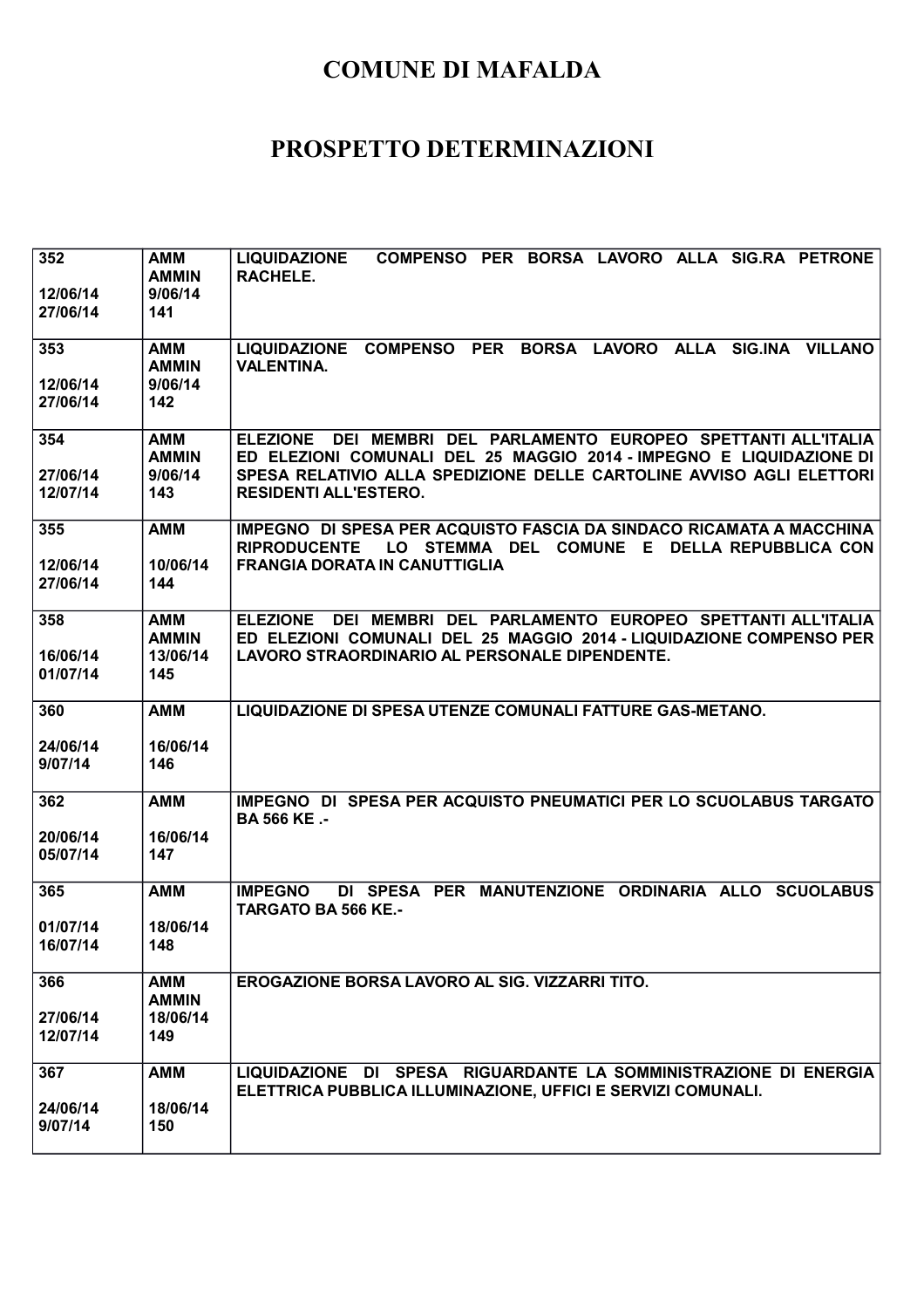| 369                  | <b>AMM</b>                                    | LIQUIDAZIONE DI SPESA UTENZE COMUALI FATTURE GAS-METANO.                                                                                         |
|----------------------|-----------------------------------------------|--------------------------------------------------------------------------------------------------------------------------------------------------|
| 24/06/14<br>9/07/14  | 19/06/14<br>151                               |                                                                                                                                                  |
| 371                  | <b>AMM</b><br><b>AMMIN</b>                    | <b>CONCESSIONE ASSEGNO PER IL NUCLEO FAMILIARE - ART. 65 LEGGE N. 448/98 E</b><br>SUCCESSIVE MODIFICHE ED INTEGRAZIONI - ANNO 2014.              |
| 20/06/14<br>05/07/14 | 19/06/14<br>152                               |                                                                                                                                                  |
| 372                  | <b>AMM</b><br><b>AMMIN</b>                    | LIQUIDAZIONE DI SPESA RELATIVA AL SERVIZIO MENSA PRESSO LA SCUOLA<br>DELL'INFANZIA.                                                              |
| 27/06/14<br>12/07/14 | 20/06/14<br>153                               |                                                                                                                                                  |
| 374                  | AMM<br><b>AMMIN</b><br>20/06/14               | CONCESSIONE ASSEGNO PER IL NUCLEO FAMILIARE - ART. 65 LEGGE N. 448/98 E<br>SUCCESSIVE MODIFICHE ED INTEGRAZIONI - ANNO 2014.                     |
| 30/06/14<br>15/07/14 | 154                                           |                                                                                                                                                  |
| 381                  | <b>AMM</b><br><b>AMMIN</b>                    | IMPEGNO DI SPESA PER INIZIATIVA 'DONA UN LIBRO ALLA BIBLIOTECA'.                                                                                 |
| 01/07/14<br>16/07/14 | 27/06/14<br>155                               |                                                                                                                                                  |
| 385                  | <b>AMM</b><br><b>AMMIN</b><br>30/06/14<br>156 | <b>IMPEGNO DI SPESA PER ACQUISTO CARBURANTE SCUOLABUS E FIAT PUNTO.</b>                                                                          |
| 386                  | <b>AMM</b><br><b>AMMIN</b><br>30/06/14<br>157 | SPESA PER ACQUISTO PRODOTTI PER LA PULIZIA DEI LOCALI<br><b>IMPEGNO</b><br>DI<br><b>COMUNALI.</b>                                                |
| 389                  | <b>AMM</b><br><b>AMMIN</b>                    | BIBLIOTECARIO E MULTIMEDIALE DA IMPIEGARE<br><b>ADDETTI</b><br><b>AL</b><br><b>SERVIZIO</b><br><b>MEDIANTE PRESTAZIONI DI LAVORO ACCESSORIO.</b> |
| 02/07/14<br>17/07/14 | 01/07/14<br>158                               |                                                                                                                                                  |
| 390                  | <b>AMM</b><br><b>AMMIN</b>                    | CONCESSIONE ASSEGNO PER IL NUCLEO FAMILIARE ART. 65 LEGGE N. 448/98 E<br>SUCCESSIVE MODIFICHE ED INTEGRAZIONI - ANNO 2014.                       |
| 02/07/14<br>17/07/14 | 01/07/14<br>159                               |                                                                                                                                                  |
| 391                  | AMM<br><b>AMMIN</b>                           | LIQUIDAZIONE GETTONI DI PRESENZA AI CONSIGLIERI COMUNALI PER IL<br>PERIODO DAL 29/04/2013 AL 28/04/2014.                                         |
| 10/10/14<br>25/10/14 | 02/07/14<br>160                               |                                                                                                                                                  |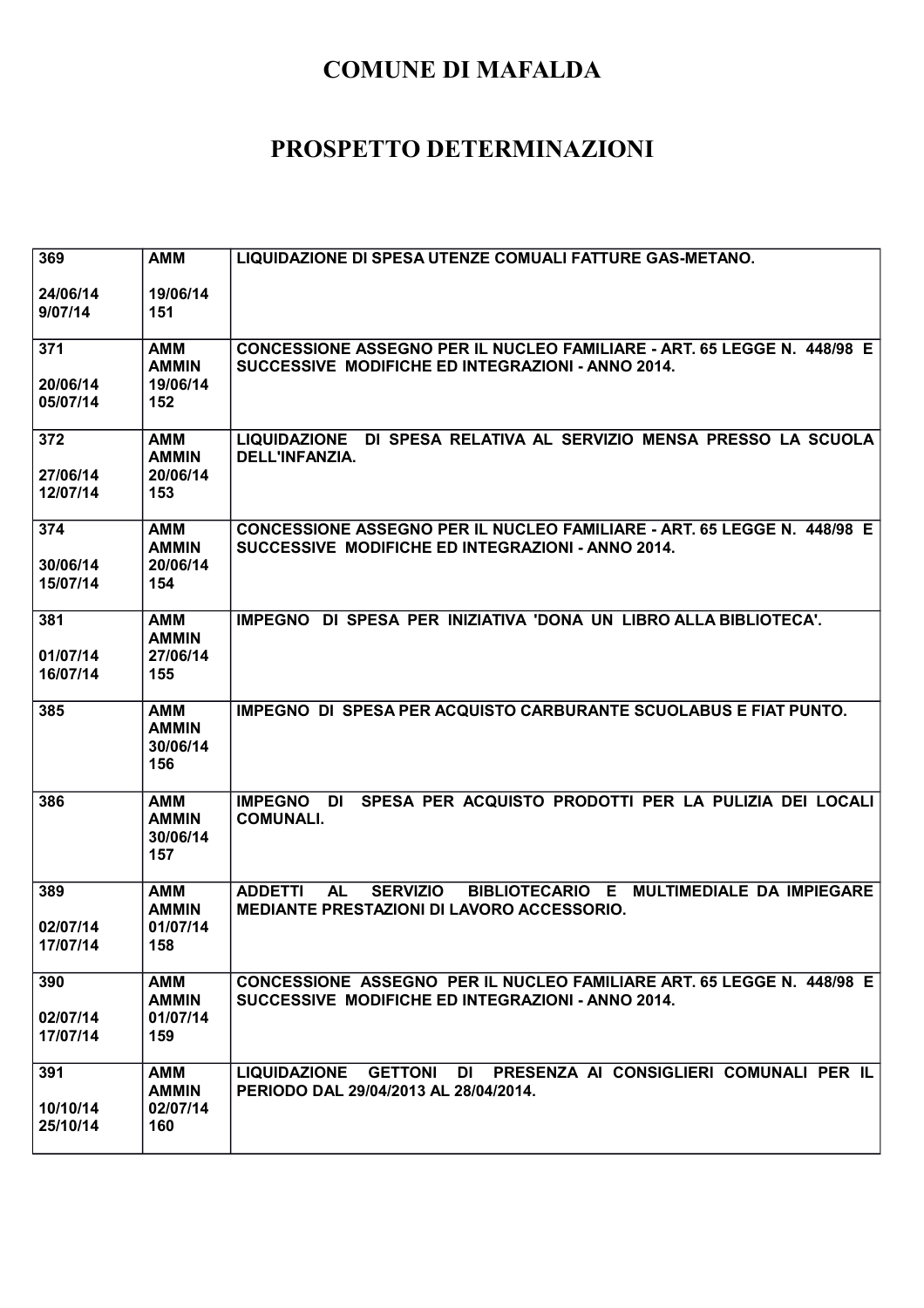| 397                  | <b>AMM</b>                             | CONCESSIONE AD USO TEMPORANEO DI UN LOCULO CIMITERIALE NEL CIMITERO<br>DI MAFALDA AL SIG. NICOLINO PERNA.-                                   |
|----------------------|----------------------------------------|----------------------------------------------------------------------------------------------------------------------------------------------|
| 11/07/14<br>26/07/14 | 9/07/14<br>161                         |                                                                                                                                              |
| 398                  | <b>AMM</b><br><b>AMMIN</b>             | IMPEGNO DI SPESA PER PICCOLA MANIFESTAZIONE IN FAVORE DEGLI STUDENTI<br>DIPLOMATI NELL'ANNO SCOLASTICO 2013/2014.                            |
| 14/07/14<br>29/07/14 | 9/07/14<br>162                         |                                                                                                                                              |
| 400<br>15/07/14      | <b>AMM</b><br><b>AMMIN</b><br>11/07/14 | <b>LIQUIDAZIONE</b><br>COMPENSO PER BORSA LAVORO ALLA SIG.RA PETRONE<br>RACHELE.                                                             |
| 30/07/14             | 163                                    |                                                                                                                                              |
| 401                  | <b>AMM</b><br><b>AMMIN</b>             | <b>PER</b><br>BORSA LAVORO<br><b>LIQUIDAZIONE</b><br><b>COMPENSO</b><br><b>ALLA</b><br><b>SIG.INA</b><br><b>VILLANO</b><br><b>VALENTINA.</b> |
| 15/07/14<br>30/07/14 | 11/07/14<br>164                        |                                                                                                                                              |
| 402                  | <b>AMM</b><br><b>AMMIN</b>             | SPESA PER<br><b>SERVIZIO</b><br>DI PULIZIA DEI LOCALI DI PROPRIETA'<br><b>IMPEGNO</b><br><b>DI</b><br><b>COMUNALE.</b>                       |
| 17/07/14<br>01/08/14 | 11/07/14<br>165                        |                                                                                                                                              |
| 404                  | <b>AMM</b><br><b>AMMIN</b>             | LIQUIDAZIONE DI SPESA PER FONITURA MASSA VESTIARIO PER IL PERSONALE<br><b>DELLA POLIZIA MUNICIPALE.</b>                                      |
| 22/07/14<br>06/08/14 | 11/07/14<br>166                        |                                                                                                                                              |
| 412                  | <b>AMM</b>                             | LIQUIDAZIONE DI SPESA RIGUARDANTE LA SOMMINISTRAZIONE DI ENERGIA<br>ELETTRICA- UFFICI E SERVIZI COMUNALI.                                    |
| 17/07/14<br>01/08/14 | 14/07/14<br>167                        |                                                                                                                                              |
| 415                  | <b>AMM</b><br><b>AMMIN</b>             | AFFIDAMENTO SERVIZIO GIORNALIERO DI TRASPORTO MAFALDA-SAN SALVO<br><b>MARINA E RELATIVO IMPEGNO DI SPESA.</b>                                |
| 28/07/14<br>12/08/14 | 17/07/14<br>168                        |                                                                                                                                              |
| 416                  | <b>AMM</b>                             | LIQUIDAZIONE DI SPESA RIGUARDANTE LA SOMMINISTRAZIONE DI ENERGIA<br>ELETTRICA - UFFICI E SERVIZI COMUNALI.                                   |
| 06/08/14<br>21/08/14 | 18/07/14<br>169                        |                                                                                                                                              |
| 417                  | <b>AMM</b><br><b>AMMIN</b>             | LIQUIDAZIONE PARCELLA ALL'AVV. IRENE LEMME.                                                                                                  |
| 23/07/14<br>07/08/14 | 18/07/14<br>170                        |                                                                                                                                              |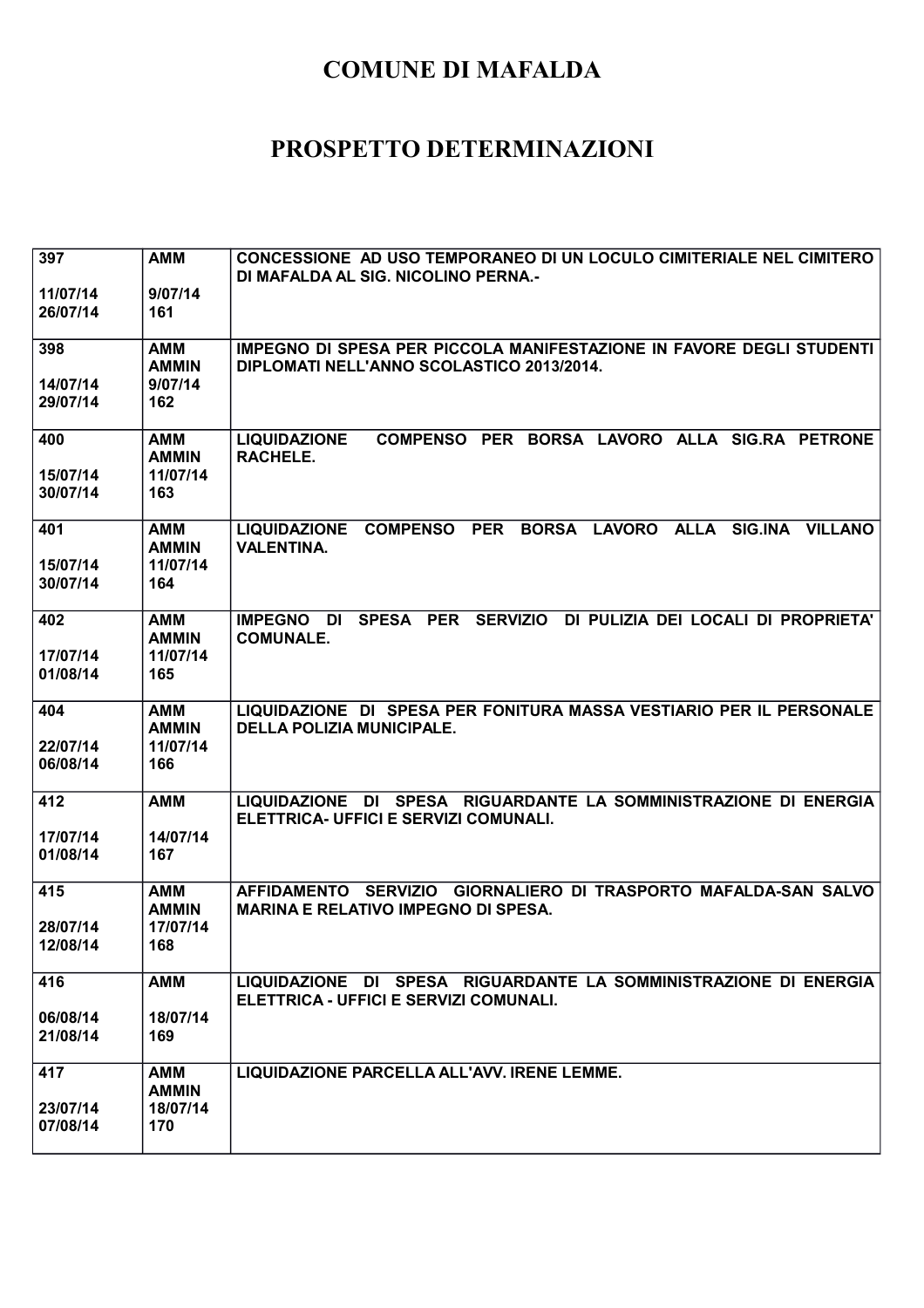| 421      | <b>AMM</b>                 | LIQUIDAZIONE DI SPESA RIGUARDANTE LA SOMMINISTRAZIONEDI ENERGIA<br>ELETTRICA - UFFICI E SERVIZI.                                 |
|----------|----------------------------|----------------------------------------------------------------------------------------------------------------------------------|
| 06/08/14 | 25/07/14                   |                                                                                                                                  |
| 21/08/14 | 171                        |                                                                                                                                  |
| 426      | <b>AMM</b><br><b>AMMIN</b> | IMPEGNO DI SPESA PER MANUTENZIONE ORDINARIA SCUOLABUS TARGATO<br><b>BA 566 KE.</b>                                               |
| 31/07/14 | 30/07/14                   |                                                                                                                                  |
| 16/08/14 | 172                        |                                                                                                                                  |
| 427      | <b>AMM</b><br><b>AMMIN</b> | IMPEGNO DI SPESA PER ATTIVITA' CULTURALI E RICREATIVE PRESSO LA<br><b>BIBLIOTECA COMUNALE.</b>                                   |
| 04/08/14 | 31/07/14                   |                                                                                                                                  |
| 19/08/14 | 173                        |                                                                                                                                  |
| 432      | <b>AMM</b><br><b>AMMIN</b> | LIQUIDAZIONE COMPENSO PER BORSA LAVORO AL SIG. VIZZARRI TITO.                                                                    |
| 06/08/14 | 04/08/14                   |                                                                                                                                  |
| 21/08/14 | 174                        |                                                                                                                                  |
| 433      | <b>AMM</b>                 | IMPEGNO DI SPESA PER L'ACQUISTO DEI REGISTRI DELLO STATO CIVILE PER<br><b>L'ANNO 2015.</b>                                       |
| 06/08/14 | 04/08/14                   |                                                                                                                                  |
| 21/08/14 | 175                        |                                                                                                                                  |
| 434      | <b>AMM</b>                 | IMPEGNO DI SPESA PER ATTIVITÀ CULTURALI E RICREATIVE PRESSO LA<br><b>BIBLIOTECA COMUNALE.</b>                                    |
| 14/08/14 | 07/08/14                   |                                                                                                                                  |
| 29/08/14 | 176                        |                                                                                                                                  |
| 435      | <b>AMM</b>                 | LIQUIDAZIONE DI SPESA UTENZE COMUNALI FATTURE GAS-METANO.                                                                        |
| 18/08/14 | 9/08/14                    |                                                                                                                                  |
| 02/9/14  | 177                        |                                                                                                                                  |
| 445      | <b>AMM</b>                 | LIQUIDAZIONE DI SPESA RIGUARDANTE LA SOMMINISTRAZIONE DI ENERGIA<br>ELETTRICA PUBBLICA ILLUMINAZIONE, UFFICI E SERVIZI COMUNALI. |
| 22/08/14 | 18/08/14                   |                                                                                                                                  |
| 06/9/14  | 178                        |                                                                                                                                  |
| 448      | <b>AMM</b>                 | LIQUIDAZIONE DI SPESA UTENZE TELEFONICHE MAGGIO-GIUGNO 2014.                                                                     |
| 22/08/14 | 20/08/14                   |                                                                                                                                  |
| 06/9/14  | 179                        |                                                                                                                                  |
| 452      | <b>AMM</b>                 | LIQUIDAZIONE DI SPESA RIGUARDANTE LA SOMMINISTRAZIONE DI ENERGIA<br>ELETTRICA UFFICI E SERVIZI COMUNALI.                         |
| 29/08/14 | 25/08/14                   |                                                                                                                                  |
| 13/9/14  | 180                        |                                                                                                                                  |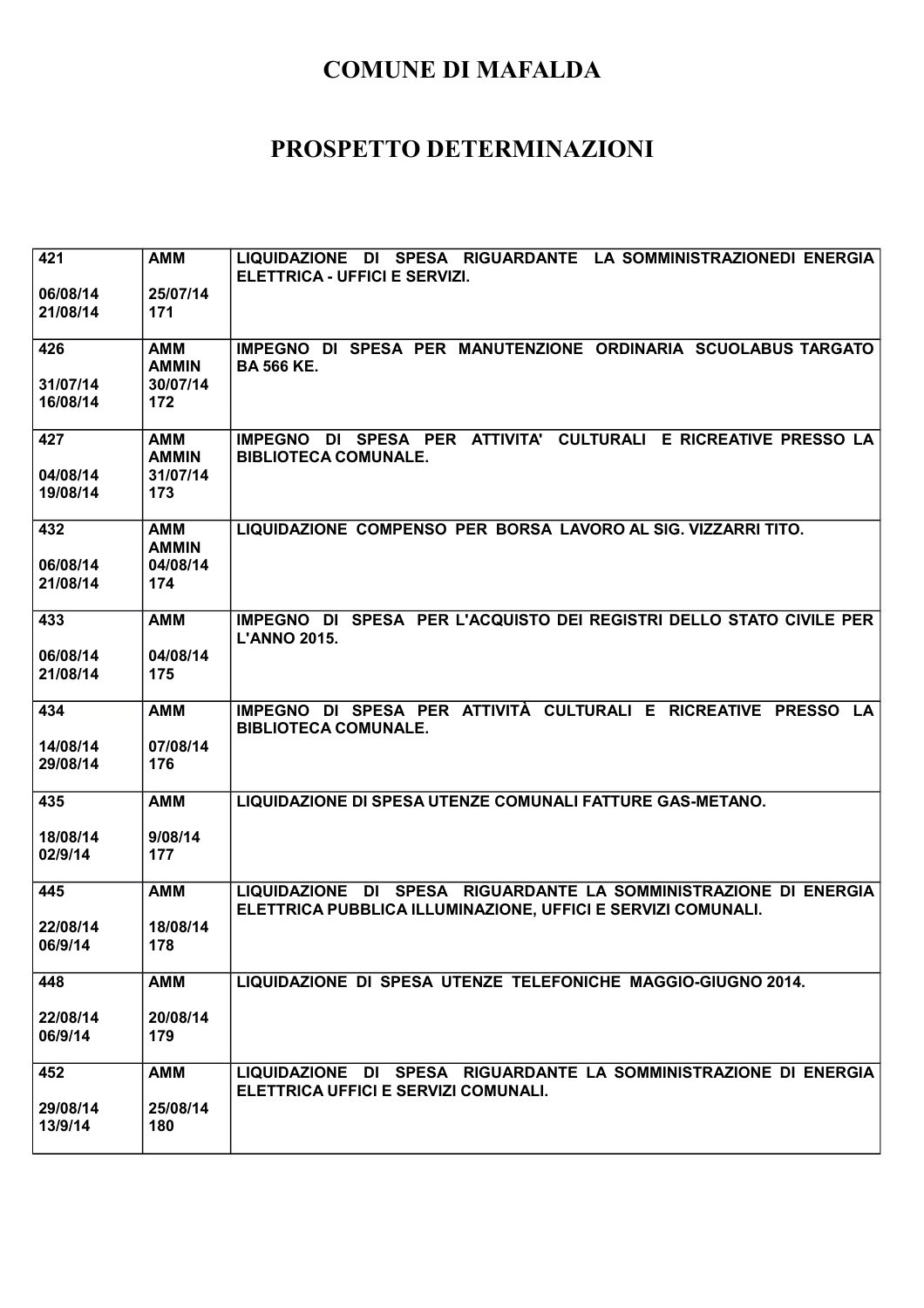| 454                  | <b>AMM</b>      | LIQUIDAZIONE DI SPESA UTENZE COMUNALI FATTURE GAS-METANO.                                                                         |
|----------------------|-----------------|-----------------------------------------------------------------------------------------------------------------------------------|
| 29/08/14<br>13/9/14  | 26/08/14<br>181 |                                                                                                                                   |
| 456                  | <b>AMM</b>      | <b>GABRIELLA, ISTRUTTORE,</b><br>INDIVIDUAZIONE DIPENDENTE<br><b>MASTRAGOSTINO</b><br>CAT. C, QUALE RESPONSABILE DEL PROCEDIMENTO |
| 28/08/14<br>12/9/14  | 28/08/14<br>182 |                                                                                                                                   |
| 457                  | <b>AMM</b>      | GIUSEPPE, ISTRUTTORE, CAT. C,<br>INDIVIDUAZIONE DIPENDENTE MONTANO<br><b>QUALE RESPONSABILE DEL PROCEDIMENTO</b>                  |
| 28/08/14<br>12/9/14  | 28/08/14<br>183 |                                                                                                                                   |
| 458                  | <b>AMM</b>      | INDIVIDUAZIONE DIPENDENTE FAIENZA GABRIELLA, ISTRUTTORE, CAT. C, QUALE<br><b>RESPONSABILE DEL PROCEDIMENTO</b>                    |
| 28/08/14<br>12/9/14  | 28/08/14<br>184 |                                                                                                                                   |
| 459                  | <b>AMM</b>      | INDIVIDUAZIONE DIPENDENTE ADRIANO FALCONE, ISTRUTTORE, CAT. C, QUALE<br><b>RESPONSABILE DEL PROCEDIMENTO</b>                      |
| 28/08/14<br>12/9/14  | 28/08/14<br>185 |                                                                                                                                   |
| 460                  | <b>AMM</b>      | INDIVIDUAZIONE DIPENDENTE ANGELO BERARDI, ISTRUTTORE, CAT. C, QUALE<br><b>RESPONSABILE DEL PROCEDIMENTO</b>                       |
| 28/08/14<br>12/9/14  | 28/08/14<br>186 |                                                                                                                                   |
| 461                  | <b>AMM</b>      | INDIVIDUAZIONE DIPENDENTE FINAMORE VALENTINO, ISTRUTTORE DIRETTIVO,<br>CAT. D, QUALE RESPONSABILE DEL PROCEDIMENTO                |
| 28/08/14<br>12/9/14  | 28/08/14<br>187 |                                                                                                                                   |
| 462                  | <b>AMM</b>      | INDIVIDUAZIONE DIPENDENTE PREZIOSO MARIO, ISTRUTTORE, CAT. C, QUALE<br><b>RESPONSABILE DEL PROCEDIMENTO</b>                       |
| 28/08/14<br>12/9/14  | 28/08/14<br>188 |                                                                                                                                   |
| 470                  | <b>AMM</b>      | LIQUIDAZIONE DI SPESA UTENZE COMUNALI FATTURE ACQUA - PRIMO SEMESTRE<br>2014.                                                     |
| 05/12/14<br>20/12/14 | 01/9/14<br>189  |                                                                                                                                   |
| 471                  | <b>AMM</b>      | IMPEGNO DI SPESA PER PAGAMENTO TASSA AUTOMOBILISTICA FIAT PUNTO<br><b>TARGATO CH 243 AP.-</b>                                     |
| 03/9/14<br>18/9/14   | 01/9/14<br>190  |                                                                                                                                   |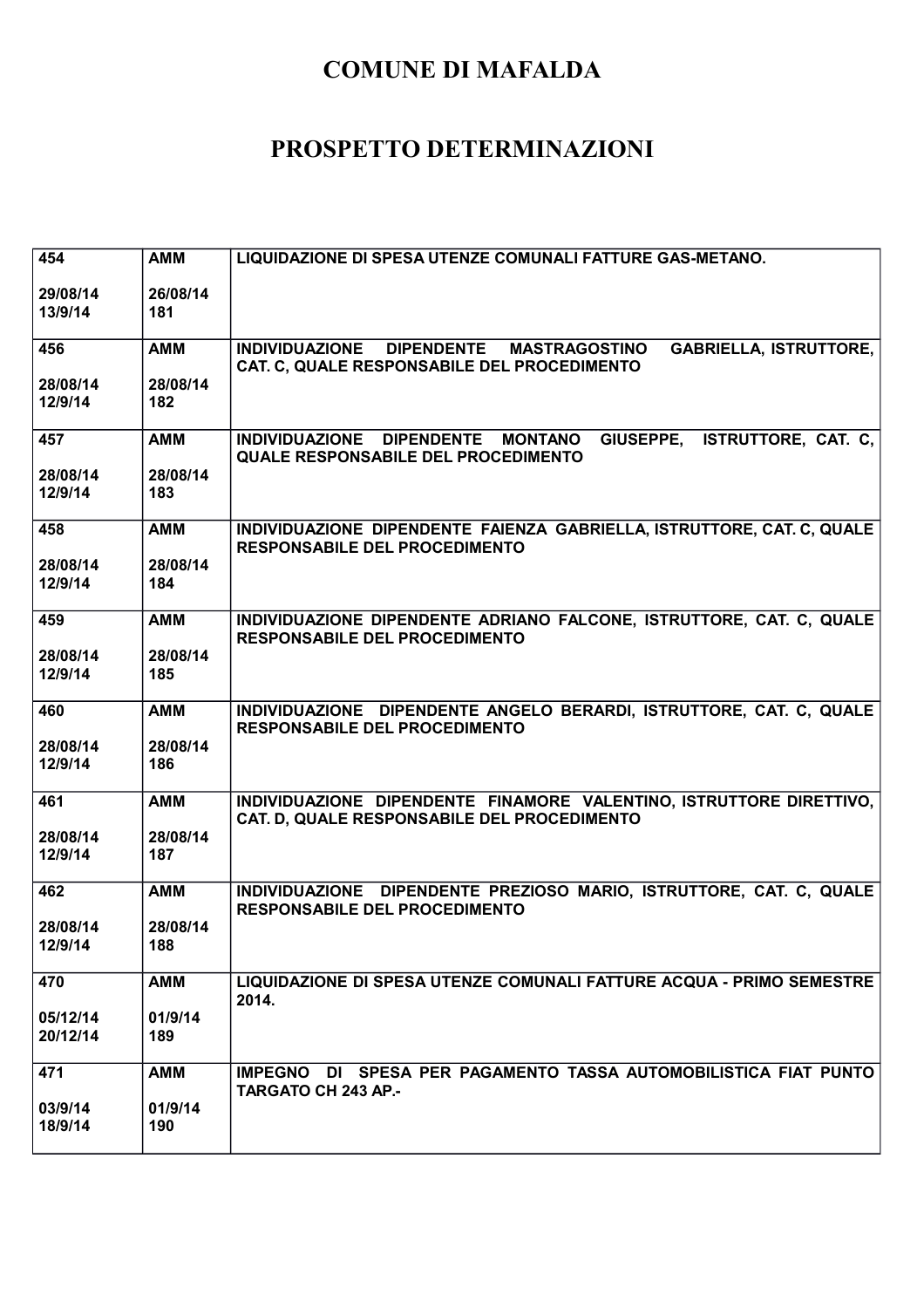| 474<br>05/9/14<br>20/9/14   | AMM<br><b>AMMIN</b><br>03/9/14<br>191        | SPESA PER<br>SERVIZIO DI PULIZIA DEI LOCALI DI PROPRIETA'<br><b>IMPEGNO</b><br>DI<br><b>COMUNALE.</b>                  |
|-----------------------------|----------------------------------------------|------------------------------------------------------------------------------------------------------------------------|
| 475<br>05/9/14<br>20/9/14   | <b>AMM</b><br><b>AMMIN</b><br>03/9/14<br>192 | CONCESSIONE ASSEGNO DI MATERNITA' PER CONTO DELL'INPS ALLA SIG.RA<br>KOMPERDA DOROTA ANNA.                             |
| 485<br>12/9/14<br>27/9/14   | <b>AMM</b><br><b>AMMIN</b><br>08/9/14<br>193 | LIQUIDAZIONE DI SPESA RIGUARDANTE LA MANUTENZIONE ORDINARIA DELLO<br><b>SCUOLABUS TARGATO BA 566 KE.</b>               |
| 486<br>12/9/14<br>27/9/14   | <b>AMM</b><br><b>AMMIN</b><br>08/9/14<br>194 | LIQUIDAZIONE DI SPESA RIGUARDANTE LA MANUTENZIONE ORDINARIA DELLO<br><b>SCUOLABUS TARGATO TARGATO BA 566 KE.</b>       |
| 491<br>12/9/14<br>27/9/14   | <b>AMM</b><br>9/9/14<br>195                  | LIQUIDAZIONE DI SPESA RIGUARDANTE LA SOMMINISTRAZIONE DI ENERGIA<br>ELETTRICA PUBBLICA ILLUMINAZIONE UFFICI E SERVIZI. |
| 492<br>12/9/14<br>27/9/14   | <b>AMM</b><br>9/9/14<br>196                  | LIQUIDAZIONE DI SPESA PER SERVIZI DI PULIZIA DEI LOCALI DI PROPRIETÀ<br><b>COMUNALE - MESE DI LUGLIO 2014.</b>         |
| 496<br>18/9/14<br>03/10/14  | <b>AMM</b><br>16/9/14<br>197                 | CONCESSIONE AD USO TEMPORANEO DI UN LOCULO CIMITERIALE NEL CIMITERO<br>DI MAFALDA AL SIG. PREZIOSO MARIO.              |
| 500<br>24/9/14<br>9/10/14   | <b>AMM</b><br><b>AMMIN</b><br>20/9/14<br>198 | LIQUIDAZIONE INDENNITA' ARRETRATE AGLI AMMINISTRATORI COMUNALI                                                         |
| 507<br>10/10/14<br>25/10/14 | <b>AMM</b><br>27/9/14<br>199                 | LIQUIDAZIONE DI SPESA PER I SERVIZI DI PULIZIA DEI LOCALI DI PROPRIETÀ<br><b>COMUNALI - MESE DI AGOSTO 2014.</b>       |
| 508<br>10/10/14<br>25/10/14 | <b>AMM</b><br>27/9/14<br>200                 | RIMBORSO SPESE VIAGGI AL SINDACO.                                                                                      |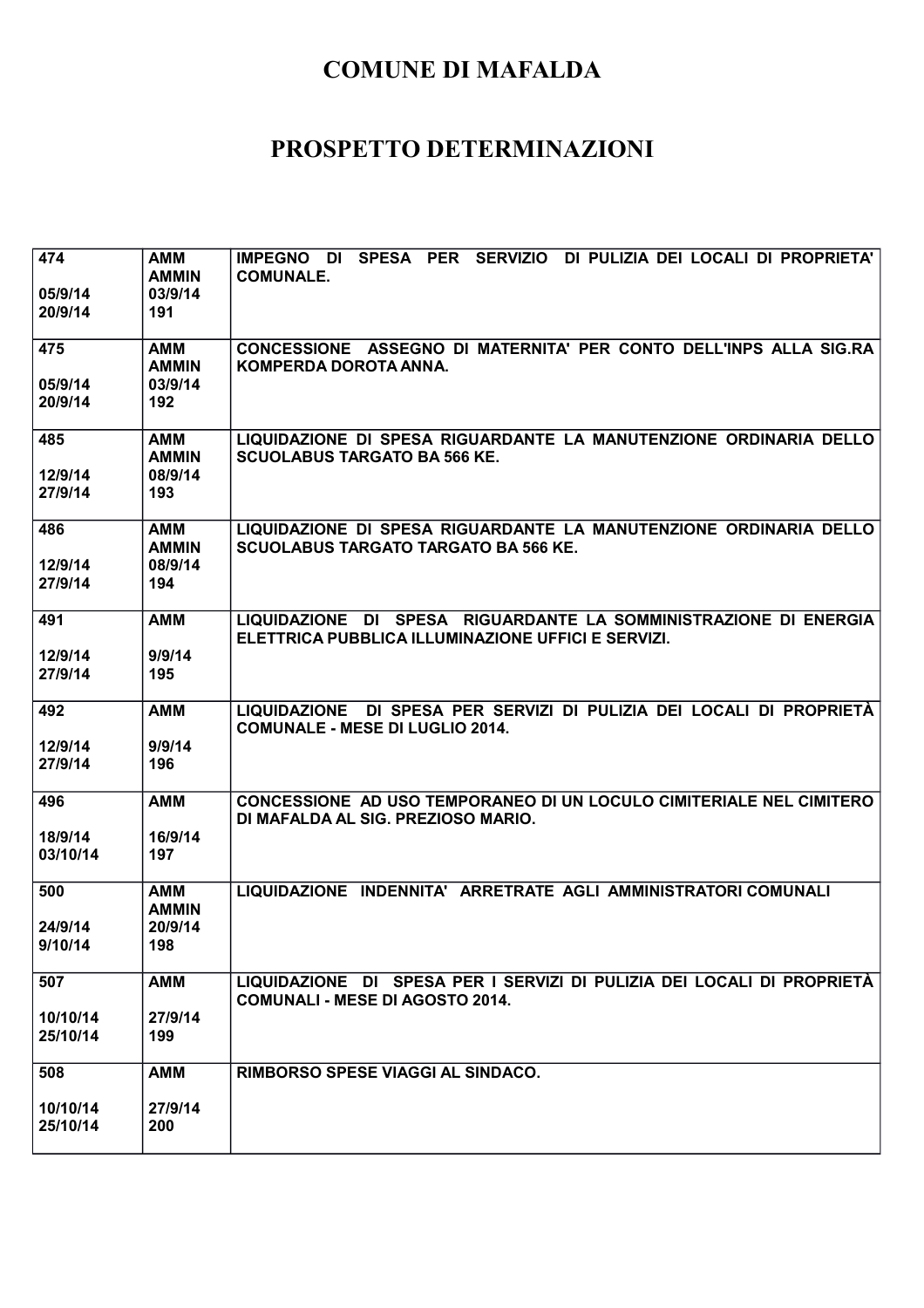| 512<br>01/10/14<br>16/10/14 | <b>AMM</b><br><b>AMMIN</b><br>29/9/14<br>201 | <b>SERVIZIO</b><br><b>MENSA</b><br><b>PRESSO</b><br><b>SCUOLA</b><br>DELL'INFANZIA - REVOCA<br><b>LA</b><br>DETERMINAZIONE N. 144 DEL 10/03/2014 E SURROGA PRESIDENTE COMMISSIONE<br>DI GARA. |
|-----------------------------|----------------------------------------------|-----------------------------------------------------------------------------------------------------------------------------------------------------------------------------------------------|
| 514                         | <b>AMM</b>                                   | LIQUIDAZIONE DI SPESA RIGUARDANTE LA SOMMINISTRAZIONE DI ENRGIA<br>ELETTRICA UFFICI E SERVIZI COMUNALI.                                                                                       |
| 01/10/14<br>16/10/14        | 29/9/14<br>202                               |                                                                                                                                                                                               |
| 515                         | AMM<br><b>AMMIN</b>                          | <b>DELIBERAZIONE</b><br><b>DI</b><br>GIUNTA REGIONALE DEL 6 SETTEMBRE 2013 N. 434<br>'PROGRAMMA ATTUATIVO PER LE PERSONE IN CONDIZIONI DI DIPENDENZA                                          |
| 01/10/14<br>16/10/14        | 29/9/14<br>203                               | VITALE DA ASSISTENZA CONTINUA E VIGILE E MINORI CON GRAVE DISABILITA'<br><b>RESIDENTI NELLA REGIONE MOLISE' - LIQUIDAZIONE CONTRIBUTI.</b>                                                    |
| 516                         | <b>AMM</b>                                   | LIQUIDAZIONE DI SPESA UTENZE COMUNALI FATTURE GAS-METANO.                                                                                                                                     |
| 9/12/14<br>24/12/14         | 30/9/14<br>204                               |                                                                                                                                                                                               |
| 517                         | AMM<br><b>AMMIN</b>                          | LIQUIDAZIONE DI SPESA RELATIVA AL SERVIZIO GIORNALIERO DI TRASPORTO<br><b>MAFALDA-SAN SALVO MARINA.</b>                                                                                       |
| 16/10/14<br>31/10/14        | 30/9/14<br>205                               |                                                                                                                                                                                               |
| 519                         | <b>AMM</b>                                   | <b>IMPEGNO DI SPESA PER ACQUISTO MANIFESTI DI CORDOGLIO.</b>                                                                                                                                  |
| 01/10/14<br>16/10/14        | 30/9/14<br>206                               |                                                                                                                                                                                               |
| 520                         | <b>AMM</b><br><b>AMMIN</b>                   | <b>IMPEGNO DI SPESA PER SOGGIORNO TERMALE PER ANZIANI.</b>                                                                                                                                    |
| 03/10/14<br>18/10/14        | 30/9/14<br>207                               |                                                                                                                                                                                               |
| 522                         | <b>AMM</b>                                   | <b>IMPEGNO</b><br><b>SPESA</b><br><b>PER</b><br><b>SERVIZIO</b><br>DI PULIZIA DEI LOCALI DI PROPRIETÀ<br><b>DI</b><br><b>COMUNALE.</b>                                                        |
| 01/10/14<br>16/10/14        | 30/9/14<br>208                               |                                                                                                                                                                                               |
| 524                         | AMM<br><b>AMMIN</b>                          | APPROVAZIONE SCHEMA DI CONVENZIONE TRA IL COMUNE DI MAFALDA E<br>L'A.S.D. 'FLY DANCE ASD' PER LA CONCESSIONE IN USO E GESTIONE DEGLI                                                          |
| 03/10/14<br>18/10/14        | 01/10/14<br>209                              | <b>IMPIANTI SPORTIVI COMUNALI.</b>                                                                                                                                                            |
| 528                         | <b>AMM</b><br><b>AMMIN</b>                   | FORNITURA GRATUITA O SEMIGRATUITA DEI LIBRI DI TESTO AGLI STUDENTI<br>DELLA SCUOLA DELL'OBBLIGO E SECONDARIA SUPERIORE - LIQUIDAZIONE                                                         |
| 08/10/14<br>23/10/14        | 03/10/14<br>210                              | <b>CONTRIBUTI A.S. 2013/2014.</b>                                                                                                                                                             |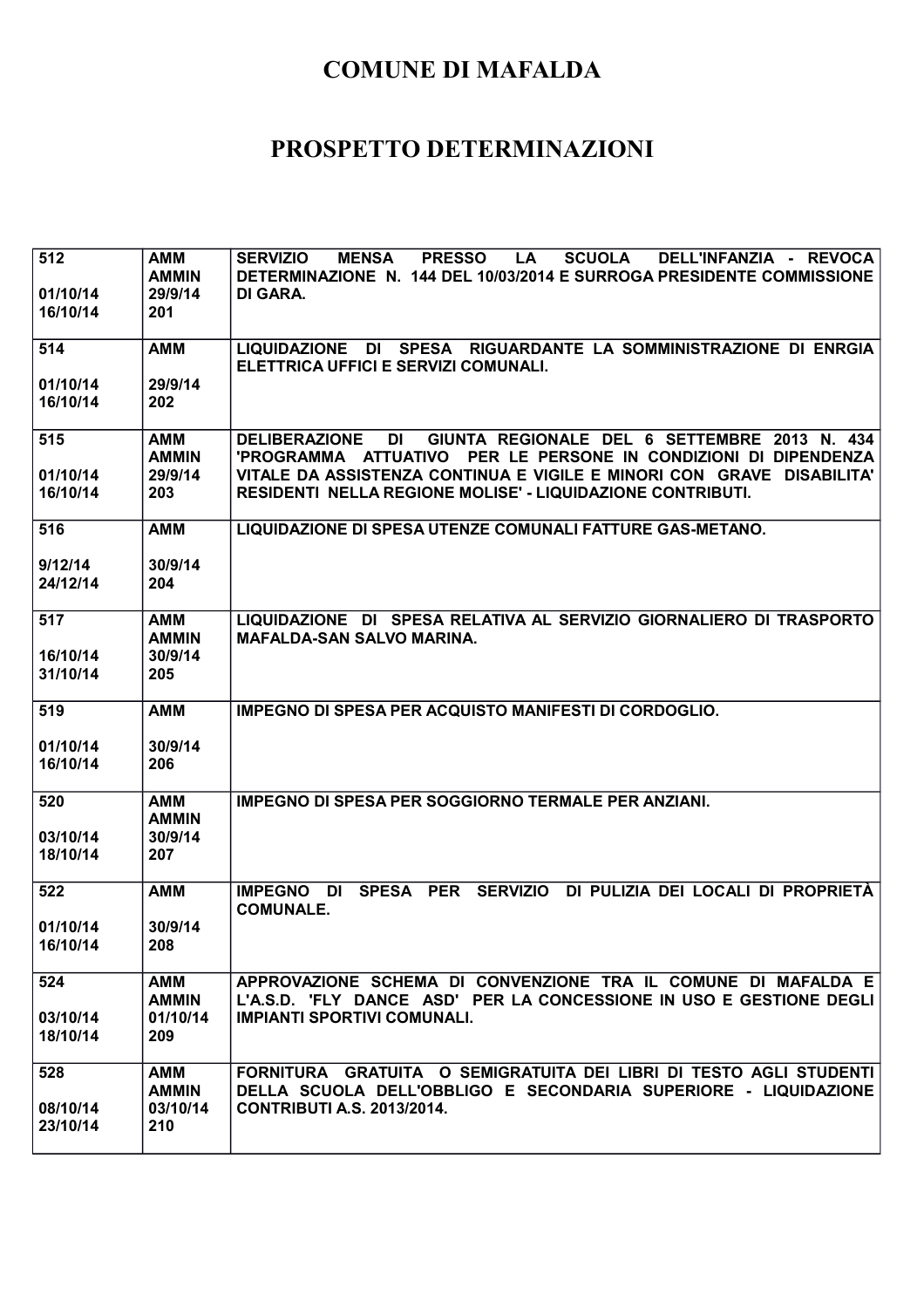| 529                        | <b>AMM</b>                                    | CONCESSIONE AD USO TEMPORANEO DI UN LOCULO CIMITERIALE NEL CIMITERO<br>DI MAFALDA ALLA SIG.RA PAOLA SACCHETTI.                                                                                                                                                                       |
|----------------------------|-----------------------------------------------|--------------------------------------------------------------------------------------------------------------------------------------------------------------------------------------------------------------------------------------------------------------------------------------|
| 06/10/14<br>21/10/14       | 04/10/14<br>211                               |                                                                                                                                                                                                                                                                                      |
| 530                        | <b>AMM</b>                                    | IMPEGNO DI SPESA PER L'ACQUISTO DEL GASOLIO PER LA FIAT PUNTO E PER<br>LE SPESE D'UFFICIO.-                                                                                                                                                                                          |
| 07/10/14<br>22/10/14       | 04/10/14<br>212                               |                                                                                                                                                                                                                                                                                      |
| 534                        | <b>AMM</b><br><b>AMMIN</b>                    | IMPEGNO DI SPESA PER GIORNATA DI STUDIO A MONTENERO DI BISACCIA IL<br>GIORNO 15 OTTOBRE 2014.                                                                                                                                                                                        |
| 10/10/14<br>25/10/14       | 08/10/14<br>213                               |                                                                                                                                                                                                                                                                                      |
| 535<br>9/10/14<br>24/10/14 | <b>AMM</b><br><b>AMMIN</b><br>08/10/14<br>214 | DELIBERAZIONE DI GIUNTA REGIONALE N. 476 DEL 01/10/2014 - PROGRAMMA<br>OPERATIVO REGIONALE 2007/2013 DELLA<br><b>REGIONE MOLISE - OBIETTIVO 2</b><br>'COMPETIVITA' REGIONALE E OCCUPAZIONE' - LINEA DI INTERVENTO 'BORSE<br>LAVORO' - APPROVAZIONE PROGETTO E SCHEMA DI CONVENZIONE. |
| 538                        | <b>AMM</b>                                    | LIQUIDAZIONE DI SPESA RIGUARDANTE LA SOMMINISTRAZIONE DI ENERGIA<br><b>ELETTRICA - UFFICI E SERVIZI</b>                                                                                                                                                                              |
| 20/10/14<br>04/11/14       | 10/10/14<br>215                               |                                                                                                                                                                                                                                                                                      |
| 539                        | <b>AMM</b>                                    | IMPEGNO DI SPESA PER L'ACQUISTO DI N. 100 BUONI PASTO PER IL SERVIZIO<br><b>MENSA PRESSO LA SCUOLA DELL'INFANZIA</b>                                                                                                                                                                 |
| 16/10/14<br>31/10/14       | 10/10/14<br>216                               |                                                                                                                                                                                                                                                                                      |
| 540                        | <b>AMM</b><br><b>AMMIN</b>                    | AGGIUDICAZIONE PROVVISORIA DEL SERVIZIO<br><b>MENSA PRESSO LA SCUOLA</b><br>DELL'INFANZIA DI MAFALDA.                                                                                                                                                                                |
| 11/10/14<br>27/10/14       | 10/10/14<br>217                               |                                                                                                                                                                                                                                                                                      |
| 541                        | <b>AMM</b>                                    | LIQUIDAZIONE DI SPESA RIGUARDANTE LA SOMMINISTRAZIONE DI ENERGIA<br>ELETTRICA PUBBLICA ILLUMINAZIONE UFFICI E SERVIZI.                                                                                                                                                               |
| 20/10/14<br>04/11/14       | 11/10/14<br>218                               |                                                                                                                                                                                                                                                                                      |
| 542                        | <b>AMM</b>                                    | LIQUIDAZIONE DI SPESA RIGUARDANTE LA SOMMINISTRAZIONE DI ENERGIA<br>ELETTRICA UFFICI E SERVIZXI COMUNALI.                                                                                                                                                                            |
| 20/10/14<br>04/11/14       | 11/10/14<br>219                               |                                                                                                                                                                                                                                                                                      |
| 545                        | <b>AMM</b>                                    | LIQUIDAZIONE DI SPESA PER LA RIPARAZIONE DELL'OROLOGIO DA TORRE<br>POSTO SUL CAMPANILE DELLA CHIESA.                                                                                                                                                                                 |
| 21/10/14<br>05/11/14       | 13/10/14<br>220                               |                                                                                                                                                                                                                                                                                      |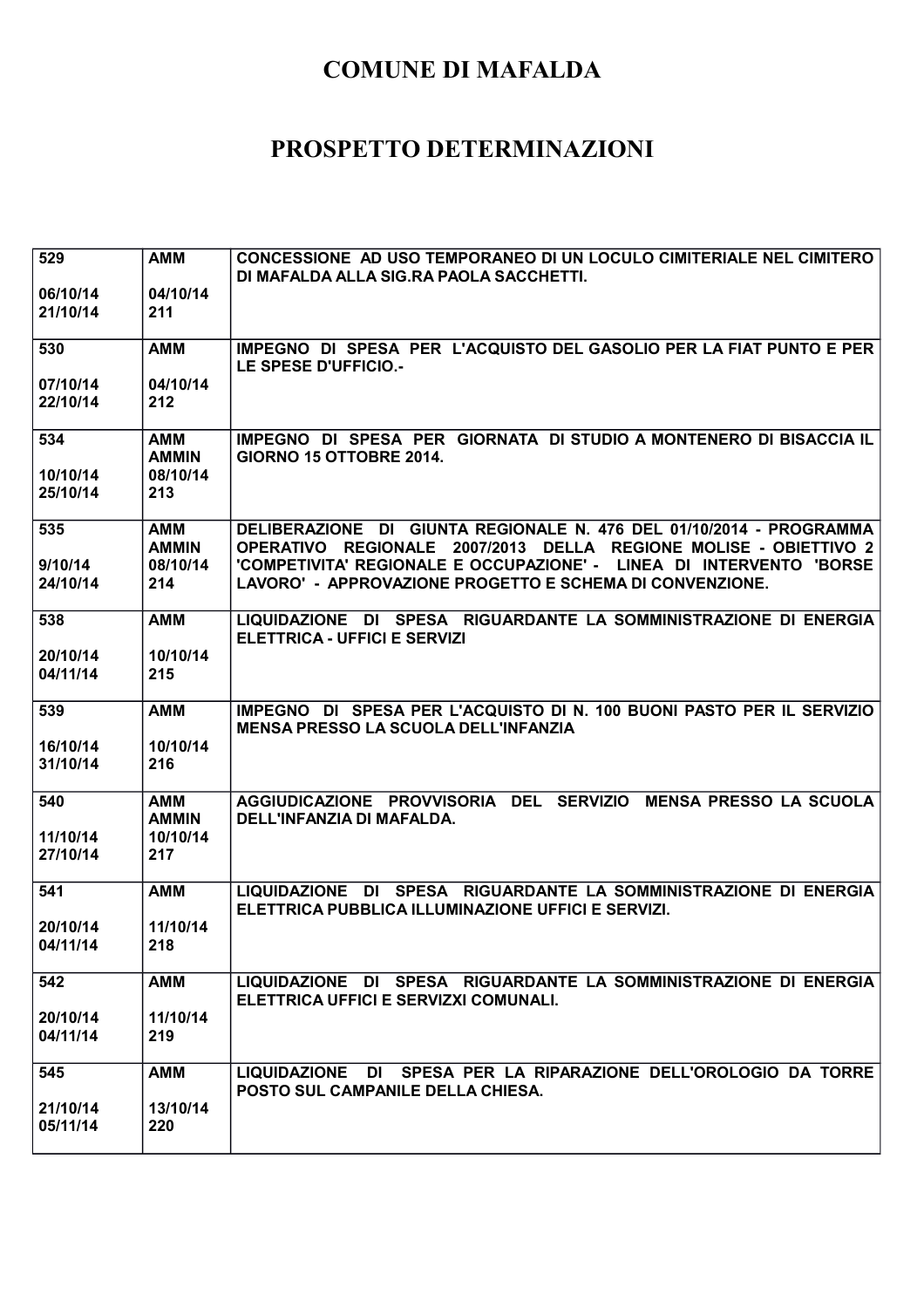| 546                  | <b>AMM</b>                 | LIQUIDAZIONE DI SPESA UTENZE COMUNALI FATTURE GAS-METANO.                                                                                                            |
|----------------------|----------------------------|----------------------------------------------------------------------------------------------------------------------------------------------------------------------|
| 20/10/14             | 14/10/14                   |                                                                                                                                                                      |
| 04/11/14             | 221                        |                                                                                                                                                                      |
|                      |                            | ALL'ISTITUTO OMNICOMPRENSIVO - ISTITUTO                                                                                                                              |
| 547                  | <b>AMM</b><br><b>AMMIN</b> | <b>LIQUIDAZIONE</b><br><b>CONTRIBUTO</b><br>ISTRUZIONE SUPERIORE DI MONTENERO DI BISACCIA.                                                                           |
| 31/10/14             | 16/10/14                   |                                                                                                                                                                      |
| 15/11/14             | 222                        |                                                                                                                                                                      |
| 548                  | <b>AMM</b>                 | UTILIZZAZIONE DIPENDENTE DI ALTRO COMUNE ING. GIUSEPPE MORRONE. -                                                                                                    |
|                      |                            | <b>RIMBORSO SPESE VIAGGIO.</b>                                                                                                                                       |
| 30/10/14<br>14/11/14 | 17/10/14<br>223            |                                                                                                                                                                      |
|                      |                            |                                                                                                                                                                      |
| 549                  | AMM                        | LIQUIDAZIONE DI SPESA - RIGUARDANTE IL RIMBORSO SPESE PER PERMESSI                                                                                                   |
| 29/11/14             | <b>AMMIN</b><br>18/10/14   | <b>RETRIBUITI CONCESSI AL SINDACO ANNO 2012.</b>                                                                                                                     |
| 15/12/14             | 224                        |                                                                                                                                                                      |
|                      |                            |                                                                                                                                                                      |
| 551                  | <b>AMM</b>                 | LIQUIDAZIONE DI SPESA PER SERVIZIO DI PULIZIA DEI LOCALI DI PROPRIETÀ<br><b>COMUNALE.</b>                                                                            |
| 30/10/14             | 20/10/14                   |                                                                                                                                                                      |
| 14/11/14             | 225                        |                                                                                                                                                                      |
| 554                  | <b>AMM</b>                 | RIMBORSO SPESE VIAGGI AL SINDACO.                                                                                                                                    |
|                      |                            |                                                                                                                                                                      |
| 29/11/14<br>15/12/14 | 21/10/14<br>226            |                                                                                                                                                                      |
|                      |                            |                                                                                                                                                                      |
| 555                  | <b>AMM</b>                 | LIQUIDAZIONE DI SPESA UTENZE TELEFONICHE GIUGNO-LUGLIO2014.                                                                                                          |
| 05/12/14             | 23/10/14                   |                                                                                                                                                                      |
| 20/12/14             | 227                        |                                                                                                                                                                      |
|                      |                            |                                                                                                                                                                      |
| 556                  | <b>AMM</b>                 | <b>COSTITUZIONE</b><br>IN<br><b>GIUDIZIO</b><br><b>INNANZI</b><br>AL TRIBUNALE DI LARINO SEZIONE<br>DISTACCATA DI TERMOLI AVVERSO RECLAMO PROMOSSO DALLA DAFIN SPA - |
| 30/10/14             | 24/10/14                   | LIQUIDAZIONE DEL 3º COMPENSO DOVUTO ALLO STUDIO LEGALE RUTA &                                                                                                        |
| 14/11/14             | 228                        | <b>ASSOCIATI.</b>                                                                                                                                                    |
| 557                  | <b>AMM</b>                 | LIQUIDAZIONE DI SPESA RELATIVA AL SOGGIORNO TERMALE PER ANZIANI.                                                                                                     |
|                      | <b>AMMIN</b>               |                                                                                                                                                                      |
| 31/10/14             | 25/10/14                   |                                                                                                                                                                      |
| 15/11/14             | 229                        |                                                                                                                                                                      |
| 560                  | <b>AMM</b>                 | LIQUIDAZIONE DI SPESA PER L'ACQUISTO DEI REGISTRI DELLO STATO CIVILE                                                                                                 |
|                      | <b>AMMIN</b>               | PER L'ANNO 2015.                                                                                                                                                     |
|                      |                            |                                                                                                                                                                      |
| 31/10/14<br>15/11/14 | 27/10/14<br>230            |                                                                                                                                                                      |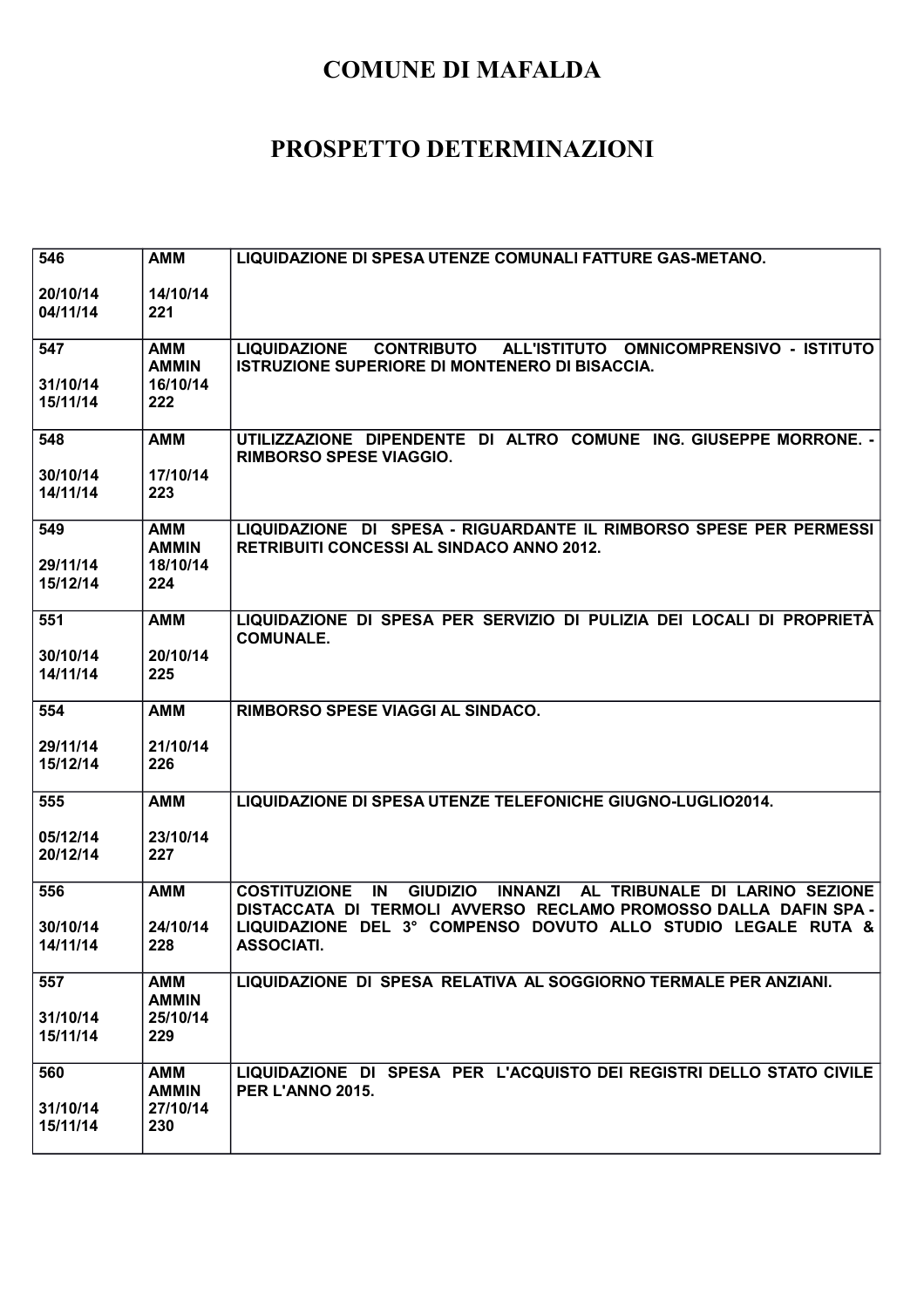| 561                  | <b>AMM</b>                 | LIQUIDAZIONE DI SPESA UTENZE COMUNALI FATTURE GAS-METANO.                                                                                                                               |
|----------------------|----------------------------|-----------------------------------------------------------------------------------------------------------------------------------------------------------------------------------------|
| 05/12/14<br>20/12/14 | 27/10/14<br>231            |                                                                                                                                                                                         |
| 566                  | <b>AMM</b>                 | <b>DEL</b><br>Ν.<br>540<br>10/10/2014 -<br><b>REVOCA AGGIUDICAZIONE</b><br><b>DETERMINAZIONE</b>                                                                                        |
| 31/10/14             | <b>AMMIN</b><br>30/10/14   | PROVVISORIA DEL SERVIZIO MENSA PRESSO LA SCUOLA DELL'INFANZIA<br>DI<br>MAFALDA ALLA SOCIETA' COOPERATIVA SOCIALE<br>'IL<br><b>MOSAICO'</b><br>Е.                                        |
| 15/11/14             | 232                        | CONTESTUALE AGGIUDICAZIONE PROVVISORIA ALLA DITTA SFORZA ANTONIO.                                                                                                                       |
| 568                  | <b>AMM</b>                 | IMPEGNO DI SPESA PER UNA CORONA DI ALLORO PER LA RICORRENZA DEL 4<br><b>NOVEMBRE.</b>                                                                                                   |
| 31/10/14<br>15/11/14 | 30/10/14<br>233            |                                                                                                                                                                                         |
|                      |                            |                                                                                                                                                                                         |
| 570                  | <b>AMM</b>                 | <b>SPESA</b><br><b>PER</b><br><b>SERVIZIO</b><br>DI PULIZIA DEI LOCALI DI PROPRIETÀ<br><b>IMPEGNO</b><br>DI<br><b>COMUNALE.</b>                                                         |
| 11/11/14             | 30/10/14                   |                                                                                                                                                                                         |
| 26/11/14             | 234                        |                                                                                                                                                                                         |
| 571                  | <b>AMM</b><br><b>AMMIN</b> | LA SCUOLA DELL'INFANZIA<br><b>SERVIZIO</b><br><b>PRESSO</b><br><b>MAFALDA</b><br><b>MENSA</b><br>DI<br><b>DETERMINAZIONI.</b>                                                           |
| 11/11/14             | 03/11/14                   |                                                                                                                                                                                         |
| 26/11/14             | 235                        |                                                                                                                                                                                         |
| 575                  | <b>AMM</b>                 | CONCESSIONE DI UN LOCULO CIMITERIALE AD USO TEMPORANEO NEL CIMITERO<br>DI MAFALDA ALLA SIG.RA BARATTUCCI SILVANA.                                                                       |
| 12/11/14<br>27/11/14 | 08/11/14<br>236            |                                                                                                                                                                                         |
|                      |                            |                                                                                                                                                                                         |
| 578                  | <b>AMM</b>                 | CONCESSIONE DI UN COLOMBARIO AD USO TEMPORANEO NEL CIMITERO DI<br>MAFALDA ALLA SIG.RA SPADANUDA MARIA.                                                                                  |
| 12/11/14             | 10/11/14                   |                                                                                                                                                                                         |
| 27/11/14             | 237                        |                                                                                                                                                                                         |
| 580                  | <b>AMM</b>                 | <b>CONTRIBUTO</b><br><b>ALLA</b><br><b>'TRESPALDUM'</b><br><b>PER</b><br><b>LIQUIDAZIONE</b><br><b>PRO-LOCO</b><br>L'ORGANIZZAZIONE DELLE MANIFESTAZIONI ESTIVE<br>- CON PATROCINIO DEL |
| 17/11/14             | 11/11/14                   | <b>COMUNE.</b>                                                                                                                                                                          |
| 02/12/14             | 238                        |                                                                                                                                                                                         |
| 581                  | <b>AMM</b>                 | IMPEGNO DI SPESA PER RIPARAZIONE E MANUTENZIONE ORDINARIA DEL MEZZO<br><b>COMUNALE SCUOLABUS TARGATO BA 566 KE.-</b>                                                                    |
| 17/11/14             | 12/11/14                   |                                                                                                                                                                                         |
| 02/12/14             | 239                        |                                                                                                                                                                                         |
| 582                  | <b>AMM</b>                 | PIANO SOCIALE DI ZONA - PIANO ATTUATIVO FINO AL 30/06/2014 -<br><b>IMPEGNO</b><br>DI                                                                                                    |
|                      | 12/11/14                   | SPESA PER COFINANZIAMENTO SERVIZI SOCIO-ASSISTENZIALI.                                                                                                                                  |
|                      | 240                        |                                                                                                                                                                                         |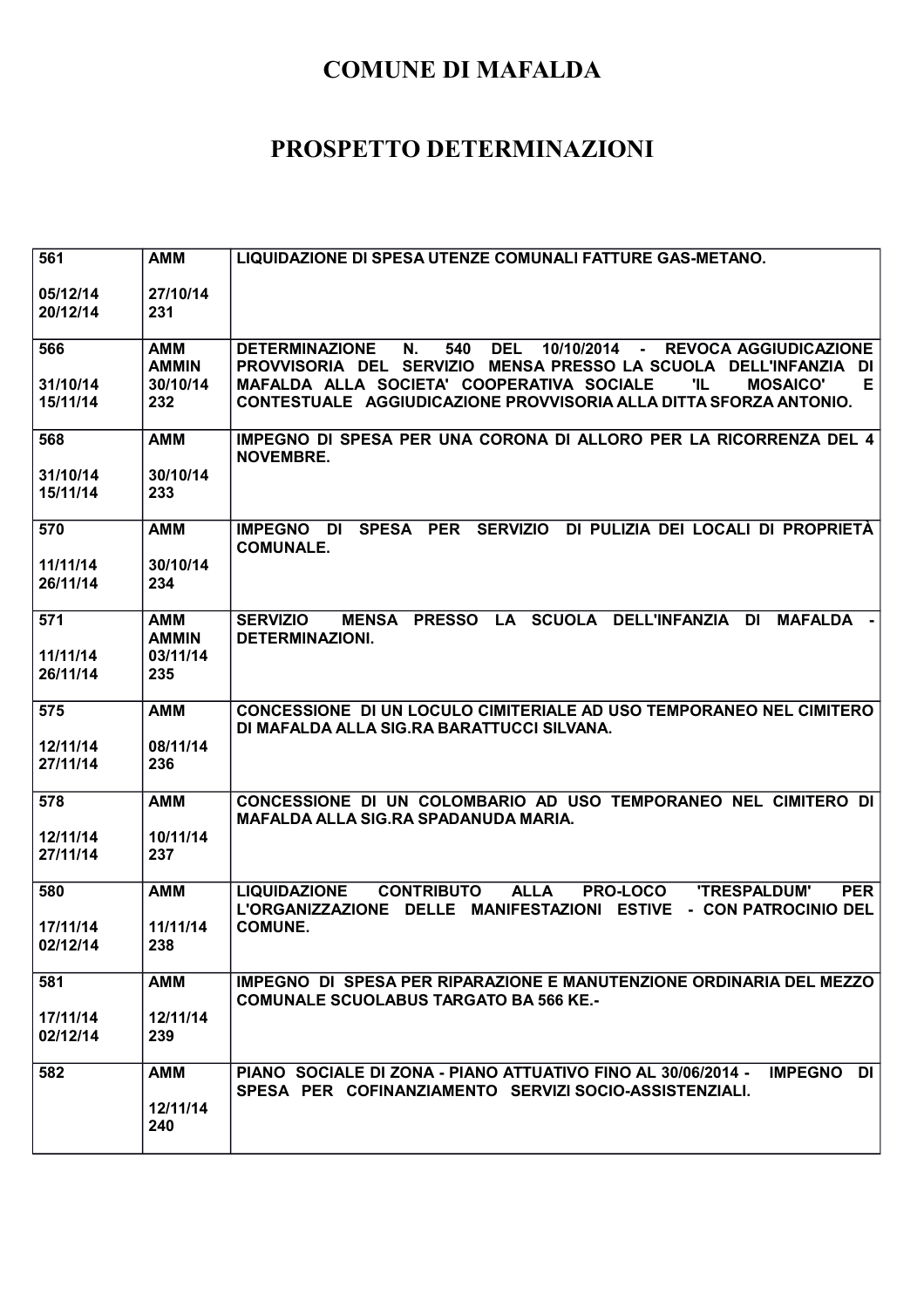| 587<br>20/11/14      | <b>AMM</b><br>12/11/14                        | LIQUIDAZIONE DI SPESA RIGUARDANTE LA SOMMINISTRAZIONE DI ENERGIA<br>ELETTRICA UFFICI E SERVIZI COMUNALI.                                                                                                       |
|----------------------|-----------------------------------------------|----------------------------------------------------------------------------------------------------------------------------------------------------------------------------------------------------------------|
| 05/12/14             | 241                                           |                                                                                                                                                                                                                |
| 589                  | AMM<br><b>AMMIN</b>                           | <b>LIQUIDAZIONE</b><br>CONTRIBUTO ECONOMICO STRAORDINARIO A FAMIGLIA IN<br><b>DIFFICOLTA'.</b>                                                                                                                 |
| 17/11/14<br>02/12/14 | 13/11/14<br>242                               |                                                                                                                                                                                                                |
| 591<br>20/11/14      | <b>AMM</b><br><b>AMMIN</b><br>17/11/14        | DELIBERAZIONE DI GIUNTA REGIONALE N. 476 DEL 1º OTTOBRE 2014<br>PROGRAMMA OPERATIVO REGIONALE 2007/2013 DELLA REGIONE MOLISE -<br>FONDO SOCIALE EUROPEO - OBIETTIVO 2 - COMPETIVITA'<br><b>REGIONALE</b><br>ED |
| 05/12/14             | 243                                           | OCCUPAZIONE - ASSE III - INCLUSIONE SOCIALE: PROGRAMMA DI INCLUSIONE<br>SOCIALE - APPROVAZIONE AVVISO PUBBLICO E TABELLA DI VALUTAZIONE DEI<br><b>TITOLI.</b>                                                  |
| 592                  | <b>AMM</b><br><b>AMMIN</b>                    | ECONOMICO AL COMITATO DI GESTIONE DEL<br><b>LIQUIDAZIONE</b><br><b>CONTRIBUTO</b><br><b>CENTRO SOCIALE PER ANZIANI.</b>                                                                                        |
| 25/11/14<br>10/12/14 | 17/11/14<br>244                               |                                                                                                                                                                                                                |
| 593                  | <b>AMM</b>                                    | LIQUIDAZIONE DI SPESA RIGUARDANTE LA SOMMINISTRAZIONE DI ENERGIA<br>ELETTRICA PUBBLICA ILLUMINAZIONE, UFFICI E SERVIZI COMUNALI.                                                                               |
| 20/11/14<br>05/12/14 | 17/11/14<br>245                               |                                                                                                                                                                                                                |
| 604                  | <b>AMM</b><br><b>AMMIN</b>                    | LIQUIDAZIONE CONTRIBUTO<br>ECONOMICO AL COMITATO DI GESTIONE DEL<br><b>CENTRO SOCIALE PER ANZIANI.</b>                                                                                                         |
| 11/12/14<br>27/12/14 | 25/11/14<br>246                               |                                                                                                                                                                                                                |
| 611                  | <b>AMM</b><br><b>AMMIN</b>                    | SERVIZIO MENSA PRESSO LA SCUOLA DELL'INFANZIA TRIENNIO 2014/2016 -<br>AGGIUDICAZIONE DEFINITIVA ALLA DITTA SFORZA ANTONIO.                                                                                     |
| 04/12/14<br>19/12/14 | 01/12/14<br>247                               |                                                                                                                                                                                                                |
| 612                  | <b>AMM</b>                                    | SPESA PER SERVIZIO DI PULIZIA DEI LOCALI DI PROPRIETÀ<br><b>IMPEGNO</b><br>DI<br><b>COMUNALE.</b>                                                                                                              |
| 05/12/14<br>20/12/14 | 01/12/14<br>248                               |                                                                                                                                                                                                                |
| 613                  | <b>AMM</b><br><b>AMMIN</b>                    | LIQUIDAZIONE DI SPESA PER PULIZIA DELLA PALESTRA COMUNALE.                                                                                                                                                     |
| 12/12/14<br>27/12/14 | 01/12/14<br>249                               |                                                                                                                                                                                                                |
| 614                  | <b>AMM</b><br><b>AMMIN</b><br>02/12/14<br>250 | IMPEGNO DI SPESA PER SERVIZIO MENSA PRESSO LA SCUOLA DELL'INFANZIA<br><b>NEL MESE DI DICEMBRE 2014.</b>                                                                                                        |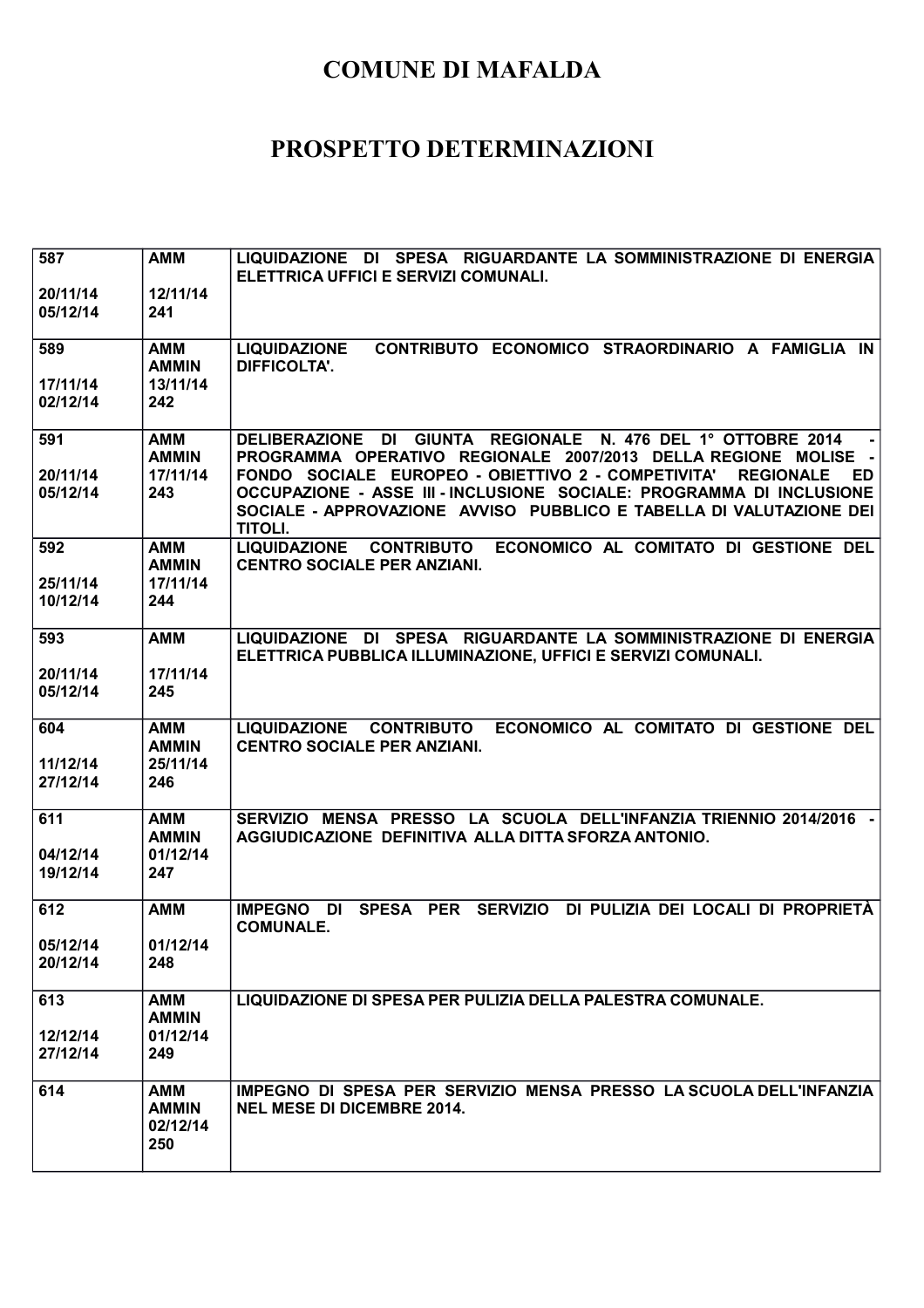| 619<br>9/12/14<br>24/12/14  | <b>AMM</b><br><b>AMMIN</b><br>04/12/14<br>251 | IMPEGNO DI SPESA PER ORGANIZZAZIONE MANIFESTAZIONI NATALIZIE 2014.                                                                                                                                                                                                            |
|-----------------------------|-----------------------------------------------|-------------------------------------------------------------------------------------------------------------------------------------------------------------------------------------------------------------------------------------------------------------------------------|
| 620<br>12/12/14             | <b>AMM</b><br>05/12/14                        | LIQUIDAZIONE DI SPESA PER SERVIZIO DI PULIZIA DEI LOCALI DI PROPRIETÀ<br><b>COMUNALE - MESE DI OTTOBRE 2014.</b>                                                                                                                                                              |
| 27/12/14                    | 252                                           |                                                                                                                                                                                                                                                                               |
| 621<br>11/12/14<br>27/12/14 | AMM<br><b>AMMIN</b><br>06/12/14<br>253        | DELIBERAZIONE DI GIUNTA REGIONALE DEL 9 GENNAIO 2012 N. 7 'PROGRAMMA<br>ATTUATIVO PER I PAZIENTI MALATI DI SLA - SUPPORTO AI PAZIENTI ED ALLE<br>FAMIGLIE DELLE PERSONE AFFETTE DA SCLEROSI LATERALE AMIOTROFICA<br>NELLA REGIONE MOLISE'. LIQUIDAZIONE CONTRIBUTO.           |
| 622<br>11/12/14             | AMM<br><b>AMMIN</b><br>06/12/14               | GIUNTA REGIONALE DEL 6 SETTEMBRE 2013 N. 434<br><b>DELIBERAZIONE</b><br>DI<br>'PROGRAMMA ATTUATIVO PER LE PERSONE IN CONDIZIONI DI DIPENDENZA<br>VITALE DA ASSISTENZA CONTINUA E VIGILE E MINORI CON GRAVE DISABILITA'                                                        |
| 27/12/14                    | 254                                           | <b>RESIDENTI NELLA REGIONE MOLISE'. LIQUIDAZIONE CONTRIBUTI.</b>                                                                                                                                                                                                              |
| 624                         | AMM<br><b>AMMIN</b>                           | LIQUIDAZIONE DI SPESA RELATIVA AL SERVIZIO MENSA PRESSO LA SCUOLA<br>DELL'INFANZIA.                                                                                                                                                                                           |
| 12/12/14<br>27/12/14        | 10/12/14<br>255                               |                                                                                                                                                                                                                                                                               |
| 631                         | <b>AMM</b>                                    | SERVIZIO MENSA PRESSO LA SCUOLA DELL'INFANZIA - IMPEGNO DI SPESA.                                                                                                                                                                                                             |
| 18/12/14<br>02/01/15        | 11/12/14<br>256                               |                                                                                                                                                                                                                                                                               |
| 638                         | <b>AMM</b>                                    | LIQUIDAZIONE DI SPESA RIGUARDANTE LA RIPARAZIONE EMANUTENZIONE<br>ORDINARIA DEL MEZZO COMUNALE SCUOLABUS TARGATO BA 566 KE.                                                                                                                                                   |
| 04/02/15<br>19/02/15        | 15/12/14<br>257                               |                                                                                                                                                                                                                                                                               |
| 639                         | <b>AMM</b><br>15/12/14<br>258                 | <b>STAMPA</b>                                                                                                                                                                                                                                                                 |
| 641                         | <b>AMM</b>                                    | DELIBERAZIONE DI GIUNTA REGIONALE N. 476 DEL 1º OTTOBRE 2014                                                                                                                                                                                                                  |
| 22/12/14<br>07/01/15        | <b>AMMIN</b><br>18/12/14<br>259               | PROGRAMMA OPERATIVO REGIONALE 2007/2013 DELLA REGIONE MOLISE -<br>FONDO SOCIALE EUROPEO - OBIETTIVO 2 - COMPETIVITA'<br><b>REGIONALE</b><br>ED.<br>OCCUPAZIONE - ASSE III - INCLUSIONE SOCIALE: PROGRAMMA DI INCLUSIONE<br>SOCIALE - BORSE LAVORO - APPROVAZIONE GRADUATORIA. |
| 642                         | <b>AMM</b><br><b>AMMIN</b>                    | IMPEGNO DI SPESA PER ORGANIZZAZIONE MANIFESTAZIONI NATALIZIE 2014.                                                                                                                                                                                                            |
| 23/12/14<br>07/01/15        | 22/12/14<br>260                               |                                                                                                                                                                                                                                                                               |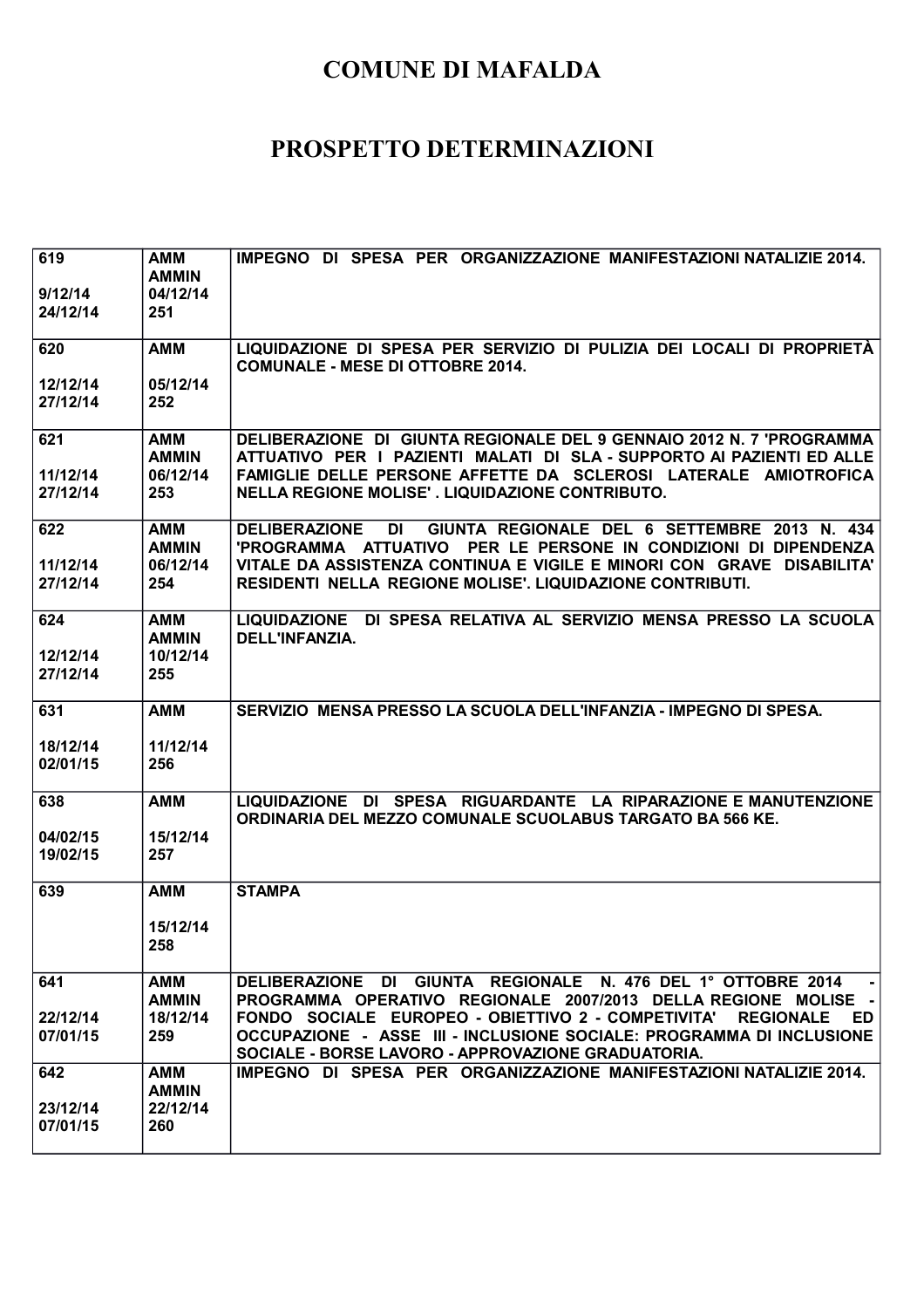| 643                  | <b>AMM</b><br><b>AMMIN</b>               | <b>DELIBERAZIONE</b><br>DI GIUNTA REGIONALE N. 476 DEL 1º OTTOBRE 2014<br>PROGRAMMA OPERATIVO REGIONALE 2007/2013 DELLA REGIONE MOLISE -                                                            |
|----------------------|------------------------------------------|-----------------------------------------------------------------------------------------------------------------------------------------------------------------------------------------------------|
| 03/01/15<br>19/01/15 | 22/12/14<br>261                          | FONDO SOCIALE EUROPEO - OBIETTIVO 2 - COMPETIVITA'<br><b>REGIONALE</b><br>ED.<br>OCCUPAZIONE - ASSE III - INCLUSIONE SOCIALE: PROGRAMMA DI INCLUSIONE<br>SOCIALE - BORSE LAVORO - IMPEGNO DI SPESA. |
| 644                  | <b>AMM</b><br><b>AMMIN</b>               | IMPEGNO DI SPESA PER L'ACQUISTO E LA CONFIGURAZIONE DI UN HARD DISK<br>ESTERNO PER L'UFFICIO COMUNALE DELLO STATO CIVILE.                                                                           |
| 07/01/15<br>22/01/15 | 23/12/14<br>262                          |                                                                                                                                                                                                     |
| 649                  | <b>AMM</b>                               | CONCESSIONE DI UN COLOMBARIO AD USO TEMPORANEO NEL CIMITERO DI<br>MAFALDA ALLA SIGNORA RAIMONDI MIRIAM RITA                                                                                         |
| 12/01/15<br>27/01/15 | 31/12/14<br>263                          |                                                                                                                                                                                                     |
| 650                  | <b>AMM</b>                               | LIQUIDAZIONE DI SPESA PER SERVIZIO DI PULIZIA DEI LOCALI DI PROPRIETÀ<br><b>COMUNALE.</b>                                                                                                           |
| 26/01/15<br>10/02/15 | 31/12/14<br>264                          |                                                                                                                                                                                                     |
| 32                   | <b>RAG</b><br><b>TRIBUTI</b>             | <b>LIQUIDAZIONE</b><br>DI<br><b>SPESA</b><br><b>AGGIORNAMENTO E</b><br><b>RIGUARDANTE</b><br><b>MANUTENZIONE PROGRAMMI STUDIOK ANNI 2012 E 2013.-</b>                                               |
| 04/02/14<br>19/02/14 | 27/01/14<br>$\mathbf 1$                  |                                                                                                                                                                                                     |
| 45                   | <b>RAG</b>                               | APPROVAZIONE RENDICONTO DEL SERVIZIO ECONOMATO - PERIODO 01/01/2014                                                                                                                                 |
| 01/02/14<br>17/02/14 | <b>ECONO</b><br>01/02/14<br>$\mathbf{2}$ | - 31/01/2014 - LIQUIDAZIONE RIMBORSI SPESE ALL'ECONOMO COMUNALE.                                                                                                                                    |
| 49                   | <b>RAG</b><br><b>ECONO</b>               | LIQUIDAZIONE DI SPESA RIGUARDANTE ACQUISTO P.C. PER BIBLIOTECA E<br><b>UFFICIO ANAGRAFE.</b>                                                                                                        |
| 05/02/14<br>20/02/14 | 03/02/14<br>3                            |                                                                                                                                                                                                     |
| 88                   | <b>RAG</b><br><b>ECONO</b>               | IMPEGNO DI SPESA PER ACQUISTO TONER PER STAMPANTI AD USO DEGLI<br><b>UFFICI COMUNALI.-</b>                                                                                                          |
| 21/02/14<br>08/03/14 | 18/02/14<br>4                            |                                                                                                                                                                                                     |
| 97                   | <b>RAG</b><br><b>RAG</b>                 | LIQUIDAZIONE INDENNITA' SOSTITUTIVA DI PREAVVISO ALL'EX DIPENDENTE<br>CIPRIANI GIOVANNI, A SEGUITO DI RISOLUZIONE DEL RAPPORTO DI LAVORO.                                                           |
| 01/03/14<br>17/03/14 | 21/02/14<br>5                            |                                                                                                                                                                                                     |
| 103                  | <b>RAG</b><br><b>TRIBUTI</b><br>24/02/14 | <b>IMPEGNO DI SPESA RIGUARDANTE RIMBORSO PASTO PER CONVEGNO SU IUC.-</b>                                                                                                                            |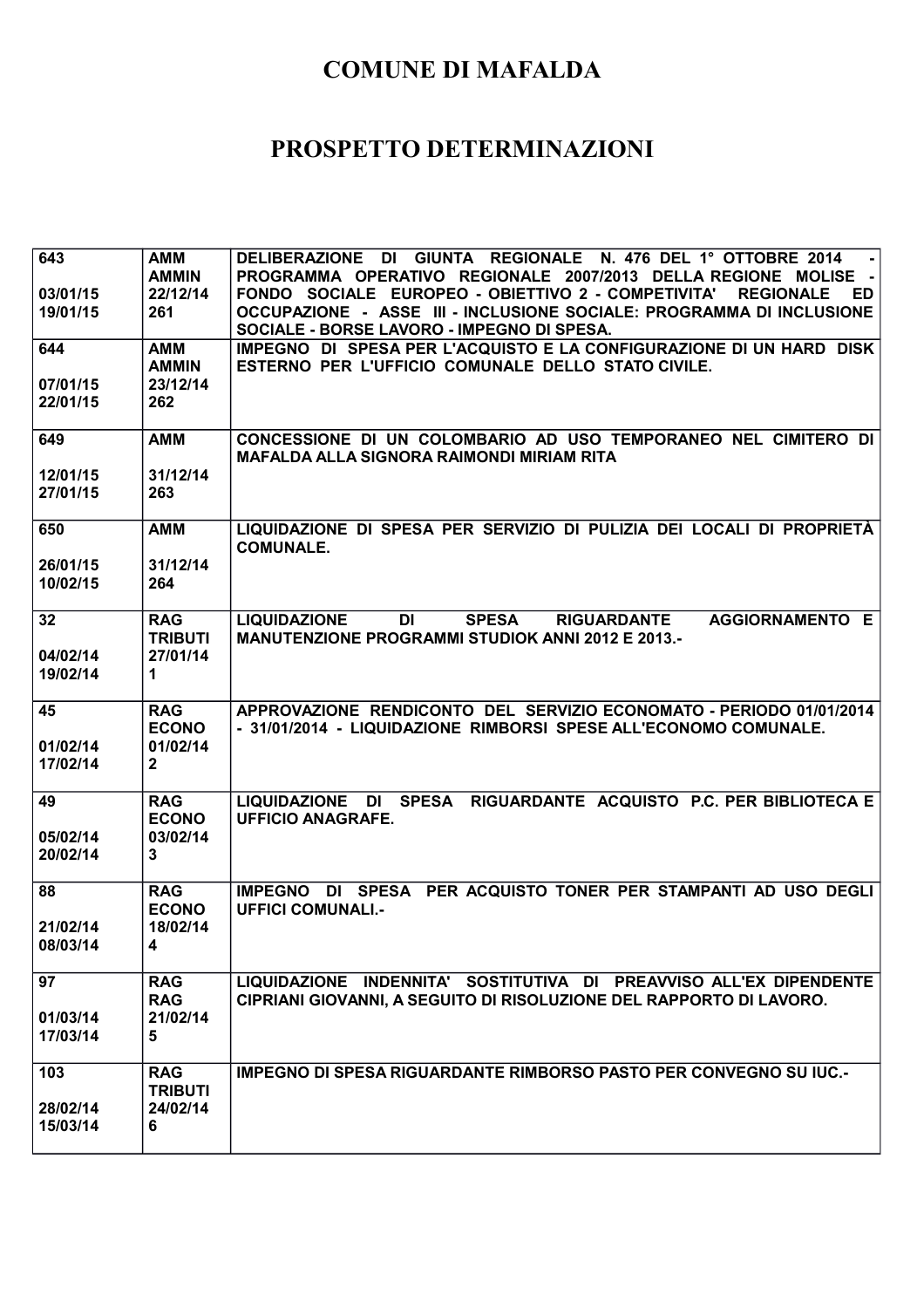| 114<br>01/03/14<br>17/03/14 | <b>RAG</b><br><b>RAG</b><br>27/02/14<br>7      | LIQUIDAZIONE DI SPESA RIGUARDANTI IL COMPENSO AL REVISORE DEI CONTI -<br><b>ANNO 2013</b>                                                     |
|-----------------------------|------------------------------------------------|-----------------------------------------------------------------------------------------------------------------------------------------------|
| 118<br>01/03/14<br>17/03/14 | <b>RAG</b><br><b>ECONO</b><br>01/03/14<br>8    | APPROVAZIONE RENDICONTO DEL SERVIZIO ECONOMATO - PERIODO 01/02/2014<br>- 28/02/2014 - LIQUIDAZIONE RIMBORSI SPESE ALL'ECONOMO COMUNALE.       |
| 123<br>10/03/14<br>25/03/14 | <b>RAG</b><br><b>ECONO</b><br>05/03/14<br>9    | SPESA RIGUARDANTE ACQUISTO MATERIALE VARIO PER IL<br><b>IMPEGNO</b><br>DI<br><b>FUNZIONAMENTO DEGLI UFFICI COMUNALI.</b>                      |
| 137<br>13/03/14<br>28/03/14 | <b>RAG</b><br><b>RAG</b><br>07/03/14<br>10     | SPESA RIGUARDANTE LA QUOTA DI PARTECIPAZIONE ALLA<br><b>IMPEGNO</b><br><b>DI</b><br><b>GIORNATA DI STUDIO ORGANIZZATA DA UD'ANET S.R.L.-.</b> |
| 163<br>22/03/14<br>07/04/14 | <b>RAG</b><br><b>TRIBUTI</b><br>20/03/14<br>11 | SOTTOSCRIZIONE NUOVO PIANO TARIFFARIO CON TELECOM ITALIA SPA PER LA<br>SEDE MUNICIPALE E LE SCUOLE STATALI.-                                  |
| 166<br>28/03/14<br>12/04/14 | <b>RAG</b><br><b>TRIBUTI</b><br>22/03/14<br>12 | LIQUIDAZIONE DI SPESA RIGUARDANTE FORNITURA ACQUA POTABILE ANNO<br>$2013. -$                                                                  |
| 168<br>01/04/14<br>16/04/14 | <b>RAG</b><br><b>RAG</b><br>24/03/14<br>13     | ATTIVI E PASSIVI PER L'INSERIMENTO NEL<br><b>RESIDUI</b><br><b>RIACCERTAMENTO</b><br><b>RENDICONTO ESERCIZIO 2013</b>                         |
| 188<br>02/04/14<br>17/04/14 | <b>RAG</b><br><b>ECONO</b><br>01/04/14<br>14   | APPROVAZIONE RENDICONTO DEL SERVIZIO ECONOMATO - PERIODO 01/03/2014<br>- 31/03/2014 - LIQUIDAZIONE RIMBORSI SPESE ALL'ECONOMO COMUNALE.       |
| 194<br>22/04/14<br>07/05/14 | <b>RAG</b><br><b>ECONO</b><br>02/04/14<br>15   | IMPEGNO DI SPESA PER ACQUISTO MATERIALI DI CANCELLERIA AD USO DEGLI<br><b>UFFICI COMUNALI.</b>                                                |
| 220<br>16/04/14<br>02/05/14 | <b>RAG</b><br><b>ECONO</b><br>15/04/14<br>16   | APPROVAZIONE RENDICONTO DEL SERVIZIO ECONOMATO - PERIODO 01/04/2014<br>- 15/04/2014 - LIQUIDAZIONE RIMBORSI SPESE ALL'ECONOMO COMUNALE.       |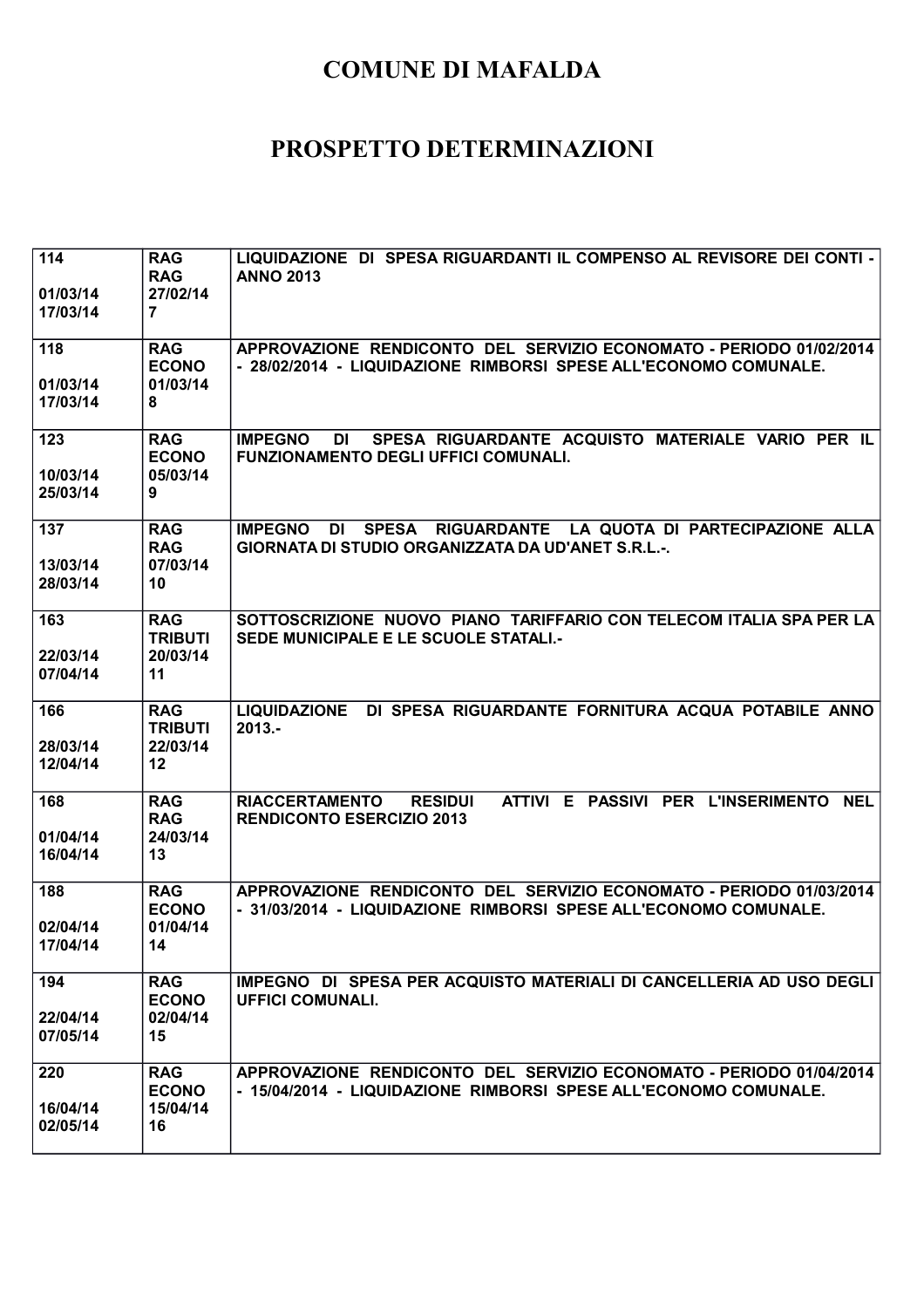| 227<br>22/04/14<br>07/05/14 | <b>RAG</b><br><b>ECONO</b><br>17/04/14<br>17   | IMPEGNO DI SPESA PER ACQUISTO CARTA PER FOTOCOPIATRICI E FALDONI AD<br>USO DEGLI UFFICI COMUNALI.-                                      |
|-----------------------------|------------------------------------------------|-----------------------------------------------------------------------------------------------------------------------------------------|
| 244<br>05/05/14<br>20/05/14 | <b>RAG</b><br><b>TRIBUTI</b><br>30/04/14<br>18 | CONTRIBUTO 1,00 PER MILLE DOVUTO ALLA FONDAZIONE IFEL PER RISCOSSIONI<br><b>ICI NELL'ANNO 2013.-</b>                                    |
| 246<br>05/05/14<br>20/05/14 | <b>RAG</b><br><b>ECONO</b><br>30/04/14<br>19   | FOTOCOPIATRICE - LIQUIDAZIONE COPIE PRODOTTE PERIODO<br><b>NOLEGGIO</b><br>28/12/2013 - 31/03/2014.-                                    |
| 250<br>05/05/14<br>20/05/14 | <b>RAG</b><br><b>TRIBUTI</b><br>02/05/14<br>20 | <b>IMPEGNO DI SPESA RIGUARDANTE POTENZIAMENTO RETE LAN.</b>                                                                             |
| 279<br>12/05/14<br>27/05/14 | <b>RAG</b><br><b>TRIBUTI</b><br>9/05/14<br>21  | IMPEGNO DI SPESA RIGUARDANTE ADESIONE ALL'ASSOCIAZIONE NAZIONALE<br>UFFICI TRIBUTI ENTI LOCALI (A.N.U.T.E.L) PER ANNO 2014.-            |
| 283<br>13/05/14<br>28/05/14 | <b>RAG</b><br><b>ECONO</b><br>13/05/14<br>22   | APPROVAZIONE RENDICONTO DEL SERVIZIO ECONOMATO - PERIODO 16/04/2014<br>- 13/05/2014 - LIQUIDAZIONE RIMBORSI SPESE ALL'ECONOMO COMUNALE. |
| 285<br>17/05/14<br>03/06/14 | <b>RAG</b><br><b>ECONO</b><br>13/05/14<br>23   | LIQUIDAZIONE DI SPESA PER ACQUISTO CARTA PER FOTOCOPIATRICI E<br>STAMPANTI E FALDONI AD USO DEGLI UFFICI COMUNALI.-                     |
| 292<br>19/05/14<br>03/06/14 | <b>RAG</b><br><b>TRIBUTI</b><br>16/05/14<br>24 | LIQUIDAZIONE DI SPESA RIGUARDANTE POTENZIAMENTO RETE LAN.                                                                               |
| 341<br>07/06/14<br>23/06/14 | <b>RAG</b><br><b>ECONO</b><br>06/06/14<br>25   | APPROVAZIONE RENDICONTO DEL SERVIZIO ECONOMATO - PERIODO 16/05/2014<br>- 06/06/2014 - LIQUIDAZIONE RIMBORSI SPESE ALL'ECONOMO COMUNALE. |
| 368<br>23/06/14<br>08/07/14 | <b>RAG</b><br><b>ECONO</b><br>18/06/14<br>26   | FOTOCOPIATRICE MULTIFUNZIONE - ASSUNZIONE DI IMPEGNO DI<br><b>NOLEGGIO</b><br><b>SPESA.-</b>                                            |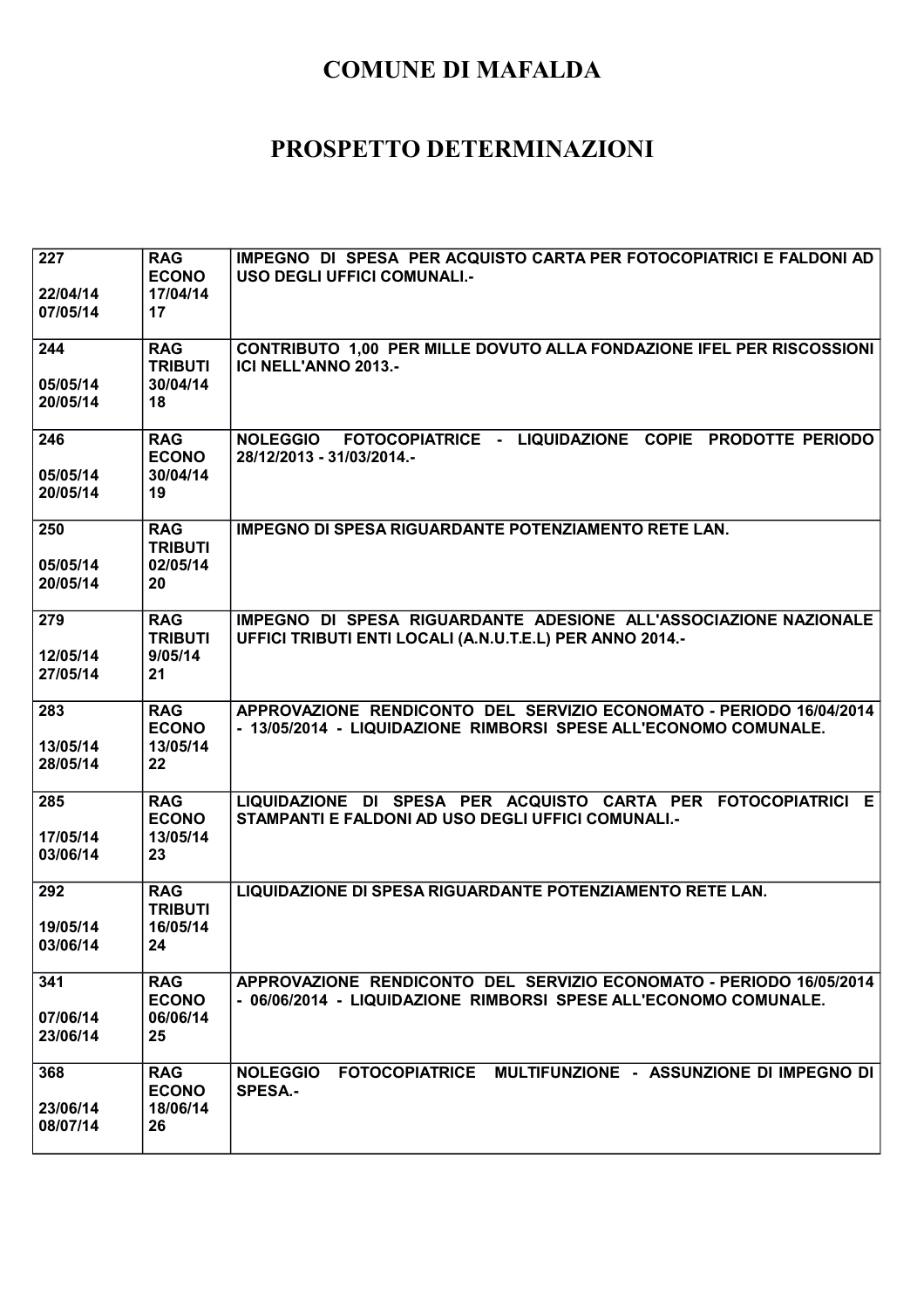| 370<br>27/06/14<br>12/07/14 | <b>RAG</b><br><b>TRIBUTI</b><br>19/06/14<br>27 | LIQUIDAZIONE QUOTA ASSOCIATIVA ALI COMUNI MOLISANI ANNO 2014.-                                                                          |
|-----------------------------|------------------------------------------------|-----------------------------------------------------------------------------------------------------------------------------------------|
| 375<br>27/06/14<br>12/07/14 | <b>RAG</b><br><b>ECONO</b><br>23/06/14<br>28   | SPESA RIGUARDANTE ACQUISTO MATERIALE VARIO PER IL<br><b>IMPEGNO</b><br>DI<br><b>FUNZIONAMENTO DEGLI UFFICI COMUNALI.</b>                |
| 380<br>27/06/14<br>12/07/14 | <b>RAG</b><br><b>TRIBUTI</b><br>25/06/14<br>29 | DI SPESA RIGUARDANTE ACCONTO FORNITURA IDRICA 1°<br><b>LIQUIDAZIONE</b><br>TRIMESTRE 2014.                                              |
| 392<br>07/07/14<br>22/07/14 | <b>RAG</b><br><b>ECONO</b><br>02/07/14<br>30   | APPROVAZIONE RENDICONTO DEL SERVIZIO ECONOMATO - PERIODO 07/06/2014<br>- 30/06/2014 - LIQUIDAZIONE RIMBORSI SPESE ALL'ECONOMO COMUNALE. |
| 413<br>17/07/14<br>01/08/14 | <b>RAG</b><br>14/07/14<br>31                   | NOLEGGIO FOTOCOPIATRICE - LIQUIDAZIONE COPIE PRODOTTE PERIODO<br>01/04/2014 - 01/07/2014.-                                              |
| 414<br>06/08/14<br>21/08/14 | <b>RAG</b><br><b>TRIBUTI</b><br>14/07/14<br>32 | APPROVAZIONE RUOLO TARI (TRIBUTO SERVIZIO RIFIUTI) ANNO 2014.-                                                                          |
| 428<br>06/08/14<br>21/08/14 | <b>RAG</b><br><b>TRIBUTI</b><br>01/08/14<br>33 | IMPEGNO DI SPESA RIGUARDANTE ACQUISTO CONTATORI PER LA RILEVAZIONE<br>DEI CONSUMI DELL'ACQUA POTABILE.                                  |
| 429<br>06/08/14<br>21/08/14 | <b>RAG</b><br><b>TRIBUTI</b><br>01/08/14<br>34 | IMPEGNO DI SPESA RIGUARDANTE RIPARAZIONE FOTOCOPIATRICE RICOH MP<br>C4500.-                                                             |
| 430<br>04/08/14<br>19/08/14 | <b>RAG</b><br><b>ECONO</b><br>01/08/14<br>35   | APPROVAZIONE RENDICONTO DEL SERVIZIO ECONOMATO - PERIODO 01/07/2014<br>- 31/07/2014 - LIQUIDAZIONE RIMBORSI SPESE ALL'ECONOMO COMUNALE. |
| 431<br>16/9/14<br>01/10/14  | <b>RAG</b><br><b>TRIBUTI</b><br>04/08/14<br>36 | APPROVAZIONE RUOLO ACQUA POTABILE 1° SEMESTRE 2014.-                                                                                    |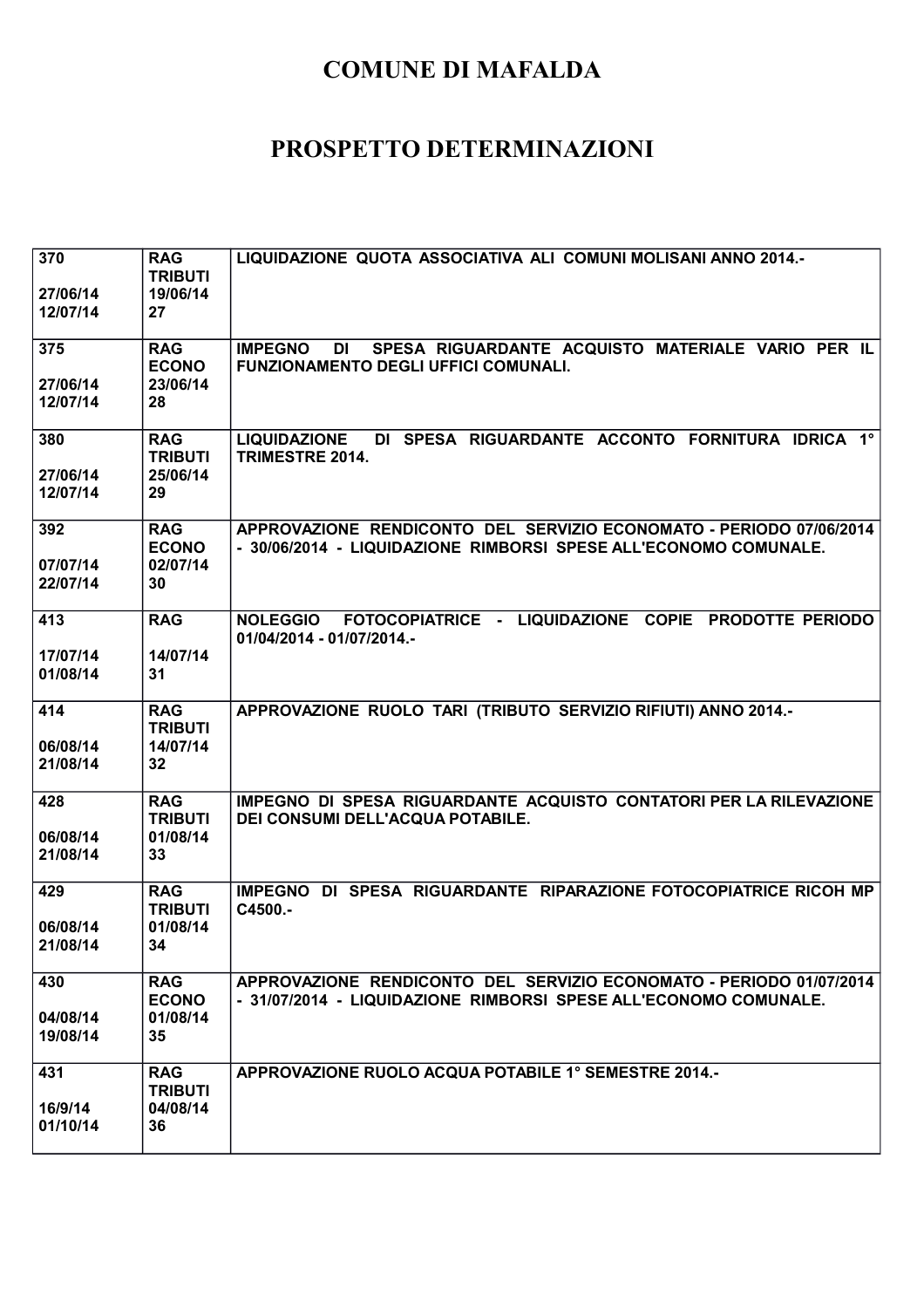| 467<br>05/9/14<br>20/9/14   | <b>RAG</b><br><b>RAG</b><br>29/08/14<br>37     | RIMBORSO SPESE ANTICIPATE DAL TESORIERE PER L'ESERCIZIO FINANZIARIO<br>2013.                                                                                       |
|-----------------------------|------------------------------------------------|--------------------------------------------------------------------------------------------------------------------------------------------------------------------|
| 487<br>15/9/14<br>30/9/14   | <b>RAG</b><br><b>ECONO</b><br>08/9/14<br>38    | APPROVAZIONE RENDICONTO DEL SERVIZIO ECONOMATO - PERIODO 01/08/2014<br>- 06/09/2014 - LIQUIDAZIONE RIMBORSI SPESE ALL'ECONOMO COMUNALE.                            |
| 497<br>11/10/14<br>27/10/14 | <b>RAG</b><br><b>TRIBUTI</b><br>19/9/14<br>39  | <b>SPESA</b><br><b>LIQUIDAZIONE</b><br><b>DI</b><br><b>RIGUARDANTE</b><br>AGGIORNAMENTO E<br><b>MANUTENZIONE PROGRAMMI STUDIOK ANNO 2014.-</b>                     |
| 501<br>02/10/14<br>17/10/14 | <b>RAG</b><br><b>TRIBUTI</b><br>22/9/14<br>40  | IMPOSTA COMUNALE SUGLI IMMOBILI (ICI) - RIMBORSI ANNI 2010 E 2011.-                                                                                                |
| 509<br>07/10/14<br>22/10/14 | <b>RAG</b><br><b>ECONO</b><br>27/9/14<br>41    | <b>SPESA</b><br>RIGUARDANTE RIPARAZIONE FOTOCOPIATRICE<br><b>LIQUIDAZIONE</b><br>DI<br><b>RICOH MP C4500.-</b>                                                     |
| 513<br>07/10/14<br>22/10/14 | <b>RAG</b><br><b>TRIBUTI</b><br>29/9/14<br>42  | LIQUIDAZIONE DI SPESA RIGUARDANTE ACQUISTO CONTATORI<br><b>PER</b><br><b>LA</b><br>RILEVAZIONE DEI CONSUMI DELL'ACQUA POTABILE.                                    |
| 532<br>9/10/14<br>24/10/14  | <b>RAG</b><br><b>ECONO</b><br>07/10/14<br>43   | NOLEGGIO FOTOCOPIATRICE - LIQUIDAZIONE COPIE PRODOTTE PERIODO<br>01/07/2014 - 30/09/2014.-                                                                         |
| 533<br>9/10/14<br>24/10/14  | <b>RAG</b><br><b>TRIBUTI</b><br>07/10/14<br>44 | LIQUIDAZIONE DI SPESA RIGUARDANTE FORNITURA IDRICA 1º SEMESTRE 2014.                                                                                               |
| 537<br>9/10/14<br>24/10/14  | <b>RAG</b><br><b>ECONO</b><br>9/10/14<br>45    | APPROVAZIONE RENDICONTO DEL SERVIZIO ECONOMATO - PERIODO 09/09/2014<br>- 09/10/2014 - LIQUIDAZIONE RIMBORSI SPESE ALL'ECONOMO COMUNALE.                            |
| 579<br>13/11/14<br>28/11/14 | <b>RAG</b><br><b>RAG</b><br>11/11/14<br>46     | <b>ADESIONE</b><br><b>STUDIO</b><br><b>SUL</b><br><b>TEMA</b><br>'AVVIO<br><b>GIORNATA</b><br><b>DI</b><br><b>DELL'ARMONIZZAZIONE CONTABILE IL 1 GENNAIO 2015'</b> |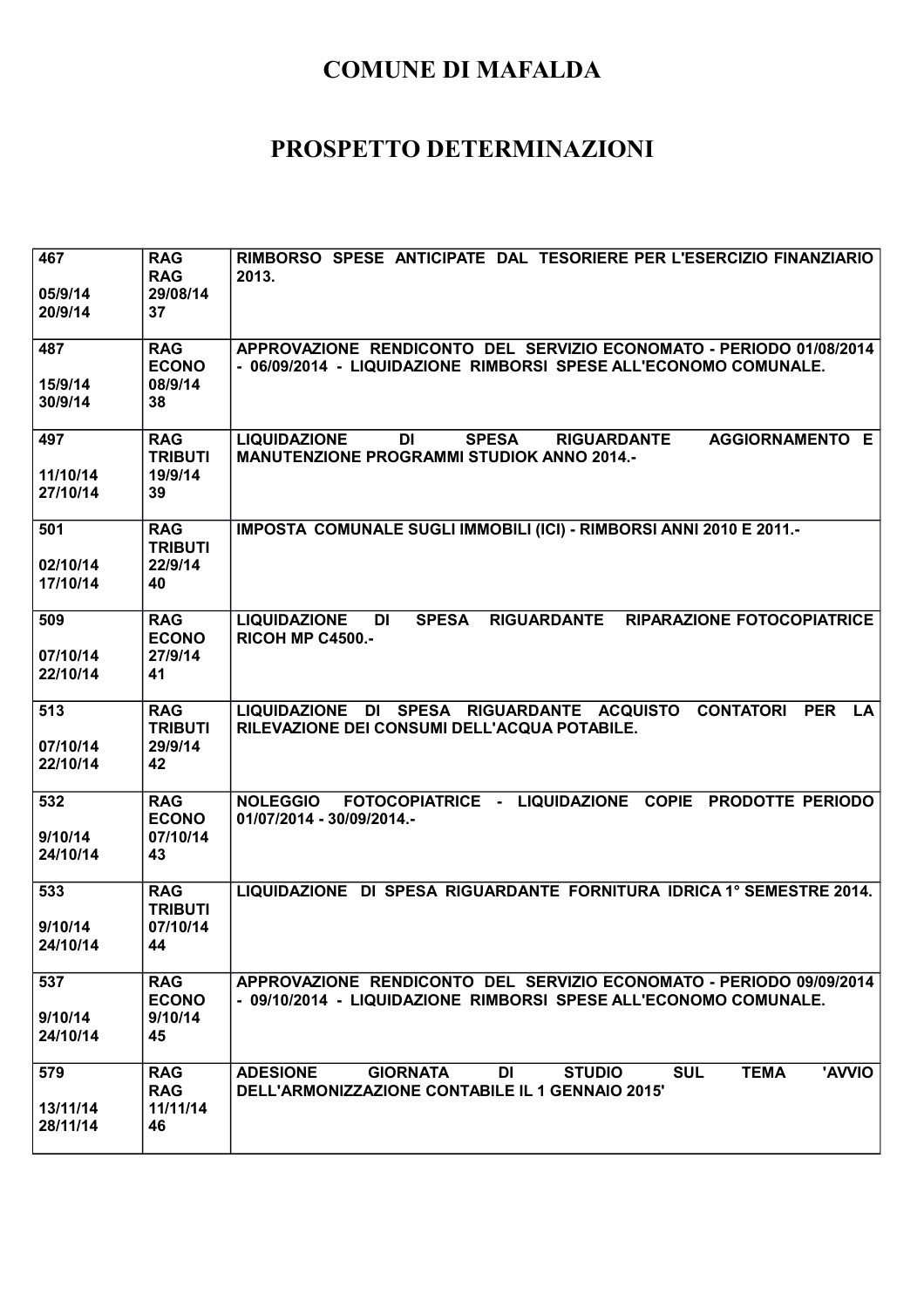| 599<br>25/11/14<br>10/12/14 | <b>RAG</b><br><b>ECONO</b><br>21/11/14<br>47   | IMPEGNO DI SPESA PER ACQUISTO CARTA PER FOTOCOPIATRICI AD USO DEGLI<br><b>UFFICI COMUNALI.-</b>                                                                 |
|-----------------------------|------------------------------------------------|-----------------------------------------------------------------------------------------------------------------------------------------------------------------|
| 601<br>28/11/14<br>13/12/14 | <b>RAG</b><br><b>TRIBUTI</b><br>24/11/14<br>48 | DI SPESA RIGUARDANTE ACQUISTO COLLA PER AFFISSIONE<br><b>IMPEGNO</b><br><b>MANIFESTI.</b>                                                                       |
| 602<br>26/11/14<br>11/12/14 | <b>RAG</b><br><b>TRIBUTI</b><br>24/11/14<br>49 | RIMBORSO SOMME AL COMUNE DI MUGNANO DI NAPOLI PER ICI 2007.-                                                                                                    |
| 610<br>03/12/14<br>18/12/14 | <b>RAG</b><br><b>ECONO</b><br>01/12/14<br>50   | APPROVAZIONE RENDICONTO DEL SERVIZIO ECONOMATO - PERIODO 11/10/2014<br>- 30/11/2014 - LIQUIDAZIONE RIMBORSI SPESE ALL'ECONOMO COMUNALE.                         |
| 618<br>05/12/14<br>20/12/14 | <b>RAG</b><br>03/12/14<br>51                   | DETERMINAZIONE A CONTRARRE AI SENSI ART. 192 DEL D.LGS. 267/2000 E DEL<br>D.LGS. 163/2006 PER L'AFFIDAMENTO DEL SERVIZIO DI TESORERIA COMUNALE.                 |
| 645<br>29/12/14<br>13/01/15 | <b>RAG</b><br><b>RAG</b><br>24/12/14<br>52     | NOMINA COMMISSIONE DI GARA PER AFFIDAMENTO SERVIZIO DI TESORERIA.                                                                                               |
| 646<br>30/12/14<br>14/01/15 | <b>RAG</b><br><b>RAG</b><br>29/12/14<br>53     | GARA PER L'AFFIDAMENTO MEDIANTE PROCEDURA APERTA DEL SERVIZIO DI<br>TESORERIA COMUNALE 2015/2019-APPROVAZIONE VERBALE DI GARA DESERTA.<br><b>CIG Z18120A793</b> |
| 647<br>10/02/15<br>25/02/15 | <b>RAG</b><br><b>TRIBUTI</b><br>31/12/14<br>54 | APPROVAZIONE RUOLO ACQUA POTABILE 2° SEMESTRE 2014.-                                                                                                            |
| 648<br>03/01/15<br>19/01/15 | <b>RAG</b><br><b>ECONO</b><br>31/12/14<br>55   | APPROVAZIONE RENDICONTO DEL SERVIZIO ECONOMATO - PERIODO 01/12/2014<br>- 31/12/2014 - LIQUIDAZIONE RIMBORSI SPESE ALL'ECONOMO COMUNALE.                         |
| 1<br>15/01/14<br>30/01/14   | <b>SEGR</b><br><b>PERSON</b><br>02/01/14<br>1  | UTILIZZO LAVORO OCCASIONALE DI TIPO ACCESSORIO. ACQUISTO VOUCHER.                                                                                               |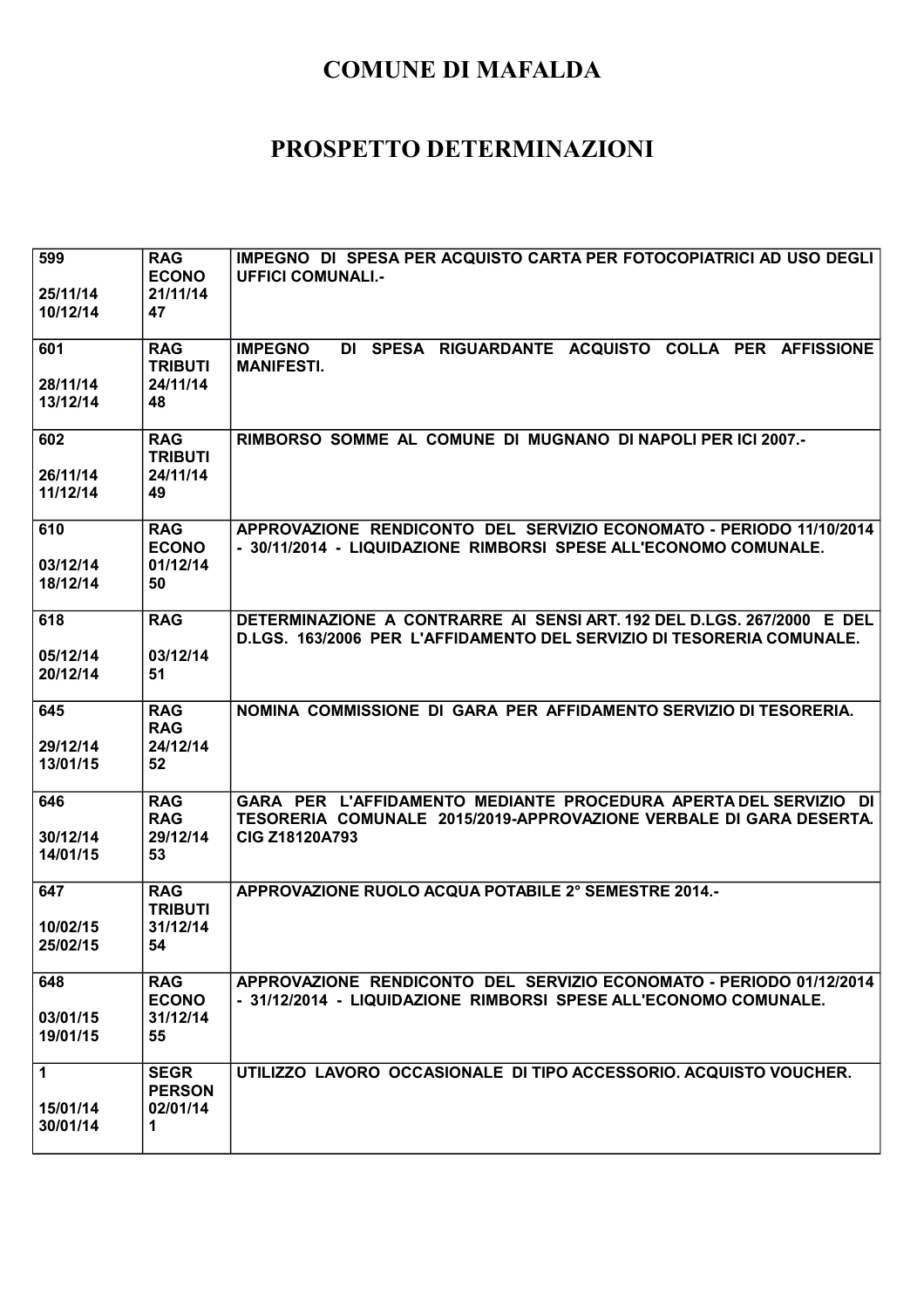| 27<br>28/01/14<br>12/02/14  | <b>SEGR</b><br><b>PERSON</b><br>24/01/14<br>$\mathbf{2}$ | ATTRIBUZIONE DIRITTI DI ROGITO ANNO 2012 AL SEGRETARIO COMUNALE AVV.<br><b>VALERIA BARALDI</b>                                                                                                                                                                        |
|-----------------------------|----------------------------------------------------------|-----------------------------------------------------------------------------------------------------------------------------------------------------------------------------------------------------------------------------------------------------------------------|
| 28<br>28/01/14<br>12/02/14  | <b>SEGR</b><br><b>PERSON</b><br>24/01/14<br>3            | ATTRIBUZIONE DIRITTI DI ROGITO ANNO 2012 AL SEGRETARIO COMUNALE<br>DOTT.SSA ADELE SATAGATA.                                                                                                                                                                           |
| 78<br>15/02/14<br>03/03/14  | <b>SEGR</b><br><b>PERSON</b><br>14/02/14<br>4            | RISOLUZIONE RAPPORTO DI LAVORO DIPENDENTE SIG.CIPRIANI GIOVANNI.                                                                                                                                                                                                      |
| 111<br>27/02/14<br>14/03/14 | <b>SEGR</b><br>SEGR.<br>26/02/14<br>5                    | <b>IMPEGNO</b><br><b>SPESA</b><br><b>RIGUARDANTE</b><br>L'ABBONAMENTO A<br><b>DI</b><br>'MODULISTICAONLINE'<br><b>INCLUSO</b><br><b>L'ACCESSO</b><br><b>AL</b><br><b>SITO</b><br>'LAGAZZETTADEGLIENTILOCALI.IT'                                                       |
| 205<br>14/04/14<br>29/04/14 | <b>SEGR</b><br><b>PERSON</b><br>07/04/14<br>6            | UTILIZZO PRESTAZIONI DI LAVORO ACCESSORIO ACQUISTO VOUCHER.                                                                                                                                                                                                           |
| 218<br>17/04/14<br>02/05/14 | <b>SEGR</b><br>14/04/14<br>$\overline{7}$                | RIMBORSO QUOTE ONERI STIPENDIALI SEGRETERIA CONVEZIONATA TRA I<br><b>COMUNI DI MAFALDA E CASTELMAURO - MESE DI GENNAIO E FEBBRAIO 2014</b>                                                                                                                            |
| 236<br>26/04/14<br>12/05/14 | <b>SEGR</b><br>SEGR.<br>19/04/14<br>8                    | COSTITUZIONE IN GIUDIZIO CITAZIONE TORELLI TIZIANA - GIUDICE DI PACE DI<br>PALATA - UD. 28/04/2014 - CONFERIMENTO INCARICO LEGALE - ACCETTAZIONE                                                                                                                      |
| 262<br>07/05/14<br>22/05/14 | <b>SEGR</b><br>SEGR.<br>07/05/14<br>9                    | AFFIDAMENTO INCARICO LEGALE PER COSTITUZIONE IN GIUDIZIO DINANZI AL<br>T.A.R. MOLISE - N.R.G. 176/2014 - RICORSO PROPOSTO DA SOC. COOP. IL<br>MOSAICO AVVERSO AGGIUDICAZIONE SERVIZIO<br><b>MENSA</b><br>SCOLASTICA ALLA<br>DITTA SFORZA ANTONIO - UDIENZA 08/05/2014 |
| 263<br>9/05/14<br>24/05/14  | <b>SEGR</b><br><b>PERSON</b><br>07/05/14<br>10           | LIQUIDAZIONE INDENNITA' PER PARTICOLARI RESPONSABILITA' AL PERSONALE<br><b>DIPENDENTE. ANNO 2013</b>                                                                                                                                                                  |
| 267<br>9/05/14<br>24/05/14  | <b>SEGR</b><br><b>PERSON</b><br>08/05/14<br>11           | LIQUIDAZIONE INDENNITA' PER SPECIFICHE RESPONSABILITA' ANNO 2012 IN<br><b>FAVORE DEL PERSONALE DIPENDENTE.</b>                                                                                                                                                        |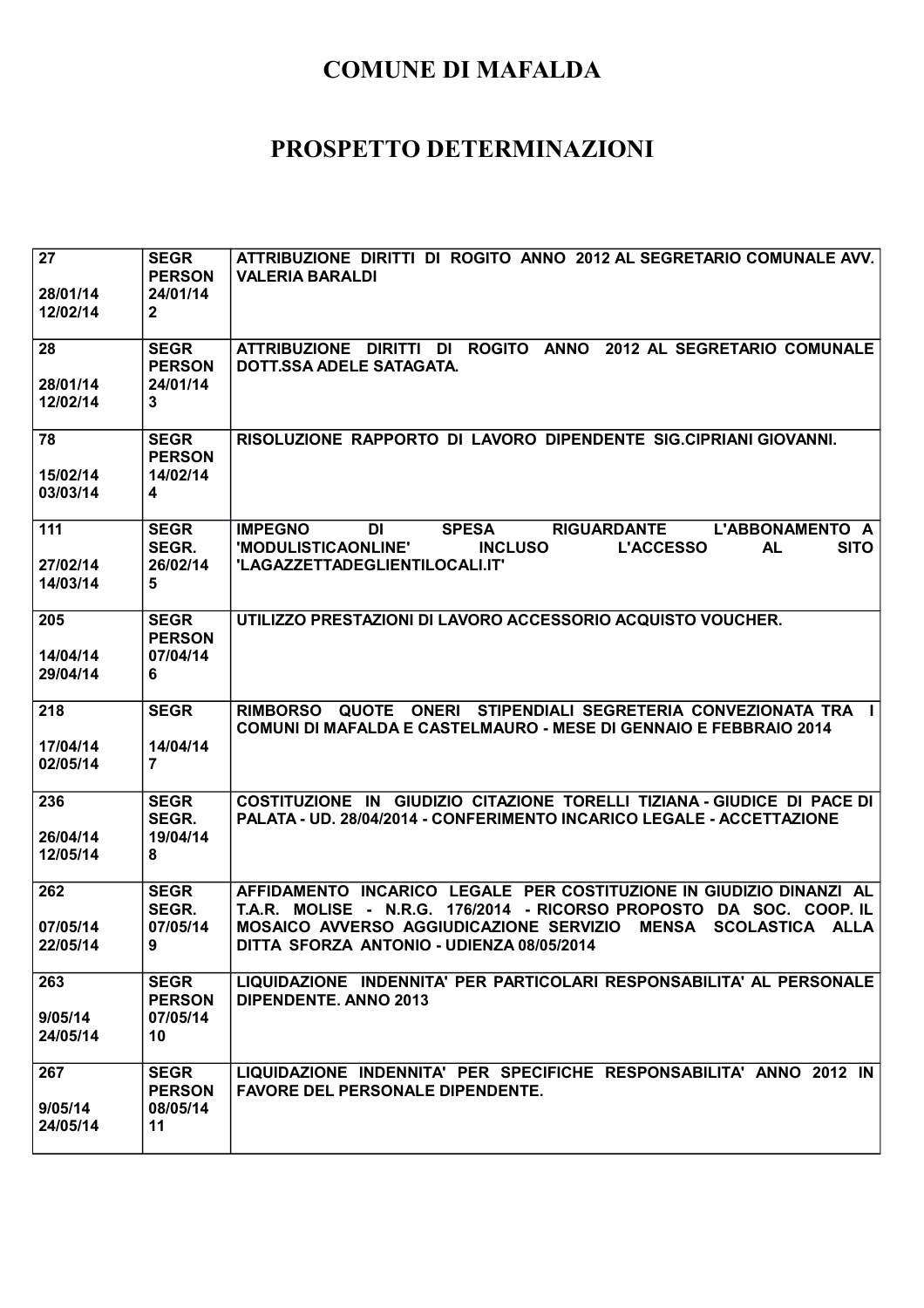| 270<br>9/05/14<br>24/05/14          | <b>SEGR</b><br><b>PERSON</b><br>08/05/14<br>12  | LIQUIDAZIONE INDENNITA' PER SPECIFICHE RESPONSABILITA ANNO 2013 IN<br><b>FAVORE DEL PERSONALE DIPENDENTE</b>                                                                                                |
|-------------------------------------|-------------------------------------------------|-------------------------------------------------------------------------------------------------------------------------------------------------------------------------------------------------------------|
| 277<br>12/05/14<br>27/05/14         | <b>SEGR</b><br><b>PERSON</b><br>9/05/14<br>21   | UTILIZZO PRESTAZIONI DI LAVORO DI TIPO ACCESSORIO- IMPEGNO DI SPESA PER<br><b>ACQUISTO VOUCHER.</b>                                                                                                         |
| 420<br>28/07/14<br>12/08/14         | <b>SEGR</b><br>SEGR.<br>25/07/14<br>33          | <b>LIQUIDAZIONE</b><br><b>SPESA</b><br>DI<br><b>RIGUARDANTE</b><br>L'ABBONAMENTO A<br><b>SITO</b><br>'MODULISTICAONLINE'<br><b>INCLUSO</b><br><b>L'ACCESSO</b><br><b>AL</b><br>'LAGAZZETTADEGLIENTILOCALI'. |
| 425<br>12/9/14<br>27/9/14           | <b>SEGR</b><br>SEGR.<br>29/07/14<br>34          | QUOTE ONERI STIPENDIALI SEGRETERIA CONVEZIONATA TRA I<br><b>RIMBORSO</b><br>COMUNI DI MAFALDA E CASTELMAURO - MESE DI DICEMBRE 2013, MARZO E<br><b>APRILE 2014</b>                                          |
| 455<br>16/9/14<br>01/10/14          | <b>SEGR</b><br>26/08/14<br>35                   | COSTITUZIONE IN GIUDIZIO INNANZI AL TRIBUNALE DI CAMPOBASSO AVVERSO<br>RICORSO PER RISARCIMENTO DANNI ASSERITAMENTE SUBITI DA DAFIN SRL GIÀ<br>SPA - CONFERIMENTO INCARICO LEGALE - LIQUIDAZIONE DI SPESA   |
| 483<br>12/9/14<br>27/9/14           | <b>SEGR</b><br>SEGR.<br>05/9/14<br>36           | RIMBORSO QUOTA ONERI STIPENDIALE SEGRETERIA CONVENZIONATA TRA I<br>COMUNI DI MAFALDA E CASTELMAURO- MESE DI MAGGIO 2014                                                                                     |
| 536<br>20/10/14<br>04/11/14         | <b>SEGR</b><br>SEGR.<br>9/10/14<br>37           | FORMATIVO E DI ORIENTAMNETO IN COLLABORAZIONE CON<br><b>PROGETTO</b><br><b>STUDI</b><br><b>L'UNIVERSITA'</b><br><b>DEGLI</b><br>DI MACERATA. LIQUIDAZIONE COMPENSO AL<br><b>TIROCINANTE.</b>                |
| 558<br>27/10/14<br>11/11/14         | <b>SEGR</b><br><b>PERSON</b><br>25/10/14<br>38  | <b>INDIVIDUAZIONE</b><br><b>DIPENDENTE</b><br><b>MONTANO</b><br>GIUSEPPE,<br><b>ISTRUTTORE CAT.C,</b><br><b>QUALE RESPONSABILE DEL PROCEDIMENTO</b>                                                         |
| 559<br>27/10/14<br>11/11/14         | <b>SEGR</b><br><b>PERSON</b><br>25/10/14<br>39  | INDIVIDAUZIONE DIPENDENTE MASTRAGOSTINO GABRIELLA, CAT. C, QUALE<br><b>RESPONSABILE DEL PROCEDIMENTO</b>                                                                                                    |
| $\mathbf 2$<br>15/01/14<br>30/01/14 | <b>TECNICO</b><br><b>MANUT</b><br>02/01/14<br>1 | IMPEGNO DI SPESA PER ACQUISTO CARBURANTE AUTOMEZZI COMUNALI.                                                                                                                                                |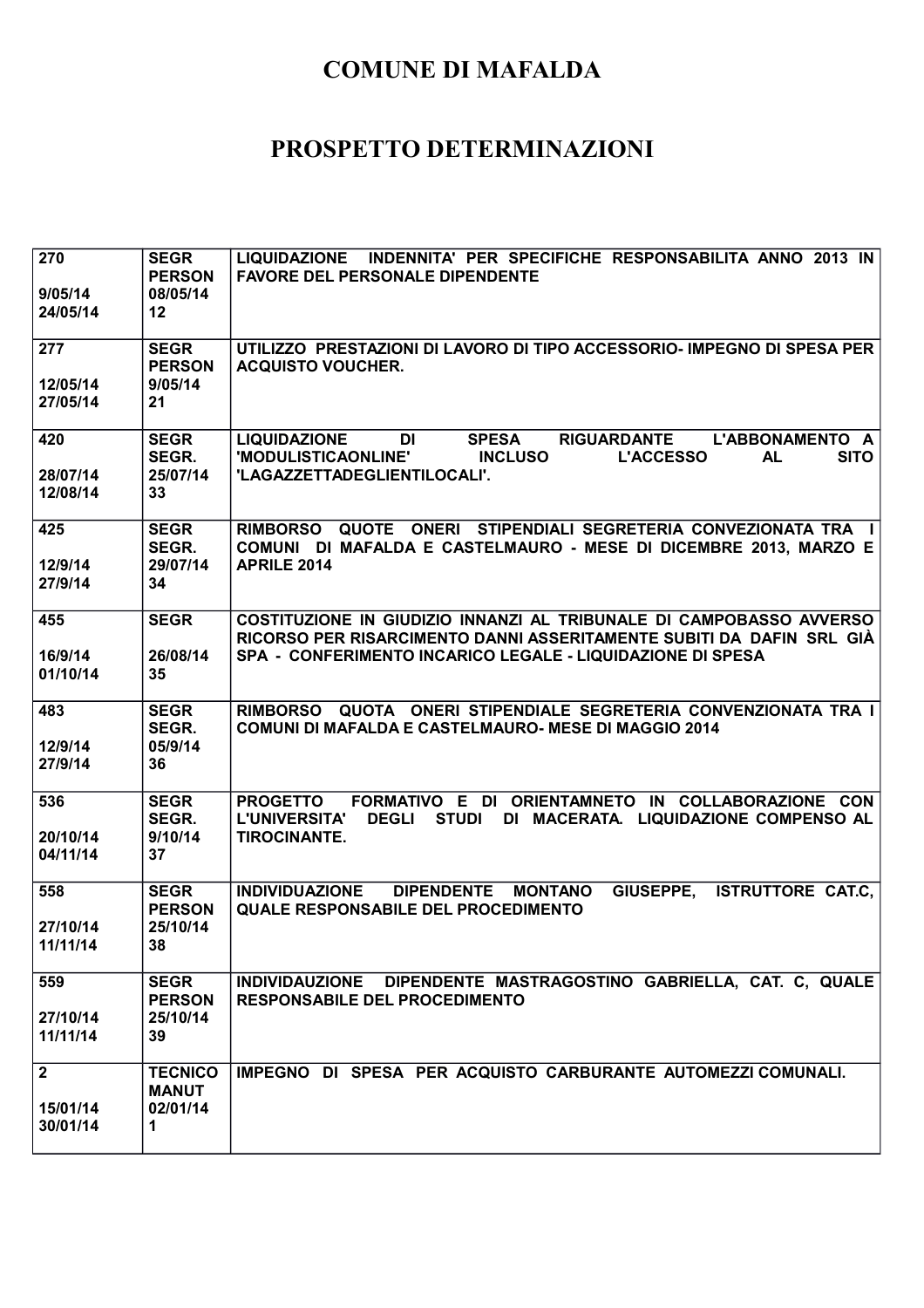| $\overline{\mathbf{3}}$<br>14/01/14<br>29/01/14 | <b>TECNICO</b><br><b>MANUT</b><br>02/01/14<br>$\mathbf{2}$            | IMPEGNO DI SPESA PER MANODOPERA SERVIZI COMUNALI.                                                                                                                                                             |
|-------------------------------------------------|-----------------------------------------------------------------------|---------------------------------------------------------------------------------------------------------------------------------------------------------------------------------------------------------------|
| 4<br>23/01/14<br>07/02/14                       | <b>TECNICO</b><br><b>PERSON</b><br>10/01/14<br>3                      | UTILIZZAZIONE DI ATTIVITA' LAVORATIVA DI DIPENDENTE A TEMPO PIENO DI<br><b>ALTRO COMUNE</b>                                                                                                                   |
| 6<br>23/01/14<br>07/02/14                       | <b>TECNICO</b><br><b>MANUT</b><br>13/01/14<br>$\overline{\mathbf{4}}$ | LIQUIDAZIONE DI SPESA PER ACQUISTO MATERIALE PER LA GESTIONE DEL<br>PATRIMONIO COMUNALE.                                                                                                                      |
| $\overline{7}$<br>23/01/14<br>07/02/14          | <b>TECNICO</b><br><b>MANUT</b><br>13/01/14<br>5                       | LIQUIDAZIONE DI SPESA PER ACQUISTO MATERIALE PER LA GESTIONE DEL<br>PATRIMONIO COMUNALE.                                                                                                                      |
| 9<br>06/03/14<br>21/03/14                       | <b>TECNICO</b><br><b>MANUT</b><br>14/01/14<br>6                       | LIQUIDAZIONE DI SPESA PER IL SERVIZIO GUIDA MEZZI COMUNALI.                                                                                                                                                   |
| 10<br>06/03/14<br>21/03/14                      | <b>TECNICO</b><br><b>MANUT</b><br>14/01/14<br>$\overline{7}$          | LIQUIDAZIONE DI SPESA PER MANODOPERA SERVIZI GENERALI.                                                                                                                                                        |
| 14<br>18/01/14<br>03/02/14                      | <b>TECNICO</b><br><b>MANUT</b><br>15/01/14<br>8                       | IMPEGNO DI SPESA PER LAVORI DI MANUTENZIONE ORDINARIA.                                                                                                                                                        |
| 15<br>18/01/14<br>03/02/14                      | <b>TECNICO</b><br><b>MANUT</b><br>15/01/14<br>9                       | LIQUIDAZIONE DI SPESSA ALLA SOCIETA' CONSORTILE GUGLIONESI AMBIENTE<br>IL CONFERIMENTO DEI RIFIUTI URBANI NON DIFFERENZIATI NELLA<br><b>PER</b><br>DISCARICA DI GUGLIONESI (CB) - MESE DI DICEMBRE 2013.      |
| 26<br>25/01/14<br>10/02/14                      | <b>TECNICO</b><br><b>MANUT</b><br>23/01/14<br>10                      | IMPEGNO DI SPESA PER FORNITURA E POSA IN OPERA DI ESTINTORI E<br><b>CONTROLLO SEMESTRALE DEGLI ESTINTORI.</b>                                                                                                 |
| 38<br>11/02/14<br>26/02/14                      | <b>TECNICO</b><br>LL.PP<br>30/01/14<br>11                             | LIQUIDAZIONE DI SPESA PER ACQUISIZIONE IMMOBILI NECESSARI PER I LAVORI<br>DI MESSA IN SICUREZZA DELLA VIABILITA' COMUNALE<br>- LAVORI<br>DI<br><b>COLLEGAMENTO STRADALE DA VIA COSTARELLA A LARGO NEVIERA</b> |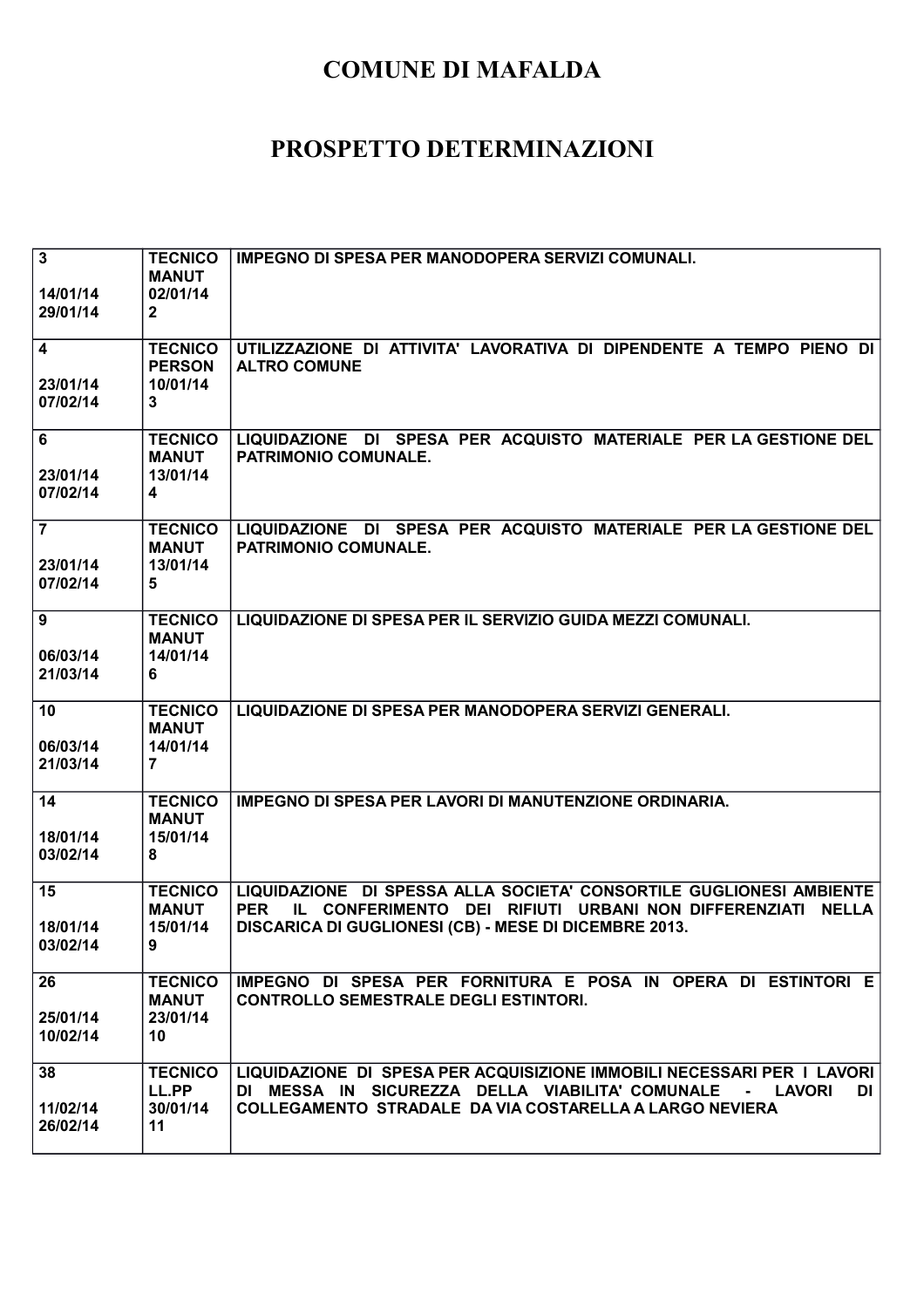| 41                   | <b>TECNICO</b>                 | LIQUIDAZIONE DI SPESA PER LAVORI DI MANUTENZIONE ALL'AUTOVEICOLO                                                                                                                                |
|----------------------|--------------------------------|-------------------------------------------------------------------------------------------------------------------------------------------------------------------------------------------------|
|                      | <b>MANUT</b>                   | <b>COMUNALE IVECO 50 C 17 TARGATO CR 120 KM.</b>                                                                                                                                                |
| 05/02/14             | 31/01/14                       |                                                                                                                                                                                                 |
| 20/02/14             | 12                             |                                                                                                                                                                                                 |
| 42                   | <b>TECNICO</b>                 | LIQUIDAZIONE DI SPESA PER LAVORI DI MANUTENZIONE ALLA MACCHINA                                                                                                                                  |
|                      | <b>MANUT</b>                   | <b>DURSO - TARGATA ADA 218.</b>                                                                                                                                                                 |
| 05/02/14             | 31/01/14                       |                                                                                                                                                                                                 |
| 20/02/14             | 13                             |                                                                                                                                                                                                 |
|                      |                                |                                                                                                                                                                                                 |
| 43                   | <b>TECNICO</b>                 | LIQUIDAZIONE COMPENSO IN ACCONTO PER IL SERVIZIO DI MANUTENZIONE                                                                                                                                |
|                      | <b>MANUT</b>                   | DEL 'BOSCO COMUNALE IN C.DA SERRACINA E AREA NATURALISTICA SAN                                                                                                                                  |
| 05/02/14             | 31/01/14                       | <b>VALENTINO'.</b>                                                                                                                                                                              |
| 20/02/14             | 14                             |                                                                                                                                                                                                 |
|                      |                                |                                                                                                                                                                                                 |
| 48                   | <b>TECNICO</b>                 | LAVORI DI VALORIZZAZIONE DEL BOSCO COMUNALE IN C.DA SERRACINA -                                                                                                                                 |
|                      | 01/02/14                       | <b>LIQUIDAZIONE</b><br><b>DELLO</b><br>STATO FINALE - SALDO ONORARIO<br><b>TECNICO E</b><br><b>INCENTIVO</b><br>RUP. (<br>ANNULLATA E<br><b>SOSTITUITA</b><br><b>DALLA</b><br><b>SUCCESSIVA</b> |
|                      | 15                             | DETERMINAZIONE N.72 DEL 12.02.2014)                                                                                                                                                             |
|                      |                                |                                                                                                                                                                                                 |
| 50                   | <b>TECNICO</b>                 | IMPEGNO DI SPESA PER ACQUISTO CARBURANTE AUTOMEZZI COMUNALI.                                                                                                                                    |
|                      | <b>MANUT</b>                   |                                                                                                                                                                                                 |
| 06/02/14             | 03/02/14                       |                                                                                                                                                                                                 |
| 21/02/14             | 16                             |                                                                                                                                                                                                 |
|                      |                                |                                                                                                                                                                                                 |
| 52                   | <b>TECNICO</b>                 | IMPEGNO DI SPESA PER MANODOPERA SERVIZI COMUNALI.                                                                                                                                               |
|                      | <b>MANUT</b>                   |                                                                                                                                                                                                 |
| 06/02/14<br>21/02/14 | 04/02/14<br>17                 |                                                                                                                                                                                                 |
|                      |                                |                                                                                                                                                                                                 |
| 57                   | <b>TECNICO</b>                 | LAVORI DI VALORIZZAZIONE DEL BOSCO COMUNALE IN C.DA SERRACINA -                                                                                                                                 |
|                      |                                | LIQUIDAZIONE SALDO ONORARIO TECNICO E INCENTIVO RUP.                                                                                                                                            |
|                      | 06/02/14                       |                                                                                                                                                                                                 |
|                      | 18                             |                                                                                                                                                                                                 |
|                      |                                |                                                                                                                                                                                                 |
| 61                   | <b>TECNICO</b><br><b>MANUT</b> | IMPEGNO DI SPESA PER MANODOPERA SERVIZI COMUNALI.                                                                                                                                               |
| 10/02/14             | 08/02/14                       |                                                                                                                                                                                                 |
| 25/02/14             | 19                             |                                                                                                                                                                                                 |
|                      |                                |                                                                                                                                                                                                 |
| 62                   |                                |                                                                                                                                                                                                 |
|                      | <b>TECNICO</b>                 | IMPEGNO DI SPESA PER IL SERVIZIO DI MANUTENZIONE IMPIANTO DI PUBBLICA                                                                                                                           |
|                      | <b>MANUT</b>                   | ILLUMINAZIONE ELETTRICI EDIFICI COMUNALI.                                                                                                                                                       |
| 10/02/14             | 08/02/14                       |                                                                                                                                                                                                 |
| 25/02/14             | 20                             |                                                                                                                                                                                                 |
|                      |                                |                                                                                                                                                                                                 |
| 63                   | <b>TECNICO</b>                 | DI COSTRUZIONE DI N. 32 LOCULI CIMITERIALI - LIQUIDAZIONE<br><b>LAVORI</b>                                                                                                                      |
|                      | LL.PP                          | <b>ONORARIO TECNICO COLLAUDO STATICO</b>                                                                                                                                                        |
| 21/02/14<br>08/03/14 | 08/02/14<br>21                 |                                                                                                                                                                                                 |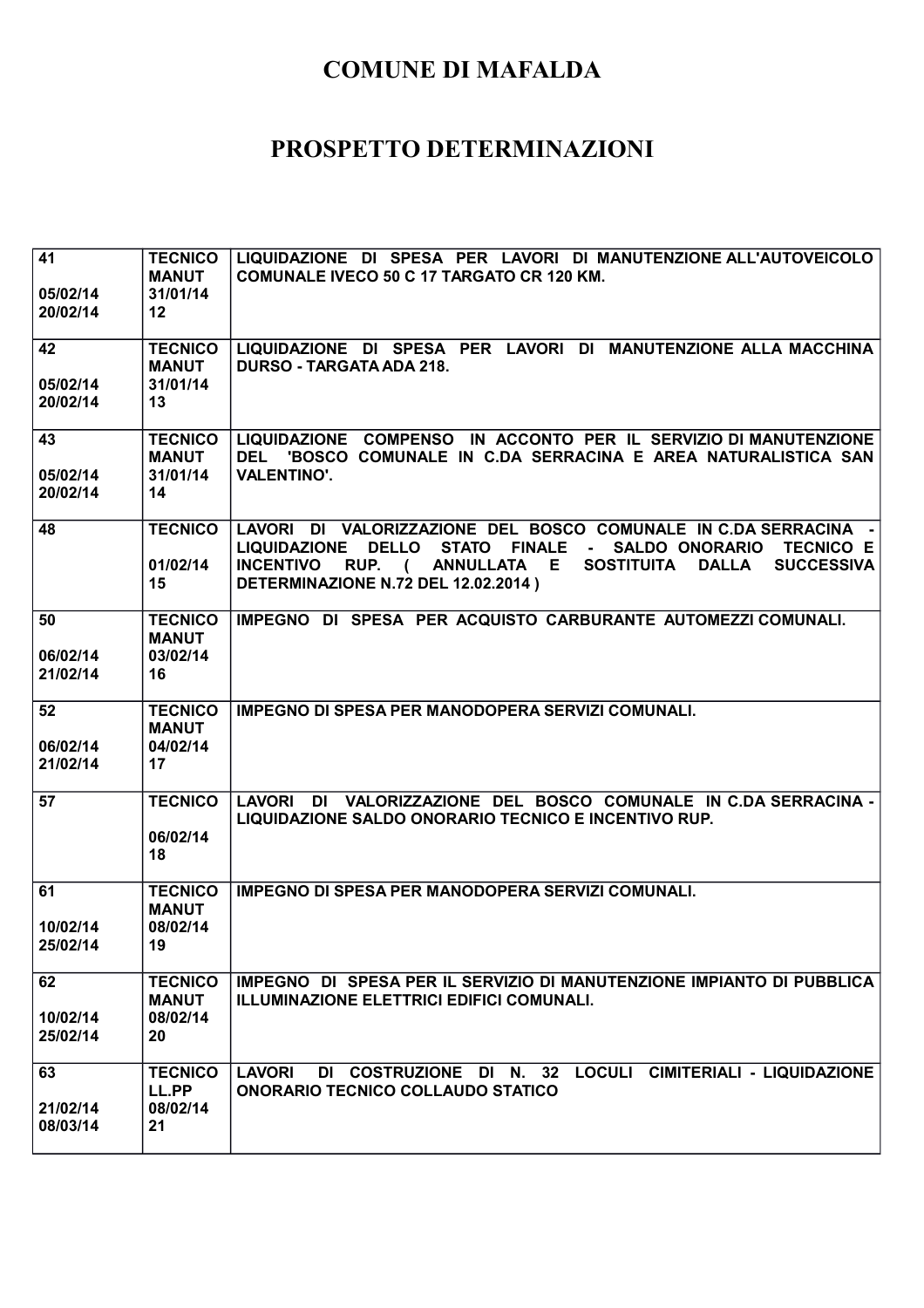| 64<br>14/02/14<br>01/03/14 | <b>TECNICO</b><br><b>MANUT</b><br>10/02/14<br>22 | SIG.<br>DI SPESA AL<br><b>LIQUIDAZIONE</b><br><b>LAVORATORE</b><br><b>SOCIALMENTE</b><br><b>UTILE</b><br><b>MASTRANGELO LUCIO - MESE DI GENNAIO 2014.</b>     |
|----------------------------|--------------------------------------------------|---------------------------------------------------------------------------------------------------------------------------------------------------------------|
| 68<br>14/02/14<br>01/03/14 | <b>TECNICO</b><br><b>MANUT</b><br>11/02/14<br>23 | LIQUIDAZIONE DI SPESA AL LAVORATORE SOCIALMENTE UTILE SIG. DI MEO<br>AUGUSTO - MESE DI GENNAIO 2014.                                                          |
| 69<br>14/02/14<br>01/03/14 | <b>TECNICO</b><br><b>MANUT</b><br>11/02/14<br>24 | LIQUIDAZIONE DI SPESA AL LAVORATORE SOCIALMENTE UTILE SIG. COLAGIOIA<br><b>ERNANO - MESE DI GENNAIO 2014.</b>                                                 |
| 70<br>14/02/14<br>01/03/14 | <b>TECNICO</b><br><b>MANUT</b><br>11/02/14<br>25 | LIQUIDAZIONE DI SPESA AL LAVORATORE SOCIALMENTE UTILE SIG. DI FONZO<br>GIUSEPPE - MESE DI GENNAIO 2014.                                                       |
| 72<br>13/02/14<br>28/02/14 | <b>TECNICO</b><br>12/02/14<br>26                 | LAVORI DI VALORIZZAZIONE DEL BOSCO COMUNALE IN C.DA SERRACINA -<br>LIQUIDAZIONE DELLO<br>STATO FINALE -<br>SALDO ONORARIO TECNICO ED<br><b>INCENTIVO RUP.</b> |
| 73<br>19/02/14<br>06/03/14 | <b>TECNICO</b><br><b>MANUT</b><br>13/02/14<br>27 | DI SPESA RIGUUARDANTE IL CANONE PER IL SERVIZIO DI<br><b>LIQUIDAZIONE</b><br><b>ESRCIZIO E MANUTENZIONE DEGLI IMPIANTI TERMICI COMUNALI ANNO 2012-2013.</b>   |
| 74<br>19/02/14<br>06/03/14 | <b>TECNICO</b><br><b>MANUT</b><br>13/02/14<br>28 | <b>LIQUIDAZIONE</b><br><b>DI</b><br><b>SPESA</b><br>RIGUARDANTE LAVORI DI<br><b>MANUTENZIONE</b><br>ALL'IMPIANTO TERMICO DELLA SCUOLA MEDIA DI MAFALDA.       |
| 75<br>19/02/14<br>06/03/14 | <b>TECNICO</b><br><b>MANUT</b><br>13/02/14<br>29 | <b>LIQUIDAZIONE</b><br>DI<br><b>SPESA</b><br>RIGUARDANTE LAVORI<br>DI MANUTENZIONE<br>ALL'IMPIANTO TERMICO DELLA SCUOLA ELEMENTARE DI MAFALDA.                |
| 76<br>15/02/14<br>03/03/14 | <b>TECNICO</b><br><b>MANUT</b><br>13/02/14<br>30 | LAVORI DI MANUTENZIONE ORDINARIA IMPIANTO TERMICO CENTRO SOCIO -<br>CULTURALE DI VIA TRIGNINO - APPROVAZIONE PREVENTIVO DI SPESA.                             |
| 77<br>15/02/14<br>03/03/14 | <b>TECNICO</b><br><b>MANUT</b><br>13/02/14<br>31 | LAVORI DI MANUTENZIONE ORDINARIA IMPIANTO TERMICO DEL CAMPO SPORTIVO<br><b>COMUNALE - APPROVAZIONE PREVENTIVO DI SPESA.</b>                                   |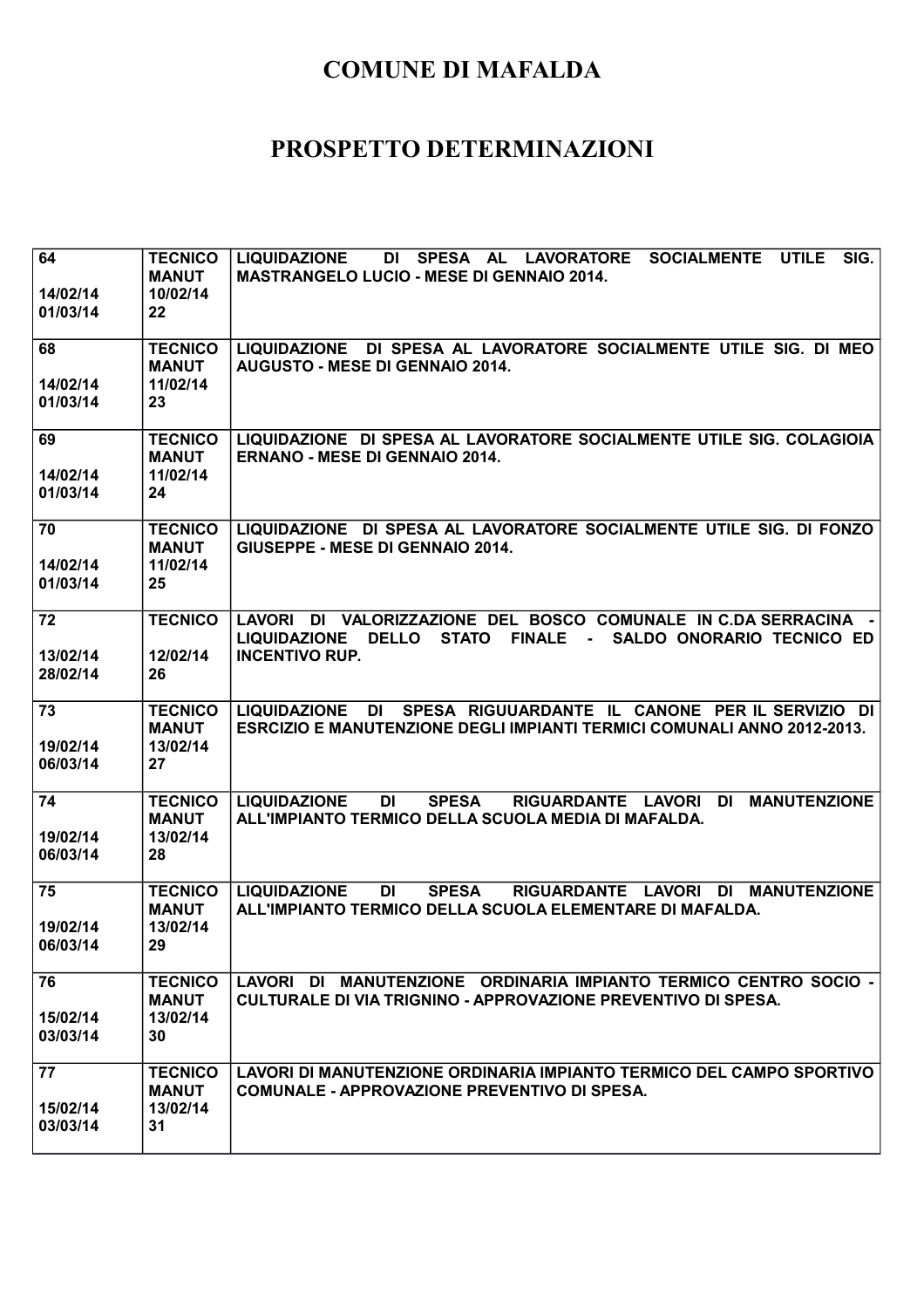| 79                   | <b>TECNICO</b>              | LIQUIDAZIONE DI SPESA PER LAVORI DI MANUTENZIONE ALL'AUTOVEICOLO                                                                                         |
|----------------------|-----------------------------|----------------------------------------------------------------------------------------------------------------------------------------------------------|
|                      | <b>MANUT</b><br>14/02/14    | <b>COMUNALE IVECO 50 C 17 TARGATO CR120 KM.</b>                                                                                                          |
| 19/02/14<br>06/03/14 | 32                          |                                                                                                                                                          |
|                      |                             |                                                                                                                                                          |
| 82                   | <b>TECNICO</b>              | LIQUIDAZIONE DI SPESA PER LAVORI DI MANUTENZIONE ALL'AUTOVEICOLO                                                                                         |
|                      | <b>MANUT</b>                | <b>COMUNALE IVECO 50 C17 TARGATO CR 120 KM.</b>                                                                                                          |
| 19/02/14             | 15/02/14                    |                                                                                                                                                          |
| 06/03/14             | 33                          |                                                                                                                                                          |
| 83                   | <b>TECNICO</b>              | <b>DI</b><br><b>SPESA</b><br><b>TASSA</b><br><b>IMPEGNO</b><br><b>LIQUIDAZIONE</b><br><b>RIGUARDANTE</b><br>Е<br><b>LA</b>                               |
|                      | <b>MANUT</b>                | L'AUTOVEICOLO SPECIALE COMUNALE IVECO 50<br><b>PER</b><br>AUTOMOBILISTICA                                                                                |
| 19/02/14             | 15/02/14                    | <b>TARGATO CR KM.</b>                                                                                                                                    |
| 06/03/14             | 34                          |                                                                                                                                                          |
| 84                   | <b>TECNICO</b>              | LIQUIDAZIONE CANONE ALLA COMUNITA' MONTANA 'TRIGNO-MONTE MAURO' DI                                                                                       |
|                      | <b>MANUT</b>                | PALATA PER IL SERVIZIO DI GESTIONE ASSOCIATA IMPIANTO DI DEPURAZIONE -                                                                                   |
| 19/02/14             | 15/02/14                    | IV° TRIMESTRE 2013.                                                                                                                                      |
| 06/03/14             | 35                          |                                                                                                                                                          |
| 85                   | <b>TECNICO</b>              | AFFIDAMENTO LAVORI DI MESSA IN SIUCREZZA DEL FABBRICATO SITO ALLA                                                                                        |
|                      | <b>EDILIZIA</b>             | C.DA LAMI DISTINTO IN CATASTO AL FG. 20 PARTT. 139 E 249                                                                                                 |
| 21/02/14             | 15/02/14                    |                                                                                                                                                          |
| 08/03/14             | 36                          |                                                                                                                                                          |
|                      |                             |                                                                                                                                                          |
|                      |                             |                                                                                                                                                          |
| 90                   | <b>TECNICO</b>              | LAVORI DI REALIZZAZIONE DELL'EDIFICIO SCOLASTICO SCUOLA MATERNA,                                                                                         |
| 21/02/14             | LL.PP<br>18/02/14           | ELEMENTARE E MEDIA DI VIA PASCOLI - LIQUIDAZIONE PUBBLICAZIONE BANDO DI<br><b>GARA SULLA G.U.R.I. E SU DUE TESTATE GIORNALISTICHE</b>                    |
| 08/03/14             | 37                          |                                                                                                                                                          |
|                      |                             |                                                                                                                                                          |
| 91                   | <b>TECNICO</b>              | <b>TECNICO</b><br><b>ESECUZIONE</b><br><b>DELLE</b><br><b>LIQUIDAZONE</b><br><b>ONORARIO</b><br><b>INDAGINI</b>                                          |
| 21/04/14             | <b>EDILIZIA</b><br>18/02/14 | GEOGNOSTICHE E PROVE, DELLA REDAZIONE DELLA RELAZIONE GEOLOGICA<br>ELABORATI NECESSARI PER L'OTTENIMENTO<br><b>DEGLI</b><br><b>ALLEGATI</b><br>E.<br>DEI |
| 06/05/14             | 38                          | PRESCRITTI PARERI E NULLA OSTA PREVISTO DALL'ART. 89 DEL D.P.R. 380/2001                                                                                 |
|                      |                             | RELATIVI ALLA VARIANTE AL PROGRAMMA DI FABBRICAZIONE                                                                                                     |
| 92                   | <b>TECNICO</b>              | LIQUIDAZIONE DI SPESA LAVORI DI MANUTENZIONE STRAORDINARIA ALLA RETE                                                                                     |
|                      |                             | <b>FOGNANTE IN VIA ROMA VICO V</b>                                                                                                                       |
| 21/02/14<br>08/03/14 | 18/02/14<br>39              |                                                                                                                                                          |
|                      |                             |                                                                                                                                                          |
| 93                   | <b>TECNICO</b>              | LIQUIDAZIONE DI SPESA LAVORI DI MANUTENZIONE STRAORDINARIA ALLA                                                                                          |
|                      |                             | <b>PAVIMENTAZIONE DELLA PIAZZETTA PADRE PIO</b>                                                                                                          |
| 21/02/14<br>08/03/14 | 18/02/14<br>40              |                                                                                                                                                          |
|                      |                             |                                                                                                                                                          |
| 95                   | <b>TECNICO</b>              | DI SPESA PER ACQUISTO MATERIALE E ATTREZZATURE PER LA<br><b>IMPEGNO</b>                                                                                  |
|                      | <b>MANUT</b>                | <b>MANUTENZIONE DEL PATRIMONIO COMUNALE.</b>                                                                                                             |
| 26/02/14<br>13/03/14 | 20/02/14<br>41              |                                                                                                                                                          |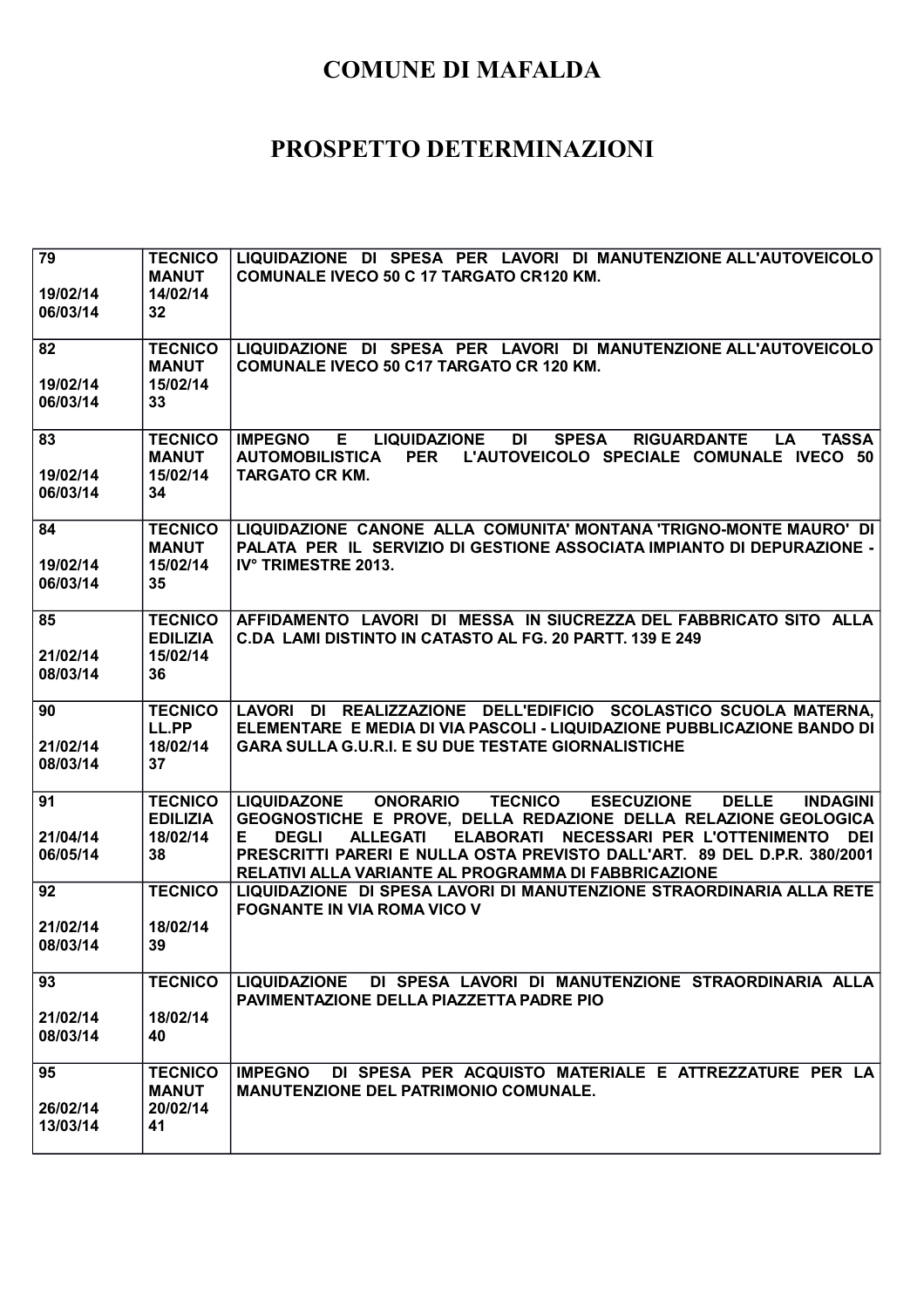| 100<br>24/02/14<br>11/03/14 | <b>TECNICO</b><br><b>MANUT</b><br>21/02/14<br>42 | SVINCOLO POLIZZA FIDEJUSSORIA A FAVORE DELLA DITTA S.M.C. DI FINAMORE<br><b>MARCO.</b>                                                                                       |
|-----------------------------|--------------------------------------------------|------------------------------------------------------------------------------------------------------------------------------------------------------------------------------|
|                             |                                                  |                                                                                                                                                                              |
| 104                         | <b>TECNICO</b><br><b>MANUT</b>                   | IMPEGNO DI SPESA PER MANODOPERA SERVIZI COMUNALI.                                                                                                                            |
| 26/02/14<br>13/03/14        | 24/02/14<br>43                                   |                                                                                                                                                                              |
|                             |                                                  |                                                                                                                                                                              |
| 105                         | <b>TECNICO</b><br><b>MANUT</b>                   | LIQUIDAZIONE DI SPESA PER LAVORI DI SOMMA URGENZA PER IL RIFACIMENTO<br>DI UN TRATTO DI RETE FOGNATE IN C.DA 'FOSSO FAVARO'.                                                 |
| 27/02/14<br>14/03/14        | 25/02/14<br>44                                   |                                                                                                                                                                              |
|                             |                                                  |                                                                                                                                                                              |
| 107                         | <b>TECNICO</b><br>LL.PP                          | DETERMINA A CONTRARRE PROCEDURA NEGOZIATA AI SENSI DELL'ART. 122<br>LGS. 163/2006 INTERVENTI DI RISPARMIO ED EFFICIENZA<br><b>DEL</b><br>D.<br>$\mathbf{C}$ .<br>$7^{\circ}$ |
| 27/02/14<br>14/03/14        | 25/02/14<br>45                                   | <b>ENERGETICA (CUP E64B13000080002)</b>                                                                                                                                      |
|                             |                                                  |                                                                                                                                                                              |
| 109                         | <b>TECNICO</b><br><b>MANUT</b>                   | <b>IMPEGNO DI SPESA PER ACQUISTO PIANTINE ORNAMENTALI.</b>                                                                                                                   |
| 27/02/14                    | 25/02/14                                         |                                                                                                                                                                              |
| 14/03/14                    | 46                                               |                                                                                                                                                                              |
| 113                         | <b>TECNICO</b>                                   | LAVORI DI VALORIZZAZIONE DEL BOSCO COMUNALE IN C.DA SERRACINA -<br>RENDICONTAZIONE FINALE DELLA SPESA ED APPROVAZIONE PROSPETTO.                                             |
| 27/02/14<br>14/03/14        | 26/02/14<br>47                                   |                                                                                                                                                                              |
|                             |                                                  |                                                                                                                                                                              |
| 115                         | <b>TECNICO</b><br><b>MANUT</b>                   | IMPEGNO DI SPESA PER MANODOPERA SERVIZI COMUNALI.                                                                                                                            |
| 04/03/14<br>19/03/14        | 28/02/14                                         |                                                                                                                                                                              |
|                             | 48                                               |                                                                                                                                                                              |
| 116                         | <b>TECNICO</b><br><b>MANUT</b>                   | <b>IMPEGNO DI SPESA PER IL SERVIZIO GUIDA MEZZI COMUNALI.</b>                                                                                                                |
| 04/03/14                    | 28/02/14                                         |                                                                                                                                                                              |
| 19/03/14                    | 49                                               |                                                                                                                                                                              |
| 117                         | <b>TECNICO</b><br><b>MANUT</b>                   | IMPEGNO DI SPESA PER ATTIVAZIONE IMPIANTO TERMICO DELLA BIBLIOTECA<br><b>COMUNALE.</b>                                                                                       |
| 06/03/14                    | 28/02/14                                         |                                                                                                                                                                              |
| 21/03/14                    | 50                                               |                                                                                                                                                                              |
| 120                         | <b>TECNICO</b><br><b>MANUT</b>                   | LIQUIDAZIONE DI SPESA PER LAVORI DI MANUTENZIONE STRADE.                                                                                                                     |
| 10/03/14                    | 01/03/14                                         |                                                                                                                                                                              |
| 25/03/14                    | 51                                               |                                                                                                                                                                              |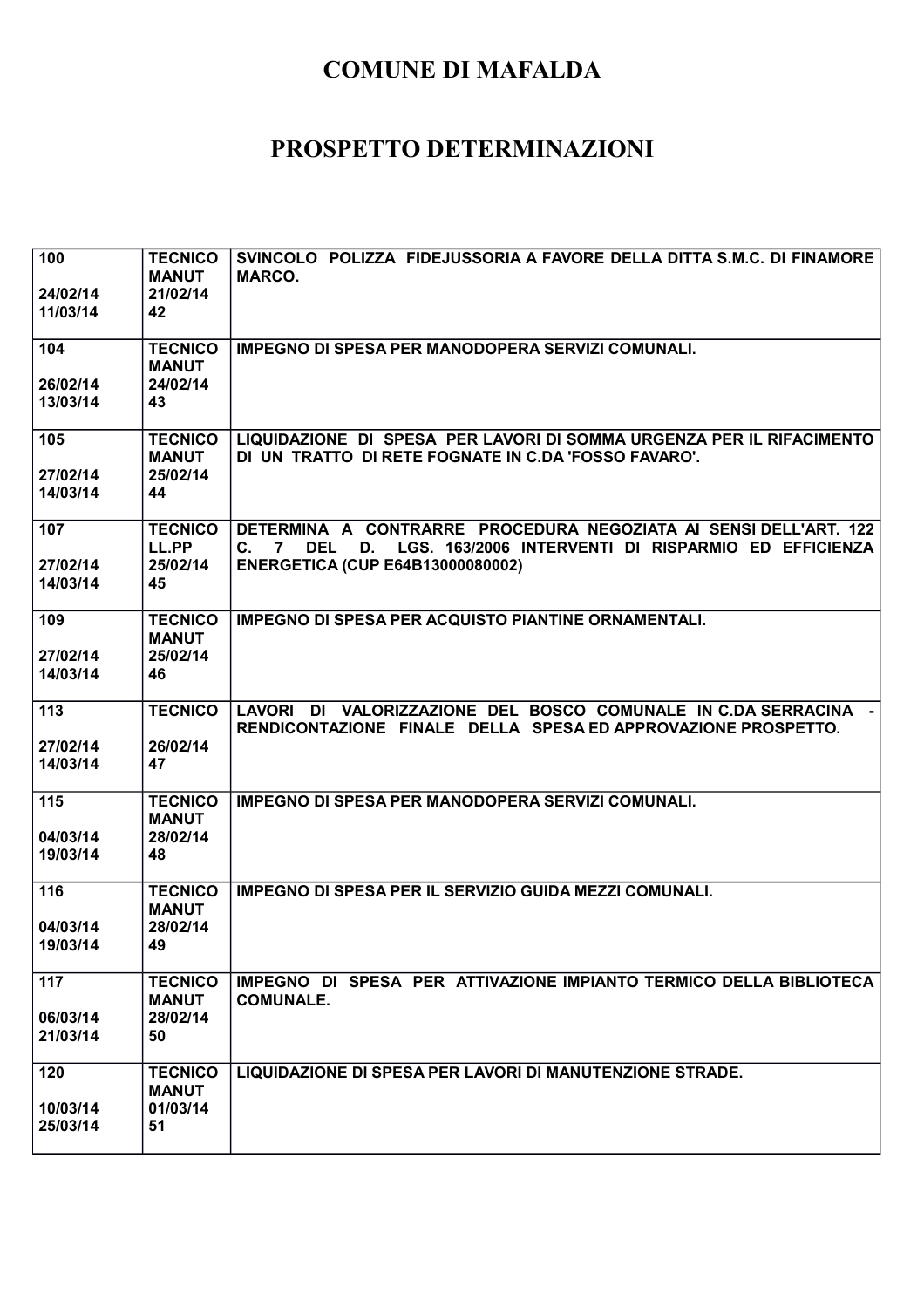| 124<br>10/03/14<br>25/03/14 | <b>TECNICO</b><br><b>MANUT</b><br>05/03/14<br>52 | LIQUIDAZIONE DI SPESA PER IL SERVIZIO GUIDA MEZZI COMUNALI.                                                                                                                                             |
|-----------------------------|--------------------------------------------------|---------------------------------------------------------------------------------------------------------------------------------------------------------------------------------------------------------|
| 128<br>10/03/14<br>25/03/14 | <b>TECNICO</b><br><b>MANUT</b><br>05/03/14<br>53 | LIQUIDAZIONE DI SPESA PER MANODOPERA SERVIZI GENERALI.                                                                                                                                                  |
| 131<br>10/03/14<br>25/03/14 | <b>TECNICO</b><br><b>MANUT</b><br>06/03/14<br>54 | LIQUIDAZIONE DI SPESA PER LAVORI DI MANUTENZIONE IMPIANTO DI PUBBLICA<br>ILLUMINAZIONE ELETTRICI EDIFICI COMUNALI.                                                                                      |
| 133<br>12/03/14<br>27/03/14 | <b>TECNICO</b><br><b>MANUT</b><br>07/03/14<br>55 | LIQUIDAZIONE DI SPESA ALLA SOCIETA' CONSORTILE GUGLIONESI AMBIENTE<br>IL CONFERIMENTO DEI RIFIUTI URBANI NON DIFFERENZIATI NELLA<br><b>PER</b><br>DISCARICA DI GUGLIONESI (CB) - MESE DI GENNAIO 2014.  |
| 135<br>12/03/14<br>27/03/14 | <b>TECNICO</b><br><b>MANUT</b><br>07/03/14<br>56 | IMPEGNO E LIQUIDAZIONE DI SPESA PER AUTORIZZAZIONE ALLO SCARICO DEL<br><b>DEPURATORE COMUNALE.</b>                                                                                                      |
| 136<br>12/03/14<br>27/03/14 | <b>TECNICO</b><br><b>MANUT</b><br>07/03/14<br>57 | LIQUIDAZIONE DI SPESA ALLA SOCIETA' CONSORTILE GUGLIONESI AMBIENTE<br><b>PER</b><br>IL CONFERIMENTO DEI RIFIUTI URBANI NON DIFFERENZIATI NELLA<br>DISCARICA DI GUGLIONESI (CB) - MESE DI FEBBRAIO 2014. |
| 138<br>11/03/14<br>26/03/14 | <b>TECNICO</b><br><b>MANUT</b><br>08/03/14<br>58 | <b>LIQUIDAZIONE</b><br>DI SPESA AL LAVORATORE<br><b>SOCIALMENTE</b><br><b>UTILE</b><br>SIG.<br><b>MASTRANGELO LUCIO - MESE DI FEBBRAIO 2014.</b>                                                        |
| 139<br>12/03/14<br>27/03/14 | <b>TECNICO</b><br><b>MANUT</b><br>08/03/14<br>59 | LIQUIDAZIONE DI SPESA AL LAVORATORE SOCIALMENTE UTILE SIG. DI MEO<br><b>AUGUSTO - MESE DI FEBBRAIO 2014.</b>                                                                                            |
| 140<br>12/03/14<br>27/03/14 | <b>TECNICO</b><br><b>MANUT</b><br>08/03/14<br>60 | LIQUIDAZIONE DI SPESA LA LAVORATORE SOCIALMENTE UTILE SIG. COLAGIOIA<br><b>ERNANO - MESE DI FEBBRAIO 2014.</b>                                                                                          |
| 141<br>12/03/14<br>27/03/14 | <b>TECNICO</b><br><b>MANUT</b><br>08/03/14<br>61 | LIQUIDAZIONE DI SPESA AL LAVORATORE SOCIALMENTE UTILE SIG. DI FONZO<br><b>GIUSEPPE - MESE DI FEBBRAIO 2014.</b>                                                                                         |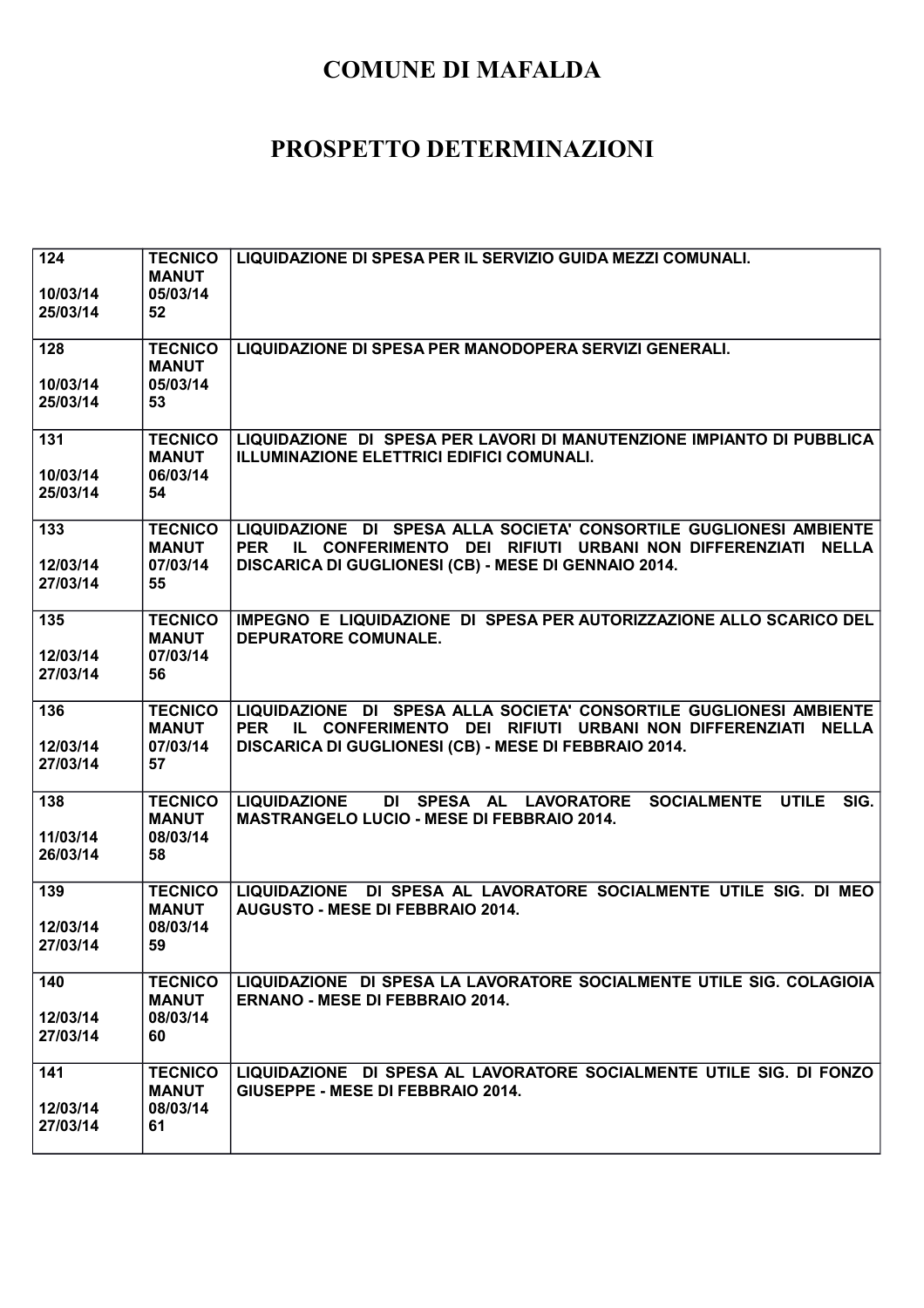| 142<br>14/03/14<br>29/03/14 | <b>TECNICO</b><br><b>MANUT</b><br>08/03/14<br>62 | LIQUIDAZIONE DI SPESA PER MANODOPERA SERVIZI COMUNALI.                                                                                                                                                                                                                                                                                               |
|-----------------------------|--------------------------------------------------|------------------------------------------------------------------------------------------------------------------------------------------------------------------------------------------------------------------------------------------------------------------------------------------------------------------------------------------------------|
| 143<br>12/03/14<br>27/03/14 | <b>TECNICO</b><br><b>MANUT</b><br>08/03/14<br>63 | LIQUIDAZIONE DI SPESA PER SMALTIMENTO PERCOLATO DISCARICA COMUNALE<br><b>UBICATA IN LOCALITA' 'COLLE MARIANO'</b>                                                                                                                                                                                                                                    |
| 146<br>12/03/14<br>27/03/14 | <b>TECNICO</b><br>LL.PP<br>11/03/14<br>64        | DETERMINA A CONTRARRE PROCEDURA NEGOZIATA AI SENSI DELL'ART. 122<br>C. 7 DEL D. LGS. 163/2006 INTERVENTI DI RISPARMIO<br><b>ED EFFICIENZA</b><br>ENERGETICA (CUP E64B13000080002) - APPROVAZIONE SCHEMA LETTERA DI<br><b>INVITO</b>                                                                                                                  |
| 147<br>15/03/14<br>31/03/14 | <b>TECNICO</b><br><b>MANUT</b><br>12/03/14<br>65 | IIMPEGNO DI SPESA PER ACQUISTO CARBURANTE AUTOMEZZI COMUNALI.                                                                                                                                                                                                                                                                                        |
| 148<br>14/03/14<br>29/03/14 | <b>TECNICO</b><br><b>MANUT</b><br>12/03/14<br>66 | LIQUIDAZIONE DI SPESA PER LAVORI DI MANUTENZIONE IMPIANTO DI PUBBLICA<br>ILLUMINAZIONE ELETTRICI EDIFICI COMUNALI.                                                                                                                                                                                                                                   |
| 149<br>12/03/14<br>27/03/14 | <b>TECNICO</b><br>LL.PP<br>12/03/14<br>67        | APPALTO INTEGRATO PER L'AFFIDAMENTO DELLA PROGETTAZIONE ESECUTIVA,<br><b>DELLA</b><br>PROGETTAZIONE DEFINITIVA IN SEDE DI<br><b>PREVIA</b><br><b>ACQUISIZIONE</b><br>OFFERTA E DELL'ESECUZIONE DEI LAVORI DI REALIZZAZIONE DELL'EDIFICIO<br>SCOLASTICO SCOLASTICO - SCUOLA MATERNA, ELEMENTARE E MEDIA DI VIA<br><b>PASCOLI - NOMINA COMMISSIONE</b> |
| 150<br>15/03/14<br>31/03/14 | <b>TECNICO</b><br><b>MANUT</b><br>13/03/14<br>68 | LIQUIDAZIONE DI SPESA PER LAVORI DI MANUTENZIONE IMPIANTO ELETTRICO<br><b>EDIFICIO COMUNALE.</b>                                                                                                                                                                                                                                                     |
| 151<br>25/03/14<br>9/04/14  | <b>TECNICO</b><br><b>MANUT</b><br>13/03/14<br>69 | LIQUIDAZIONE DI SPESA PER LAVORI DI MANUTENZIONE IMPIANTO ELETTRICO<br><b>EDIFICIO COMUNALE.</b>                                                                                                                                                                                                                                                     |
| 152<br>15/03/14<br>31/03/14 | <b>TECNICO</b><br><b>MANUT</b><br>14/03/14<br>70 | LIQUIDAZIONE DI SPESA PER IL SERVIZIO DI MANUTENZIONE IMPIANTO DI<br>PUBBLICA ILLUMINAZIONE.                                                                                                                                                                                                                                                         |
| 153<br>15/03/14<br>31/03/14 | <b>TECNICO</b><br><b>MANUT</b><br>14/03/14<br>71 | SPESA PER IL SERVIZIO DI<br><b>IMPIANTO DI PUBBLICA</b><br>LIQUIDAZIONE DI<br><b>ILLUMINAZIONE.</b>                                                                                                                                                                                                                                                  |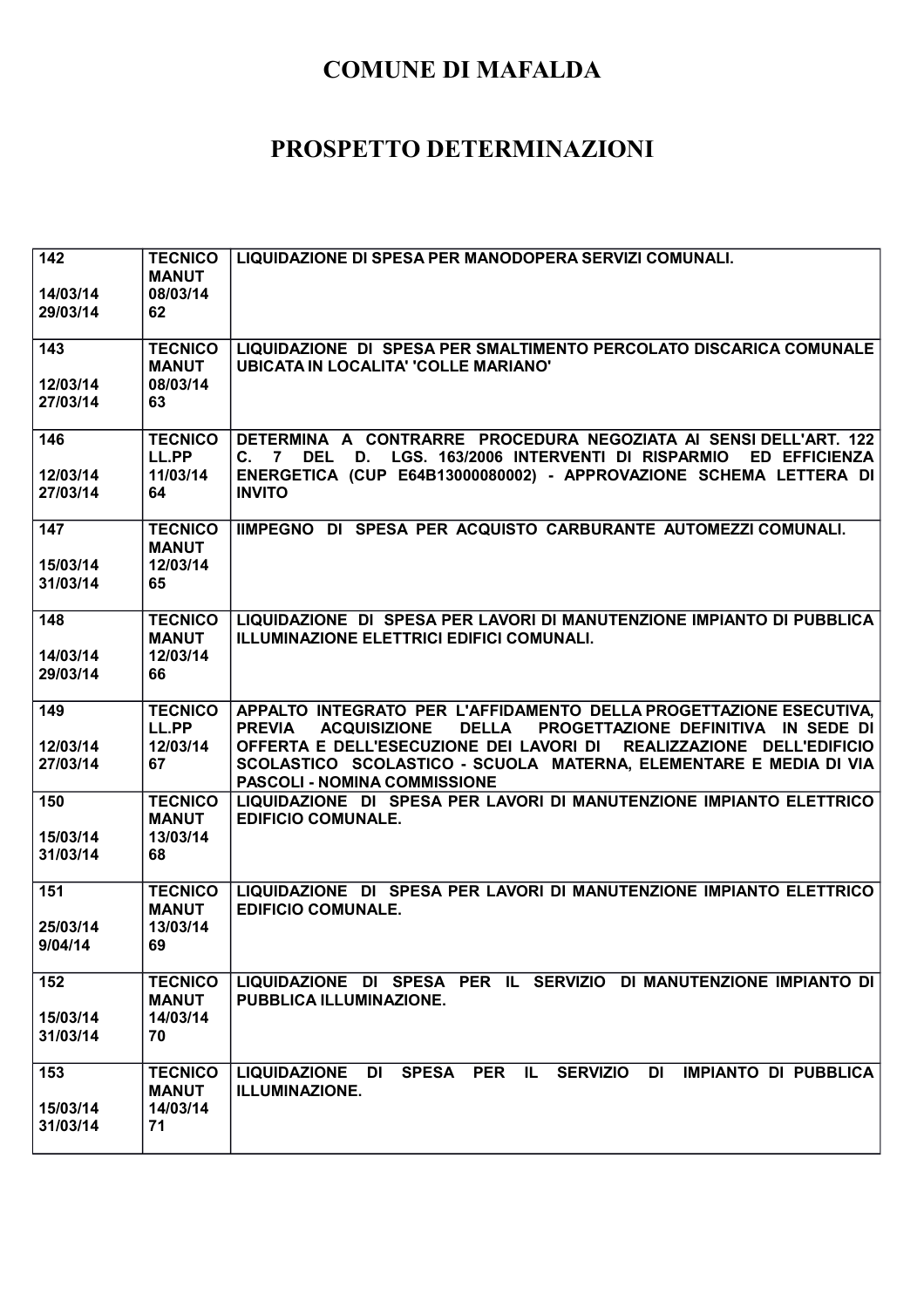| 155<br>25/03/14<br>9/04/14  | <b>TECNICO</b><br><b>MANUT</b><br>14/03/14<br>72 | LIQUIDAZIONE DI<br>SPESA PER PER LAVORI DI STASAMENTO DELLA RETE<br><b>FOGNANTE IN VIA DELLA FERMEZZA E IN VIA DEI COLLI VICO 3°.</b>        |
|-----------------------------|--------------------------------------------------|----------------------------------------------------------------------------------------------------------------------------------------------|
| 156                         | <b>TECNICO</b><br><b>MANUT</b>                   | LIQUIDAZIONE DI SPESA PER LAVORI DI STASAMENTO DELLA RETE FOGNANTE<br>IN CORSO EUROPA E IN CORSO VITTORIO EMANUELE VICO 3°.                  |
| 25/03/14<br>9/04/14         | 14/03/14<br>73                                   |                                                                                                                                              |
| 160                         | <b>TECNICO</b>                                   | IMPEGNO DI SPESA PER QUOTA ASSOCIATIVA UNITEL PER L'UFFICIO TECNICO -<br>CIG.Z560E61068.                                                     |
| 20/03/14<br>04/04/14        | 17/03/14<br>74                                   |                                                                                                                                              |
| 170<br>28/03/14<br>12/04/14 | <b>TECNICO</b><br><b>MANUT</b><br>25/03/14<br>75 | LIQUIDAZIONE DI SPESA PER LAVORI DI MANUTENZIONE STRADE COMUNALI.                                                                            |
| 171                         | <b>TECNICO</b><br><b>MANUT</b>                   | LIQUIDAZIONE DI SPESA PER LAVORI DI MANUTENZIONE STRADE COMUNALI.                                                                            |
| 28/03/14<br>12/04/14        | 25/03/14<br>76                                   |                                                                                                                                              |
| 172<br>28/03/14<br>12/04/14 | <b>TECNICO</b><br><b>MANUT</b><br>26/03/14<br>77 | <b>LIQUIDAZIONE</b><br>DI<br><b>SPESA</b><br>RIGUARDANTE LAVORI DI MANUTENZIONE<br>ALL'IMPIANTO TERMICO CENTRO SOCIO-CULTURALE VIA TRIGNINO. |
| 173                         | <b>TECNICO</b><br><b>MANUT</b>                   | <b>LIQUIDAZIONE</b><br><b>SPESA</b><br>RIGUARDANTE LAVORI DI MANUTENZIONE<br>DI<br>ALL'IMPIANTO TERMICO CAMPO SPORTIVO COMUNALE.             |
| 28/03/14<br>12/04/14        | 26/03/14<br>78                                   |                                                                                                                                              |
| 177<br>01/04/14             | <b>TECNICO</b><br><b>MANUT</b><br>27/03/14       | LIQUIDAZIONE DI SPESA PER LAVORI DI MANUTENZIONE STRAORDINARIA<br>PANCHINA DEL CAMPO SPORTIVO.                                               |
| 16/04/14                    | 79                                               |                                                                                                                                              |
| 178<br>01/04/14<br>16/04/14 | <b>TECNICO</b><br><b>MANUT</b><br>27/03/14<br>80 | LIQUIDAZIONE DI SPESA PER MANODOPERA SERVIZI COMUNALI.                                                                                       |
| 179<br>01/04/14             | <b>TECNICO</b><br><b>MANUT</b><br>27/03/14       | LIQUIDAZIONE DI SPESA PER SERVIZIO GUIDA MEZZI COMUNALI.                                                                                     |
| 16/04/14                    | 81                                               |                                                                                                                                              |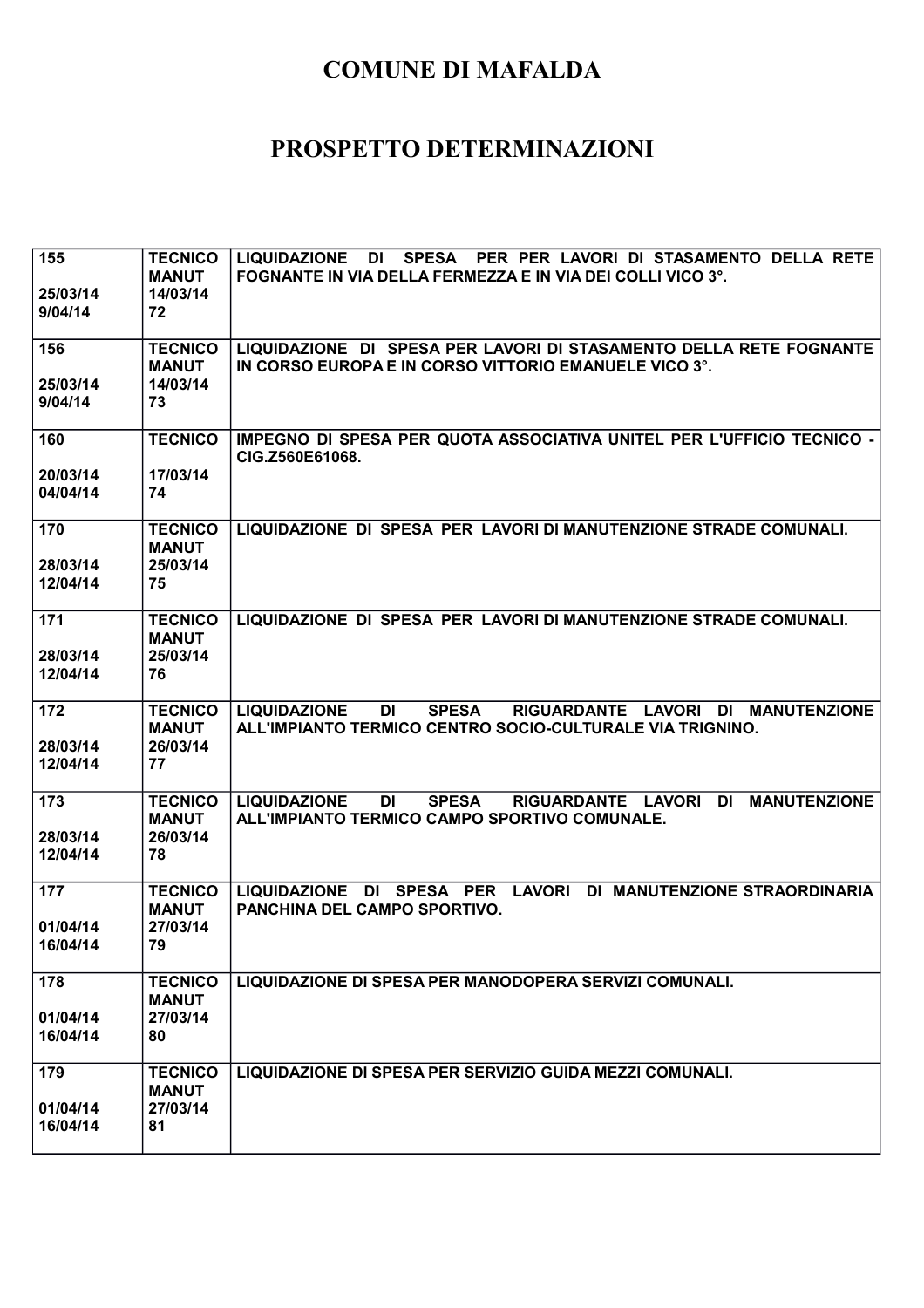| 183                  | <b>TECNICO</b>           | SPESA RIGUARDANTE LA MANUTENZIONE PER LA MACCHINA<br><b>IMPEGNO</b><br>DI                                                 |
|----------------------|--------------------------|---------------------------------------------------------------------------------------------------------------------------|
|                      | <b>MANUT</b>             | <b>OPERATRICE COMUNALE 'TERNA CATERPILLAR 428 B'.</b>                                                                     |
| 01/04/14<br>16/04/14 | 28/03/14<br>82           |                                                                                                                           |
|                      |                          |                                                                                                                           |
| 184                  | <b>TECNICO</b>           | <b>IMPEGNO</b><br><b>SPESA</b><br>PER LAVORI DI MANUTENZIONE ALLA CASERMA<br>DI                                           |
|                      | <b>MANUT</b>             | <b>CARABINIERI.</b>                                                                                                       |
| 01/04/14             | 29/03/14                 |                                                                                                                           |
| 16/04/14             | 83                       |                                                                                                                           |
| 185                  | <b>TECNICO</b>           | UTILIZZAZIONE DI ATTIVITA' LAVORATIVA DI DIPENDENTE A TEMPO PIENO DI                                                      |
|                      |                          | <b>ALTRO COMUNE</b>                                                                                                       |
| 02/04/14             | 29/03/14                 |                                                                                                                           |
| 17/04/14             | 84                       |                                                                                                                           |
| 186                  | <b>TECNICO</b>           | <b>IMPEGNO DI SPESA PER MANODOPERA SERVIZI COMUNALI.</b>                                                                  |
|                      | <b>MANUT</b>             |                                                                                                                           |
| 01/04/14             | 31/03/14                 |                                                                                                                           |
| 16/04/14             | 85                       |                                                                                                                           |
| 187                  | <b>TECNICO</b>           | <b>IMPEGNO DI SPESA PER IL SERVIZIO GUIDA MEZZI COMUNALI.</b>                                                             |
|                      | <b>MANUT</b>             |                                                                                                                           |
| 01/04/14             | 31/03/14                 |                                                                                                                           |
| 16/04/14             | 86                       |                                                                                                                           |
| 189                  | <b>TECNICO</b>           | LIQUIDAZIONE DI SPESA LAVORI DI RIPRISTINO DEI DANNI ALLA ROTONDA DI                                                      |
|                      | <b>EDILIZIA</b>          | <b>P.ZZA DELLA LIBERTA'</b>                                                                                               |
| 18/04/14             | 01/04/14                 |                                                                                                                           |
| 03/05/14             | 87                       |                                                                                                                           |
| 190                  | <b>TECNICO</b>           | LIQUIDAZIONE LAVORI DI MESSA IN SICUREZZA DEL FABBRICATO SITO IN C.DA                                                     |
|                      | <b>EDILIZIA</b>          | LAMI DISTINTO IN CATASTO AL FG. 20 PART. 139 E 249                                                                        |
| 11/04/14             | 01/04/14                 |                                                                                                                           |
| 26/04/14             | 88                       |                                                                                                                           |
| 191                  | <b>TECNICO</b>           | SPESA AL<br>DOTT. AGR.<br>NICOLA ZINNI PER COLLAUDO<br><b>LIQUIDAZIONE</b><br>DI                                          |
|                      | <b>MANUT</b>             | UTILIZZAZIONE AD USO CIVICO DELLA X^ SEZIONE CIOCIARE.                                                                    |
| 10/04/14             | 01/04/14                 |                                                                                                                           |
| 26/04/14             | 89                       |                                                                                                                           |
| 193                  | <b>TECNICO</b>           | L'AFFIDAMENTO IN CONCESSIONE DI LAVORI PER LA<br><b>APPALTO</b><br><b>PER</b>                                             |
|                      |                          | PROGETTAZIONE - COSTRUZIONE E GESTIONE DELL'AMPLIAMENTO DEL CIMITERO                                                      |
| 12/04/14<br>28/04/14 | 01/04/14<br>90           | COMUNALE AI SENSI DELL'ART. 153, COMMI 1-14 DEL CODICE DEI CONTRATTI<br>PUBBLICI (D.LGS N.163/2006) - NOMINA COMMISSIONE. |
|                      |                          |                                                                                                                           |
| 195                  | <b>TECNICO</b>           | IMPEGNO DI SPESA PER ACQUISTO PIANTINE ORNAMENTALI.                                                                       |
|                      | <b>MANUT</b><br>03/04/14 |                                                                                                                           |
| 08/04/14<br>23/04/14 | 91                       |                                                                                                                           |
|                      |                          |                                                                                                                           |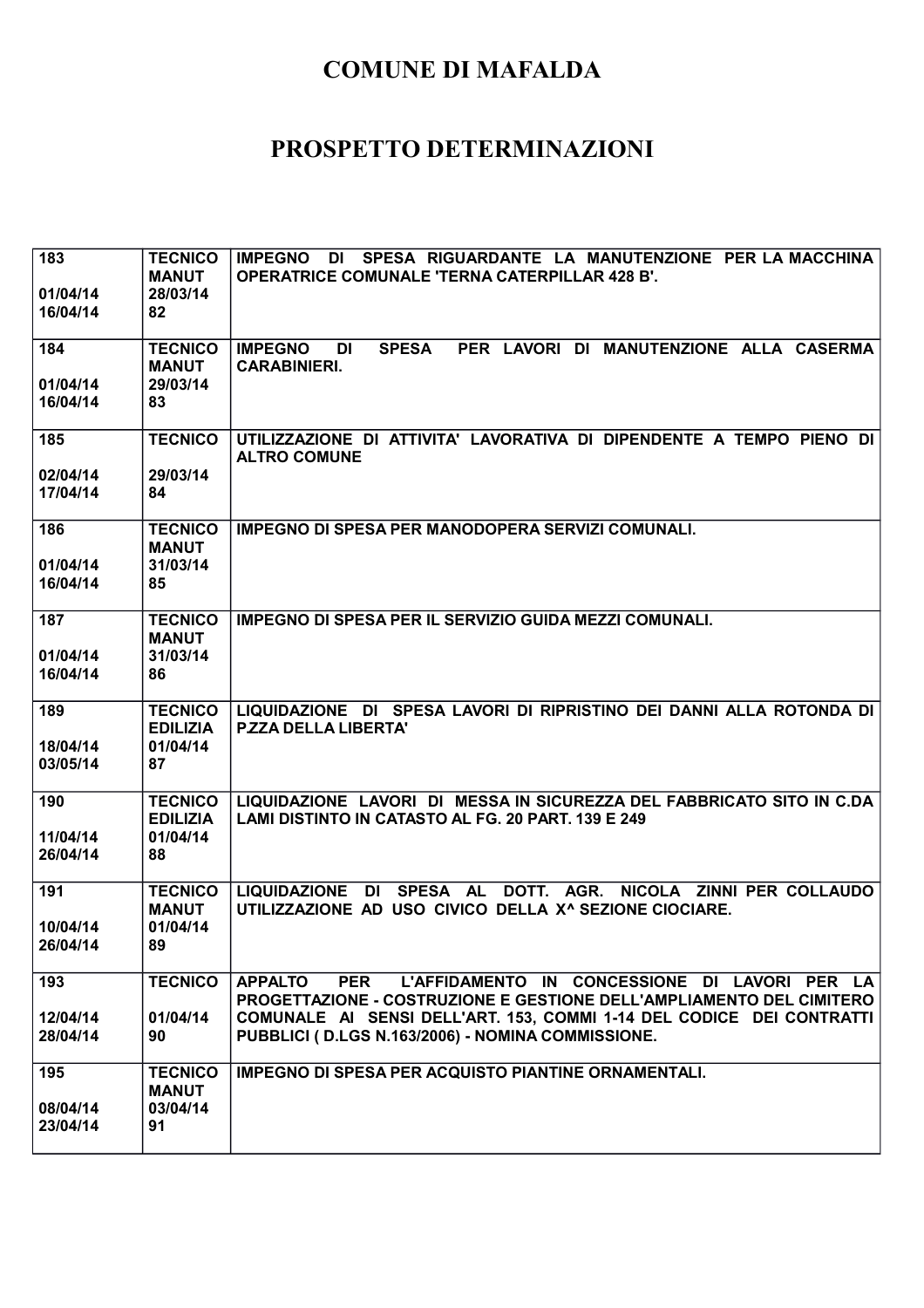| 196<br>10/04/14<br>26/04/14 | <b>TECNICO</b><br><b>MANUT</b><br>03/04/14<br>92  | SIG.<br>DI SPESA AL<br><b>LIQUIDAZIONE</b><br>LAVORATORE SOCIALMENTE<br><b>UTILE</b><br><b>MASTRANGELO LUCIO - MESE DI MARZO 2014.</b>               |
|-----------------------------|---------------------------------------------------|------------------------------------------------------------------------------------------------------------------------------------------------------|
| 197<br>10/04/14             | <b>TECNICO</b><br><b>MANUT</b><br>03/04/14        | LIQUIDAZIONE DI SPESA AL LAVORATORE SOCIALMENTE UTILE SIG. DI MEO<br>AUGUSTO - MESE DI MARZO 2014.                                                   |
| 26/04/14                    | 93                                                |                                                                                                                                                      |
| 198<br>10/04/14             | <b>TECNICO</b><br><b>MANUT</b><br>03/04/14        | LIQUIDAZIONE DI SPESA AL LAVORATORE SOCIALMENTE UTILE SIG. COLAGIOIA<br><b>ERNANO - MESE DI MARZO 2014.</b>                                          |
| 26/04/14                    | 94                                                |                                                                                                                                                      |
| 200<br>17/04/14<br>02/05/14 | <b>TECNICO</b><br>LL.PP<br>03/04/14<br>95         | LIQUIDAZIONE DELL'INCENTIVO<br>DI CUI ALL'ART. 92 DEL D.LGS. 163/2006 E<br>SS.MM.II. RELATIVO AI LAVORI DI REALIZZAZIONE DI N. 32 LOCULI CIMITERIALI |
| 199                         | <b>TECNICO</b><br><b>MANUT</b>                    | LIQUIDAZIONE DI SPESA AL LAVORATORE SOCIALMENTE UTILE SIG. DI FONZO<br>GIUSEPPE - MESE DI MARZO 2014.                                                |
| 10/04/14<br>26/04/14        | 03/04/14<br>96                                    |                                                                                                                                                      |
| 201<br>10/04/14<br>26/04/14 | <b>TECNICO</b><br><b>MANUT</b><br>03/04/14<br>97  | LIQUIDAZIONE DI SPESA PER ACQUISTO PANNELLI PUBBLICITARI.                                                                                            |
| 204                         | <b>TECNICO</b>                                    | INTERVENTI DI RISPARMIO ED EFFICIENZA ENERGETICA IMPIANTI DI PUBBLICA<br><b>ILLUMINAZIONE - NOMINA COMMISSIONE DI GARA</b>                           |
| 11/04/14<br>26/04/14        | 05/04/14<br>98                                    |                                                                                                                                                      |
| 207<br>10/04/14             | <b>TECNICO</b><br><b>MANUT</b><br>08/04/14        | LIQUIDAZIONE DI SPESA PER LAVORI DI INSTALLAZIONE LUMINARIE NATALIZIE.                                                                               |
| 26/04/14                    | 99                                                |                                                                                                                                                      |
| 208<br>10/04/14<br>26/04/14 | <b>TECNICO</b><br><b>MANUT</b><br>08/04/14<br>100 | <b>LIQUIDAZIONE</b><br>SPESA PER ACQUISTO MATERIALE VARIO PER LA<br>DI<br><b>MANUTENZIONE DEL PATRIMONIO COMUNALE.</b>                               |
| 209<br>16/04/14<br>01/05/14 | <b>TECNICO</b><br><b>MANUT</b><br>9/04/14<br>101  | IMPEGNO DI SPESA PER ACQUISTO CARBURANTE ED ALTRO PER GLI AUTOMEZZI<br><b>COMUNALI.</b>                                                              |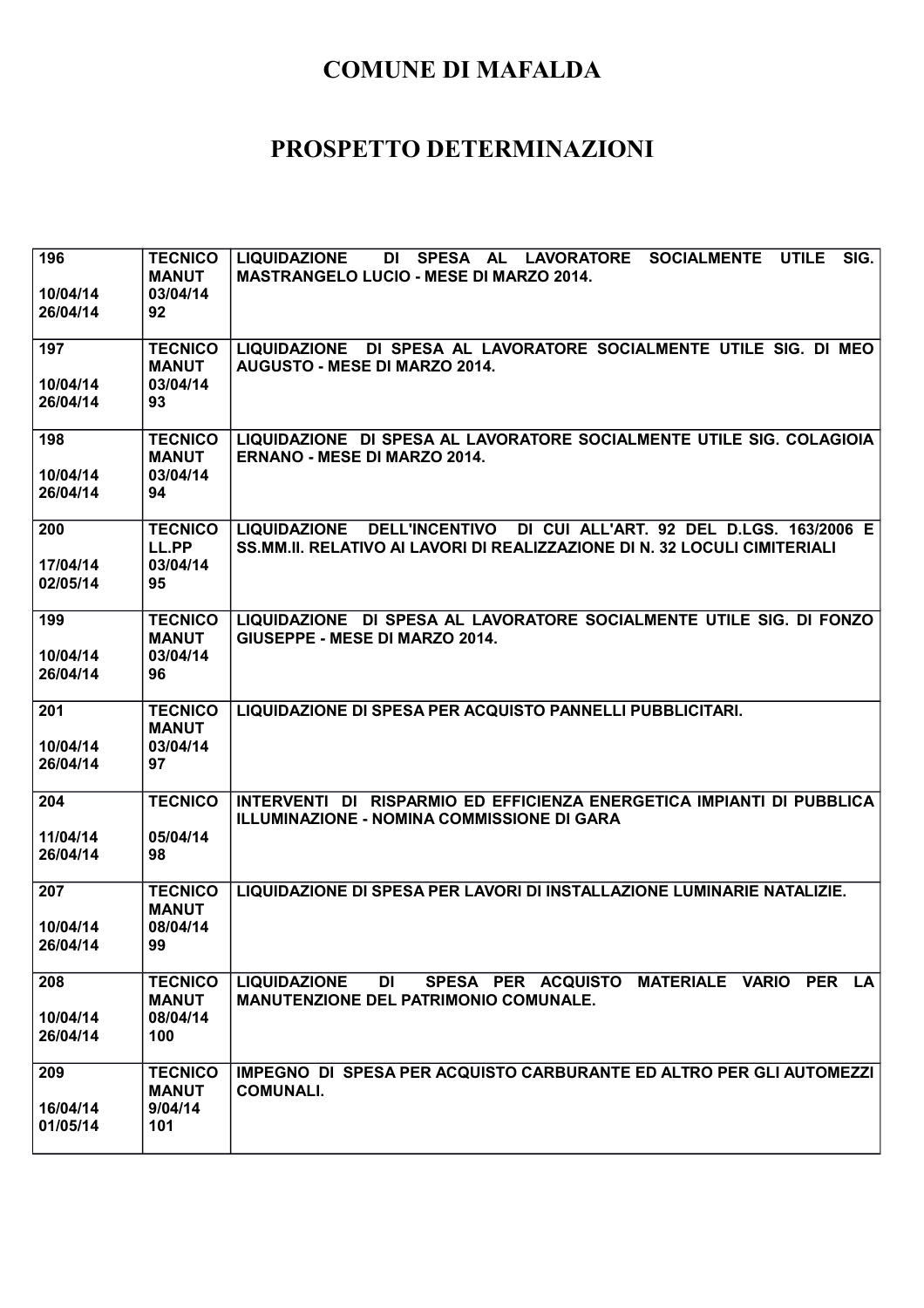| 210<br>16/04/14<br>02/05/14 | <b>TECNICO</b><br><b>MANUT</b><br>9/04/14<br>102  | LIQUIDAZIONE DI SPESA PER ACQUISTO MATERIALE PER LA MANUTENZIONE<br><b>DELLA RETE IDRICA COMUNALE.</b>                                                                                                                                            |
|-----------------------------|---------------------------------------------------|---------------------------------------------------------------------------------------------------------------------------------------------------------------------------------------------------------------------------------------------------|
| 211<br>15/04/14<br>30/04/14 | <b>TECNICO</b><br><b>MANUT</b><br>9/04/14<br>103  | LIQUIDAZIONE DI SPESA PER ACQUISTO DECESPUGLIATORE.                                                                                                                                                                                               |
| 212<br>16/04/14<br>02/05/14 | <b>TECNICO</b><br><b>MANUT</b><br>9/04/14<br>104  | LIQUIDAZIONE DI SPESA PER ACQUISTO MATERIALE PER LA MANUTENZIONE<br><b>DEL PATRIMONIO COMUNALE.</b>                                                                                                                                               |
| 213<br>16/04/14<br>02/05/14 | <b>TECNICO</b><br><b>MANUT</b><br>10/04/14<br>105 | LIQUIDAZIONE DI SPESA RIGUARDANTE ACQUISTO MATERIALE PER LA GESTIONE<br>E MANUTENZIONE DEL PATRIMONIO COMUNALE.                                                                                                                                   |
| 216<br>16/04/14<br>02/05/14 | <b>TECNICO</b><br><b>MANUT</b><br>11/04/14<br>106 | LIQUIDAZIONE DI SPESA PER IL SERVIZIO IMPIANTO DI PUBBLICA ILLUMINAZIONE.                                                                                                                                                                         |
| 217<br>11/04/14<br>26/04/14 | <b>TECNICO</b><br>LL.PP<br>11/04/14<br>107        | INTERVENTI DI RISPARMIO ED EFFICIENZA ENERGETICA IMPIANTI DI PUBBLICA<br>ILLUMINAZIONE - PRESA D'ATTO VERBALI DI GARA ED AGGIUDICAZIONE<br><b>PROVVISORIA</b>                                                                                     |
| 224<br>24/04/14<br>9/05/14  | <b>TECNICO</b><br>16/04/14<br>108                 | <b>INCARICO</b><br><b>TECNICO</b><br><b>PER</b><br><b>LA D.L.-MISURA-</b><br><b>AFFIDAMENTO</b><br>CONTABILITA' E SICUREZZA PER I LAVORI DI SISTEMAZIONE DEL DISSESTO<br><b>IDROGEOLOGICO IN LOCALITA' COSTARELLA LAMI. - COD CIG. Z7B0EE4C95</b> |
| 225<br>23/04/14<br>08/05/14 | <b>TECNICO</b><br><b>MANUT</b><br>16/04/14<br>109 | <b>LIQUIDAZIONE</b><br><b>COMPETENZE</b><br><b>PROFESSIONALI</b><br><b>PER</b><br><b>INCARICO DI</b><br><b>RESPONSABILE</b><br>DEL SERVIZIO DI PREVENZIONE E<br><b>PROTEZIONE D.L.G. N.</b><br>81/2008.                                           |
| 229<br>22/04/14<br>07/05/14 | <b>TECNICO</b><br><b>MANUT</b><br>17/04/14<br>110 | <b>IMPEGNO DI SPESA PER VERSAMENTO DIRITTI DI SEGRETERIA MUD.</b>                                                                                                                                                                                 |
| 230<br>29/04/14<br>14/05/14 | <b>TECNICO</b><br><b>MANUT</b><br>18/04/14<br>111 | LIQUIDAZIONE DI SPESA PER LAVORI DI MANUTENZIONE IMPIANTI TERMICI<br>COMUNALI SCUOLA MEDIA E ELEMENTARE DI MAFALDA.                                                                                                                               |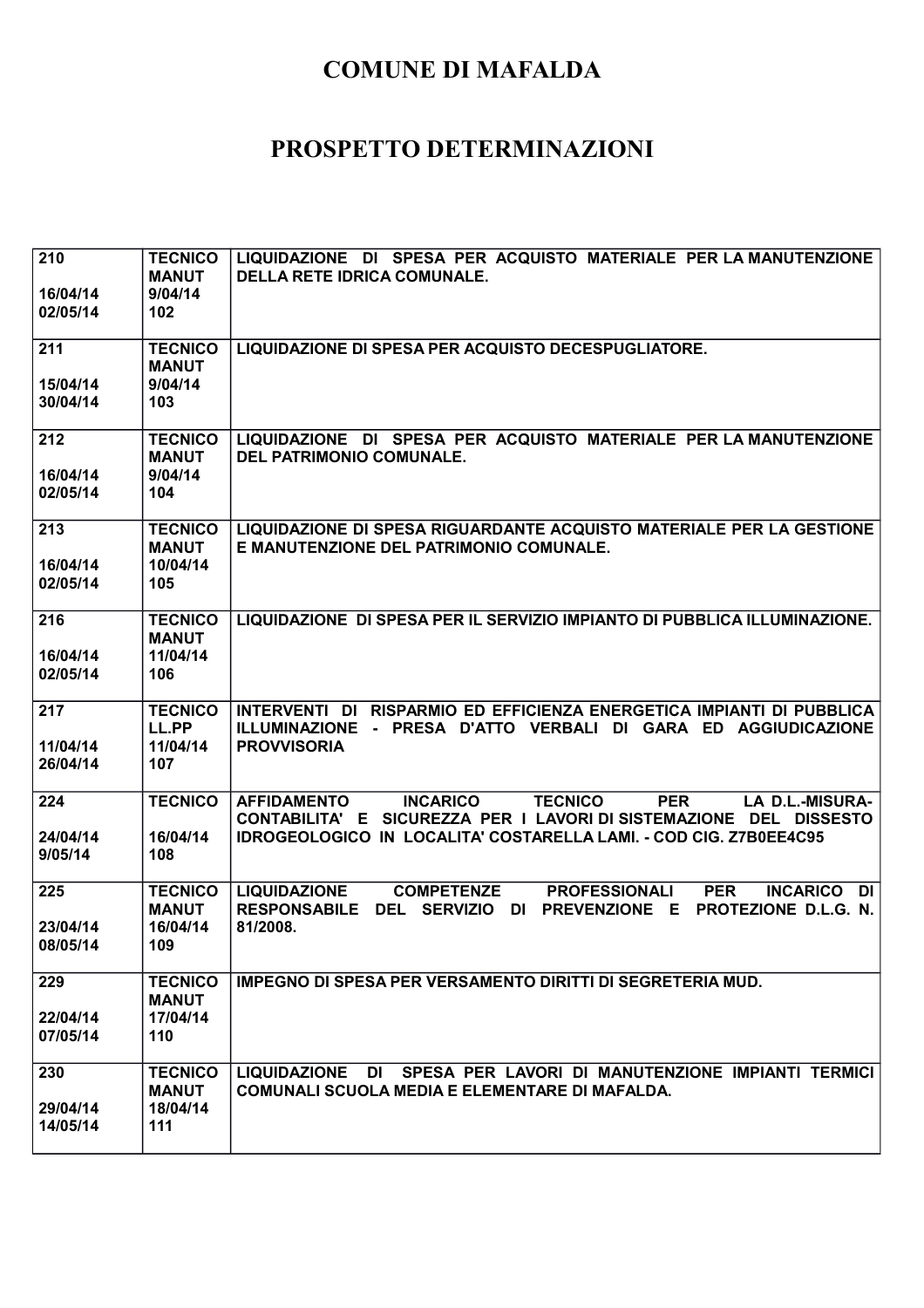| 232                  | <b>TECNICO</b><br><b>MANUT</b> | IMPEGNO DI SPESA PER LAVORI DI MANUTENZIONE IMPIANTI TERMICI<br><b>COMUNALI.</b>                                                                                                                 |
|----------------------|--------------------------------|--------------------------------------------------------------------------------------------------------------------------------------------------------------------------------------------------|
| 23/04/14<br>08/05/14 | 18/04/14<br>112                |                                                                                                                                                                                                  |
| 241                  | <b>TECNICO</b><br>LL.PP        | INTERVENTI DI RISPARMIO ED EFFICIENZA ENERGETICA IMPIANTI DI PUBBLICA<br>ILLUMINAZIONE - AFFIDAMENTO E CONFERMA INCARICHI DI PROGETTAZIONE,                                                      |
| 05/05/14<br>20/05/14 | 29/04/14<br>113                | <b>DIREZIONE</b><br>LAVORI, MISURE, CONTABILITA', ACCERTAMENTO<br><b>DELLA</b><br>REGOLARE ESECUZIONE, NONCHE' DI COORDINATORE PER LA SICUREZZA IN<br>FASE DI PROGETTAZIONE ED ESECUZIONE LAVORI |
| 243                  | <b>TECNICO</b><br><b>MANUT</b> | PER MANUTENZIONE STRAORDINARIA DEL<br><b>LIQUIDAZIONE</b><br><b>SPESA</b><br>DI<br><b>DEPURATORE COMUNALE ANNO 2013.</b>                                                                         |
| 05/05/14<br>20/05/14 | 29/04/14<br>114                |                                                                                                                                                                                                  |
| 245                  | <b>TECNICO</b><br><b>MANUT</b> | <b>IMPEGNO DI SPESA PER IL SERVIZIO GUIDA MEZZI COMUNALI.</b>                                                                                                                                    |
| 05/05/14<br>20/05/14 | 30/04/14<br>115                |                                                                                                                                                                                                  |
| 248                  | <b>TECNICO</b><br><b>MANUT</b> | <b>IMPEGNO DI SPESA PER MANODOPERA SERVIZI COMUNALI.</b>                                                                                                                                         |
| 06/05/14<br>21/05/14 | 30/04/14<br>116                |                                                                                                                                                                                                  |
| 249                  | <b>TECNICO</b><br><b>MANUT</b> | IMPEGNO E LIQUIDAZIONE DI SPESA PER NUOVA FORNITURA DI ENERGIA<br>ELETTRICA BIBLIOTECA COMUNALE.                                                                                                 |
| 05/05/14<br>20/05/14 | 30/04/14<br>117                |                                                                                                                                                                                                  |
| 251                  | <b>TECNICO</b>                 | DETERMINA A CONTRARRE LAVORI DI MIGLIORAMENTO E RIPRISTINO DELLA<br><b>VIABILITA' RURALE DI MAFALDA</b>                                                                                          |
| 05/05/14<br>20/05/14 | 02/05/14<br>118                |                                                                                                                                                                                                  |
| 254                  | <b>TECNICO</b><br><b>MANUT</b> | IMPEGNO DI SPESA PER LAVORI DI MANUTENZIONE ORDINARIA STRADE.                                                                                                                                    |
| 9/05/14<br>24/05/14  | 05/05/14<br>119                |                                                                                                                                                                                                  |
| 255                  | <b>TECNICO</b>                 | LIQUIDAZIONE DI SPESA PER IL SERVIZIO SGOMBERO NEVE ANNO 2013/2014.                                                                                                                              |
| 9/04/14<br>24/04/14  | 06/05/14<br>120                |                                                                                                                                                                                                  |
| 260                  | <b>TECNICO</b><br><b>MANUT</b> | LIQUIDAZIONE DI SPESA PER IL SERVIZIO IMPIANTO DI PUBBLICA ILLUMINAZIONE.                                                                                                                        |
| 9/05/14<br>24/05/14  | 07/05/14<br>121                |                                                                                                                                                                                                  |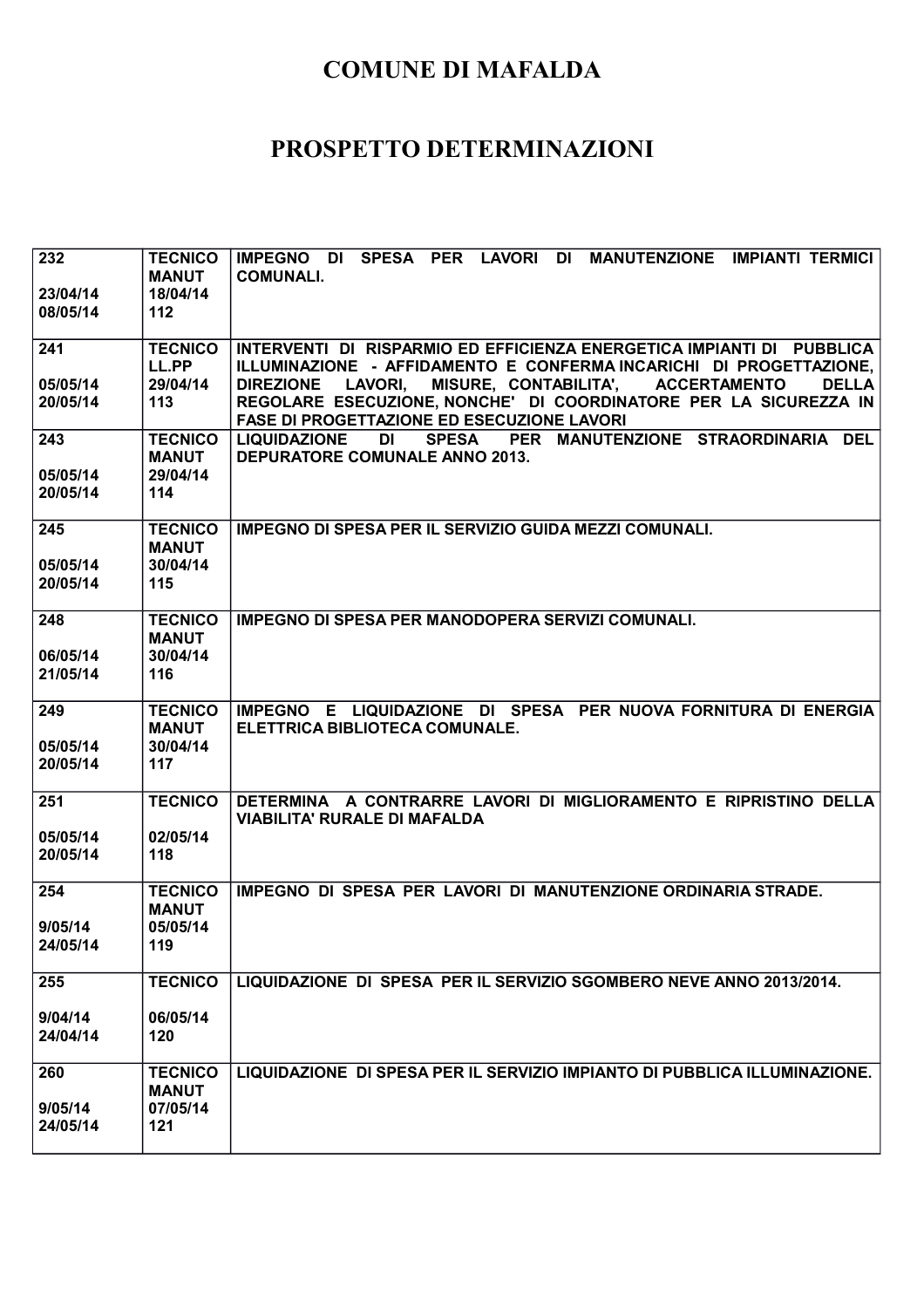| 261<br>07/05/14<br>22/05/14 | <b>TECNICO</b><br>LL.PP<br>07/05/14<br>$122$      | <b>AGGIUDICAZIONE</b><br><b>DEFINITIVA</b><br><b>RISPARMIO ED EFFICIENZA</b><br><b>INTERVENTI</b><br>DI<br>ENERGETICA IMPIANTI DI PUBBLICA ILLUMINAZIONE                                  |
|-----------------------------|---------------------------------------------------|-------------------------------------------------------------------------------------------------------------------------------------------------------------------------------------------|
| 264<br>12/05/14<br>27/05/14 | <b>TECNICO</b><br><b>MANUT</b><br>08/05/14<br>123 | E LIQUIDAZIONE CANONE PER CONCESSIONE DI DERIVAZIONE<br><b>IMPEGNO</b><br>ACQUE ANNO 2014 A FAVORE DELLA REGIONE MOLISE - UTILIZZAZIONE DEMANIO<br><b>IDRICO - SERVIZIO DI TESORERIA.</b> |
| 265<br>16/05/14<br>31/05/14 | <b>TECNICO</b><br><b>MANUT</b><br>08/05/14<br>124 | <b>PER</b><br><b>LIQUIDAZIONE</b><br><b>SPESA</b><br><b>ATTIVAZIONE</b><br><b>IMPIANTO TERMICO DELLA</b><br>DI<br><b>BIBLIOTECA COMUNALE.</b>                                             |
| 266<br>12/05/14<br>27/05/14 | <b>TECNICO</b><br><b>MANUT</b><br>08/05/14<br>125 | <b>LIQUIDAZIONE</b><br>DI SPESA AL LAVORATORE<br><b>SOCIALMENTE</b><br><b>UTILE</b><br>SIG.<br><b>MASTRANGELO LUCIO - MESE DI APRILE 2014.</b>                                            |
| 268<br>12/05/14<br>27/05/14 | <b>TECNICO</b><br><b>MANUT</b><br>08/05/14<br>126 | LIQUIDAZIONE DI SPESA AL LAVORATORE SOCIALMENTE UTILE SIG. DI MEO<br><b>AUGUSTO - MESE DI APRILE 2014.</b>                                                                                |
| 271<br>12/05/14<br>27/05/14 | <b>TECNICO</b><br><b>MANUT</b><br>08/05/14<br>127 | LIQUIDAZIONE DI SPESA AL LAVORATORE SOCIALMENTE UTILE SIG. COLAGIOIA<br><b>ERNANO - MESE DI APRILE 2014.</b>                                                                              |
| 273<br>12/05/14<br>27/05/14 | <b>TECNICO</b><br><b>MANUT</b><br>08/05/14<br>128 | LIQUIDAZIONE DI SPESA AL LAVORATORE SOCIALMENTE UTILE SIG. DI FONZO<br><b>GIUSEPPE - MESE DI APRILE 2014.</b>                                                                             |
| 274<br>12/05/14<br>27/05/14 | <b>TECNICO</b><br><b>MANUT</b><br>08/05/14<br>129 | LIQUIDAZIONE DI SPESA AL LAVORATORE SOCIALMENTE UTILE SIG. MONDANO<br><b>AUGUSTO LAVIANO - MESE DI APRILE 2014.</b>                                                                       |
| 275<br>22/05/14<br>06/06/14 | <b>TECNICO</b><br><b>MANUT</b><br>9/05/14<br>130  | LIQUIDAZIONE DI SPESA RIGUARDANTE ACQUISTO MATERIALE PER LA GESTIONE<br>E MANUTENZIONE DEL PATRIMONIO COMUNALE.                                                                           |
| 276<br>12/05/14<br>27/05/14 | <b>TECNICO</b><br><b>MANUT</b><br>9/05/14<br>131  | IMPEGNO DI SPESA PER ACQUISTO MATERIALE PER LA GESTIONE DEL<br>PATRIMONIO COMUNALE.                                                                                                       |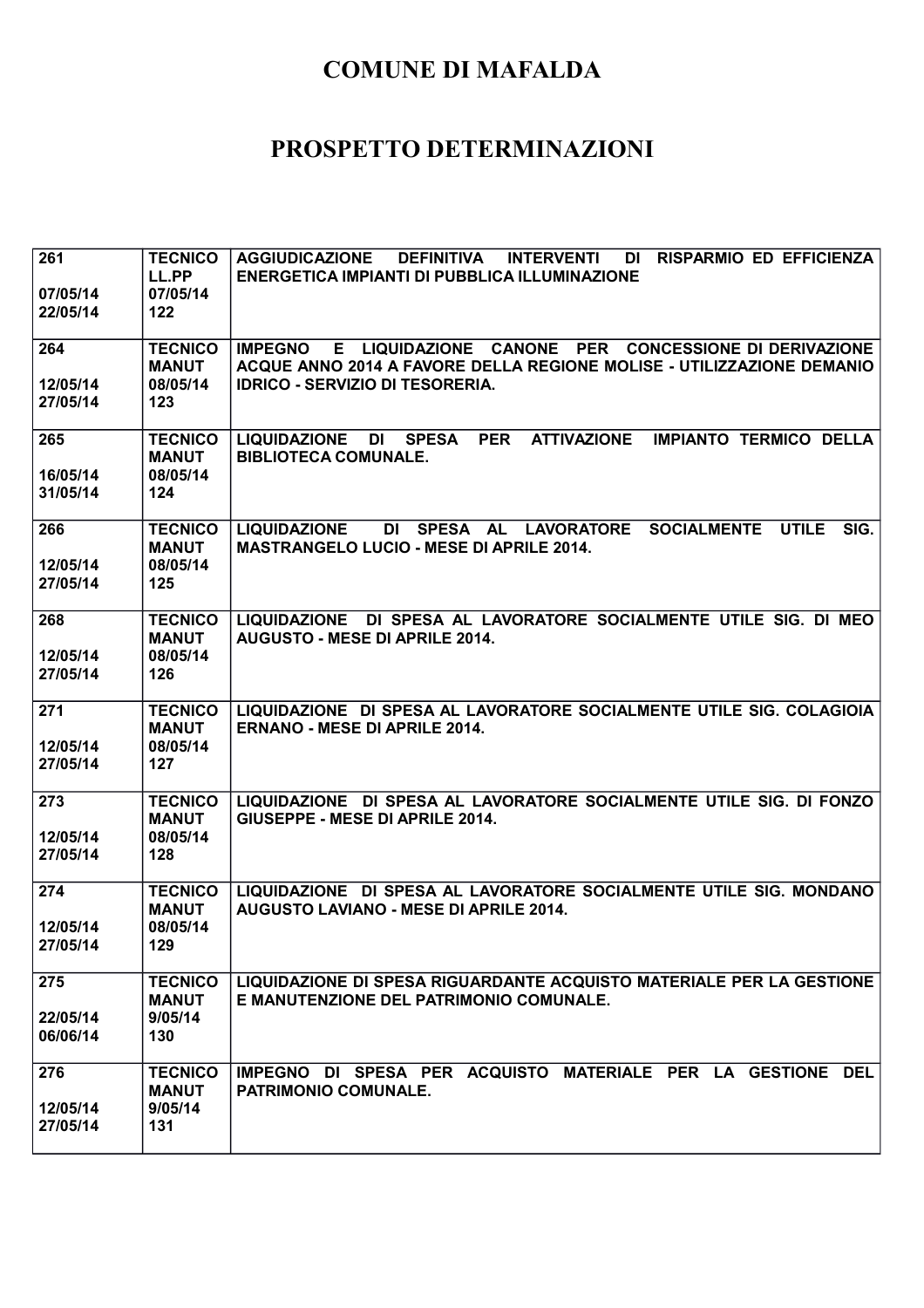| 280<br>16/05/14<br>31/05/14 | <b>TECNICO</b><br><b>MANUT</b><br>10/05/14<br>132  | IMPEGNO DI SPESA PER REVISIONE ANNUALE ALL'AUTOVEICOLO COMUNALE<br>IVECO 50 C 17 TARGATO CR 120 KM.                                                                                                                                                          |
|-----------------------------|----------------------------------------------------|--------------------------------------------------------------------------------------------------------------------------------------------------------------------------------------------------------------------------------------------------------------|
| 281<br>16/05/14<br>31/05/14 | <b>TECNICO</b><br><b>MANUT</b><br>10/05/14<br>133  | SPESA PER LAVORI DI MANUTENZIONE ALLA MACCHINA<br><b>IMPEGNO</b><br>DI<br>OPERATRICE DURSO TARGATA ADA218 ADIBITA AL SERVIZIO TECNICO.                                                                                                                       |
| 286<br>16/05/14<br>31/05/14 | <b>TECNICO</b><br>LL.PP<br>13/05/14<br>134         | LAVORI DI EDIFICIO SCOLASTICO - SCUOLA MATERNA, ELEMENTARE E MEDIA DI<br>VIA PASCOLI - CONFERMA ED AFFIDAMENTO INCARICO PER LA REDAZIONE DEL<br><b>PROGETTO PRELIMINARE</b>                                                                                  |
| 287<br>14/05/14<br>29/05/14 | <b>TECNICO</b><br>LL.PP<br>13/05/14<br>135         | DETERMINA A CONTRARRE INCARICO TECNICO DI DIREZIONE LAVORI, MISURE,<br><b>ED</b><br>ACCERTAMENTO DELLA REGOLARE ESECUZIONE<br><b>CONTABILITA'</b><br><b>DEI</b><br>LAVORI DI EDIFICIO SCOLASTICO SCUOLE MATERNE, ELEMENTARI E MEDIE DI<br><b>VIA PASCOLI</b> |
| 289<br>16/05/14<br>31/05/14 | <b>TECNICO</b><br><b>MANUT</b><br>14/05/14<br>136  | LIQUIDAZIONE DI SPESA ALLA SOCIETA' CONSORTILE GUGLIONESI AMBIENTE<br>PER ADEGUAMENTO QUOTA DI COMPETENZA ECOTASSA ANNO 2006<br><b>PER</b><br>IL.<br>CONFERIMENTO DEI RIFIUTI URBANI NON DIFFERENZIATI NELLA DISCARICA DI<br><b>GUGLIONESI (CB).</b>         |
| 291<br>21/05/14<br>05/06/14 | <b>TECNICO</b><br>16/05/14<br>137                  | AMPLIAMENTO DEL<br><b>CIMITERO</b><br>IN REGIME DI PROJECT FINANCING- PRESA<br>D'ATTO DEI VERBALI DI GARA ED AGGIUDICAZIONE PROVVISORIA.                                                                                                                     |
| 293<br>19/05/14<br>03/06/14 | <b>TECNICO</b><br>LL.PP<br>16/05/14<br>138         | AGGIUDICAZIONE LAVORI DI MIGLIORAMENTO E RIPRISTINO DELLA VIABILITA'<br><b>RURALE DI MAFALDA</b>                                                                                                                                                             |
| 294<br>20/05/14<br>04/06/14 | <b>TECNICO</b><br><b>PERSON</b><br>16/05/14<br>139 | UTILIZZAZIONE DI ATTIVITA' LAVORATIVA DI DIPENDENTE A TEMPO PIENO DI<br><b>ALTRO COMUNE</b>                                                                                                                                                                  |
| 295<br>22/05/14<br>06/06/14 | <b>TECNICO</b><br>LL.PP<br>16/05/14<br>140         | EDIFICIO SCOLASTICO - SCUOLA MATERNA, ELEMENTARE E MEDIA DI VIA<br>PASCOLI - CONFERIMENTO INCARICO COORDINATORE PER LA SICUREZZA IN<br><b>FASE DI ESECUZIONE LAVORI</b>                                                                                      |
| 296<br>21/05/14<br>05/06/14 | <b>TECNICO</b><br><b>MANUT</b><br>17/05/14<br>141  | IMPEGNO E LIQUIDAZIONE DI SPESA PER LA STIPULA DELLE POLIZZE<br>ASSICURATIVE AUTOMEZZI COMUNALI.                                                                                                                                                             |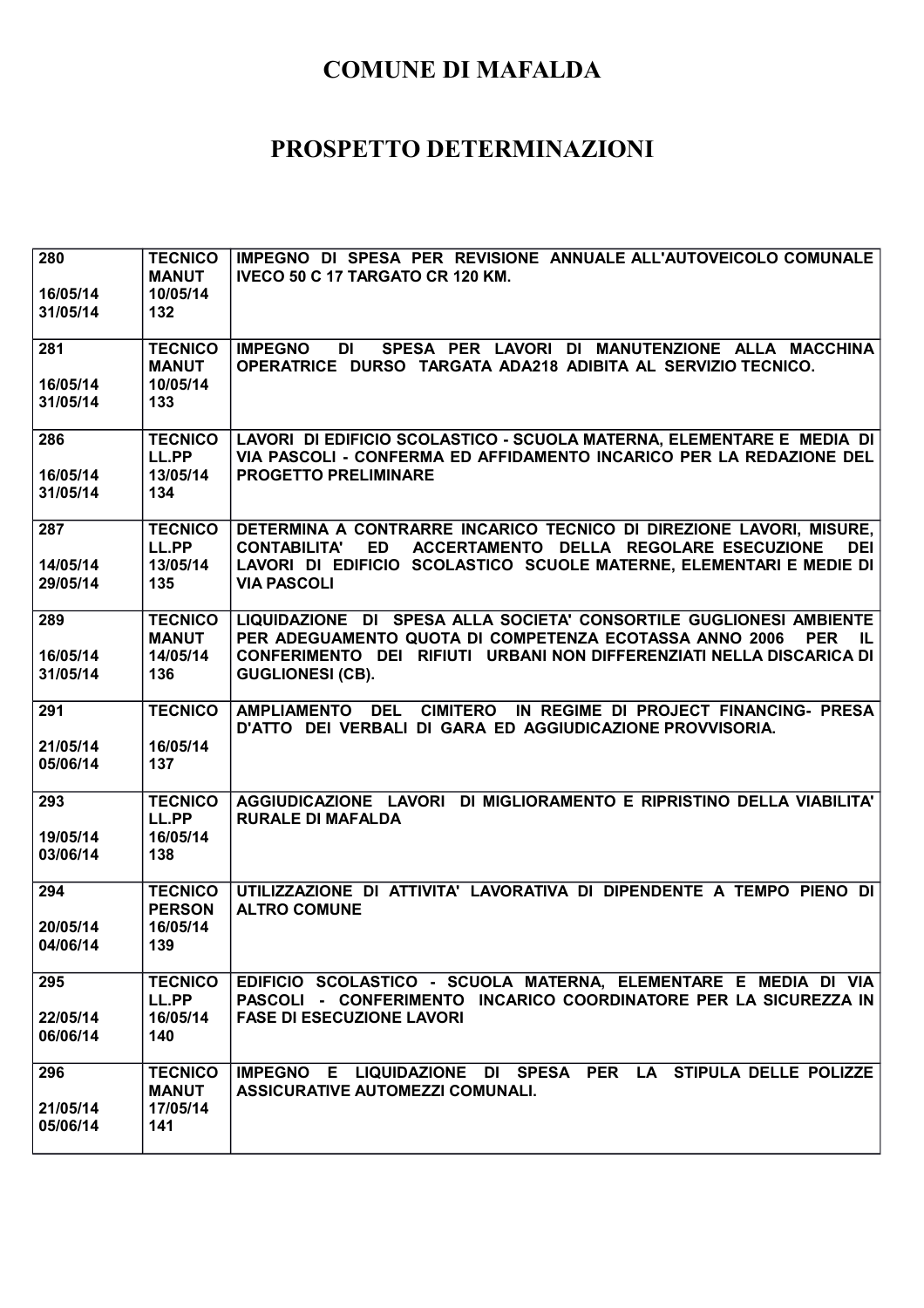| 297<br>20/05/14<br>04/06/14 | <b>TECNICO</b><br>LL.PP<br>17/05/14<br>142        | LAVORI DI MIGLIORAMENTO DELLA VIABILITA' RURALE DI MAFALDA - CONFERMA<br><b>AFFIDAMENTO</b><br><b>INCARICO</b><br>DI PROGETTAZIONE DEFINITA/ESECUTIVA,<br>ED.<br>DIREZIONE LAVORI, MISURE, CONTABILITA' ED ACCERTAMENTO<br><b>DELLA</b><br><b>REGOLARE ESECUZIONE</b>           |
|-----------------------------|---------------------------------------------------|---------------------------------------------------------------------------------------------------------------------------------------------------------------------------------------------------------------------------------------------------------------------------------|
| 299<br>21/05/14<br>05/06/14 | <b>TECNICO</b><br><b>MANUT</b><br>17/05/14<br>143 | IMPEGNO DI SPESA PER IL SERVIZIO DI MANUTENZIONE IMPIANTO DI PUBBLICA<br><b>ILLUMINAZIONE ELETTRICI EDIFICI COMUNALI.</b>                                                                                                                                                       |
| 300<br>29/05/14<br>13/06/14 | <b>TECNICO</b><br>17/05/14<br>144                 | LIQUIDAZIONE DI SPESA ALLA SOC. MEDIA GRAPHIC S.R.L. PER ACCONTO PER<br><b>IL SERVIZIO</b><br>DI PUBBLICAZIONE<br>- OPERE DI AMPLIAMENTO<br><b>CIMITERO</b><br>COMUNALE IN REGIME DI PROJECT FINANCING.                                                                         |
| 301<br>20/05/14<br>04/06/14 | <b>TECNICO</b><br>17/05/14<br>145                 | DETERMINA A CONTRATTARE PROCEDURA NEGOZIATA AI SENSI DELL'ART.<br>122 COMMA 7 DEL<br><b>DLGS.</b><br>163/2006. LAVORI DI MITIGAZIONE<br><b>RISCHIO</b><br><b>IDROGEOLOGICO</b><br><b>DEL</b><br><b>CIPE</b><br>N. 8 DEL 20 GENNAIO 2012 IN LOCALITA'<br><b>COSTARELLE LAMI.</b> |
| 302<br>22/05/14<br>06/06/14 | <b>TECNICO</b><br><b>MANUT</b><br>19/05/14<br>146 | DI SPESA PER ACQUISTO MATERIALE E ATTREZZATURE PER LA<br><b>IMPEGNO</b><br><b>MANUTENZIONE DEL PATRIMONIO COMUNALE.</b>                                                                                                                                                         |
| 303<br>22/05/14             | <b>TECNICO</b><br><b>MANUT</b><br>19/05/14        | <b>IMPEGNO E LIQUIDAZIONE DI SPESA PER RICARICA ESTINTORE.</b>                                                                                                                                                                                                                  |
| 06/06/14                    | 147                                               |                                                                                                                                                                                                                                                                                 |
| 306<br>22/05/14<br>06/06/14 | <b>TECNICO</b><br><b>MANUT</b><br>20/05/14<br>148 | LIQUIDAZIONE DI SPESA ALLA SOCIETA' CONSORTILE GUGLIONESI AMBIENTE<br>IL CONFERIMENTO DEI RIFIUTI URBANI NON DIFFERENZIATI NELLA<br><b>PER</b><br>DISCARICA DI GUGLIONESI (CB) - MESE DI MARZO 2014.                                                                            |
| 307<br>22/05/14<br>06/06/14 | <b>TECNICO</b><br><b>MANUT</b><br>20/05/14<br>149 | LIQUIDAZIONE DI SPESA ALLA SOCIETA' CONSORTILE GUGLIONESI AMBIENTE<br>IL CONFERIMENTO DEI RIFIUTI URBANI NON DIFFERENZIATI NELLA<br><b>PER</b><br>DISCARICA DI GUGLIONESI (CB) - MESE DI APRILE 2014.                                                                           |
| 309<br>24/05/14<br>9/06/14  | <b>TECNICO</b><br>LL.PP<br>21/05/14<br>150        | AFFIDAMENTO INCARICO TECNICO DI DIREZIONE LAVORI, MISURE, CONTABILITA'<br>ED ACCERTAMENTO DELLA REGOLARE ESECUZIONE DEI LAVORI DI EDIFICIO<br><b>SCOLASTICO SCUOLE MATERNE, ELEMENTARI E MEDIE DI VIA PASCOLI</b>                                                               |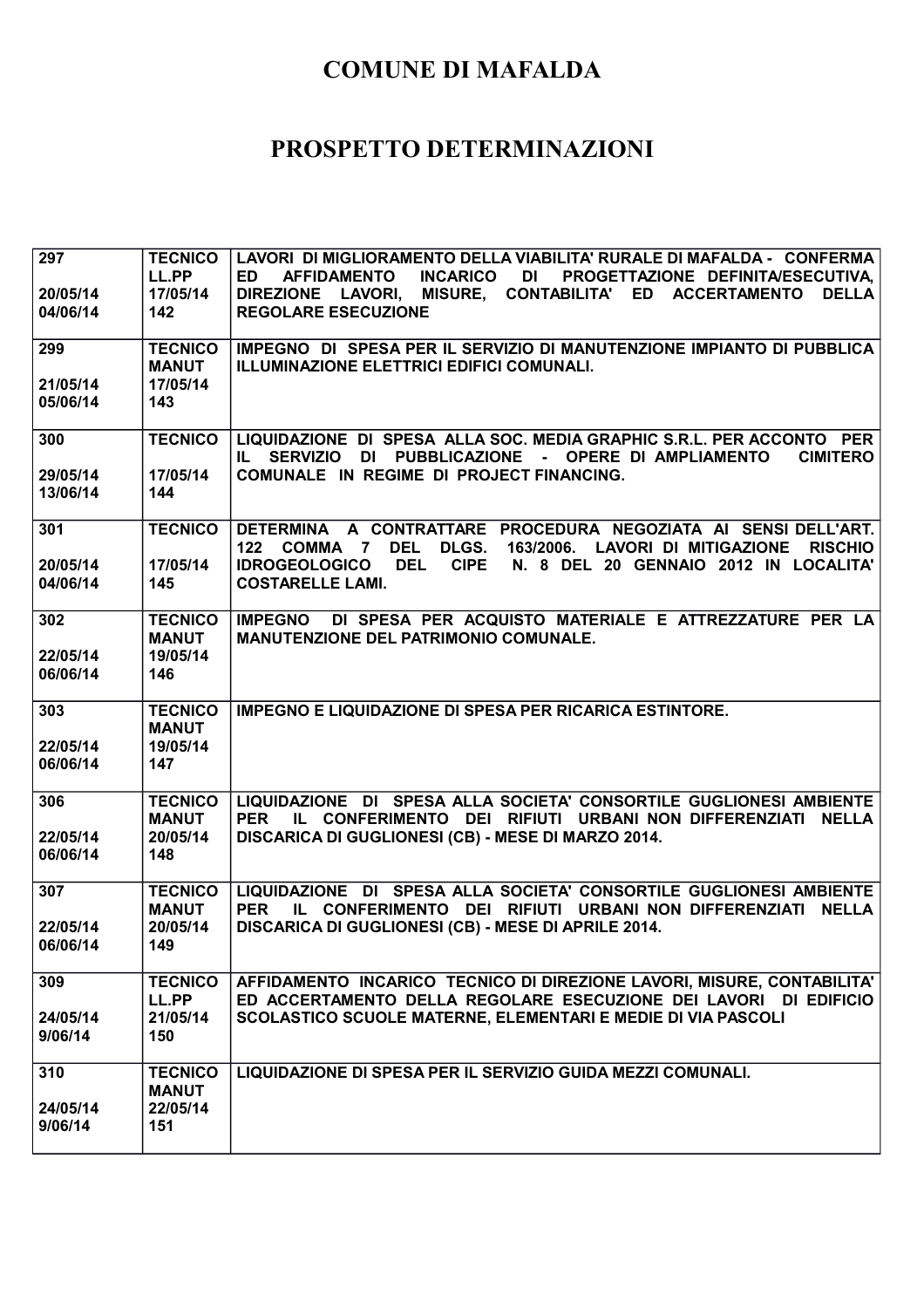| 311<br>24/05/14      | <b>TECNICO</b><br><b>MANUT</b><br>22/05/14 | LIQUIDAZIONE DI SPESA PER I SERVIZI GENERALI.                                                                                                                                                           |
|----------------------|--------------------------------------------|---------------------------------------------------------------------------------------------------------------------------------------------------------------------------------------------------------|
| 9/06/14              | 152                                        |                                                                                                                                                                                                         |
| 312                  | <b>TECNICO</b><br>LL.PP                    | IMPEGNO DI SPESA E CONFERIMENTO INCARICO REDAZIONE PROGETTO DI N. 4<br>NEL PIANO DI OTTIMIZZAZIONE<br><b>DELLA</b><br><b>CENTRI</b><br>DI RACCOLTA PREVISTI                                             |
| 24/05/14<br>9/06/14  | 22/05/14<br>153                            | RACCOLTA DEI RIFIUTI URBANI E DEGLI INVESTIMENTI                                                                                                                                                        |
| 314<br>24/05/14      | <b>TECNICO</b><br>LL.PP<br>22/05/14        | DI SPESA E CONFERIMENTO INCARICO REDAZIONE DEI CALCOLI<br><b>IMPEGNO</b><br>STATICI DEI LAVORI DI REALIZZAZIONE DI N. 48 LOCULI CIMITERIALI                                                             |
| 9/06/14              | 154                                        |                                                                                                                                                                                                         |
| 316<br>23/05/14      | <b>TECNICO</b><br>LL.PP<br>23/05/14        | <b>RIMODULAZIONE</b><br><b>ECONOMICO</b><br><b>SEGUITO</b><br><b>QUADRO</b><br>IN<br>ALL'AGGIUDICAZIONE INTERVENTI DI RISPARMIO ED EFFICIENZA ENERGETICA<br><b>IMPIANTI DI PUBBLICA ILLUMINAZIONE</b>   |
| 07/06/14             | 155                                        |                                                                                                                                                                                                         |
| 318                  | <b>TECNICO</b><br>LL.PP                    | <b>TECNICO</b><br><b>LIQUIDAZIONE</b><br><b>ONORARIO</b><br>RELATIVO ALLE<br><b>PRESTAZIONI</b><br><b>DI</b><br>COORDINATORE DELLA SICUREZZA IN FASE DI ESECUZIONE DEI LAVORI<br><b>DI</b>              |
| 24/05/14<br>9/06/14  | 23/05/14<br>156                            | DANNI SUBITI IN SEGUITO ALL'ECCEZIONALE FENOMENO<br><b>RIPRISTINO</b><br>DEI<br>ATMOSFERICO DEL 24/07/2010                                                                                              |
| 319                  | <b>TECNICO</b>                             | LAVORI DI REALIZZAZIONE DI UNA PALAZZINA RESIDENZIALE PUBBLICA A<br>CANONE SOCIALE- PIANO NAZIONALE DI EDILIZIA ABITATIVA APPROVAZIONE E                                                                |
| 29/05/14<br>13/06/14 | 24/05/14<br>157                            | LIQUIDAZIONE 2° SAL CUP. E69D10000180008 - CIG 4611802367.                                                                                                                                              |
| 320                  | <b>TECNICO</b>                             | LAVORI DI REALIZZAZIONE DI UNA PALAZZINA RESIDENZIALE - PROGRAMMA<br>STRAORDINARIO DI EDILIZIA RESIDENZIALE PUBBLICA A CANONE SOCIALE<br>$\sim 100$                                                     |
| 29/05/14<br>13/06/14 | 24/05/14<br>158                            | PIANO NAZIONALE DI EDILIZIA ABITATIVA - LIQUIDAZIONE<br>IN<br><b>ACCONTO DI</b><br><b>TECNICO PER</b><br>DIREZIONE LAVORI E COORDINATORE<br><b>DELLA</b><br><b>ONORARIO</b><br>SICUREZZA IN ESECUZIONE. |
| 321                  | <b>TECNICO</b>                             | LAVORI DI REALIZZAZIONE<br>DI UNA PALAZZINA RESIDENZIALE PUBBLICA A<br>CANONE SOCIALE - PIANO NAZIONALE DI EDILIZIA ABITATIVA - LIQUIDAZIONE                                                            |
| 29/05/14<br>13/06/14 | 24/05/14<br>159                            | ONORARIO PER RELAZIONE GEOLOGICA E GEOTECNICA.                                                                                                                                                          |
| 322                  | <b>TECNICO</b><br><b>MANUT</b>             | DI SPESA SOSTITUZIONE PNEUMATICI ANTERIORI IVECO DAILY<br><b>IMPEGNO</b><br>ADIBITO ALLA RACCOLTA NETTEZZA URBANA TARGATO CR120KM                                                                       |
| 03/06/14<br>18/06/14 | 24/05/14<br>160                            |                                                                                                                                                                                                         |
| 323                  | <b>TECNICO</b><br><b>MANUT</b>             | <b>IMPEGNO DI SPESA PER SERVIZIO GUIDA MEZZI COMUNALI.</b>                                                                                                                                              |
| 30/05/14<br>14/06/14 | 24/05/14<br>161                            |                                                                                                                                                                                                         |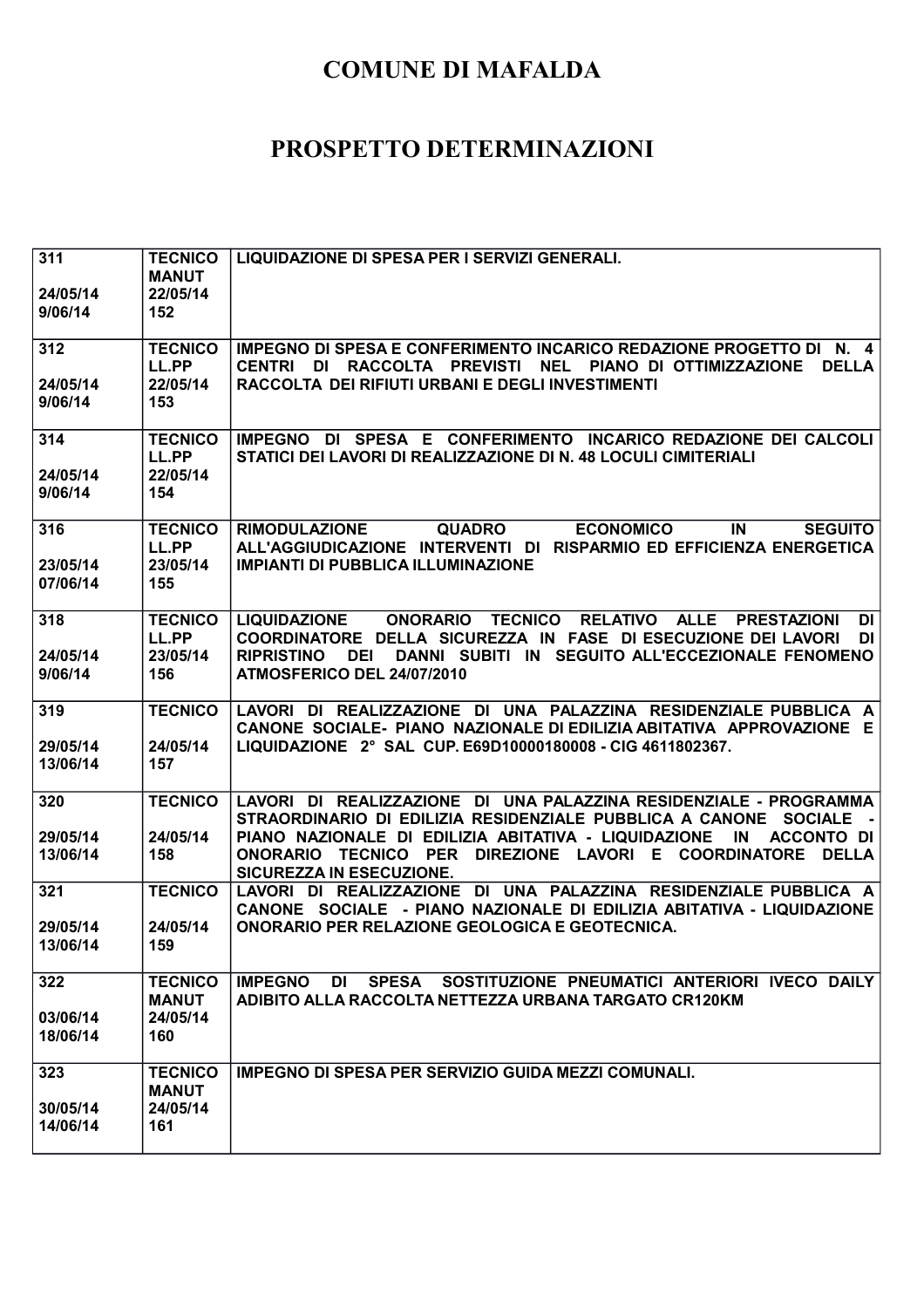| 324<br>30/05/14<br>14/06/14 | <b>TECNICO</b><br><b>MANUT</b><br>24/05/14<br>162 | IMPEGNO DI SPESA PER ACQUISTO CARBURANTE ED ALTRO PER GLI AUTOMEZZI<br><b>COMUNALI.</b>                                                                                      |
|-----------------------------|---------------------------------------------------|------------------------------------------------------------------------------------------------------------------------------------------------------------------------------|
| 326<br>05/06/14<br>20/06/14 | <b>TECNICO</b><br><b>MANUT</b><br>31/05/14<br>163 | <b>IMPEGNO DI SPESA PER L'ESPLETAMENTO DEI SERVIZI GENERALI.</b>                                                                                                             |
| 327<br>05/06/14<br>20/06/14 | <b>TECNICO</b><br><b>MANUT</b><br>03/06/14<br>164 | LIQUIDAZIONE DI SPESA PER IL SERVIZIO GUIDA MEZZI COMUNALI.                                                                                                                  |
| 328<br>05/06/14<br>20/06/14 | <b>TECNICO</b><br><b>MANUT</b><br>03/06/14<br>165 | LIQUIDAZIONE DI SEPESA PER I SERVIZI COMUNALI.                                                                                                                               |
| 331<br>12/06/14<br>27/06/14 | <b>TECNICO</b><br><b>MANUT</b><br>04/06/14<br>166 | LIQUIDAZIONE DI SPESA PER IL SERVIZIO IMPIANTO DI PUBBLICA ILLUMINAZIONE.                                                                                                    |
| 333<br>12/06/14<br>27/06/14 | <b>TECNICO</b><br><b>MANUT</b><br>05/06/14<br>167 | LIQUIDAZIONE DI SPESA PER LAVORI DI MANUTENZIONE ALLA MACCHINA<br>OPERATRICE DURSO TARGATA ADA 218 ADIBITA AL SERVIZIO TECNICO.                                              |
| 334<br>12/06/14<br>27/06/14 | <b>TECNICO</b><br><b>MANUT</b><br>05/06/14<br>168 | LIQUIDAZIONE DI SPESA RIGUARDANTE LA MANUTENZIONE PER LA MACCHINA<br><b>OPERATRICE COMUNALE 'TERNA CATERPILLAR 428 B'.</b>                                                   |
| 336<br>18/06/14<br>03/07/14 | <b>TECNICO</b><br><b>MANUT</b><br>05/06/14<br>169 | SIG.<br><b>LIQUIDAZIONE</b><br>DI<br><b>SPESA</b><br><b>LAVORATORE</b><br><b>SOCIALMENTE</b><br><b>UTILE</b><br><b>AL</b><br><b>MASTRANGELO LUCIO - MESE DI MAGGIO 2014.</b> |
| 338<br>18/06/14<br>03/07/14 | <b>TECNICO</b><br><b>MANUT</b><br>05/06/14<br>170 | LIQUIDAZIONE DI SPESA AL LAVORATORE SOCIALMENTE UTILE SIG. DI MEO<br><b>AUGUSTO - MESE DI MAGGIO 2014.</b>                                                                   |
| 339<br>18/06/14<br>03/07/14 | <b>TECNICO</b><br><b>MANUT</b><br>05/06/14<br>171 | LIQUIDAZIONE DI SPESA AL LAVORATORE SOCIALMENTE UTILE SIG. COLAGIOIA<br><b>ERNANO - MESE DI MAGGIO 2014.</b>                                                                 |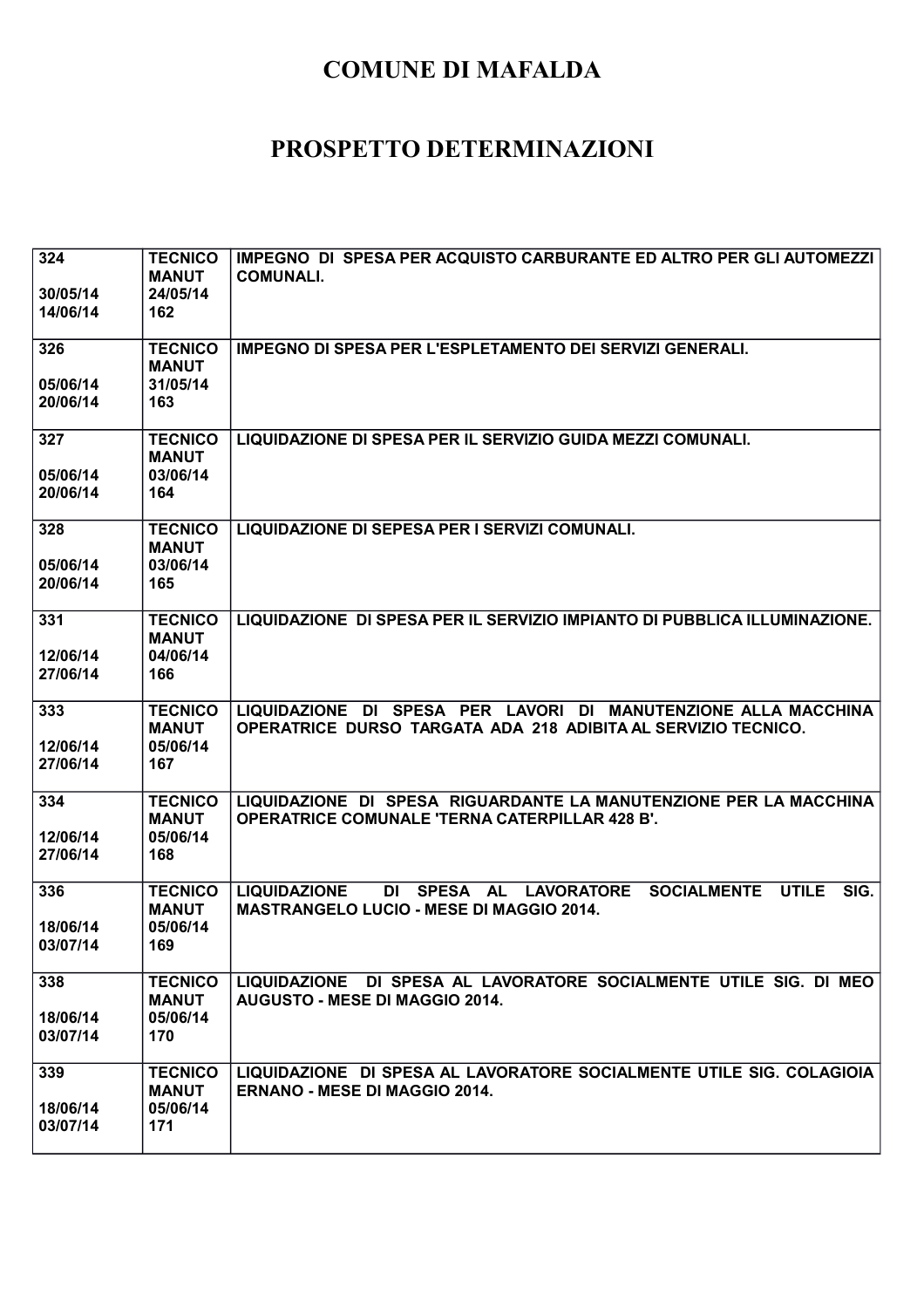| 340<br>18/06/14<br>03/07/14 | <b>TECNICO</b><br><b>MANUT</b><br>05/06/14<br>172  | LIQUIDAZIONE DI SPESA AL LAVORATORE SOCIALMENTE UTILE SIG. DI FONZO<br><b>GIUSEPPE - MESE DI MAGGIO 2014.</b>                                                                                         |
|-----------------------------|----------------------------------------------------|-------------------------------------------------------------------------------------------------------------------------------------------------------------------------------------------------------|
| 342<br>18/06/14<br>03/07/14 | <b>TECNICO</b><br><b>MANUT</b><br>06/06/14<br>173  | LIQUIDAZIONE DI SPESA AL LAVORATORE SOCIALMENTE UTILE SIG. MONDANO<br><b>AUGUSTO LAVIANO - MESE DI MAGGIO 2014.</b>                                                                                   |
| 356<br>12/06/14<br>27/06/14 | <b>TECNICO</b><br><b>MANUT</b><br>10/06/14<br>174  | LIQUIDAZIONE DI SPESA ALLA SOCIETA' CONSORTILE GUGLIONESI AMBIENTE<br><b>PER</b><br>IL CONFERIMENTO DEI RIFIUTI URBANI NON DIFFERENZIATI NELLA<br>DISCARICA DI GUGLIONESI (CB) - MESE DI MAGGIO 2014. |
| 357                         | <b>TECNICO</b><br>11/06/14<br>175                  | <b>ING MORRONE</b>                                                                                                                                                                                    |
| 359<br>27/06/14<br>12/07/14 | <b>TECNICO</b><br>13/06/14<br>176                  | LAVORI DI INTERVENTO DI MITIGAZIONE RISCHIO IDROGEOLOGICO DEL CIPE<br>N.20 GENNAIO 2012 IN LOCALITA' COSTARELLE LAMI - AGGIUDICAZIONE<br>PROVVISORIA.                                                 |
| 361<br>01/07/14<br>16/07/14 | <b>TECNICO</b><br><b>MANUT</b><br>16/06/14<br>177  | UTILIZZAZIONE AD USO CIVICO DELLA XI^ SEZIONE DEL BOSCO 'CIOCIARE'<br><b>ACCANTONAMENTO QUOTA DEL 10% PER FONDO MIGLIORIE BOSCHIVE.</b>                                                               |
| 363<br>01/07/14<br>16/07/14 | <b>TECNICO</b><br><b>MANUT</b><br>16/06/14<br>178  | LIQUIDAZIONE DI SPESA COMPENSO A SALDO AL RESPONSABILE DEL TAGLIO<br>DELLA XI^ SEZIONE DEL BOSCO 'CIOCIARE' - AGROTECNICO STEFANO CORDISCO.                                                           |
| 364<br>01/07/14<br>16/07/14 | <b>TECNICO</b><br><b>MANUT</b><br>17/06/14<br>179  | <b>LIQUIDAZIONE</b><br>DI SPESA PER LAVORI DI MANUTENZIONE ORDINARIA DELLE<br><b>STRADE.</b>                                                                                                          |
| 373<br>23/06/14<br>08/07/14 | <b>TECNICO</b><br><b>PERSON</b><br>20/06/14<br>180 | UTILIZZAZIONE DI ATTIVITA' LAVORATIVA DI DIPENDENTE A TEMPO PIENO DI<br><b>ALTRO COMUNE</b>                                                                                                           |
| 376                         | <b>TECNICO</b><br>LL.PP<br>23/06/14<br>181         | <b>CIMITERO LAVORI</b>                                                                                                                                                                                |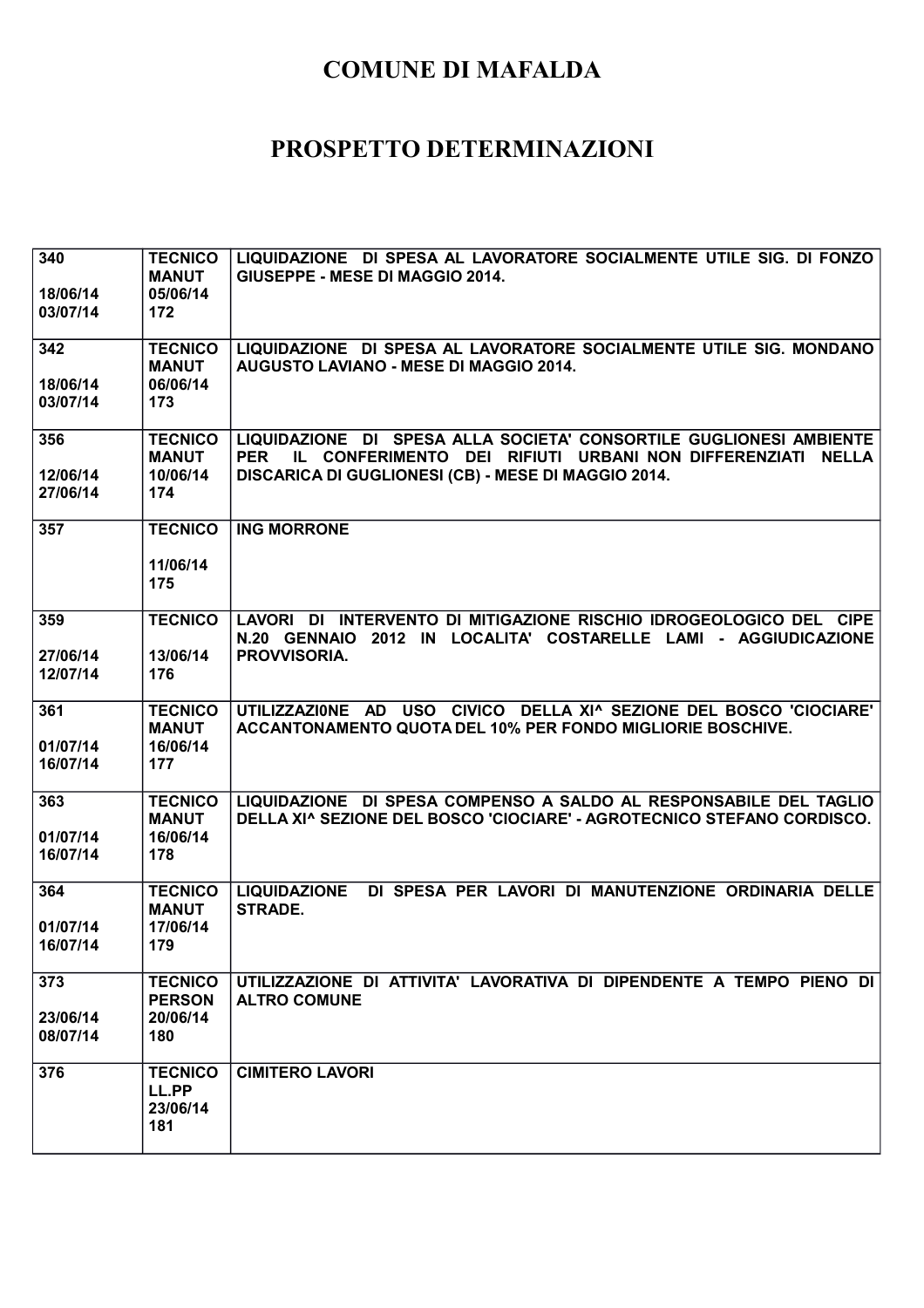| 377<br>01/07/14<br>16/07/14 | <b>TECNICO</b><br><b>MANUT</b><br>24/06/14<br>182 | <b>IMPEGNO DI SPESA PER IL SERVIZIO GUIDA MEZZI COMUNALI.</b>                                                                                                                                                                                                                                                              |
|-----------------------------|---------------------------------------------------|----------------------------------------------------------------------------------------------------------------------------------------------------------------------------------------------------------------------------------------------------------------------------------------------------------------------------|
| 378<br>01/07/14<br>16/07/14 | <b>TECNICO</b><br><b>MANUT</b><br>24/06/14<br>183 | IMPEGNO DI SPESA PER LAVORI DI MANUTENZIONE STRAORDINARIA STRADE.                                                                                                                                                                                                                                                          |
| 379<br>01/07/14<br>16/07/14 | <b>TECNICO</b><br><b>MANUT</b><br>24/06/14<br>184 | LIQUIDAZIONE DI SPESA PER IL SERVIZIO GUIDA MEZZI COMUNALI.                                                                                                                                                                                                                                                                |
| 382<br>02/07/14<br>17/07/14 | <b>TECNICO</b><br><b>MANUT</b><br>30/06/14<br>185 | <b>IMPEGNO DI SPESA PER L'ESPLETAMENTO DEI SERVIZI GENERALI.</b>                                                                                                                                                                                                                                                           |
| 383<br>02/07/14<br>17/07/14 | <b>TECNICO</b><br><b>MANUT</b><br>30/06/14<br>186 | IMPEGNO DI SPESA PER ACQUISTO CARBURANTE ED ALTRO PER GLI AUTOMEZZI<br><b>COMUNALI.</b>                                                                                                                                                                                                                                    |
| 384<br>02/07/14<br>17/07/14 | <b>TECNICO</b><br><b>MANUT</b><br>30/06/14<br>187 | IMPEGNO DI SPESA PER IL SERVIZIO DI MANUTENZIONE IMPIANTO DI PUBBLICA<br><b>ILLUMINAZIONE ELETTRICI EDIFICI COMUNALI.</b>                                                                                                                                                                                                  |
| 387<br>02/07/14<br>17/07/14 | <b>TECNICO</b><br><b>MANUT</b><br>30/06/14<br>188 | <b>IMPEGNO DI SPESA PER LAVORI DI MANUTENZIONE RETE IDRICA.</b>                                                                                                                                                                                                                                                            |
| 388<br>02/07/14<br>17/07/14 | <b>TECNICO</b><br>30/06/14<br>189                 | PER LAVORI<br>MANUTENZIONE ALL'AUTOVEICOLO<br><b>IMPEGNO</b><br>DI SPESA<br>DI<br><b>COMUNALE IVECO 50 C17 TARGATO CR 120 KM.</b>                                                                                                                                                                                          |
| 393<br>22/07/14<br>06/08/14 | <b>TECNICO</b><br><b>MANUT</b><br>03/07/14<br>190 | LIQUIDAZIONE DI SPESA PER I SERVIZI GENERALI.                                                                                                                                                                                                                                                                              |
| 394<br>13/9/14<br>29/9/14   | <b>TECNICO</b><br>03/07/14<br>191                 | LAVORI AGGIUNTIVI MEDIANTE UTILIZZO DI SOMME A<br><b>AFFIDAMENTO</b><br><b>DISPOSIZIONE</b><br>DELL'AMMINISTAZIONE PRESENTI NEL QUADRO ECONOMICO<br>FINANZIAMENTO PER<br>L'ESECUZIONE DI PAVIMENTAZIONI ESTERNE -<br><b>DEL</b><br><b>REALIZZAZIONE</b><br>DI UNA PALAZZINA RESIDENZIALE - CASE POPOLARI- .<br>621.023,08= |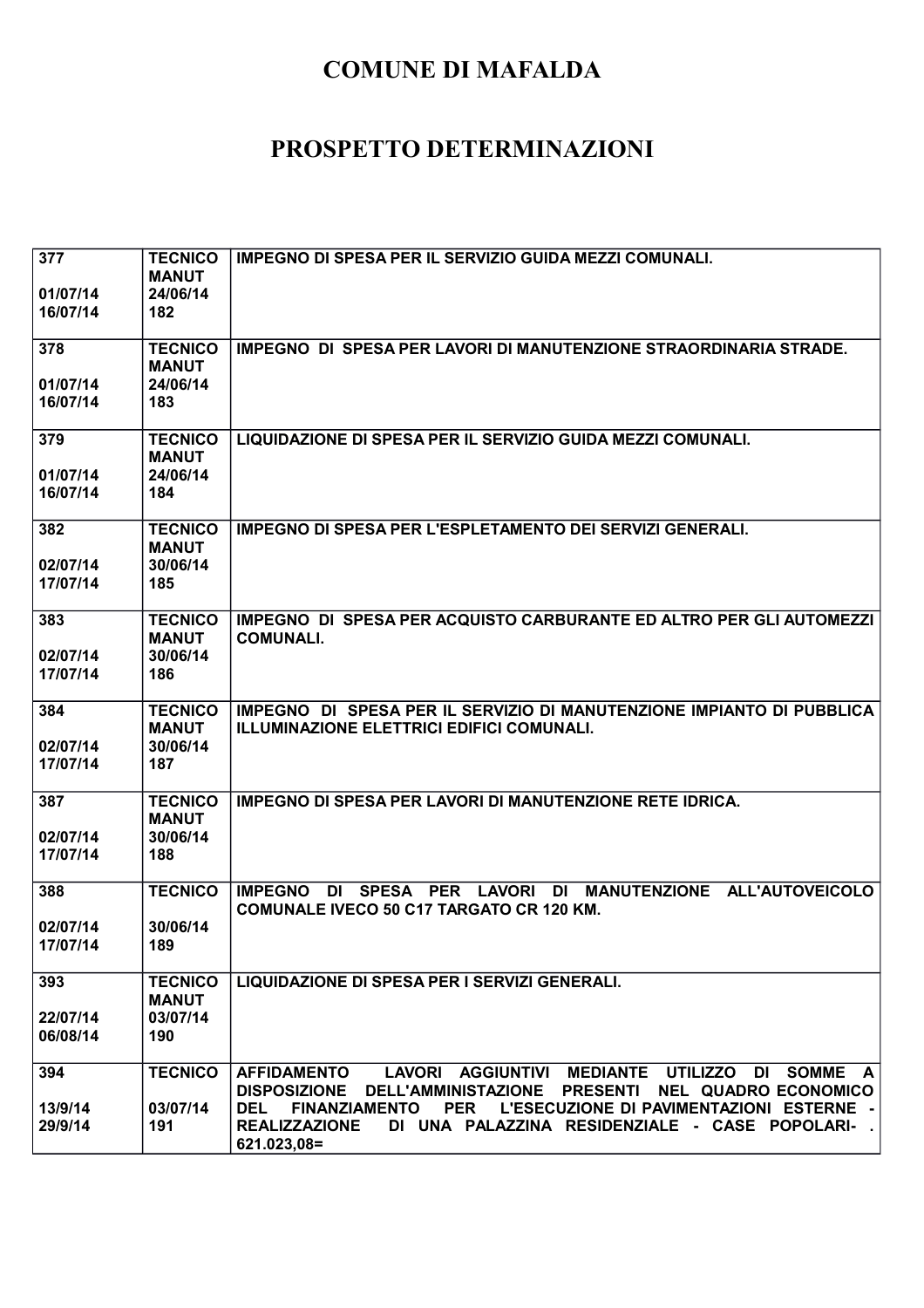| 395<br>22/07/14<br>06/08/14 | <b>TECNICO</b><br><b>MANUT</b><br>08/07/14<br>192 | LIQUIDAZIONE DI SPESA PER LAVORI DI MODIFICA AL PIANO TRAFFICO.                                                                                                                                                                                                                                                                                                       |
|-----------------------------|---------------------------------------------------|-----------------------------------------------------------------------------------------------------------------------------------------------------------------------------------------------------------------------------------------------------------------------------------------------------------------------------------------------------------------------|
| 396<br>10/07/14<br>25/07/14 | <b>TECNICO</b><br><b>MANUT</b><br>08/07/14<br>193 | SVINCOLO POLIZZA FIDEJUSSORIA A FAVORE DELLA DITTA 21 RETE GAS.                                                                                                                                                                                                                                                                                                       |
| 399<br>22/07/14<br>06/08/14 | <b>TECNICO</b><br><b>MANUT</b><br>9/07/14<br>194  | LIQUIDAZIONE DI SPESA ALLA SOCIETA' CONSORTILE GUGLIONESI AMBIENTE<br>IL CONFERIMENTO DEI RIFIUTI URBANI NON DIFFERENZIATI NELLA<br><b>PER</b><br>DISCARICA DI GUGLIONESI (CB) - MESE DI GIUGNO 2014.                                                                                                                                                                 |
| 403                         | <b>TECNICO</b><br>LL.PP<br>11/07/14<br>195        | INTERVENTI DI RIPRISTINO ED EFFICIENZA ENERGETICA IMPIANTI DI PUBBLICA<br><b>INCARICO</b><br><b>DELLA</b><br><b>ILLUMINAZIONE</b><br><b>RELATIVO</b><br>ALLA REDAZIONE<br>$\sim$<br>PROGETTAZIONE ESECUTIVA, D.L., MISURE, CONTABILITA' ED ACCERTAMENTO<br>DELLA REGOLARE ESECUZIONE DEI LAVORI - RETTIFICA ED INTEGRAZIONE<br><b>DETERMINA N. 241 DEL 29/04/2014</b> |
| 405                         | <b>TECNICO</b><br>LL.PP<br>11/07/14<br>196        | INTERVENTI DI RIPRISTINO ED EFFICIENZA ENERGETICA IMPIANTI DI<br><b>PUBBLICA</b><br>ILLUMINAZIONE - INCARICO RELATIVO AL COORDINATORE PER LA SICUREZZA<br>IN FASE DI PROGETTAZIONE ED ESECUZIONE DEI LAVORI - RETTIFICA ED<br>INTEGRAZIONE DETERMINA N. 241 DEL 29/04/2014                                                                                            |
| 406<br>18/07/14<br>02/08/14 | <b>TECNICO</b><br><b>MANUT</b><br>11/07/14<br>197 | <b>LIQUIDAZIONE</b><br>DI SPESA AL LAVORATORE SOCIALMENTE UTILE<br>SIG.<br><b>MASTRANGELO LUCIO - MESE DI GIUGNO 2014.</b>                                                                                                                                                                                                                                            |
| 407                         | <b>TECNICO</b><br>LL.PP<br>11/07/14<br>198        | INTERVENTI DI RIPRISTINO ED EFFICIENZA ENERGETICA IMPIANTI DI PUBBLICA<br>ILLUMINAZIONE - INCARICO RELATIVO ALL'ASSISTENZA E COLLABORAZIONE<br>DEL DIRETTORE DEI LAVORI - RETTIFICA ED INTEGRAZIONE DETERMINA N. 241<br>DEL 29/04/2014                                                                                                                                |
| 408<br>18/07/14<br>02/08/14 | <b>TECNICO</b><br><b>MANUT</b><br>11/07/14<br>199 | LIQUIDAZIONE DI SPESA AL LAVORATORE SOCIALMENTE UTILE SIG. COLAGIOIA<br><b>ERNANO -MESE DI GIUGNO 2014.</b>                                                                                                                                                                                                                                                           |
| 409<br>18/07/14<br>02/08/14 | <b>TECNICO</b><br><b>MANUT</b><br>11/07/14<br>200 | LIQUIDAZIONE DI SPESA AL LAVORATORE SOCIALMENTE UTILE SIG. DI MEO<br><b>AUGUSTO - MESE DI GIUGNO 2014.</b>                                                                                                                                                                                                                                                            |
| 410<br>18/07/14<br>02/08/14 | <b>TECNICO</b><br><b>MANUT</b><br>11/07/14<br>201 | LIQUIDAZIONE DI SPESA AL LAVORATORE SOCIALMENTE UTILE SIG. DI FONZO<br>GIUSEPPE - MESE DI GIUGNO 2014.                                                                                                                                                                                                                                                                |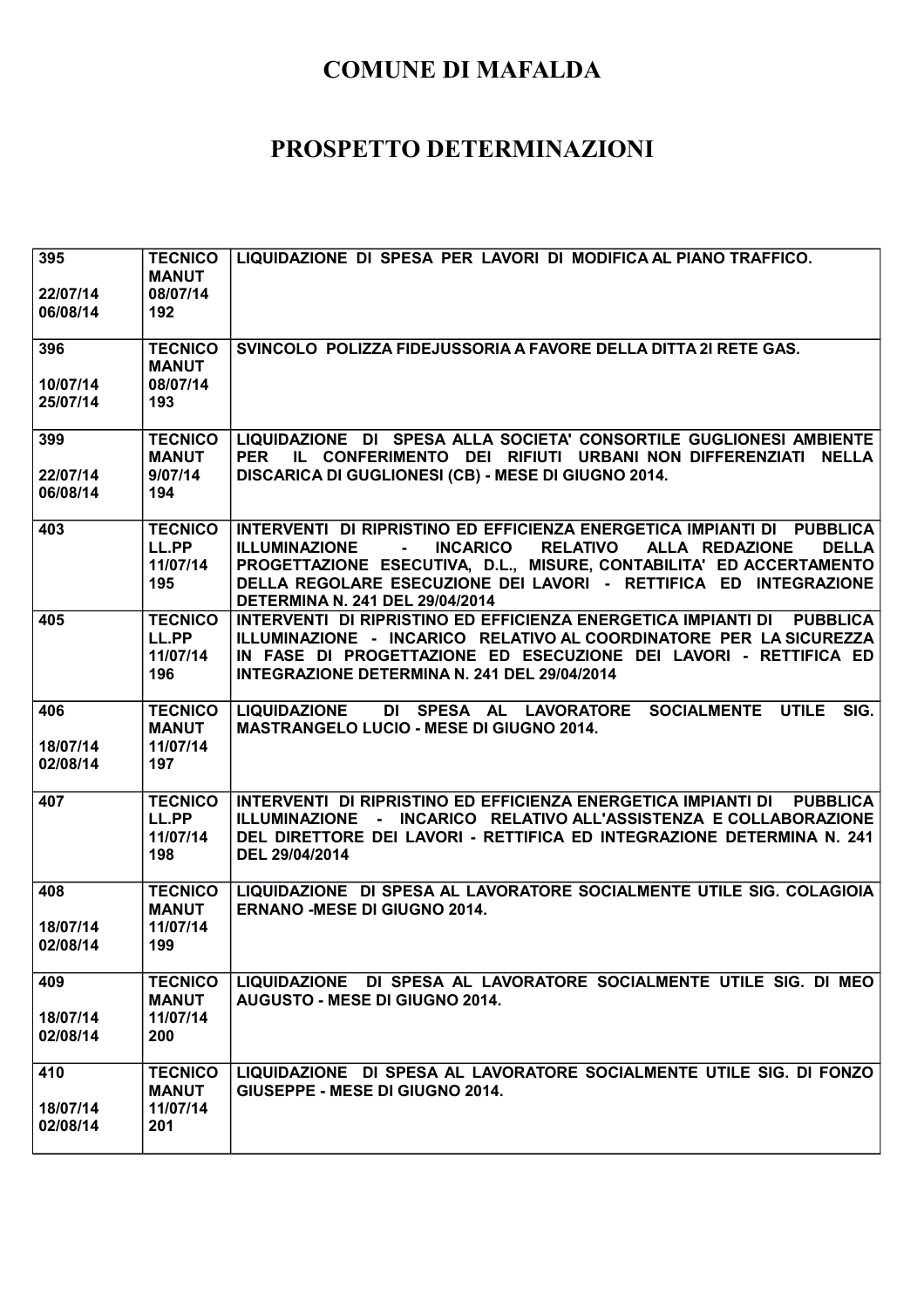| 411                 | <b>TECNICO</b><br><b>MANUT</b> | LIQUIDAZIONE DI SPESA AL LAVORATORE SOCIALMENTE UTILE SIG. MONDANO<br><b>AUGUSTO LAVIANO - MESE DI GIUGNO 2014.</b>                                              |
|---------------------|--------------------------------|------------------------------------------------------------------------------------------------------------------------------------------------------------------|
| 18/07/14            | 11/07/14                       |                                                                                                                                                                  |
| 02/08/14            | 202                            |                                                                                                                                                                  |
| 418                 | <b>TECNICO</b>                 | UTILIZZO ATTIVITA' LAVORATIVA DIPENDENTE A TEMPO PIENO DI ALTRO COMUNE                                                                                           |
|                     | <b>PERSON</b>                  |                                                                                                                                                                  |
| 05/9/14<br>20/9/14  | 18/07/14<br>203                |                                                                                                                                                                  |
|                     |                                |                                                                                                                                                                  |
| 419                 | <b>TECNICO</b><br>LL.PP        | APPALTO INTEGRATO PER L'AFFIDAMENTO DELLA PROGETTAZIONE ESECUTIVA,<br><b>PREVIA</b><br><b>ACQISIZIONE</b><br><b>DELLA</b><br>PROGETTAZIONE DEFINITIVA IN SEDE DI |
| 22/07/14            | 21/07/14                       | OFFERTA E DELL'ESECUZIONE DEI LAVORI I REALIZZAZIONE DELL'EDIFICIO                                                                                               |
| 06/08/14            | 204                            | SCOLASTICO - SCUOLA MATERNA, ELEMENTARE E MEDIA DI VIA PASCOLI - PRESA<br>D'ATTO VERBALI DI GARA ED AGGIUDICAZIONE PROVVISORIA                                   |
| 422                 | <b>TECNICO</b>                 | INTERVENTI DI MITIGAZIONE RISCHIO IDROGEOLOGICO DEL CIPE N.20 GENNAIO<br>2012 IN LOCALITA' COSTARELLE LAMI - AGGIUDICAZIONE DEFINITIVA.                          |
| 28/07/14            | 25/07/14                       |                                                                                                                                                                  |
| 12/08/14            | 205                            |                                                                                                                                                                  |
| 424                 | <b>TECNICO</b>                 | LIQUIDAZIONE DI SPESA RIGUARDANTE ACQUISTO MATERIALE PER LA GESTIONE                                                                                             |
| 11/08/14            | <b>MANUT</b><br>29/07/14       | E MANUTENZIONE DEL PATRIMONIO COMUNALE.                                                                                                                          |
| 26/08/14            | 207                            |                                                                                                                                                                  |
|                     |                                |                                                                                                                                                                  |
| 423                 | <b>TECNICO</b>                 | <b>IMPEGNO DI SPESA PER IL SERVIZIO GUIDA MEZZI COMUNALI.</b>                                                                                                    |
| 31/07/14            | 28/07/14                       |                                                                                                                                                                  |
| 16/08/14            | 208                            |                                                                                                                                                                  |
| 436                 | <b>TECNICO</b><br><b>MANUT</b> | LIQUIDAZIONE CANONE ALLA COMUNITA' MONTANA 'TRIGNO - MONTE MAURO' DI<br>PALATA PER IL SERVIZIO DI GESTIONE ASSOCIATA IMPIANTO DI DEPURAZIONE -                   |
| 14/08/14            | 12/08/14                       | I° E II° TRIMESTRE 2014 FINO AL 14/05/2014.                                                                                                                      |
| 29/08/14            | 209                            |                                                                                                                                                                  |
| 437                 | <b>TECNICO</b>                 | <b>IMPEGNO DI SPESA PER L'ESPLETAMENTO DEI SERVIZI GENERALI.</b>                                                                                                 |
|                     | <b>MANUT</b>                   |                                                                                                                                                                  |
| 18/08/14<br>02/9/14 | 13/08/14<br>210                |                                                                                                                                                                  |
|                     |                                |                                                                                                                                                                  |
| 438                 | <b>TECNICO</b>                 | <b>LIQUIDAZIONE</b><br>DI SPESA AL LAVORATORE SOCIALMENTE UTILE<br>SIG.                                                                                          |
| 22/08/14            | <b>MANUT</b><br>14/08/14       | <b>MASTRANGELO LUCIO - MESE DI LUGLIO 2014.</b>                                                                                                                  |
| 06/9/14             | 211                            |                                                                                                                                                                  |
| 439                 | <b>TECNICO</b>                 | LIQUIDAZIONE DI SPESA AL LAVORATORE SOCIALMENTE UTILE SIG. DI MEO                                                                                                |
|                     | <b>MANUT</b>                   | <b>AUGUSTO - MESE DI LUGLIO 2014.</b>                                                                                                                            |
| 22/08/14            | 14/08/14                       |                                                                                                                                                                  |
| 06/9/14             | 212                            |                                                                                                                                                                  |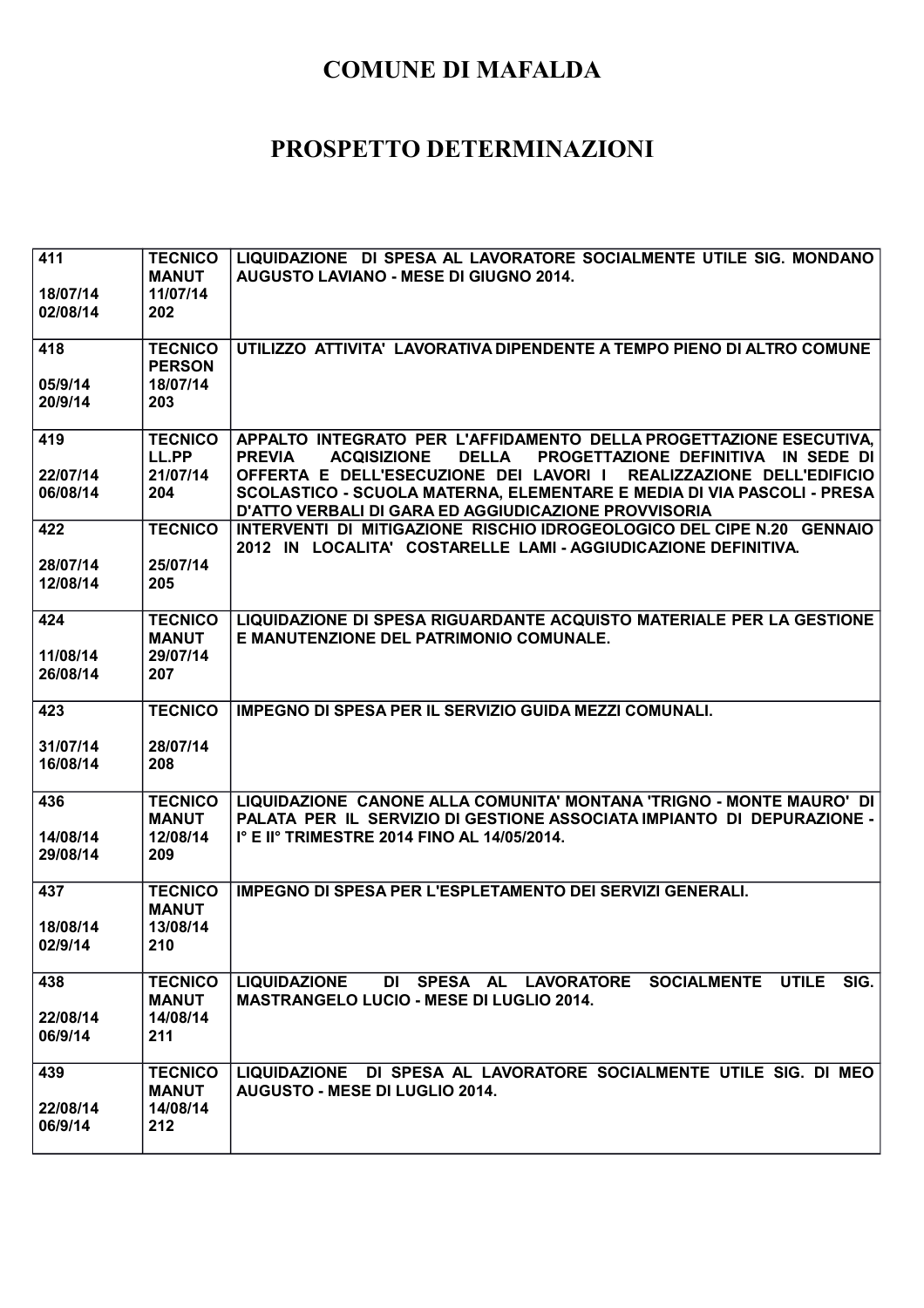| 440                 | <b>TECNICO</b><br><b>MANUT</b>             | LIQUIDAZIONE DI SPESA AL LAVORATORE SOCIALMENTE UTILE SIG. COLAGIOIA<br><b>ERNANO - MESE DI LUGLIO 2014.</b>                                                                                                                           |
|---------------------|--------------------------------------------|----------------------------------------------------------------------------------------------------------------------------------------------------------------------------------------------------------------------------------------|
| 22/08/14<br>06/9/14 | 14/08/14<br>213                            |                                                                                                                                                                                                                                        |
| 441                 | <b>TECNICO</b><br><b>MANUT</b>             | LIQUIDAZIONE DI SPESA AL LAVORATORE SOCIALMENTE UTILE SIG. DI FONZO<br>GIUSEPPE - MESE DI LUGLIO 2014.                                                                                                                                 |
| 22/08/14<br>06/9/14 | 14/08/14<br>214                            |                                                                                                                                                                                                                                        |
| 442<br>22/08/14     | <b>TECNICO</b><br><b>MANUT</b><br>14/08/14 | LIQUIDAZIONE DI SPESA AL LAVORATORE SOCIALMENTE UTILE SIG. MONDANO<br>AUGUSTO LAVIANO - MESE DI LUGLIO 2014.                                                                                                                           |
| 06/9/14             | 215                                        |                                                                                                                                                                                                                                        |
| 443                 | <b>TECNICO</b>                             | LIQUIDAZIONE DI SPESA PER IL SERVIZIO GUIDA MEZZI COMUNALI.                                                                                                                                                                            |
| 25/08/14<br>9/9/14  | 18/08/14<br>216                            |                                                                                                                                                                                                                                        |
| 444<br>25/08/14     | <b>TECNICO</b><br><b>MANUT</b><br>18/08/14 | LIQUIDAZIONE DI SPESA PER L'ESPLETAMENTO DEI SERVIZI GENERALI.                                                                                                                                                                         |
| 9/9/14              | 217                                        |                                                                                                                                                                                                                                        |
| 446<br>25/08/14     | <b>TECNICO</b><br><b>MANUT</b><br>18/08/14 | LIQUIDAZIONE DI SPESA ALLA SOCIETA' CONSORTILE GUGLIONESI AMBIENTE<br>IL CONFERIMENTO DEI RIFIUTI URBANI NON DIFFERENZIATI NELLA<br><b>PER</b><br>DISCARICA DI GUGLIONESI (CB) - MESE DI LUGLIO 2014.                                  |
| 9/9/14              | 218                                        |                                                                                                                                                                                                                                        |
| 447<br>26/08/14     | <b>TECNICO</b><br><b>MANUT</b><br>19/08/14 | INTERVENTO SOSTITUTIVO DELLA STAZIONE APPALTANTE ART. 4 COMMA 2<br><b>REGOLARIZZAZIONE</b><br><b>CONTRIBUTIVA</b><br>D.P.R.<br>207/2010<br>E.<br><b>CONTESTUALE</b><br>LIQUIDAZIONE FATTURE PER IL SERVIZIO DI RACCOLTA DIFFERENZIATA. |
| 10/9/14             | 219                                        |                                                                                                                                                                                                                                        |
| 449                 | <b>TECNICO</b><br><b>MANUT</b>             | LIQUIDAZIONE DI SPESA PER LAVORI DI MANUTENZIONE IMPIANTO ELETTRICO<br><b>EDIFICIO COMUNALE.</b>                                                                                                                                       |
| 25/08/14<br>9/9/14  | 20/08/14<br>220                            |                                                                                                                                                                                                                                        |
| 450                 | <b>TECNICO</b><br><b>MANUT</b>             | LIQUIDAZIONE DI SPESA PER ACQUISTO MATERIALE PER LAVORI<br><b>DI</b><br><b>MANUTENZIONE RETE IDRICA.</b>                                                                                                                               |
| 25/08/14<br>08/9/14 | 20/08/14<br>221                            |                                                                                                                                                                                                                                        |
| 451                 | <b>TECNICO</b><br><b>MANUT</b>             | LIQUIDAZIONE DI SPESA PER ACQUISTO MATERIALE VARIO PER LA GESTIONE E<br><b>MANUTENZIONE DEL PATRIMONIO COMUNALE.</b>                                                                                                                   |
| 25/08/14            | 20/08/14                                   |                                                                                                                                                                                                                                        |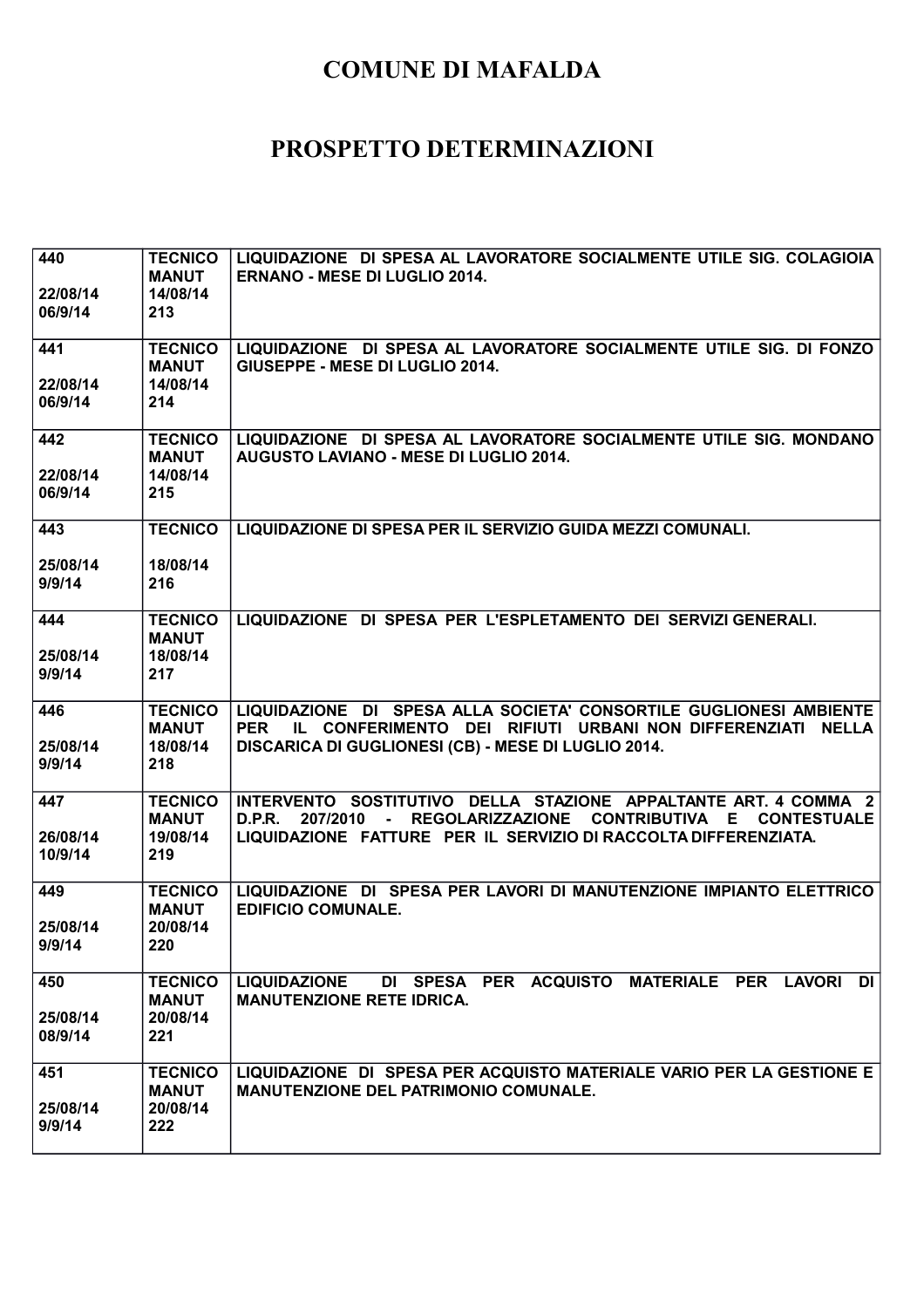| 453<br>03/9/14<br>18/9/14   | <b>TECNICO</b><br><b>MANUT</b><br>25/08/14<br>223 | IMPEGNO E LIQUIDAZIONE DI SPESA PER AUTORIZZAZIONE ALLO SCARICO<br>DEPURATORE COMUNALE.                                                                                                                                                                                                                                                               |
|-----------------------------|---------------------------------------------------|-------------------------------------------------------------------------------------------------------------------------------------------------------------------------------------------------------------------------------------------------------------------------------------------------------------------------------------------------------|
| 463<br>03/9/14              | <b>TECNICO</b><br><b>MANUT</b><br>28/08/14        | <b>IMPEGNO DI SPESA PER L'ESPLETAMENTO DEI SERVIZI GENERALI.</b>                                                                                                                                                                                                                                                                                      |
| 18/9/14                     | 224                                               |                                                                                                                                                                                                                                                                                                                                                       |
| 464<br>13/9/14<br>29/9/14   | <b>TECNICO</b><br>28/08/14<br>225                 | LAVORI DI REALIZZAZIONE DI UNA PALAZZINA RESIDENZIALE PUBBLICA A<br>CANONE SOCIALE - PIANO NAZIONALE DI EDILIZIA ABITATIVA APPROVAZIONE 3°<br>SAL CUP E69D10000180008 - CIG 4611802367.                                                                                                                                                               |
| 465<br>03/9/14<br>18/9/14   | <b>TECNICO</b><br><b>MANUT</b><br>29/08/14<br>226 | <b>IMPEGNO DI SPESA PER IL SERVIZIO GUIDA MEZZI COMUNALI.</b>                                                                                                                                                                                                                                                                                         |
| 466<br>03/9/14<br>18/9/14   | <b>TECNICO</b><br><b>MANUT</b><br>29/08/14<br>227 | <b>IMPEGNO DI SPESA PER L'ESPLETAMENTO DEI SERVIZI GENERALI.</b>                                                                                                                                                                                                                                                                                      |
| 468<br>03/9/14<br>18/9/14   | <b>TECNICO</b><br>LL.PP<br>01/9/14<br>228         | APPALTO INTEGRATO PER L'AFFIDAMENTO DELLA PROGETTAZIONE ESECUTIVA,<br><b>PREVIA</b><br><b>ACQISIZIONE</b><br><b>DELLA</b><br><b>PROGETTAZIONE DEFINITIVA IN SEDE DI</b><br>OFFERTA E DELL'ESECUZIONE DEI LAVORI I REALIZZAZIONE DELL'EDIFICIO<br>SCOLASTICO - SCUOLA MATERNA, ELEMENTARE E MEDIA DI VIA PASCOLI -<br><b>AGGIUDICAZIONE DEFINITIVA</b> |
| 469<br>05/9/14<br>20/9/14   | <b>TECNICO</b><br>LL.PP<br>01/9/14<br>229         | IMPEGNO DI SPESA PER PUBBLICAZIONE ESITO DI GARA APPALTO INTEGRATO<br>EDIFICIO SCOLASTICO - SCUOLE MATERNE, ELEMENTARI E MEDIE DI VIA PASCOLI                                                                                                                                                                                                         |
| 472<br>05/9/14<br>20/9/14   | <b>TECNICO</b><br><b>MANUT</b><br>02/9/14<br>230  | <b>LIQUIDAZIONE</b><br>SPESA PER<br><b>LAVORI</b><br><b>SOSTITUZIONE</b><br><b>PNEUMATICI</b><br>DI<br>DI<br>ALL'AUTOVEICOLO COMUNALE IVECO 50 TARGATO CR 120 KM.                                                                                                                                                                                     |
| 473<br>19/9/14<br>04/10/14  | <b>TECNICO</b><br><b>MANUT</b><br>03/9/14<br>231  | E.<br><b>LIQUIDAZIONE</b><br>DI<br><b>SPESA</b><br>RIGUARDANTE LA<br><b>TASSA</b><br><b>IMPEGNO</b><br>AUTOMOBILISTICA AUTOVETTURA DAIHATSU SIRION 4X4 TARGATA DE434XN.                                                                                                                                                                               |
| 476<br>03/10/14<br>18/10/14 | <b>TECNICO</b><br><b>MANUT</b><br>04/9/14<br>232  | DI SPESA AL LAVORATORE SOCIALMENTE UTILE<br>SIG.<br><b>LIQUIDAZIONE</b><br><b>MASTRANGELO LUCIO - MESE DI AGOSTO 2014.</b>                                                                                                                                                                                                                            |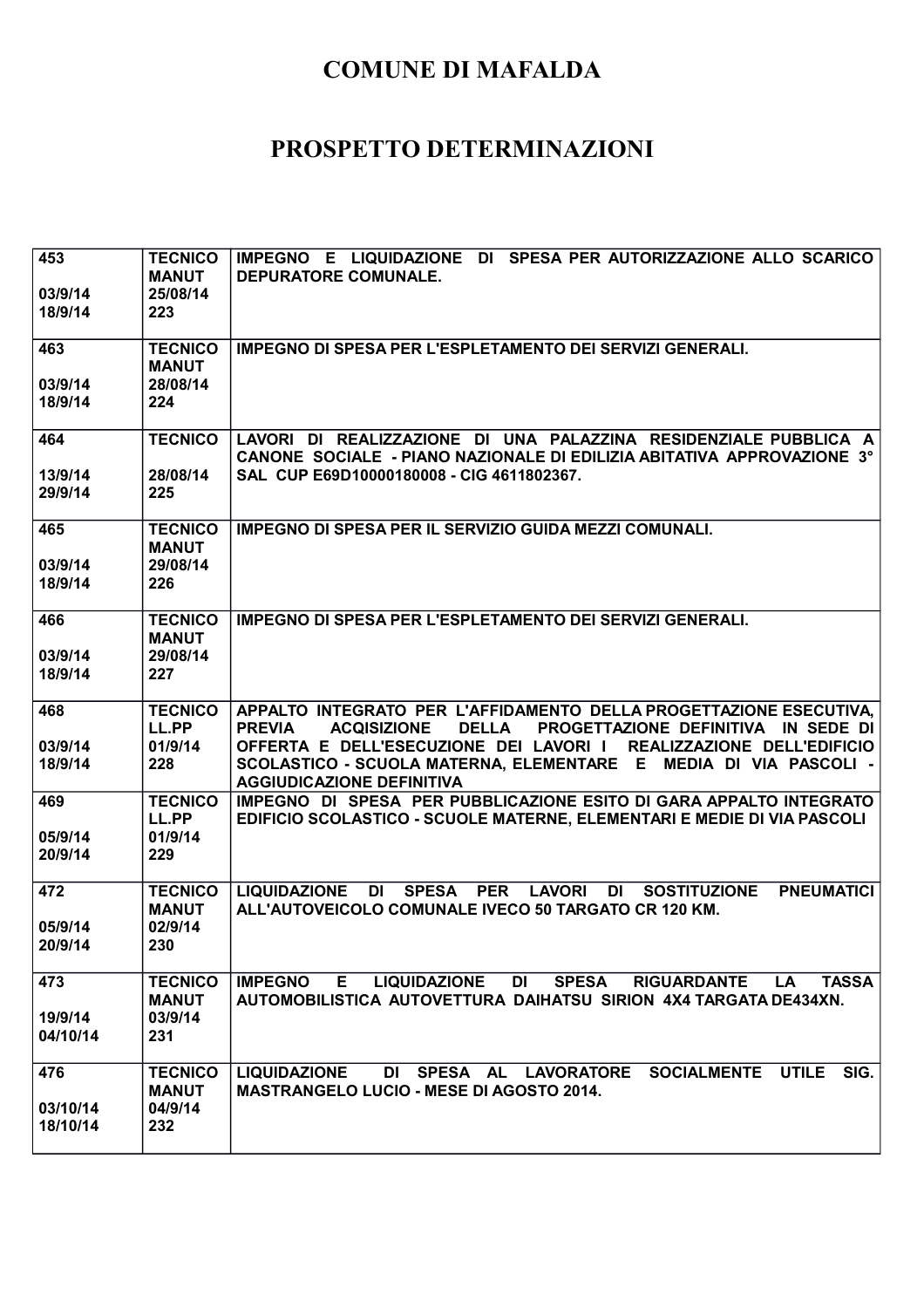| 477<br>03/10/14<br>18/10/14 | <b>TECNICO</b><br><b>MANUT</b><br>04/9/14<br>233 | LIQUIDAZIONE DI SPESA AL LAVORATORE SOCIALMENTE UTILE SIG. DI MEO<br><b>AUGUSTO - MESE DI AGOSTO 2014.</b>                                                                                                                                                                                                                                                                      |
|-----------------------------|--------------------------------------------------|---------------------------------------------------------------------------------------------------------------------------------------------------------------------------------------------------------------------------------------------------------------------------------------------------------------------------------------------------------------------------------|
| 478<br>03/10/14<br>18/10/14 | <b>TECNICO</b><br><b>MANUT</b><br>04/9/14<br>234 | LIQUIDAZIONE DI SPESA AL LAVORATORE SOCIALMENTE UTILE SIG. COLAGIOIA<br><b>ERNANO - MESE DI AGOSTO 2014.</b>                                                                                                                                                                                                                                                                    |
| 479<br>03/10/14<br>18/10/14 | <b>TECNICO</b><br><b>MANUT</b><br>04/9/14<br>235 | LIQUIDAZIONE DI SPESA AL LAVORATORE SOCIALMENTE UTILE SIG. DI FONZO<br>GIUSEPPE - MESE DI AGOSTO 2014.                                                                                                                                                                                                                                                                          |
| 480<br>03/10/14<br>18/10/14 | <b>TECNICO</b><br><b>MANUT</b><br>04/9/14<br>236 | LIQUIDAZIONE DI SPESA AL LAVORATORE SOCIALMENTE UTILE SIG. MONDANO<br>AUGUSTO LAVIANO - MESE DI AGOSTO 2014.                                                                                                                                                                                                                                                                    |
| 481<br>08/9/14<br>23/9/14   | <b>TECNICO</b><br>04/9/14<br>237                 | 'MIGLIORAMENTO E SVILUPPO DELLE INFRASTRUTTURE IN<br><b>MISURA</b><br>125<br>PARALLELO CON LO SVILUPPO E L'ADEGUAMENTO DELL'AGRICOLTURA E<br>DELLA SILVICOLTURA - AZIONE B) - MIGLIORAMENTO E RIPRISTINO DELLA<br>VIABILITÀ RURALE DI MAFALDA' - LIQUIDAZIONE 1° S.A.L.                                                                                                         |
| 482<br>08/9/14<br>23/9/14   | <b>TECNICO</b><br>LL.PP<br>04/9/14<br>238        | 125<br>'MIGLIORAMENTO E SVILUPPO DELLE INFRASTRUTTURE IN<br><b>MISURA</b><br>PARALLELO CON LO SVILUPPO E L'ADEGUAMENTO DELL'AGRICOLTURA E<br>DELLA SILVICOLTURA - AZIONE B) - MIGLIORAMENTO E RIPRISTINO DELLA<br>VIABILITÀ RURALE DI MAFALDA' - LIQUIDAZIONE ONORARIO TECNICO PER<br>REDAZIONE DELLA PROGETTAZIONE, MISURE E CONTABILITA' RELATIVAMENTE AL<br>$1^\circ$ S.A.L. |
| 484<br>12/9/14<br>27/9/14   | <b>TECNICO</b><br><b>MANUT</b><br>06/9/14<br>239 | LIQUIDAZIONE DI SPESA PER LAVORI DI MANUTENZIONE ALL'UTOVEICOLO<br><b>COMUNALE IVECO 50 C17 TARGATO CR 120 KM.</b>                                                                                                                                                                                                                                                              |
| 488<br>12/9/14<br>27/9/14   | <b>TECNICO</b><br><b>MANUT</b><br>08/9/14<br>240 | LIQUIDAZIONE DI SPESA ALLA SOCIETA' CONSORTILE GUGLIONESI AMBIENTE<br><b>PER</b><br>IL CONFERIMENTO DEI RIFIUTI URBANI NON DIFFERENZIATI NELLA<br>DISCARICA DI GUGLIONESI (CB) - MESE DI AGOSTO 2014.                                                                                                                                                                           |
| 489<br>12/9/14<br>27/9/14   | <b>TECNICO</b><br><b>MANUT</b><br>9/9/14<br>241  | LIQUIDAZIONE DI SPESA PER I SERVIZI GENERALI.                                                                                                                                                                                                                                                                                                                                   |
| 490<br>12/9/14<br>27/9/14   | <b>TECNICO</b><br><b>MANUT</b><br>9/9/14<br>242  | LIQUIDAZIONE DI SPESA PER IL SERVIZIO GUIDA MEZZI COMUNALI.                                                                                                                                                                                                                                                                                                                     |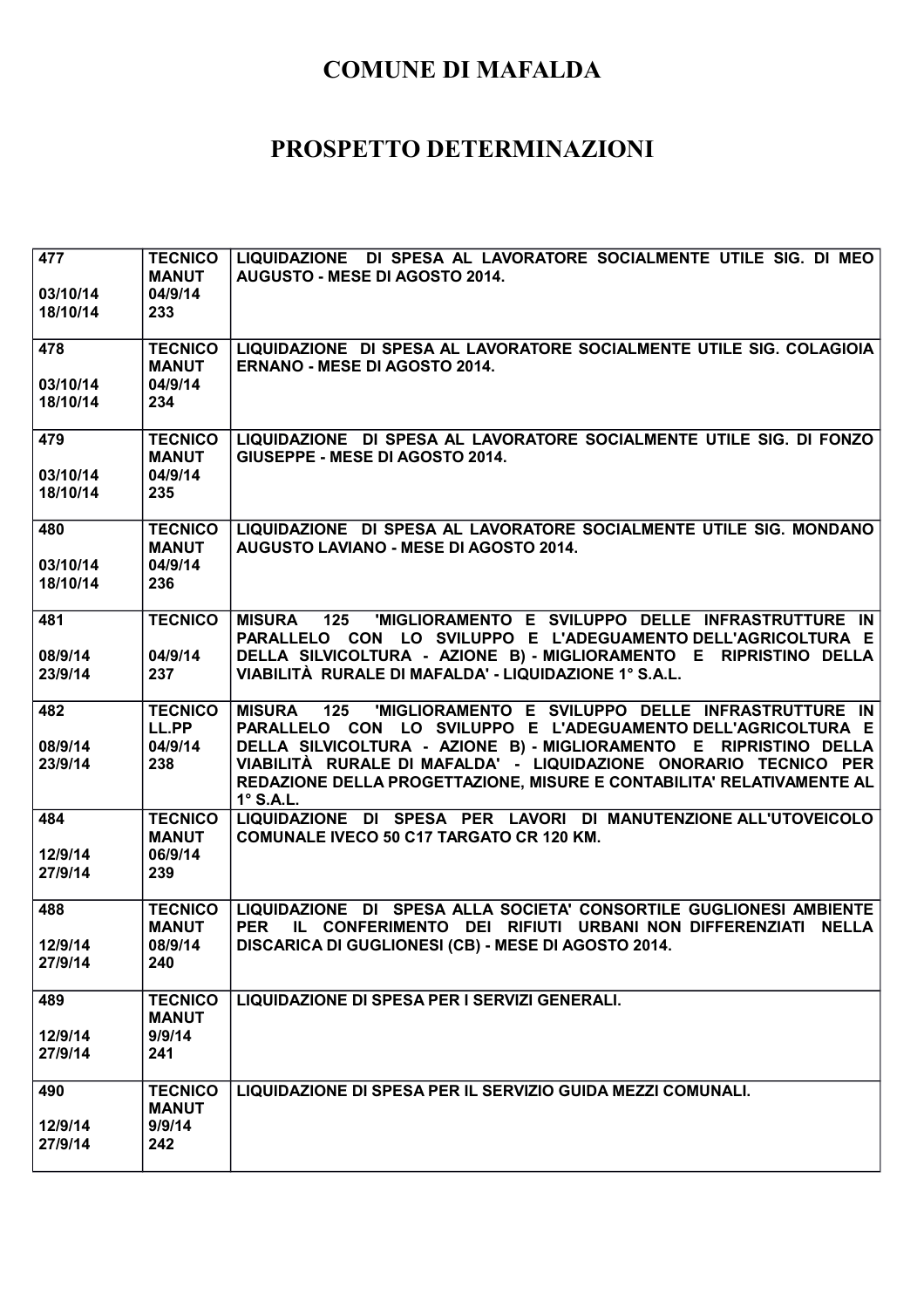| 493<br>12/9/14<br>27/9/14 | <b>TECNICO</b><br><b>MANUT</b><br>9/9/14<br>243 | <b>IMPEGNO DI SPESA PER CONTROLLO SEMESTRALE DEGLI ESTINTORI.</b>                                                                                             |
|---------------------------|-------------------------------------------------|---------------------------------------------------------------------------------------------------------------------------------------------------------------|
| 494<br>10/9/14            | <b>TECNICO</b><br>LL.PP<br>10/9/14              | INTERVENTI DI RISPARMIO ED EFFICIENZA ENERGETICA IMPIANTI DI PUBBLICA<br><b>ILLUMINAZIONE - INTEGRAZIONI E CHIARIMENTI</b>                                    |
| 25/9/14                   | 244                                             |                                                                                                                                                               |
| 495<br>07/10/14           | <b>TECNICO</b><br>16/9/14                       | <b>REGIME</b><br><b>AMPLIAMENTO</b><br><b>DEL</b><br><b>CIMITERO</b><br>IN<br><b>PROJECT</b><br><b>FINANCING -</b><br>DI<br><b>AGGIUDICAZIONE DEFINITIVA.</b> |
| 22/10/14                  | 245                                             |                                                                                                                                                               |
| 498<br>07/10/14           | <b>TECNICO</b><br><b>MANUT</b><br>19/9/14       | LIQUIDAZIONE DI SPESA PER ACQUISTO MATERIALE PER MANUTENZIONE<br><b>RETE IDRICA COMUNALE.</b>                                                                 |
| 22/10/14                  | 246                                             |                                                                                                                                                               |
| 499                       | <b>TECNICO</b><br><b>MANUT</b>                  | LIQUIDAZIONE DI SPESA PER ACQUISTO MATERIALE VARIO PER LA GESTIONE E<br><b>MANUTENZIONE DEL PATRIMONIO COMUNALE.</b>                                          |
| 10/10/14<br>25/10/14      | 19/9/14<br>247                                  |                                                                                                                                                               |
| 502                       | <b>TECNICO</b><br><b>MANUT</b>                  | LIQUIDAZIONE DI SPESA RIGUARDANTE ACQUISTO MATERIALE PER LA GESTIONE<br>E MANUTENZIONE DEL PATRIMONIO COMUNALE.                                               |
| 07/10/14<br>22/10/14      | 24/9/14<br>248                                  |                                                                                                                                                               |
| 503                       | <b>TECNICO</b>                                  | INTERVENTI DI MITIGAZIONE RISCHIO IDROGEOLOGICO DEL CIPE N.8 DEL 20<br>IN LOCALITA' COSTARELLE LAMI - NOMINA COLLAUDATORE<br><b>GENNAIO</b><br>2012           |
| 21/10/14<br>05/11/14      | 26/9/14<br>249                                  | <b>STATICO DELLE STRUTTURE.</b>                                                                                                                               |
| 504                       | <b>TECNICO</b><br><b>MANUT</b>                  | LIQUIDAZIONE DI SPESA PER I SERVIZI GENERALI.                                                                                                                 |
| 14/10/14<br>29/10/14      | 26/9/14<br>250                                  |                                                                                                                                                               |
| 505                       | <b>TECNICO</b><br><b>MANUT</b>                  | LIQUIDAZIONE DI SPESA PER IL SERVIZIO GUIDA MEZZI COMUNALI.                                                                                                   |
| 10/10/14<br>25/10/14      | 26/9/14<br>251                                  |                                                                                                                                                               |
| 506                       | <b>TECNICO</b><br><b>MANUT</b>                  | <b>IMPEGNO DI SPESA PER L'ESPLETAMENTO DEI SERVIZI GENERALI.</b>                                                                                              |
| 01/10/14<br>16/10/14      | 27/9/14<br>252                                  |                                                                                                                                                               |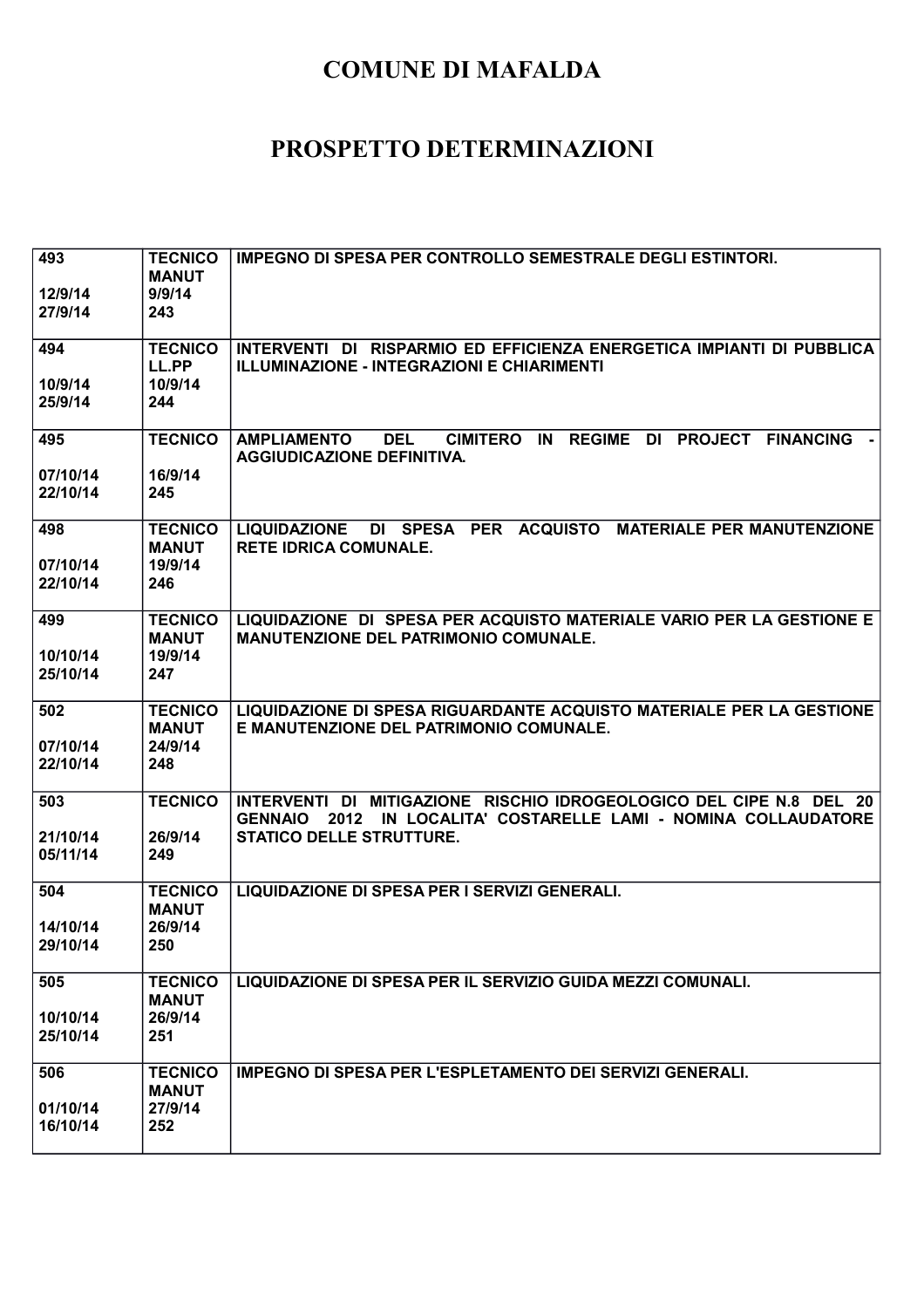| 510                  | <b>TECNICO</b><br><b>MANUT</b>             | IMPEGNO DI SPESA PER INTEGRAZIONE DEL CONTRATTO DI SERVIZIO DI<br>GESTIONE E MANUTENZIONE IMPIANTI DI DEPURAZIONE E DI SOLLEVAMENTO            |
|----------------------|--------------------------------------------|------------------------------------------------------------------------------------------------------------------------------------------------|
| 14/10/14<br>29/10/14 | 27/9/14<br>253                             | DELLE ACQUE REFLUE URBANE.                                                                                                                     |
| 511                  | <b>TECNICO</b><br>LL.PP                    | LAVORI DI REALIZZAZIONE DI N. 48 LOCULI CIMITERIALI - CONFERIMENTO<br>INCARICO PROGETTAZIONE E DIREZIONE LAVORI STRUTTURALI                    |
| 03/10/14<br>18/10/14 | 27/9/14<br>254                             |                                                                                                                                                |
| 518<br>01/10/14      | <b>TECNICO</b><br><b>MANUT</b><br>30/9/14  | IMPEGNO DI SPESA PER IL SERVIZIO GUIDA MEZZI COMUNALI.                                                                                         |
| 16/10/14             | 255                                        |                                                                                                                                                |
| 521                  | <b>TECNICO</b><br><b>MANUT</b><br>30/9/14  | <b>IMPEGNO DI SPESA PER L'ESPLETAMENTO DEI SERVIZI GENERALI.</b>                                                                               |
| 01/10/14<br>16/10/14 | 256                                        |                                                                                                                                                |
| 523                  | <b>TECNICO</b><br>LL.PP                    | AFFIDAMENTO LAVORI DI COSTRUZIONE DI N. 48 LOCULI CIMITERIALI                                                                                  |
| 03/10/14<br>18/10/14 | 30/9/14<br>257                             |                                                                                                                                                |
| 525                  | <b>TECNICO</b><br><b>MANUT</b>             | DI SPESA PER LAVORI DI MANUTENZIONE ALL'AUTOVEICOLO<br><b>IMPEGNO</b><br><b>COMUNALE IVECO 50 C17 TARGATO CR 120 KM.</b>                       |
| 07/10/14<br>22/10/14 | 02/10/14<br>258                            |                                                                                                                                                |
| 526                  | <b>TECNICO</b><br><b>MANUT</b><br>02/10/14 | UTILIZZAZIONE AD USO CIVICO DELLA XII^ SEZIONE DEL BOSCO 'CIOCIARE' -<br>STAGIONE SILVANA 2012-2013 - APPROVAZIONE AVVISO PUBBLICO.            |
| 03/10/14<br>18/10/14 | 259                                        |                                                                                                                                                |
| 527                  | <b>TECNICO</b><br>LL.PP                    | LIQUIDAZIONE DI SPESA PER PUBBLICAZIONE ESITO DI GARA APPALTO<br>INTEGRATO EDIFICIO SCOLASTICO - SCUOLE MATERNE, ELEMENTARI E MEDIE DI         |
| 9/10/14<br>24/10/14  | 02/10/14<br>260                            | <b>VIA PASCOLI</b>                                                                                                                             |
| 531                  | <b>TECNICO</b>                             | LAVORI DI REALIZZAZIONE DI UNA PALAZZINA RESIDENZIALE PUBBLICA A<br>CANONE SOCIALE - PIANO NAZIONALE DI EDILIZIA ABITATIVA LIQUIDAZIONE 3°     |
| 07/10/14<br>22/10/14 | 04/10/14<br>261                            | SAL - CUP E69D10000180008 - CIG 4611802367.                                                                                                    |
| 543                  | <b>TECNICO</b><br><b>MANUT</b>             | LIQUIDAZIONE DI SPESA ALLA SOCIETA' CONSORTILE GUGLIONESI AMBIENTE<br>IL CONFERIMENTO DEI RIFIUTI URBANI NON DIFFERENZIATI NELLA<br><b>PER</b> |
| 11/11/14<br>26/11/14 | 11/10/14<br>262                            | <b>DISCARICA DI GUGLIONESI (CB) - MESE DI SETTEMBRE 2014.</b>                                                                                  |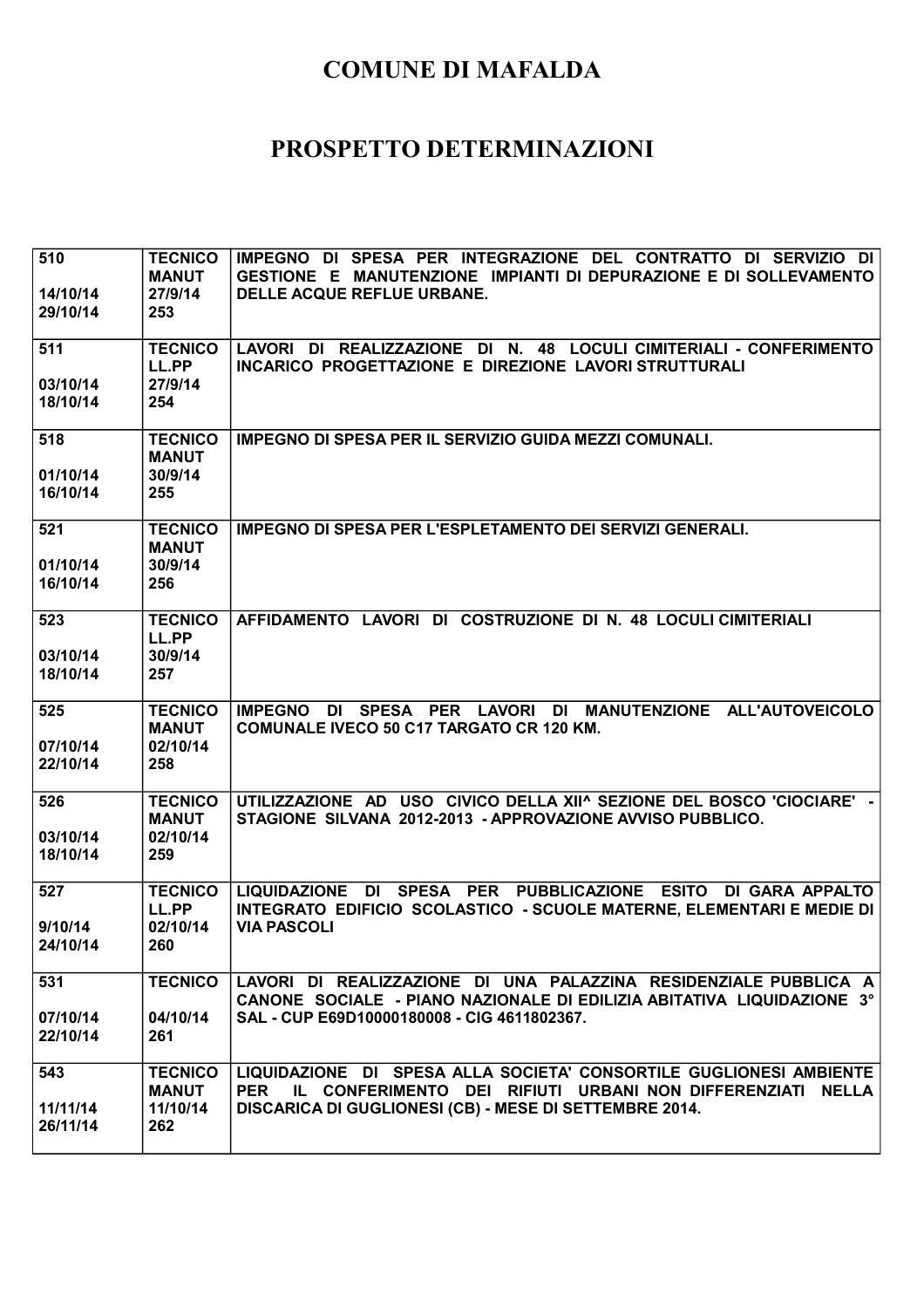| 544<br>22/10/14<br>06/11/14 | <b>TECNICO</b><br><b>MANUT</b><br>11/10/14<br>263    | LIQUIDAZIONE PER COMPETENZE PROFESSIONALI IN ACCONTO PER LA<br>REDAZIONE DEL PROGETTO DI TAGLIO DELLA XII^ SEZIONE DEL BOSCO<br>'CIOCIARE'.                                                                                                                                                                                          |
|-----------------------------|------------------------------------------------------|--------------------------------------------------------------------------------------------------------------------------------------------------------------------------------------------------------------------------------------------------------------------------------------------------------------------------------------|
| 550<br>30/10/14<br>14/11/14 | <b>TECNICO</b><br><b>MANUT</b><br>20/10/14<br>264    | LIQUIDAZIONE DI SPESA PER I SERVIZI GENERALI.                                                                                                                                                                                                                                                                                        |
| 552<br>30/10/14<br>14/11/14 | <b>TECNICO</b><br><b>MANUT</b><br>20/10/14<br>265    | LIQUIDAZIONE DI SPESA PER IL SERVIZIO GUIDA MEZZI COMUNALI.                                                                                                                                                                                                                                                                          |
| 553<br>30/10/14<br>14/11/14 | <b>TECNICO</b><br><b>MANUT</b><br>20/10/14<br>266    | LIQUIDAZIONE DI SPESA PER IL SERVIZIO DI RACCOLTA DIFFERENZIATA,<br>TRASPORTO, SMALTIMENTO E RECUPERO DEI RIFIUTI.                                                                                                                                                                                                                   |
| 562<br>30/10/14<br>14/11/14 | <b>TECNICO</b><br><b>EDILIZIA</b><br>28/10/14<br>267 | IMPEGNO E LIQUIDAZIONE DI SPESA PER RIMBORSO ONERI CONCESSORI<br>PARROCCHIA S. ANDREA APOSTOLO DI MAFALDA                                                                                                                                                                                                                            |
| 563<br>11/11/14<br>26/11/14 | <b>TECNICO</b><br><b>MANUT</b><br>29/10/14<br>268    | LIQUIDAZIONE DI SPESA PER IL SERVIZIO DI MANUTENZIONE IMPIANTO<br>DI<br>PUBBLICA ILLUMINAZIONE ELETTRICI EDIFICI COMUNALI.                                                                                                                                                                                                           |
| 564<br>11/11/14<br>26/11/14 | <b>TECNICO</b><br><b>MANUT</b><br>29/10/14<br>269    | LIQUIDAZIONE DI SPESA PER LAVORI DI RIPARAZIONE DEL PALO IN STILE DELLA<br>PUBBLICA ILLUMINAZIONE IN PIAZZA DELLA LIBERTA'.                                                                                                                                                                                                          |
| 565<br>07/11/14<br>22/11/14 | <b>TECNICO</b><br>29/10/14<br>270                    | <b>FINALE</b><br><b>APPROVAZIONE</b><br><b>DELLO</b><br><b>STATO</b><br><b>LAVORI</b><br>Е.<br><b>LIQUIDAZIONE</b><br>DELL'ONORARIO TECNICO DELLA PROGETTAZIONE - DIREZIONE LAVORI E<br>ATTIVITA' DIDATTICA DI AUDIT - INCENTIVO RUP, DEI LAVORI DEL PROGRAMMA<br>PER LA PROMOZIONE DELL'ENERGIA SOLARE MISURA 2 - IL SOLE A SCUOLA. |
| 567<br>31/10/14<br>15/11/14 | <b>TECNICO</b><br><b>MANUT</b><br>30/10/14<br>271    | IMPEGNO DI SPESA PER IL SERVIZIO GUIDA MEZZI COMUNALI.                                                                                                                                                                                                                                                                               |
| 569<br>31/10/14<br>15/11/14 | <b>TECNICO</b><br><b>MANUT</b><br>30/10/14<br>272    | IMPEGNO DI SPESA PER L'ESPLETAMENTO DEI SERVIZI GENERALI.                                                                                                                                                                                                                                                                            |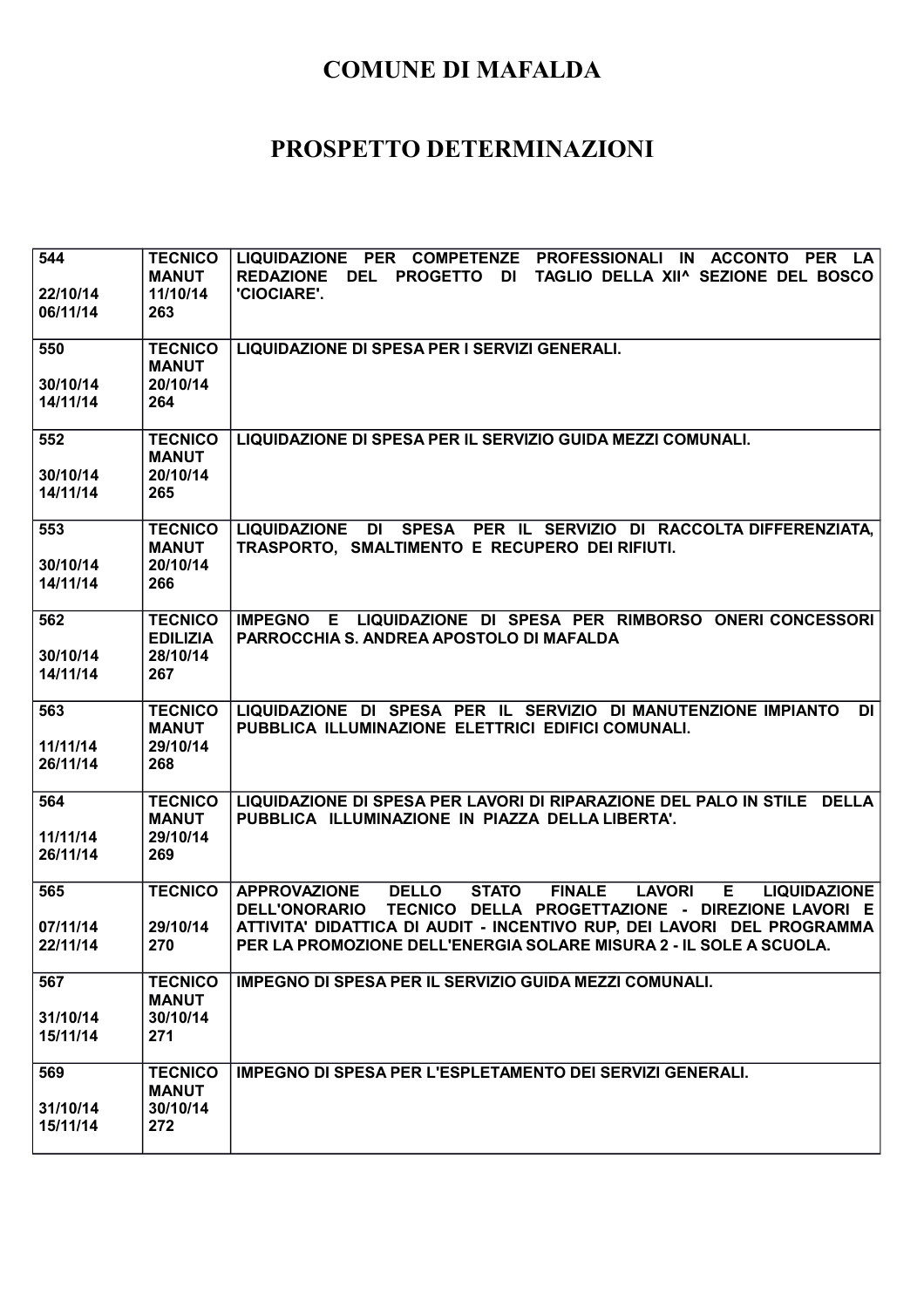| 572                  | <b>TECNICO</b><br><b>MANUT</b> | IMPEGNO DI SPESA PER SMALTIMENTO PERCOLATO DISCARICA COMUNALE<br><b>UBICATA IN LOCALITA' 'COLLE MARIANO'.=</b>         |
|----------------------|--------------------------------|------------------------------------------------------------------------------------------------------------------------|
| 07/11/14             | 05/11/14                       |                                                                                                                        |
| 22/11/14             | 273                            |                                                                                                                        |
|                      |                                |                                                                                                                        |
| 573                  | <b>TECNICO</b>                 | LIQUIDAZIONE A SALDO ALLA SOCIETA' MEDIA GRAPHIC S.R.L. PER IL SERVIZIO                                                |
|                      |                                | DI PUBBLICAZIONE - OPERE DI AMPLIAMENTO CIMITERO COMUNALE IN REGIME                                                    |
| 08/11/14<br>24/11/14 | 06/11/14<br>274                | <b>DI PROJECT FINANCING.</b>                                                                                           |
|                      |                                |                                                                                                                        |
| 574                  | <b>TECNICO</b>                 | DI COSTRUZIONE DI N. 48 LOCULI CIMITERIALI - CONFERIMENTO<br><b>LAVORI</b>                                             |
|                      | LL.PP                          | INCARICO COLLAUDO STATICO OPERE IN C.A.                                                                                |
| 11/11/14             | 08/11/14                       |                                                                                                                        |
| 26/11/14             | 275                            |                                                                                                                        |
| 576                  | <b>TECNICO</b>                 | LAVORI DI RECUPERO E RIQUALIFICAZIONE DI AREE DEGRADATE DI PROPRIETA'                                                  |
|                      |                                | DEL COMUNE DI MAFALDA IN C.DA CIMITERO - LIQUIDAZIONE INCENTIVO RUP -                                                  |
| 12/11/14             | 08/11/14                       | ART. 92 D.LGS 163/2006.                                                                                                |
| 27/11/14             | 276                            |                                                                                                                        |
|                      |                                |                                                                                                                        |
| 577                  | <b>TECNICO</b>                 | LIQUIDAZIONE DI SPESA PER DIRITTI DI VALUTAZIONE DEL PROGETTO DA                                                       |
| 12/11/14             | LL.PP<br>10/11/14              | PARTE DEL COMANDO PROVINCIALE DEI VV.FF. DELL'EDIFICIO SCOLASTICO<br>SCUOLA MATERNA, ELEMENTARE E MEDIA DI VIA PASCOLI |
| 27/11/14             | 277                            |                                                                                                                        |
|                      |                                |                                                                                                                        |
| 583                  | <b>TECNICO</b>                 | <b>LIQUIDAZIONE</b><br>DI SPESA AL LAVORATORE<br>SOCIALMENTE UTILE<br>SIG.                                             |
|                      | <b>MANUT</b>                   | <b>MASTRANGELO LUCIO - MESE DI OTTOBRE 2014.</b>                                                                       |
| 17/11/14<br>02/12/14 | 12/11/14<br>278                |                                                                                                                        |
|                      |                                |                                                                                                                        |
| 584                  | <b>TECNICO</b>                 | LIQUIDAZIONE DI SPESA AL LAVORATORE SOCIALMENTE UTILE SIG. COLAGIOIA                                                   |
|                      | <b>MANUT</b>                   | <b>ERNANO - MESE DI OTTOBRE 2014.</b>                                                                                  |
| 17/11/14             | 12/11/14                       |                                                                                                                        |
| 02/12/14             | 279                            |                                                                                                                        |
| 585                  | <b>TECNICO</b>                 | LIQUIDAZIONE DI SPESA AL LAVORATORE SOCIALMENTE UTILE SIG. DI MEO                                                      |
|                      | <b>MANUT</b>                   | <b>AUGUSTO - MESE DI OTTOBRE 2014.</b>                                                                                 |
| 17/11/14             | 12/11/14                       |                                                                                                                        |
| 02/12/14             | 280                            |                                                                                                                        |
|                      |                                |                                                                                                                        |
| 586                  | <b>TECNICO</b><br><b>MANUT</b> | LIQUIDAZIONE DI SPESA AL LAVORATORE SOCIALMENTE UTILE SIG. DI FONZO<br>GIUSEPPE - MESE DI OTTOBRE 2014.                |
| 17/11/14             | 12/11/14                       |                                                                                                                        |
| 02/12/14             | 281                            |                                                                                                                        |
|                      |                                |                                                                                                                        |
| 588                  | <b>TECNICO</b>                 | NATURALISTICA RIPALTA - LIQUIDAZIONE<br><b>LAVORI</b><br><b>VALORIZZAZIONE</b><br>DI                                   |
|                      |                                | <b>INCENTIVO RUP.</b>                                                                                                  |
| 19/11/14<br>04/12/14 | 12/11/14                       |                                                                                                                        |
|                      | 282                            |                                                                                                                        |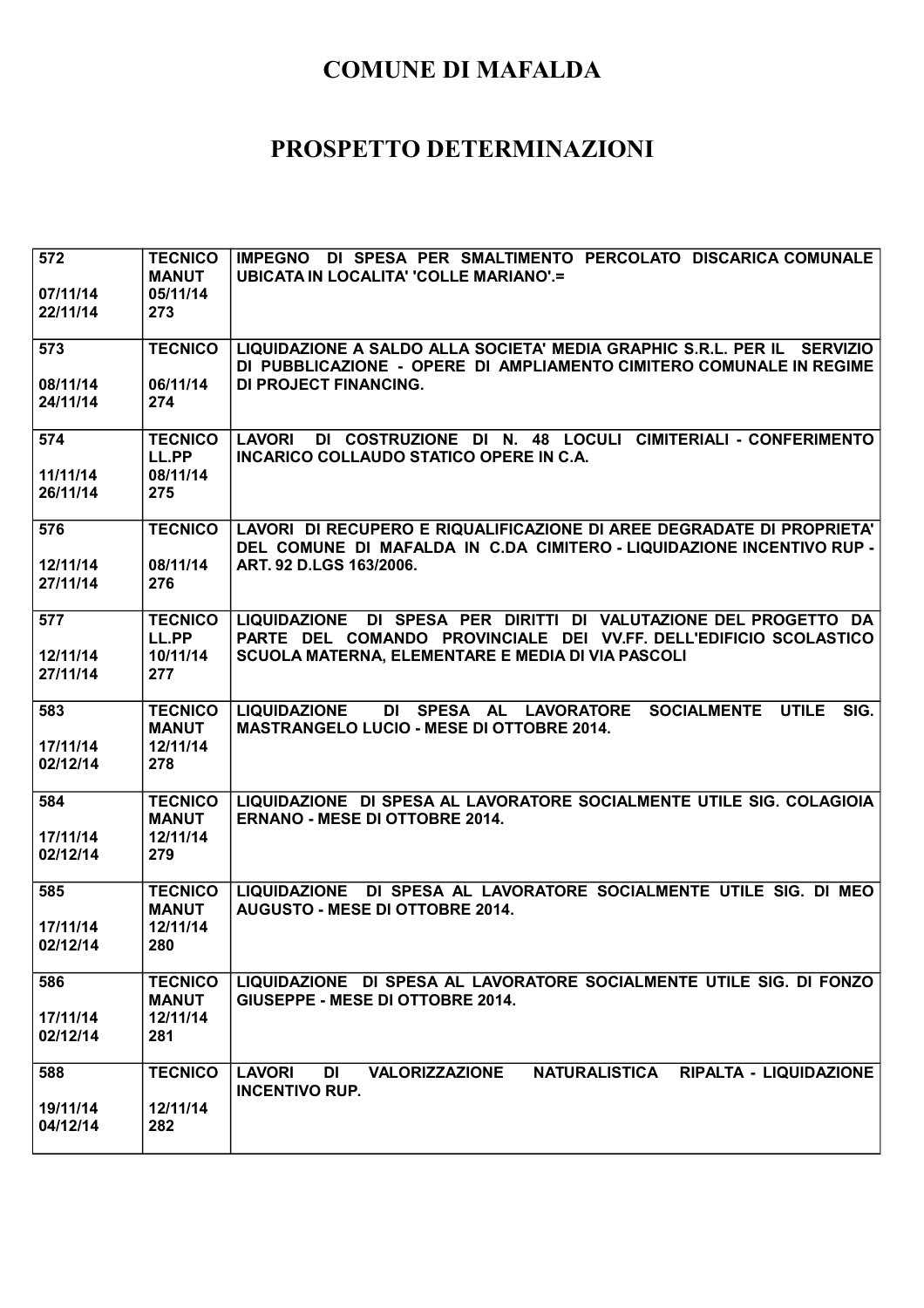| 590<br>20/11/14<br>05/12/14 | <b>TECNICO</b><br>15/11/14<br>283                 | IMPEGNO DI SPESA PER QUOTA DI PARTECIPAZIONE DEL TECNICO COMUNALE<br>AL CORSO 'IL SISTEMA AVCPASS 'ORGANIZZATO A TERMOLI (CB) IL GIORNO<br>17.11.2014 DALLA SOCIETA' MAGGIOLI.                                                                     |
|-----------------------------|---------------------------------------------------|----------------------------------------------------------------------------------------------------------------------------------------------------------------------------------------------------------------------------------------------------|
| 594                         | <b>TECNICO</b>                                    | DI STRADE COMUNALI -<br><b>MESSA</b><br>IN<br><b>SICUREZZA</b><br><b>ED</b><br><b>ADEGUAMENTO</b><br><b>LIQUIDAZIONE INCENTIVO RUP.</b>                                                                                                            |
| 19/11/14<br>04/12/14        | 18/11/14<br>284                                   |                                                                                                                                                                                                                                                    |
| 595<br>20/11/14             | <b>TECNICO</b><br>18/11/14                        | VALORIZZAZIONE E RECUPERO AREA A VOCAZIONE NATURALISTICA COLLE<br>SAN VALENTINO - IMPORTO . 50.000= LIQUIDAZIONE INCENTIVO RUP.                                                                                                                    |
| 05/12/14                    | 285                                               |                                                                                                                                                                                                                                                    |
| 596<br>28/11/14             | <b>TECNICO</b><br><b>MANUT</b><br>19/11/14        | INTERVENTO SOSTITUTIVO DELLA STAZIONE APPALTANTE ART. 4 COMMA 2<br>- REGOLARIZZAZIONE CONTRIBUTIVA E<br>D.P.R.<br>207/2010<br><b>CONTESTUALE</b><br>LIQUIDAZIONE FATTURE PER ACQUISTO MATERIALE E ATTREZZATURE.                                    |
| 13/12/14                    | 286                                               |                                                                                                                                                                                                                                                    |
| 597                         | <b>TECNICO</b><br>19/11/14<br>287                 | LAVORI DI REVISIONE DEL PIANO TRAFFICO E ADEGUAMENTO DELLA VIABILITA'<br>IN CORSO VITTORIO EMANUELE IIº - PIAZZA DELLA LIBERTA' E C. COLOMBO -<br><b>LIQUIDAZIONE INCENTIVO RUP.</b>                                                               |
| 598                         | <b>TECNICO</b>                                    | LIQUIDAZIONE SALDO COMPETENZE TECNICHE PER LO STUDIO GEOLOGICO                                                                                                                                                                                     |
| 24/12/14<br>08/01/15        | <b>EDILIZIA</b><br>19/11/14<br>288                | E GEOGNOSTICO A CORREDO DELLA VARIANTE GENERALE AL P.D.F.                                                                                                                                                                                          |
| 600                         | <b>TECNICO</b><br>LL.PP                           | DETERMINA A CONTRARRE LAVORI DI RIPRISTINO DEI DANNI SUBITI IN SEGUITO<br>ALL'ECCEZIONALE FENOMENO ATMOSFERICO DEL 24/07/2010 AL MUNICIPIO ED                                                                                                      |
| 22/11/14<br>9/12/14         | 22/11/14<br>289                                   | <b>ALLA CASERMA DEI CARABINIERI</b>                                                                                                                                                                                                                |
| 603                         | <b>TECNICO</b><br><b>MANUT</b>                    | LIQUIDAZIONE DI SPESA ALLA SOCIETA' CONSORTILE GUGLIONESI AMBIENTE<br><b>PER</b><br>IL CONFERIMENTO DEI RIFIUTI URBANI NON DIFFERENZIATI<br><b>NELLA</b>                                                                                           |
| 06/12/14<br>21/12/14        | 25/11/14<br>290                                   | DISCARICA DI GUGLIONESI (CB) - MESE DI OTTOBRE 2014.                                                                                                                                                                                               |
| 605<br>28/11/14<br>13/12/14 | <b>TECNICO</b><br><b>MANUT</b><br>26/11/14<br>291 | <b>GARA</b><br><b>INDIZIONE</b><br>PUBBLICA CON<br>PROCEDURA NEGOZIATA PER<br>DI<br>L'AFFIDAMENTO DEL SERVIZIO DI RACCOLTA DIFFERENZIATA, TRASPORTO,<br>SMALTIMENTO E RECUPERO DEI RIFIUTI - DETERMINAZIONE A CONTRATTARE<br>E RELATIVA PROCEDURA. |
| 606<br>02/12/14<br>17/12/14 | <b>TECNICO</b><br>LL.PP<br>28/11/14<br>292        | LAVORI DI EDIFICIO SCOLASTICO - SCUOLA MATERNA, ELEMENTARE E MEDIA DI<br>VIA PASCOLI - APPROVAZIONE QUADRO ECONOMICO RIDETERMINATO - QUADRO<br>SINOTTICO SPESE CERTE DA SOSTENERE E DICHIARAZIONI RUP                                              |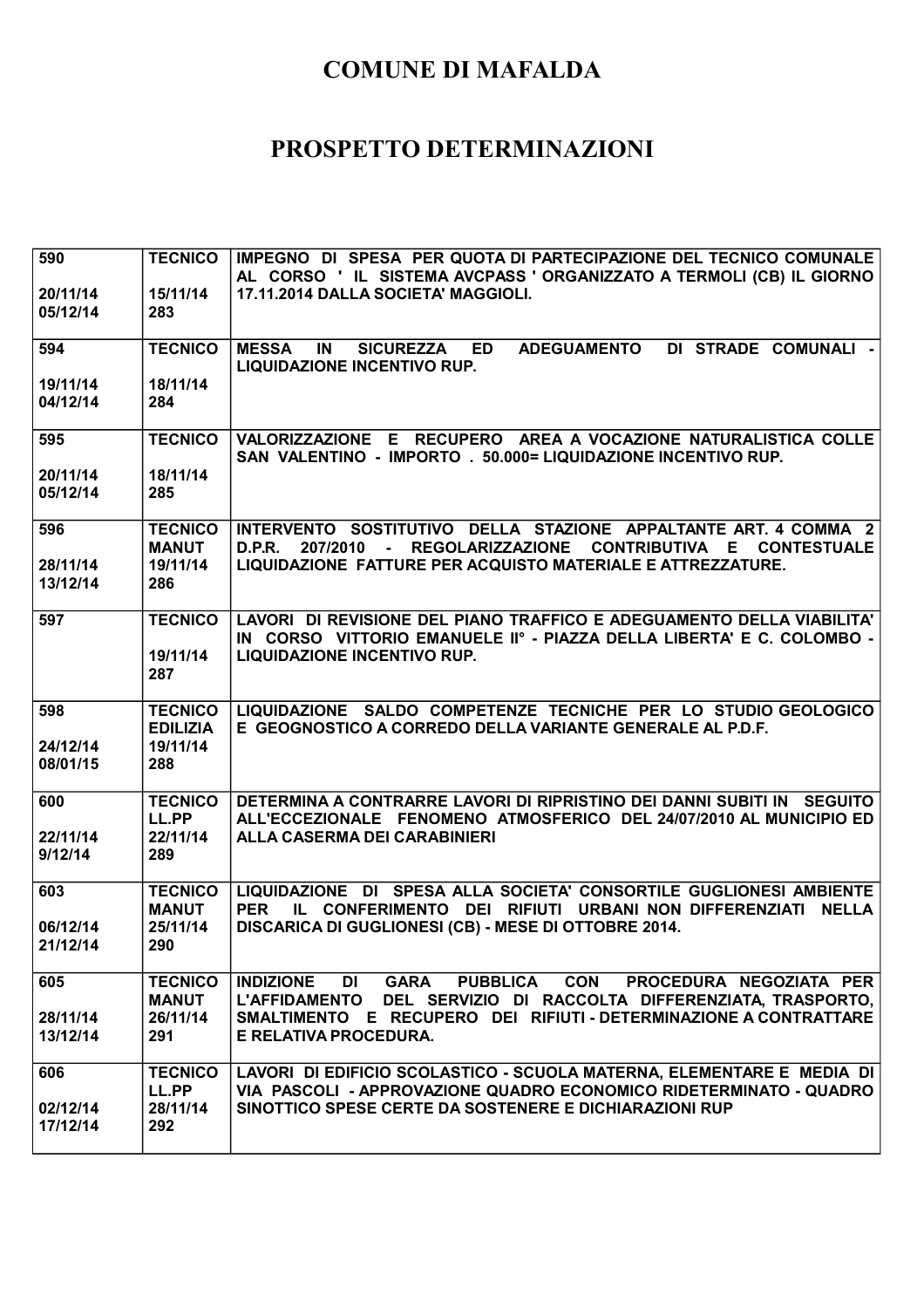| 607<br>06/12/14<br>22/12/14 | <b>TECNICO</b><br><b>MANUT</b><br>29/11/14<br>293 | IMPEGNO DI SPESA PER IL SERVIZIO GUIDA MEZZI COMUNALI.                                                                                                                                                                                                    |
|-----------------------------|---------------------------------------------------|-----------------------------------------------------------------------------------------------------------------------------------------------------------------------------------------------------------------------------------------------------------|
| 608<br>06/12/14<br>21/12/14 | <b>TECNICO</b><br><b>MANUT</b><br>29/11/14<br>294 | <b>IMPEGNO DI SPESA PER L'ESPLETAMENTO DEI SERVIZI GENERALI.</b>                                                                                                                                                                                          |
| 609<br>06/12/14<br>22/12/14 | <b>TECNICO</b><br><b>MANUT</b><br>29/11/14<br>295 | IMPEGNO DI SPESA PER LAVORI DI INSTALLAZIONE LUMINARIE NATALIZIE.                                                                                                                                                                                         |
| 615<br>12/12/14<br>27/12/14 | <b>TECNICO</b><br><b>MANUT</b><br>02/12/14<br>296 | LIQUIDAZIONE DI SPESA PER IL SERVIZIO GUIDA MEZZI COMUNALI.                                                                                                                                                                                               |
| 616<br>12/12/14<br>27/12/14 | <b>TECNICO</b><br><b>MANUT</b><br>02/12/14<br>297 | LIQUIDAZIONE DI SPESA PER I SERVIZI GENERALI.                                                                                                                                                                                                             |
| 617<br>29/12/14<br>13/01/15 | <b>TECNICO</b><br><b>MANUT</b><br>03/12/14<br>298 | IMPEGNO DI SPESA PER IL SERVIZIO SGOMBERO NEVE STAGIONE INVERNALE<br>2014/2015.                                                                                                                                                                           |
| 623<br>12/12/14<br>27/12/14 | <b>TECNICO</b><br>9/12/14<br>299                  | ATTI DI CESSIONE VOLONTARIA IN LUOGO DI ESPROPRIAZIONE DEI TERRENI<br>OCCUPATI PER LE URBANIZZAZIONI DEL 1 E 3 LOTTO DEI LAVORI NELLA ZONA<br>INDUSTRIALE IN CONTRADA PIANETTA - LIQUIDAZIONE CORRISPETTIVO AL<br>NOTAIO DOTT. VINCENZO GRECO DI TERMOLI. |
| 625<br>12/12/14<br>27/12/14 | <b>TECNICO</b><br><b>MANUT</b><br>11/12/14<br>300 | DI SPESA AL LAVORATORE<br><b>SOCIALMENTE</b><br><b>UTILE</b><br>SIG.<br><b>LIQUIDAZIONE</b><br><b>MASTRANGELO LUCIO - MESE DI NOVEMBRE 2014.</b>                                                                                                          |
| 626<br>12/12/14<br>27/12/14 | <b>TECNICO</b><br><b>MANUT</b><br>11/12/14<br>301 | LIQUIDAZIONE DI SPESA AL LAVORATORE SOCIALMENTE UTILE SIG. COLAGIOIA<br><b>ERNANO - MESE DI NOVEMBRE 2014.</b>                                                                                                                                            |
| 627<br>12/12/14<br>27/12/14 | <b>TECNICO</b><br><b>MANUT</b><br>11/12/14<br>302 | LIQUIDAZIONE DI SPESA AL LAVORATORE SOCIALMENTE UTILE SIG. DI MEO<br><b>AUGUSTO - MESE DI NOVEMBRE 2014.</b>                                                                                                                                              |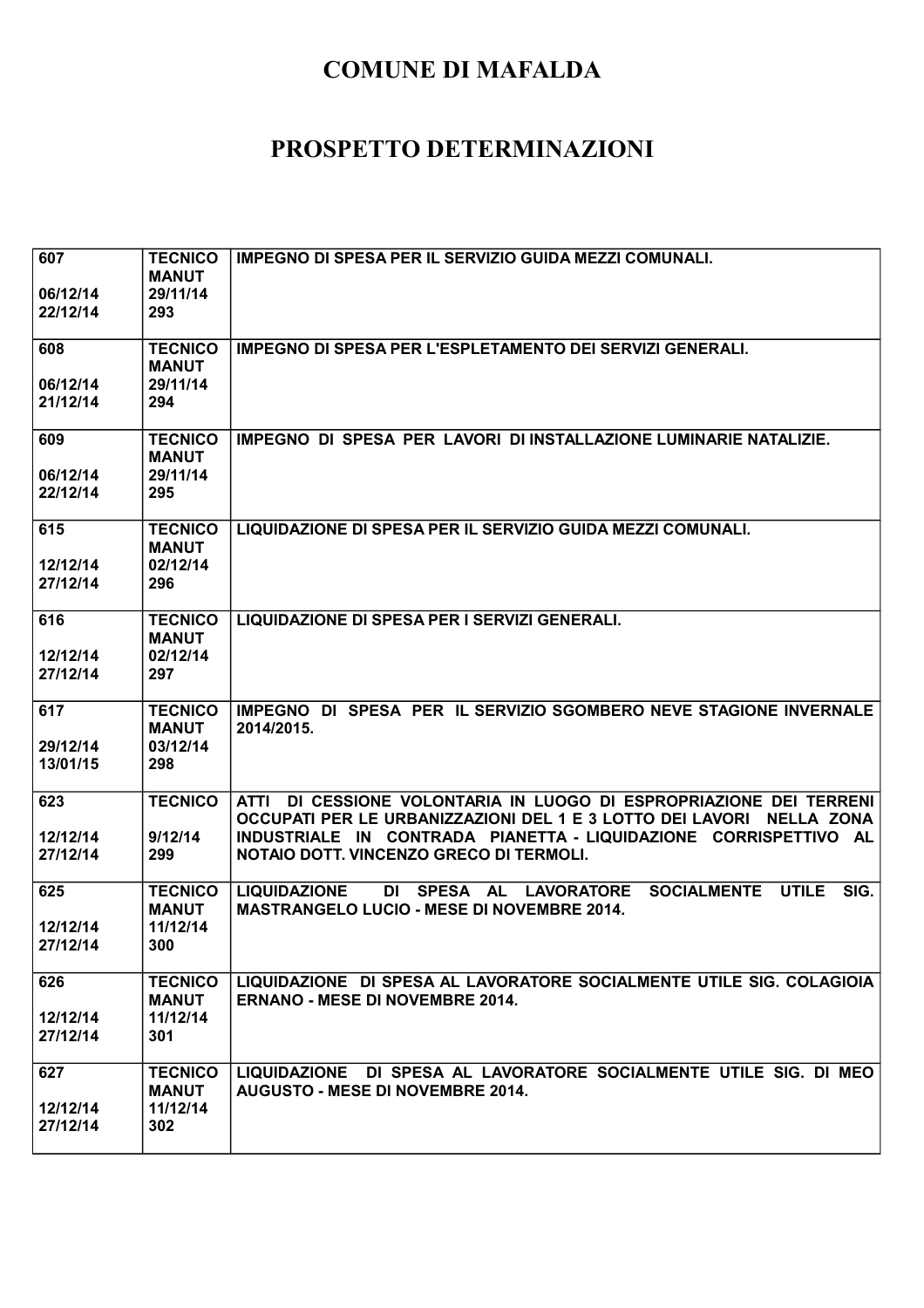| 628                  | <b>TECNICO</b>  | LIQUIDAZIONE DI SPESA AL LAVORATORE SOCIALMENTE UTILE SIG. DI FONZO                              |
|----------------------|-----------------|--------------------------------------------------------------------------------------------------|
|                      | <b>MANUT</b>    | GIUSEPPE - MESE DI NOVEMBRE 2014.                                                                |
| 12/12/14<br>27/12/14 | 11/12/14<br>303 |                                                                                                  |
|                      |                 |                                                                                                  |
| 629                  | <b>TECNICO</b>  | LIQUIDAZIONE DI SPESA PER IL SERVIZIO DI RACCOLTA DIFFERENZIATA,                                 |
|                      | <b>MANUT</b>    | TRASPORTO, SMALTIMENTO E RECUPERO DEI RIFIUTI.                                                   |
| 12/12/14             | 11/12/14        |                                                                                                  |
| 27/12/14             | 304             |                                                                                                  |
| 630                  | <b>TECNICO</b>  | LIQUIDAZIONE DI SPESA ALLA DITTA S.M.C. DI FINAMORE MARCO DI MAFALDA                             |
|                      | <b>MANUT</b>    | RIGUARDANTE LAVORI DI RIPARAZIONE DELLA RETE IDRICA LUNGO LA STRADA                              |
| 15/12/14             | 11/12/14        | <b>MARCO POLO.</b>                                                                               |
| 30/12/14             | 305             |                                                                                                  |
| 632                  | <b>TECNICO</b>  | LIQUIDAZIONE DI SPESA PER LAVORI DI MANUTENZIONE STRAORDINARIA                                   |
|                      | <b>MANUT</b>    | <b>STRADA.</b>                                                                                   |
| 15/12/14             | 11/12/14        |                                                                                                  |
| 30/12/14             | 306             |                                                                                                  |
| 633                  | <b>TECNICO</b>  | LIQUIDAZIONE ACCONTO ALLA SOCIETA' MEDIA GRAPHIC S.R.L. PER IL SERVIZIO                          |
|                      |                 | <b>TRASMISSIONE</b><br><b>DATI</b><br>ALL'AVCP - OPERE DI AMPLIAMENTO<br><b>CIMITERO</b>         |
|                      | 11/12/14        | COMUNALE IN REGIME DI PROJECT FINANCING.                                                         |
|                      | 307             |                                                                                                  |
|                      |                 |                                                                                                  |
| 634                  | <b>TECNICO</b>  | LIQUIDAZIONE CANONE ALLA DITTA ECOGREEN S.R.L. PER IL SERVIZIO DI                                |
|                      | <b>MANUT</b>    | GESTIONE E MANUTENZIONE IMPIANTI DI DEPURAZIONE E SOLLEVAMENTO                                   |
| 15/12/14             | 11/12/14        | <b>ACQUE REFLUE URBANE.</b>                                                                      |
| 30/12/14             | 308             |                                                                                                  |
| 635                  | <b>TECNICO</b>  | CENTRO SERVIZI TERRITORIALE PER L'ACCOGLIENZA - PRESA D'ATTO                                     |
|                      | LL.PP           | DETERMINAZIONE DIRIGENZIALE REGIONE MOLISE N. 24/2014 E RESTITUZIONE                             |
| 24/12/14             | 11/12/14        | <b>SOMME ERRONEAMENTE CORRISPOSTE</b>                                                            |
| 07/01/15             | 309             |                                                                                                  |
| 636                  | <b>TECNICO</b>  | LIQUIDAZIONE ALLA SOC. MEDIA GRAPHIC S.R.L. PER ACCONTO DEL SERVIZIO DI                          |
|                      |                 | TRASMISSIONI DATI ALL'AVCP DELLE OPERE DI AMPLIAMENTO<br><b>CIMITERO</b>                         |
| 19/03/15             | 13/12/14        | COMUNALE IN REGIME DI PROJECT FINANCING.                                                         |
| 03/04/15             | 310             |                                                                                                  |
| 637                  | <b>TECNICO</b>  | LAVORI DI REALIZZAZIONE DI UNA PALAZZINA RESIDENZIALE - PROGRAMMA                                |
|                      |                 | STRAORDINARIO DI EDILIZIA RESIDENZIALE PUBBLICA A CANONE SOCIALE -                               |
| 27/04/15             | 13/12/14        | PIANO NAZIONALE DI EDILIZIA ABITATIVA - LIQUIDAZIONE INORARIO TECNICO                            |
| 12/05/15             | 311             | ALL'ING. DI CINTIO PER LA VALIDAZIONE PROGETTO ESECUTIVO CASE POPOLARI.                          |
| 640                  | <b>TECNICO</b>  | LAVORI DI RIPARAZIONE STRUTTURE ED INFRASTRUTTURE PUBBLICHE -                                    |
|                      | LL.PP           | <b>RIPRISTINO</b><br>DANNI SUBITI IN SEGUITO ALL'ECCEZIONALE FENOMENO<br>DEI                     |
| 24/12/14             | 17/12/14        | <b>ATMOSFERICO</b><br>DEL<br>24/07/2010 AL MUNICIPIO ED ALLA CASERMA<br><b>DEI</b>               |
| 08/01/15             | 312             | <b>CARABINIERI</b><br><b>AGGIUDICAZIONE</b><br>LAVORI E RIMODULAZIONE QUADRO<br><b>ECONOMICO</b> |